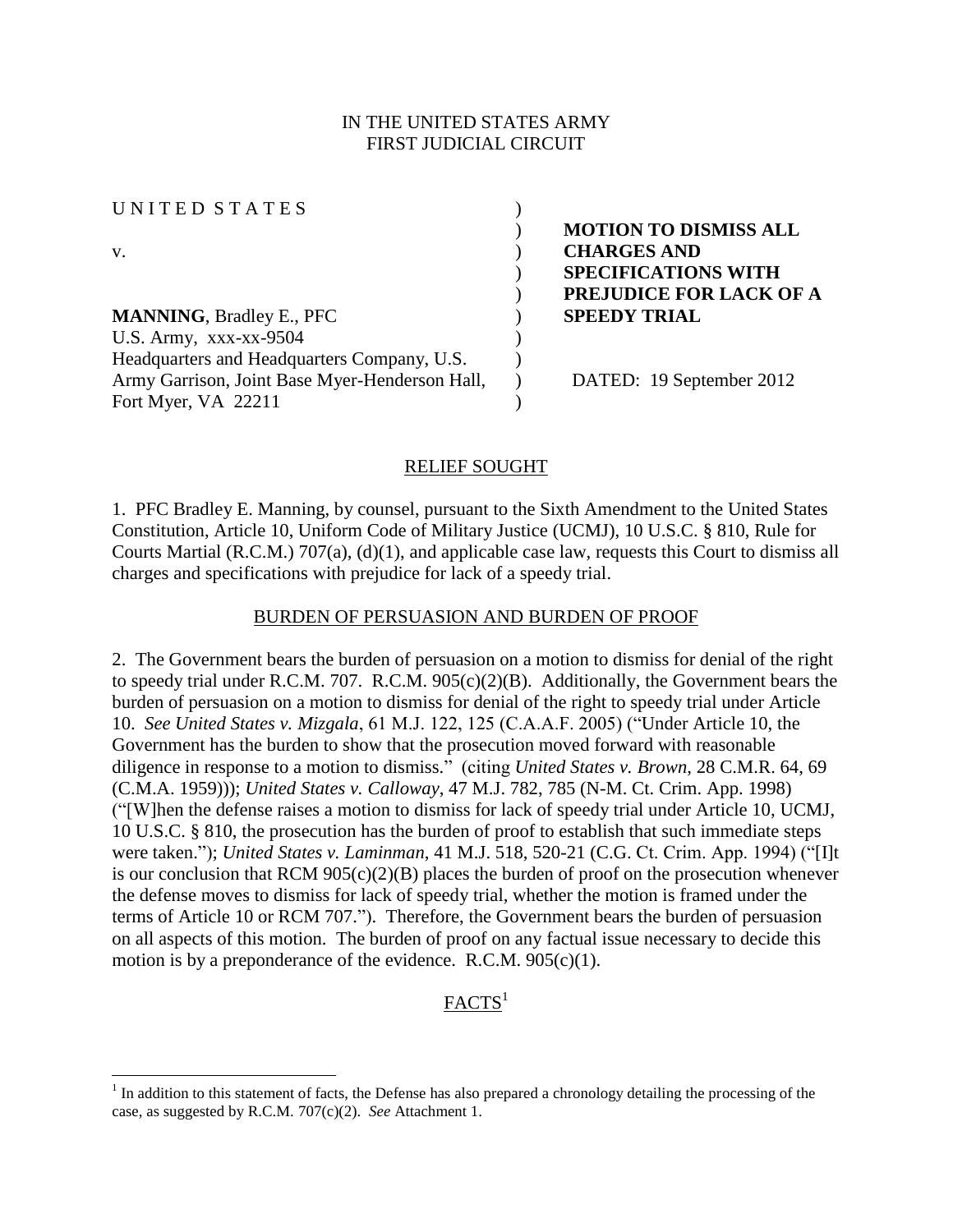3. As of the date of this motion, PFC Manning has been in pretrial confinement for 845 days. Eight hundred forty-five days. Two days after the Government placed PFC Manning in administrative hold with escorts on 27 May 2010, PFC Manning was placed into pretrial confinement. *See* Confinement Order, Attachment 2. He has remained in pretrial confinement ever since. With trial scheduled to commence on 4 February 2013, PFC Manning will have spent a grand total of 983 days in pretrial confinement before even a single piece of evidence is offered against him. To put this amount of time into perspective, the Empire State Building could have been constructed almost two-and-a-half times over in the amount of time it will have taken to bring PFC Manning to trial. $^2$ 

4. The processing of this case has been marred with prosecutorial incompetence and a profound lack of Government diligence. The combination has led to an abject failure of the Government to honor PFC Manning's fundamental speedy trial rights. Since the date of arraignment is a significant date in the R.C.M. 707 speedy trial analysis, *see* R.C.M. 707(b)(1) (providing that the R.C.M. 707 speedy trial clock terminates when the accused is arraigned), the discussion of the facts of this case will be divided into pre-arraignment delay and post-arraignment delay.

# **A. Pre-Arraignment Delay**

# **1. R.C.M. 706 Board**

5. The Government preferred the original charges against PFC Manning on 5 July 2010. The next day, \*\*\*\*\*\*\*\*\*\*\*\*\*\*\*\*\*\*\*\*\*\* to be the Article 32 Investigating Officer (IO). *See* \*\*\*\*\* Appointment Memorandum, Attachment 3. On 11 July 2010, the Defense moved for a delay of the Article 32, UCMJ, 10 U.S.C. § 832, hearing in order to conduct an R.C.M. 706 board. *See* 11 July 2010 Defense Request, Attachment 4. After this initial request was denied, the Defense renewed its request for delay a day later. *See* 12 July 2010 Defense Request, Attachment 5. This request was granted. When no further action was taken, the Defense yet again renewed its request for a R.C.M.706 board on 18 July 2010. *See* 18 July 2010 Defense Request, Attachment 6 (stating in the first paragraph "[t]o date, the Defense has not been notified as to whether that request [request from 11 and 12 July] has been approved or denied.").

6. On 29 July 2010, the Government transferred PFC Manning to the Marine Corps Base Quantico (MCBQ) Pretrial Confinement Facility (PCF) in Quantico, Virginia. *See* Appellate Exhibit 258 at 4. The \*\*\* Brig Supervisor's Maximum (MAX) custody determination and also decided that PFC Manning should be placed under special handling instructions of Suicide Risk (SR). *Id.* Despite the recommendations of two senior forensic psychologists (and contrary to the requirements of Secretary of Navy Instruction (SECNAVINST) 1640.9C), the Brig did not immediately remove PFC Manning from Suicide Risk, waiting almost a full week to move PFC Manning from Suicide Risk to Prevention of Injury (POI) status on 11 August 2011. *Id.* at 4-5. For the next 8 months, PFC Manning remained in MAX custody and POI status, despite the recommendations

 $\overline{\phantom{a}}$ <sup>2</sup> The Empire State Building took one year and 45 days to build. See http://history1900s.about.com/od/1930s/a/ empirefacts.htm.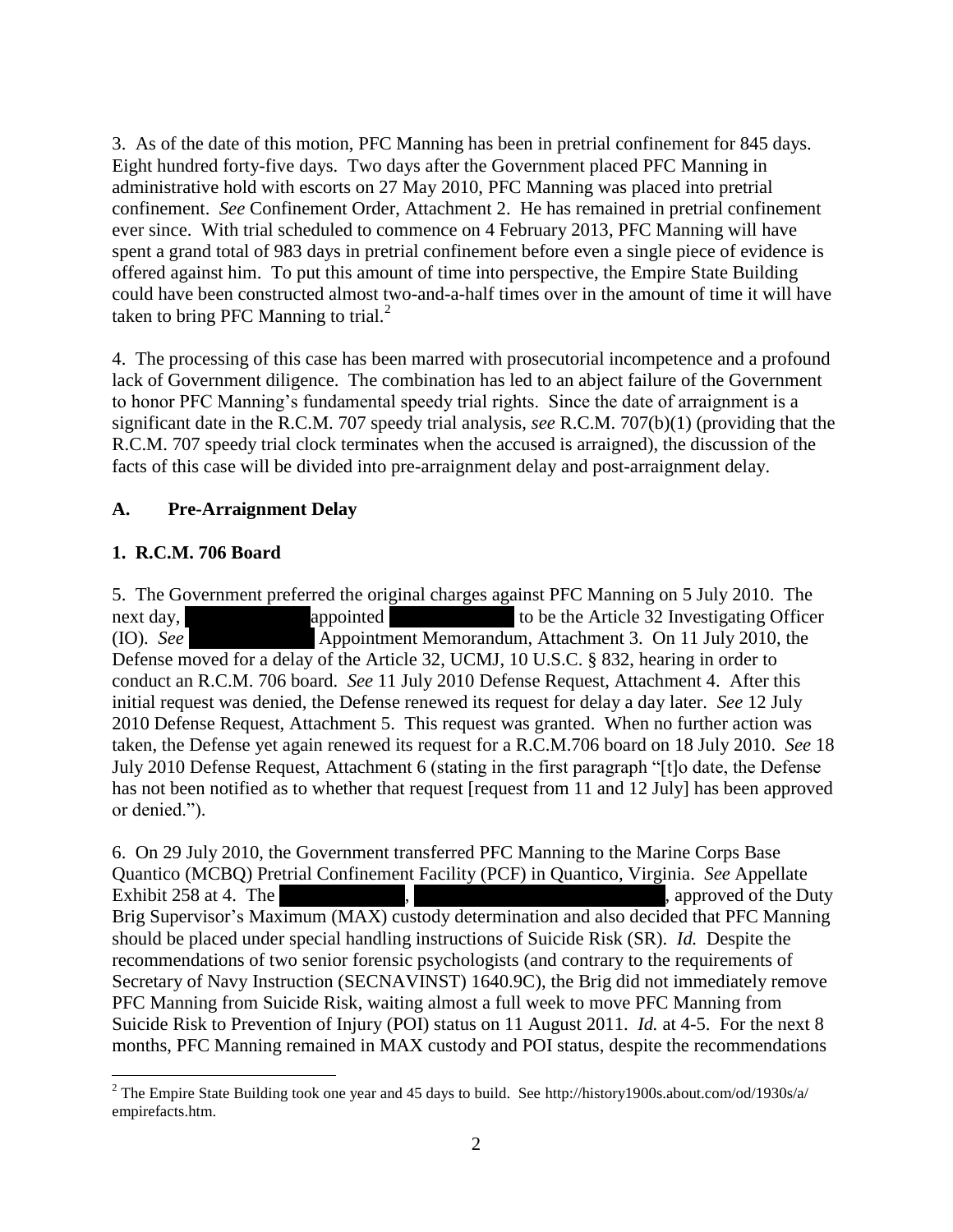of multiple psychiatrists that he be downgraded from POI status. *Id.* at 8, 11. The severely onerous conditions of life under MAX custody and POI status were detailed extensively in the Defense Article 13 Motion. *See id.* at 8-11. As if life at Quantico was not difficult enough for PFC Manning under MAX custody and POI status, he was placed on Suicide Watch on two separate occasions: from 18 January 2011 to 21 January 2011 and from 2 March 2011 until the time he was transferred to the Joint Regional Correctional Facility (JRCF) at Fort Leavenworth, Kansas on 20 April 2011. *See id.* at 27, 35-36. During each stint on Suicide Watch, the Brig forced PFC Manning to, among other things: strip down to his underwear during the day; sleep naked each night; surrender his eyeglasses; and remain in his 6'x8' cell. *See id.* at 27-37. The severity of PFC Manning's treatment at the hands of the Quantico Brig sparked intense criticism, both domestically and internationally. *See id.* at 38-41.

7. Meanwhile, on 4 August 2010, the Convening Authority, appointed \*\*\*\*\*\*\* as the new IO. *See* \*\*\*\*\*\*\*\*\*\* Appointment Memorandum, Attachment 7. This memorandum provided  $\overline{\text{with the authority to exclude}}$ reasonable periods of delay under R.C.M. 707 but directed that all approvals or denials of delay requests must be in writing. *Id.* at 1. Further, the memorandum stated that the Convening Authority must approve all delays in excess of ten days. *Id.*

8. One week later, as the Government had still made little to no progress on the three prior Defense requests for a R.C.M. 706 board, the Defense yet again requested a delay in the Article 32 hearing for the completion of the R.C.M. 706 board. *See* 11 August 2010 Defense Request, Attachment 8. The Convening Authority approved the requested delay on 12 August 2010, ordering that "the period from 11 August 2010 until the R.C.M.706 Sanity Board completion is excludable defense delay." *See* 12 August 2010 Excludable Delay Memorandum, Attachment 9.

9. On 25 August 2010, the Defense requested that the R.C.M. 706 board be delayed until a forensic psychiatrist was appointed to the Defense team. *See* 25 August 2010 Defense Request, Attachment 10. That same day, the Convening Authority approved the request, stating that "[t]he period between 27 August 2010 and until the GCMA takes action on the defense request is excludable delay under R.C.M. 707(c)." *See* 25 August 2010 Excludable Delay Memorandum, Attachment 11.

10. The next day, the Defense requested delay of the R.C.M. 706 board until procedures were adopted to safeguard any classified information discussed in the board's determination. *See* 26 August 2010 Defense Request, Attachment 12. On 3 September 2010, the Defense requested appropriate security clearances for the Defense team and access for PFC Manning. *See* 3 September 2010 Defense Request, Attachment 13. The Convening Authority ultimately issued its preliminary classification order on 22 September 2010. *See* 22 September 2010 Preliminary Classification Review Order, Attachment 14. The Defense responded to this order on 28 September 2010. *See* 28 September 2010 Defense Response to Preliminary Classification Review Order, Attachment 15.

11. On 12 October 2010, the Convening Authority began its monthly practice of issuing an excludable delay memorandum. In the 12 October 2010 memorandum, the Convening Authority stated that "[t]he period from 12 July 2010 until the date of this memorandum is excludable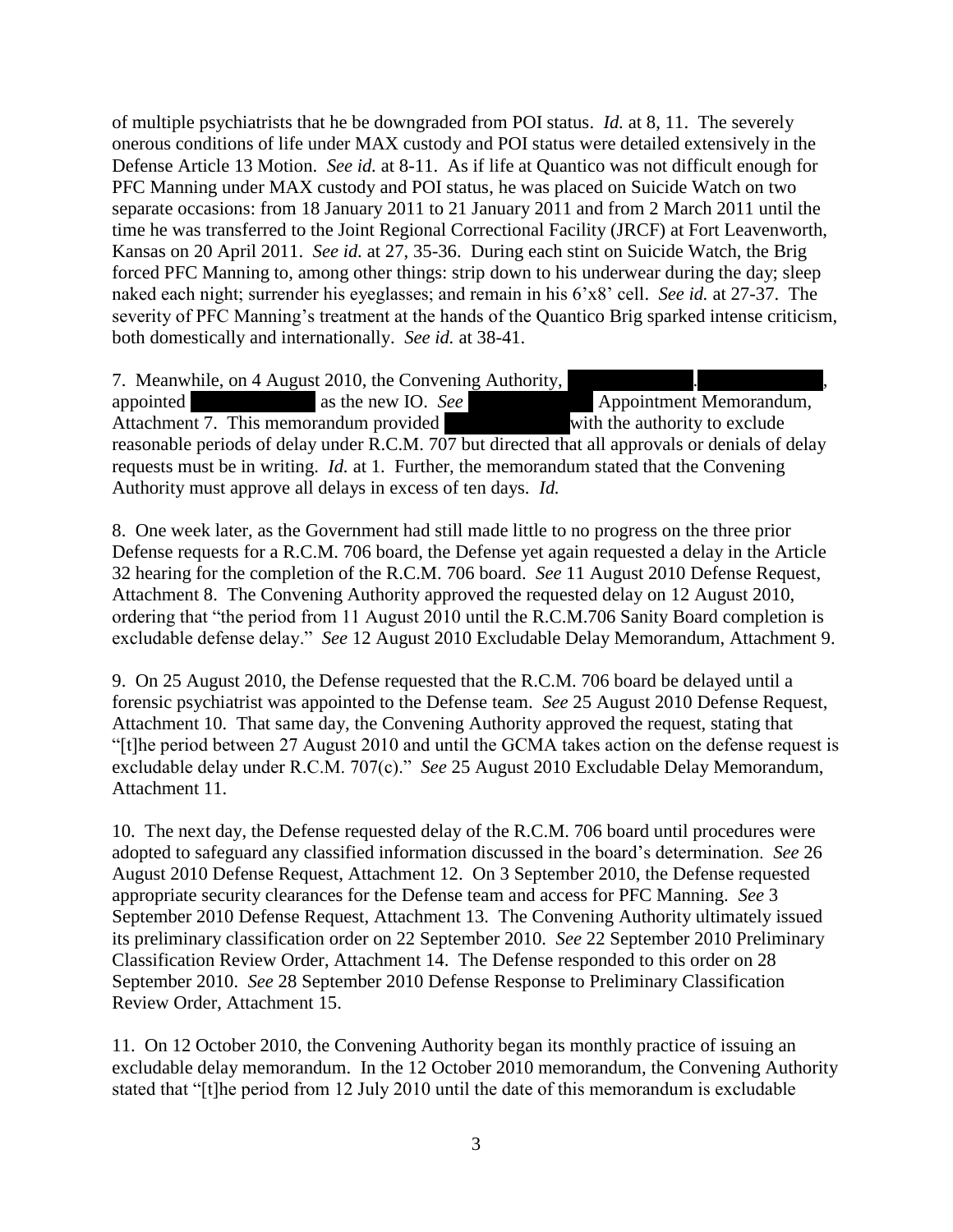delay under RCM 707(c)." *See* 12 October 2010 Excludable Delay Memorandum, Attachment 16. For the basis of this period of excludable delay, the Convening Authority identified the following: the Original Classification Authorities' (OCA) reviews of classified information; the Defense Requests of 11 July 2010, 18 July 2010, 25 August 2010, 26 August 2010, 3 September 2010; the Preliminary Classification Review Order; and the Defense Response to the Preliminary Classification Review Order. *See id.*

12. A little less than a month later, the Convening Authority excluded the period from 12 October 2010 to 10 November 2010 as excludable delay under R.C.M. 707(c). *See* 10 November 2010 Excludable Delay Memorandum, Attachment 17. The Convening Authority listed the same defense requests and responses that were listed in the 12 October 2010 Excludable Delay Memorandum as the basis for the most recent period of excluded delay. *See id.*

13. On 13 December 2010, the Defense security experts completed their preliminary classification review and provided the required written responses to the questions posed by the Convening Authority's Preliminary Classification Review Order. *See* 13 December 2010 Memorandum of Defense Security Experts, Attachment 18.

14. The Convening Authority issued another excludable delay memorandum on 17 December 2010, this time excluding the period from 10 November 2010 to 17 December 2010 under R.C.M. 707(c). *See* 17 December 2010 Excludable Delay Memorandum, Attachment 19. For the basis of its finding of excludable delay, the Convening Authority identified the OCA reviews of classified information, and the Defense requests of 11 July 2010, 18 July 2010, 26 August 2010, and 3 September 2010. *See id.*

15. On 13 January 2011, the Defense made a speedy trial request, pursuant to the guarantees of the Sixth Amendment to the United States Constitution, Article 10, and R.C.M. 707. *See* 13 January 2011 Defense Speedy Trial Request, Attachment 20.

16. The next day, the Convening Authority issued another excludable delay memorandum, stating that "[t]he period from 17 December 2010 until the date of this memorandum [14 January 2011] is excludable delay under RCM 707(c)." *See* 14 January 2011 Excludable Delay Memorandum, Attachment 21. The memorandum set forth the exact same basis for delay that was set forth in the 17 December 2010 Excludable Delay Memorandum. *See id.* The Convening Authority acknowledged the Defense's speedy trial request from the day before. *See id.*

17. On 3 February 2011, the Convening Authority issued an order directing the R.C.M. 706 board to resume its examination into the mental capacity and mental responsibility of PFC Manning. *See* 3 February 2011 Order to Resume Conducting Sanity Board, Attachment 22, at 1. The order set a suspense date of 3 March 2011, four weeks from the date of the order. *See id.* at 6.

18. About two weeks later, on 15 February 2011, the Convening Authority issued another excludable delay memorandum, excluding the period from 14 January 2011 to 15 February 2011 as excludable delay under R.C.M. 707(c). *See* 15 February 2011 Excludable Delay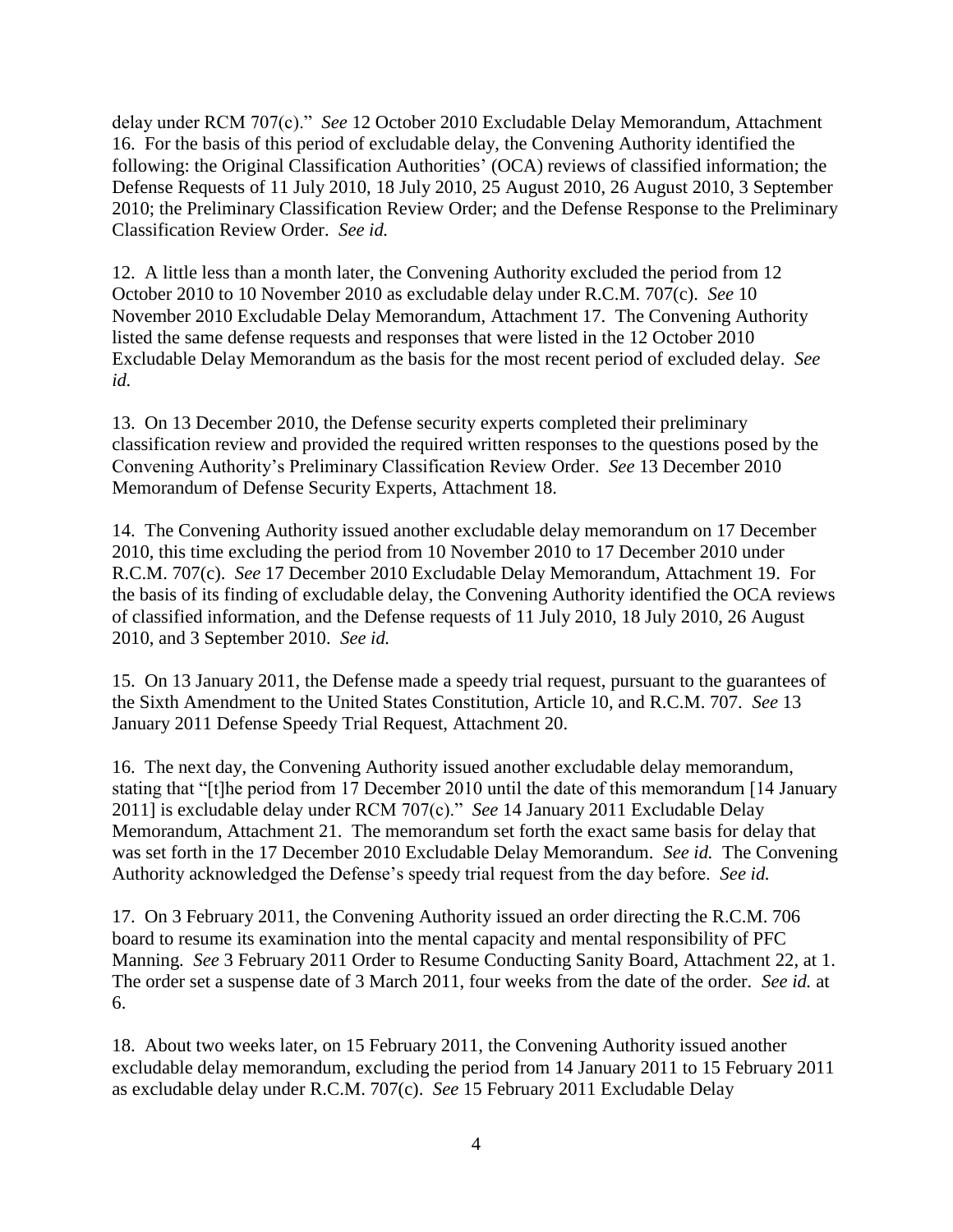Memorandum, Attachment 23. The Convening Authority identified the same bases for delay in its February memorandum as it had identified in its December and January memoranda. *See id.* No new bases or reasons for delay were identified. *See id.* The Convening Authority also acknowledged the Defense's 13 January 2011 speedy trial request. *See id.*

19. On 14 March 2011, almost two weeks after the suspense date set forth in the Convening Authority's 3 February 2011 order to resume conducting the R.C.M. 706 sanity board, Forensic Psychologist, sought an extension of the suspense date for the R.C.M. 706 board until 29 April 2011. *See* 14 March 2011 Memorandum Requesting Extension for R.C.M. 706 Board, Attachment 24. In this memorandum, related that the R.C.M. 706 board needed 57 more days than the original suspense date of 3 March 2011 because "[t]he evaluators are coordinating suitable dates and times for the final evaluation session to take place. This involves multiple parties. Additionally, the final interview will take place at a SCIF and this has resulted in the consumption of extra time for this aspect of the evaluation to be coordinated." *Id.* Four days later, the Convening Authority approved the R.C.M. 706 Board's request for delay, but set a suspense date of 16 April 2011 instead of the 29 April 2011 suspense date requested by  $\blacksquare$ . *See* 18 March 2011 Memorandum Approving R.C.M. 706 Board's Extension Request, Attachment 25.

20. That same day, 18 March 2011, the Convening Authority issued another excludable delay memorandum. *See* 18 March 2011 Excludable Delay Memorandum, Attachment 26. Acknowledging the Defense's 13 January 2011 speedy trial request, the Convening Authority excluded the period from 15 February 2011 to 18 March 2011 as excludable delay under R.C.M. 707(c). *See id.* For the basis of this delay, the Convening Authority identified the same bases that were articulated in the December, January, and February excludable delay memoranda. *See id.* Two other bases were also identified in the March excludable delay memorandum: OCA consent to disclose classified information and the R.C.M. 706 Board's extension request. *See id.*

21. On 15 April 2011, the day before the extended suspense date for the completion of the R.C.M. 706 Board's evaluation, \*\*\*\*\*, on behalf of the Board, requested yet another delay in the suspense date. *See* 15 April 2011 Memorandum Requesting Extension for Sanity Board, Attachment 27. \*\*\*\* requested an extended suspense date of close of business on 22 April 2011. *See id.* \*\*\*\*\*\*\*explained that this delay was necessary because of the Board's "limited availability to meet as a full board to discuss the report. This is because of conflicting schedules and demands of the three board members." *Id.* The Convening Authority approved, without Defense input, \*\*\* request later that same day. *Id.* While the three board members were coordinating their schedules, PFC Manning remained confined at Quantico, enduring the severely onerous confinement conditions, which included being held in MAX Custody, in POI Status, being stripping naked at night and wearing a suicide smock. *See* Appellate Exhibit 258, at 35-37.

22. On 22 April 2011, the R.C.M. 706 Board submitted its final report. *See* 22 April 2011 Sanity Board Evaluation of Bradley E. Manning, Attachment 28. That same day, the Convening Authority issued another excludable delay memorandum excluding the period from 18 March 2011 until 22 April 2011 as excludable delay under R.C.M. 707(c). *See* 22 April 2011 Excludable Delay Memorandum, Attachment 29. This memorandum identified the exact same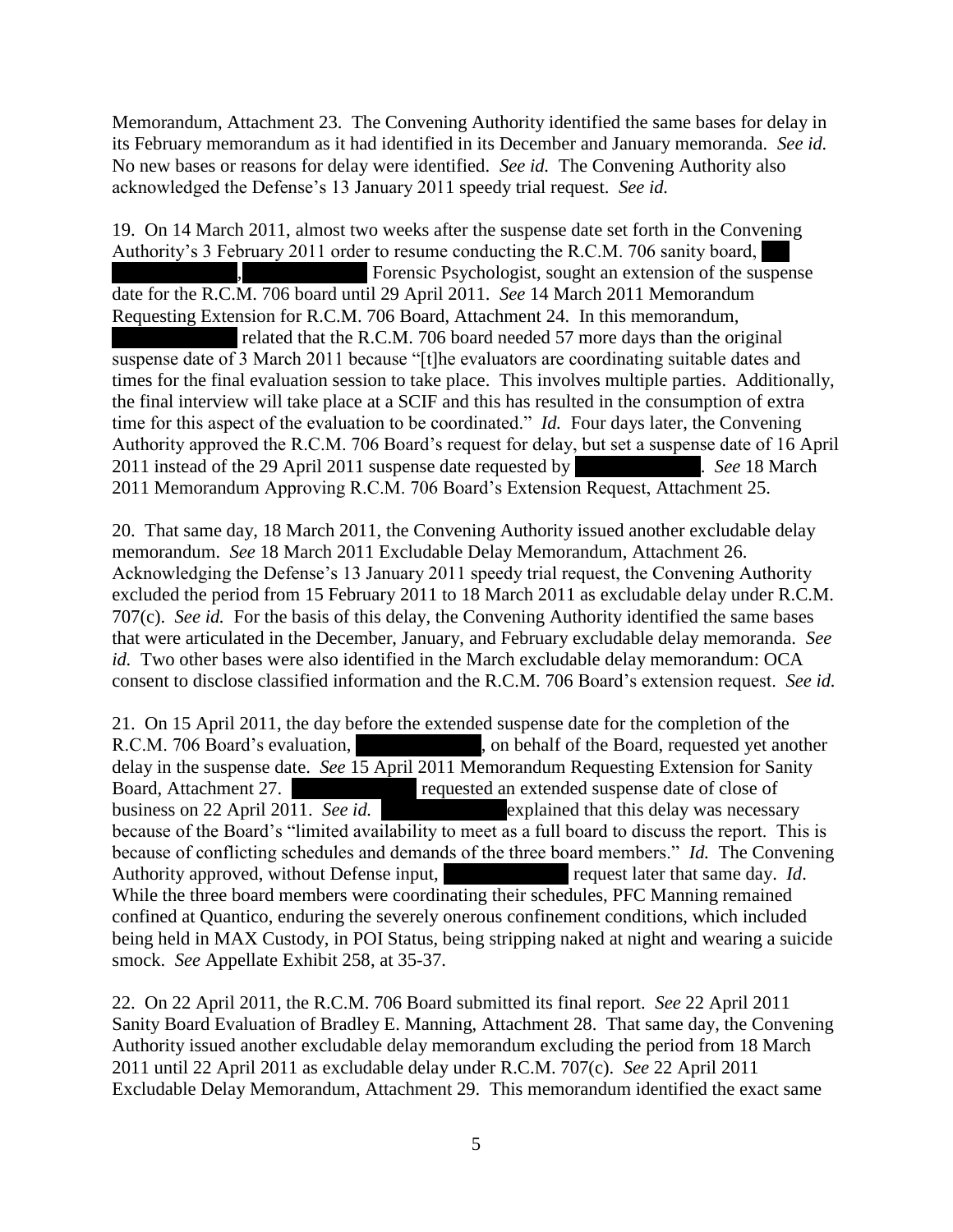bases for the delay as were identified in the 18 March 2011 excludable delay memorandum, as well as the second extension request by the R.C.M. 706 Board. *See id.* The memorandum acknowledged the Defense's 13 January 2011 speedy trial request. *See id.* This memorandum was signed for the Convening Authority by  $\qquad \qquad$ , a paralegal for the Government. *See id.*

## **2. Government Requests for Delay**

23. On 25 April 2011, the Government submitted the first of many requests for delay of the Article 32 hearing. *See* 25 April 2011 Government Request for Delay, Attachment 30. The Government requested delay until

[t]he United States receives consent from all the Original Classification Authorities (OCAs) to release discoverable classified evidence and information to the defense. This consent is necessary in order for the United States to fulfill its discovery obligations under Article 46, UCMJ and the Rules for Courts-Martial (RCM), as well as for the defense to adequately prepare for the Article 32 Investigation.

*Id.* The Government represented that "[s]ince 17 June 2010, the United States has been diligently working with all of the departments and agencies that originally classified the information and evidence sought to be disclosed to the defense and the accused." *Id.* The delay requested was "until the earlier of the completion of the OCA Disclosure Requests and OCA Classification Reviews or 25 May 2011." *Id.*

24. The Defense opposed this delay the next day, 26 April 2011. *See* 26 April 2011 Defense Response to Government Request for Delay, Attachment 31. In order to minimize any further delay, the Defense requested that the Government: provide substitutes for or summaries of the relevant classified documents; allow the Defense to inspect all unclassified documents within the Government's control that were material to the preparation of the Defense; and ensure that the Defense has equal access to CID and other law enforcement witnesses by making available any requested witnesses. *Id.* at 1. The Defense also renewed its previous request for discovery that was either denied or not provided by the Government. *Id.* Finally, the Defense requested that any further delay be credited to the Government. *Id.* at 2.

25. On 12 May 2011, the Convening Authority issued another excludable delay memorandum, stating that "[t]he period from 22 April 2011 until the date of this memorandum is excludable delay under RCM 707(c)." *See* 12 May 2011 Excludable Delay Memorandum, Attachment 32. The memorandum listed the following as the basis for the delay: OCA reviews of classified information; OCA consent to disclose information; the Defense's 26 August 2010 request for the results of the Government's classification reviews by the OCAs; the Defense's 3 September 2010 request for appropriate security clearances for the Defense team and access for PFC Manning; and the Government's 25 April 2011 request for delay. *See id.* The Convening Authority acknowledged the Defense's 13 January 2011 speedy trial request. *See id.*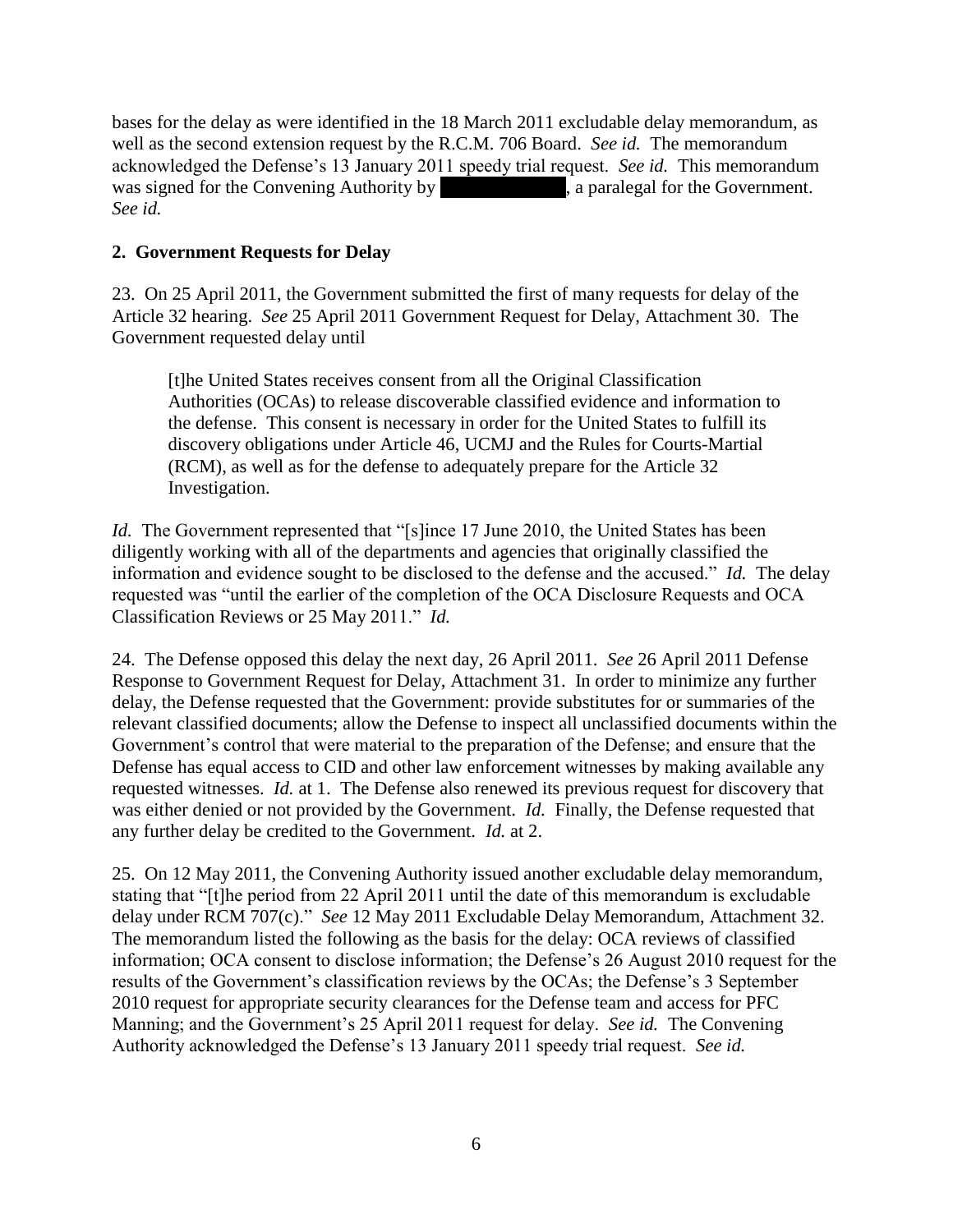26. On 22 May 2011, the Government submitted its second request for delay of the Article 32 hearing, relating once again that delay was necessary in order to obtain consent from the OCAs. *See* 22 May 2011 Government Request for Delay, Attachment 33. In the "Update" section of its request, the Government represented that it was "continuing" to work with the OCAs to obtain the necessary consent to disclosed classified information and evidence to the Defense. *Id.* The Government requested delay until the earlier of the completion of the OCA disclosure requests and classification reviews or 27 June 2011. *See id.* The Government promised an update no later than 25 June 2011. *Id.*

27. Two days later, the Defense sent an email opposition to the Government's request for delay. *See* 24 May 2011 Email from Mr. Coombs to \*\*\*\*\* Opposing Government Request for Delay, Attachment 34. The Defense relied on its position from the 26 April 2011 memorandum opposing the Government's first request for delay. *Id.* The Defense also requested that any additional delay be credited to the Government. *Id.*

28. Nevertheless, on 17 June 2011, the Convening Authority excluded the period from 12 May 2011 to 17 June 2011 as excludable delay under R.C.M. 707(c). *See* 17 June 2011 Excludable Delay Memorandum, Attachment 35. The "basis" for this exclusion was the exact same basis identified in the Convening Authority's May excludable delay memorandum, except now the Government's 22 May 2011 request for delay replaced the 25 April 2011 request for delay that had been listed in the 12 May 2011 excludable delay memorandum. *See id.* Finally, at the conclusion of the memorandum, the Convening Authority repeated, with no elaboration whatsoever, the line that it had repeated ad nauseam in every excludable delay memorandum since 13 January 2011: "I acknowledge and reviewed the defense request for speedy trial, dated 13 January 2011." *Id.*

29. On 27 June 2011, two days after its self-imposed update deadline, the Government yet again requested delay of the Article 32 hearing – its third such request in as many months. *See* 27 June 2011 Government Request for Delay, Attachment 36. This request, like the other two before it, requested delay "until the United States receives the proper authority to release discoverable unclassified and classified evidence and information to the defense." *Id.* at 1. The Government once again represented that it was "continuing" to work with the OCAs. *Id.* The Government therefore requested delay until the earlier of the completion of the OCA classification review process or 27 July 2011. *Id.* at 2. Two days later, the Defense opposed the Government's request for delay via email, maintaining the position articulated in its 26 April 2011 memorandum opposing the Government's first request for delay. *See* 29 June 2011 Email from Mr. Coombs to \*\*\*\* Opposing Government Request for Delay, Attachment 37. The Defense again requested that any additional delay be credited to the Government. *Id.*

30. On 5 July 2011, the Convening Authority approved the Government's latest request for delay. *See* 5 July 2011 Memorandum Approving Government Request for Delay, Attachment 38. The Convening Authority then purported to exclude the period from 22 April 2011 to the restart of the Article 32 hearing as excludable delay under R.C.M. 707(c). *Id.* Based on the "national security concerns and ongoing investigations" in this case, the Convening Authority directed the Government to "cautiously proceed with the disclosure of information[.]" *Id.* However, the Convening Authority also ordered the Government to "expeditiously" disclose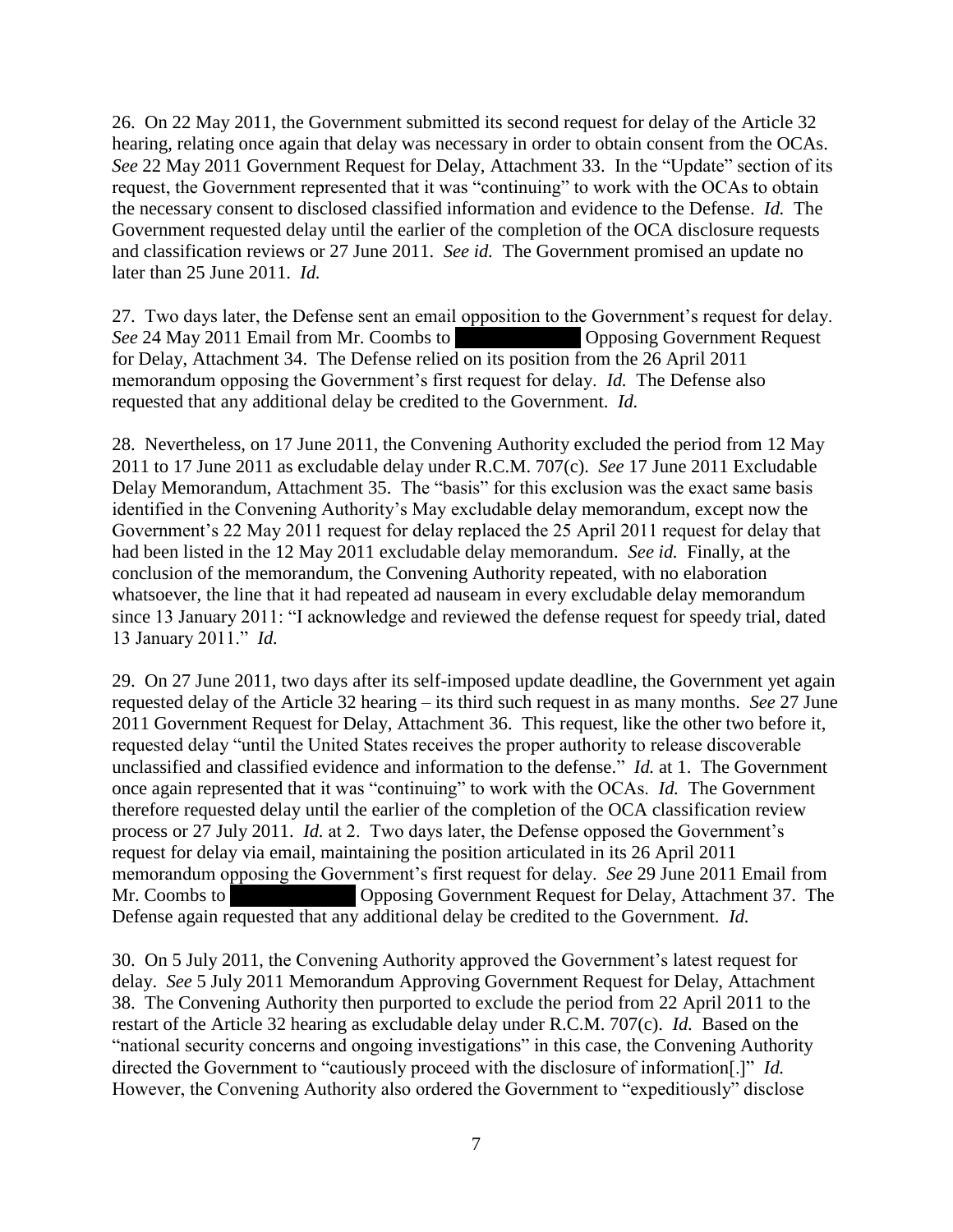information to the Defense once it received the authority to disclose the information in order to "minimize any unnecessary delay." *Id.*

31. To no one's surprise, the Government requested delay of the Article 32 hearing for the fourth time in as many months on 25 July 2011. *See* 25 July 2011 Government Request for Delay, Attachment 39. The basis of this request was exactly the same as all of the previous requests: the Government still needed time to get the approvals of the various OCAs to release information to the defense. *See id.* at 1. The Government once again presented its patented getout-of-diligence-free card by representing that it was still "continuing" to work with the relevant OCAs. *Id.* In order to create the illusion of progress, the Government represented that it had "produced the Secretary of the Army AR 15-6 and related documents, as well as the complete record of the \*\*\*\*\* reduction board – approximately 10,000 pages of documents in total." *Id.* Of course, the Government neglected to mention that most of these 10,000 pages were irrelevant, duplicative, or both. The Government requested that the Article 32 hearing be delayed until the earlier of the completion of the OCA classification review process or 27 August 2011. *Id.* at 2.

32. Later that same day, the Defense opposed the Government's request for delay. *See* 25 July 2011 Defense Opposition to Government Request for Delay, Attachment 40. While acknowledging that classification reviews do take some time to complete, the Defense pointed out that "the Government has now had over a year" to complete the classification review process. *Id.* The opposition memorandum also attacked the adequacy of the Government's explanation of why such protracted delay was necessary: "The latest request by the trial counsel for excludable delay does not adequately explain what has been done to require timely response and reviews by the relevant OCAs." *Id.* In this memorandum, the Defense also renewed its requests for speedy trial and for the Government to: provide a substitute for a summary of the relevant classified documents; to allow the Defense to inspect all unclassified documents, tangible items, and reports within the Government's control; provide previously denied or withheld discovery; and provide access to all CID and other law enforcement agents who have worked on the case. *Id.* The Defense once again requested that any additional delay be credited to the Government instead of being excluded under R.C.M. 707(c). *Id.*

33. The Convening Authority nevertheless approved the Government's fourth request for delay the next day. *See* 26 July 2011 Memorandum Approving Government Request for Delay, Attachment 41. Appearing to merely change the dates listed in the 5 July 2011 memorandum approving the Government's third request for delay, the 26 July 2011 memorandum excluded under R.C.M. 707(c) the period between 22 April 2011 and the restart of the Article 32. *See id.* The Convening Authority did not respond to the Defense's concerns regarding the Government's wholly inadequate explanation of why more delay was necessary. *See id.* Moreover, the Convening Authority's memorandum did not even acknowledge the Defense's request for speedy trial. *See id.*

34. On 10 August 2011, the Convening Authority issued another excludable delay memorandum. *See* 10 August 2011 Excludable Delay Memorandum, Attachment 42. This memorandum stated that "[t]he period from 13 July 2011 until [10 August 2011] is excludable delay under RCM 707(c)." *Id.* The Convening Authority relied on the exact same bases for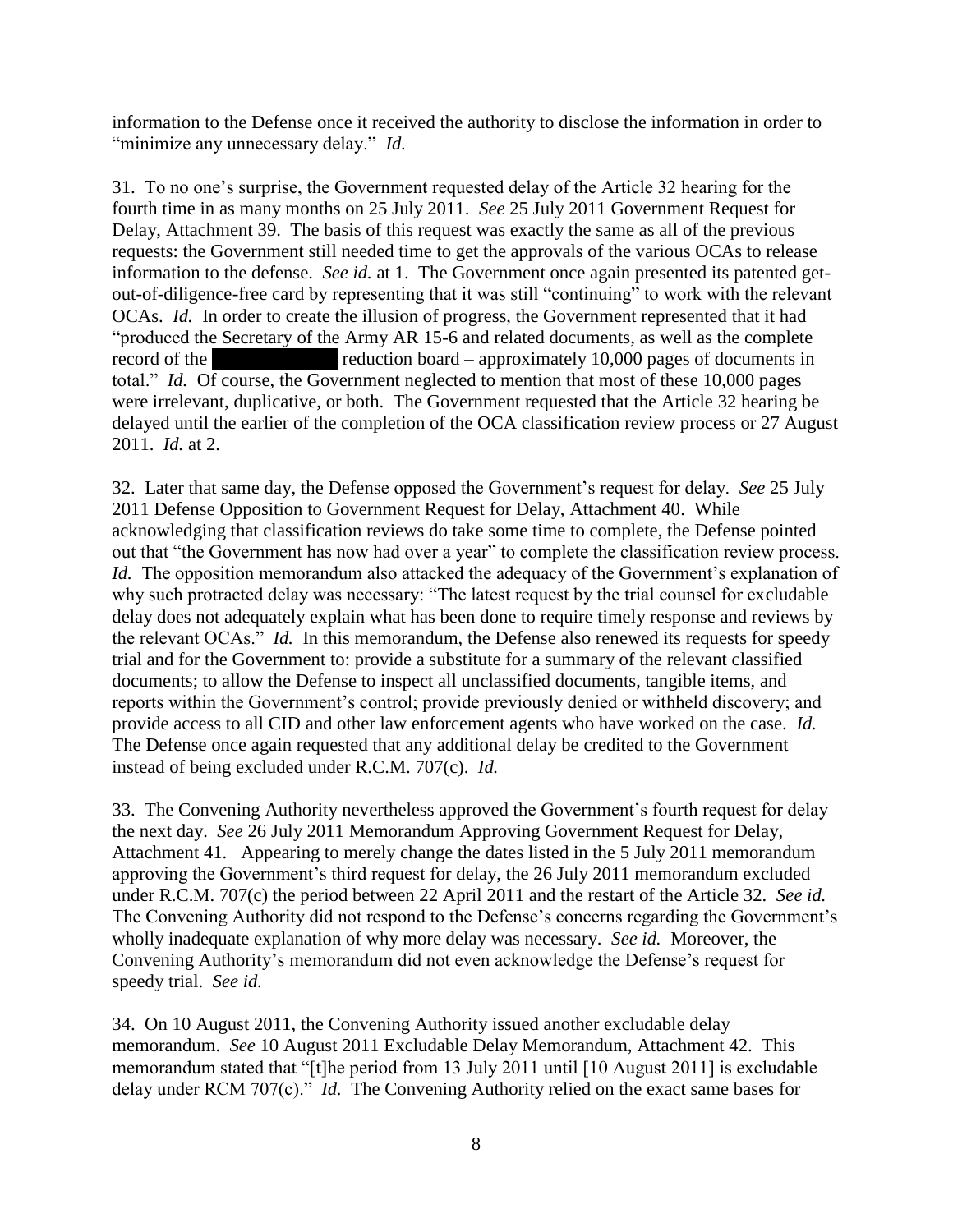delay as it had relied on in the excludable delay memoranda of 12 May 2011 and 17 June 2011. *See id.* Namely, the Convening Authority identified the following as providing the basis for the delay: OCA reviews of classified information; OCA consent to disclose classified information; the 26 August 2010 Defense request for the results of the Government's classification reviews; and the 3 September 2010 Defense request for appropriate security clearances for the defense team. *See id.*; 17 June 2011 Excludable Delay Memorandum, Attachment 35 (identifying these exact same bases for delay); 12 May 2011 Excludable Delay Memorandum, Attachment 32 (same). The only difference in the basis for the delay of the 10 August 2011 excludable delay memorandum and the two prior excludable delay memoranda is that the Government's fourth request for delay was substituted for the earlier requests for delay that were identified in the May and June excludable delay memoranda. *See* 10 August 2011 Excludable Delay Memorandum, Attachment 42. The Convening Authority gave no explanation of the reasons that justified granting yet another delay based on the same Government argument that had been repeated every month since April 2011. Additionally, the Convening Authority did not even attempt to address the Defense's argument raised in the 25 July 2011 opposition memorandum that the Government had had over a year to complete the classification review process and had still not managed to get its affairs in order. At the end of the excludable delay memorandum, the Convening Authority acknowledged the Defense's 13 January 2011 speedy trial request and 25 July 2011 renewed speedy trial request. *Id.*

35. The Government made its fifth request for delay of the Article 32 hearing on 25 August 2011. *See* 25 August 2011 Government Request for Delay, Attachment 43. The basis for the requested delay was the same as before: the Government still, over a year and two months after PFC Manning was placed into pretrial confinement, needed time to obtain the authority from the OCAs to disclose evidence and information to the Defense. *See id.* at 1. The Government once again represented that it was "continuing" to work with the OCAs without providing any detail on where the classification review process stood and why it still remained incomplete after more than a year. *See id.* While the Government was quick to point out that it had already disclosed over 20,000 pages of documents to the defense, *see id.* at 2, it omitted the fact that most of these documents were irrelevant, duplicative or both. The Government asserted in conclusory fashion that it had "actively and diligently worked to resolve all outstanding issues to ensure the timely release of all possible information to the defense so their ability to represent and potentially defend their client will be in no way impaired." *Id.* However, the Government chose to not respond to the Defense's concerns identified in the 25 July 2011 opposition memorandum that the Government had still not completed its classification review process after over a year after the charges had been preferred and that the Government had provided a patently inadequate explanation for its numerous requests for delay.

36. Two days later, the Defense opposed the Government's request for delay, reiterating its position that any additional delay should not be excluded under R.C.M. 707(c) but should rather be credited to the Government for speedy trial purposes. *See* 27 August 2011 Email from Mr. Coombs to \*\*\*\*\* Opposing the Government's Request for Delay, Attachment 44.

37. On 29 August 2011, the Convening Authority approved the Government's fifth request for delay of the Article 32. *See* 29 August 2011 Memorandum Approving Government Request for Delay, Attachment 45. The memorandum stated that "[t]he period between 22 April 2012 and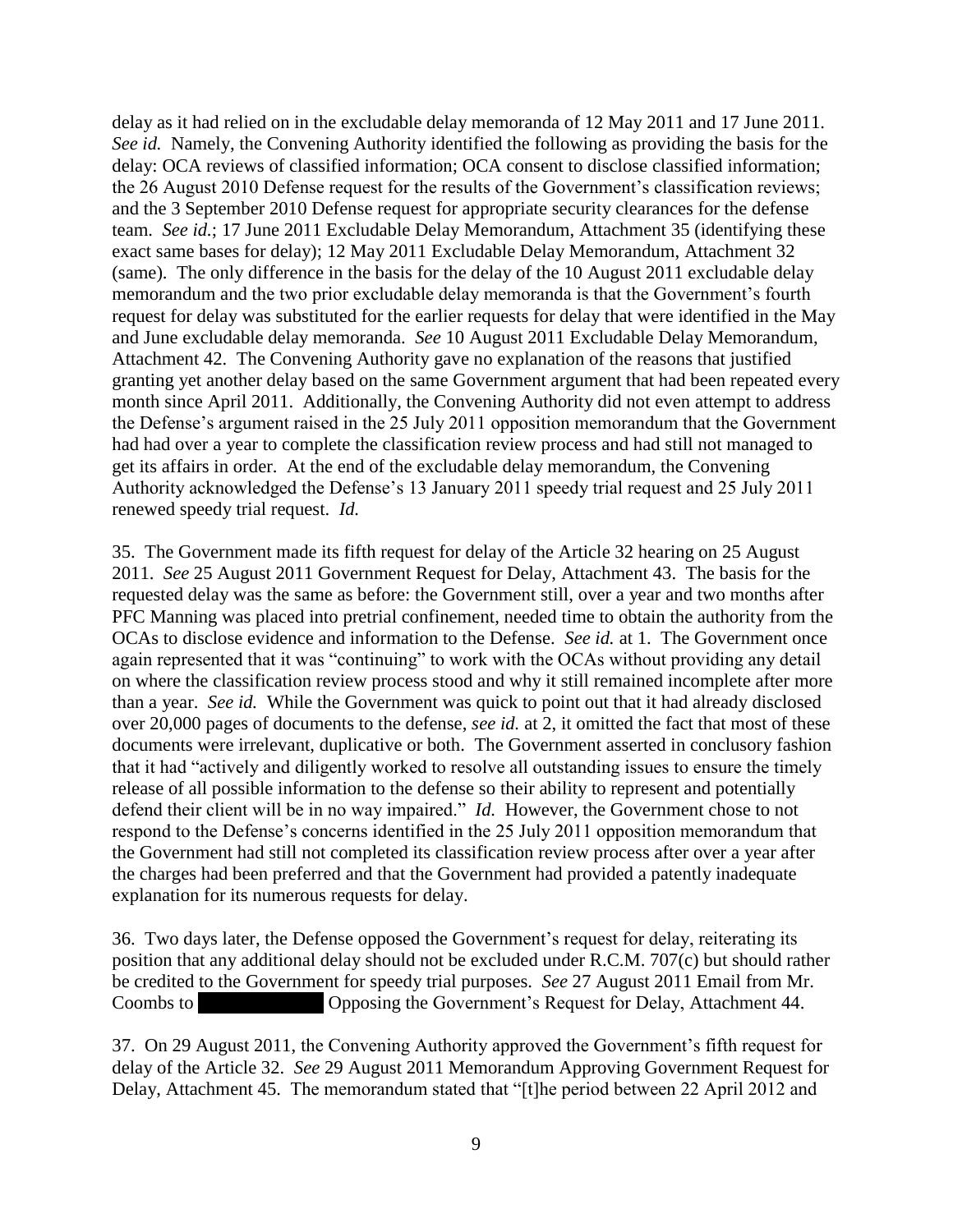the restart of the Article 32 Investigation is excludable delay under RCM 707(c). The prosecution is required to provide me an update no later than 23 September 2011." *Id.* This memorandum was quite plainly a cut-and-paste job, identical to the 5 July 2011 and 26 July 2011 approval memoranda in all respects save the updated dates. *See id.*; 26 July 2011 Memorandum Approving Government Request for Delay, Attachment 41; 5 July 2011 Memorandum Approving Government Request for Delay, Attachment 38. Like the prior memoranda, the 29 August 2011 memorandum did not address the Defense's concerns regarding the delay of over a year that had already ensued in the classification review process and the inadequacy of the Government's explanations. The memorandum did not state any new reasons why the request for delay had been granted.

38. The sixth Government delay request since April 2011 was made on 26 September 2011, three days *after* the Convening Authority's deadline for a Government update on the status of the classification review process. *See* 26 September 2011 Government Request for Delay, Attachment 46; 29 August 2011 Memorandum Approving the Government's Request for Delay, Attachment 45 (ordering the Government to provide the Convening Authority with an update "no later than 23 September 2011"). As always, the reason for the Government request for delay was the ongoing classification review process. *See id.* at 1. Once again, the Government explained, without elaboration, that it was "continuing" to work with the relevant OCAs. *Id.*  The Government did not explain why the classification review process has still not run its course, over a year and two months after PFC Manning was placed into pretrial confinement and charges were preferred.

39. The Defense opposed the Government's sixth request for delay on 27 September 2011. *See*  27 September 2011 Email from Mr. Coombs to \*\*\*\*\* Opposing the Government's Request for Delay, Attachment 47. The Defense reiterated its position that any delay should not be excluded under R.C.M. 707(c), but rather should be credited to the Government for speedy trial purposes. *Id.*

40. The Convening Authority approved the Government's sixth request for delay of the Article 32 hearing on 28 September 2011. *See* 28 September 2011 Memorandum Approving Government Request for Delay, Attachment 48. The Convening Authority excluded "[t]he period between 22 April 2011 and the restart of the Article 32 Investigation [a]s excludable delay under RCM 707(c)." *Id.* This memorandum was a virtual carbon copy of the 5 July 2011, 26 July 2011, and 29 August 2011 memoranda approving the various prior Government requests for delay; only the dates had been changed. *See id.*; 29 August 2011 Memorandum Approving Government Request for Delay, Attachment 45; 26 July 2011 Memorandum Approving Government Request for Delay, Attachment 41; 5 July 2011 Memorandum Approving Government Request for Delay, Attachment 38. The Convening Authority offered no new reasons for approving this sixth request for delay, and it did not respond to the Defense's concerns articulated in the 25 July 2011 memorandum opposing the Government's July request for delay, which had been reiterated on several occasions. The Convening Authority also did not mention that the Government had disobeyed the order to provide an update no later than 23 September 2011.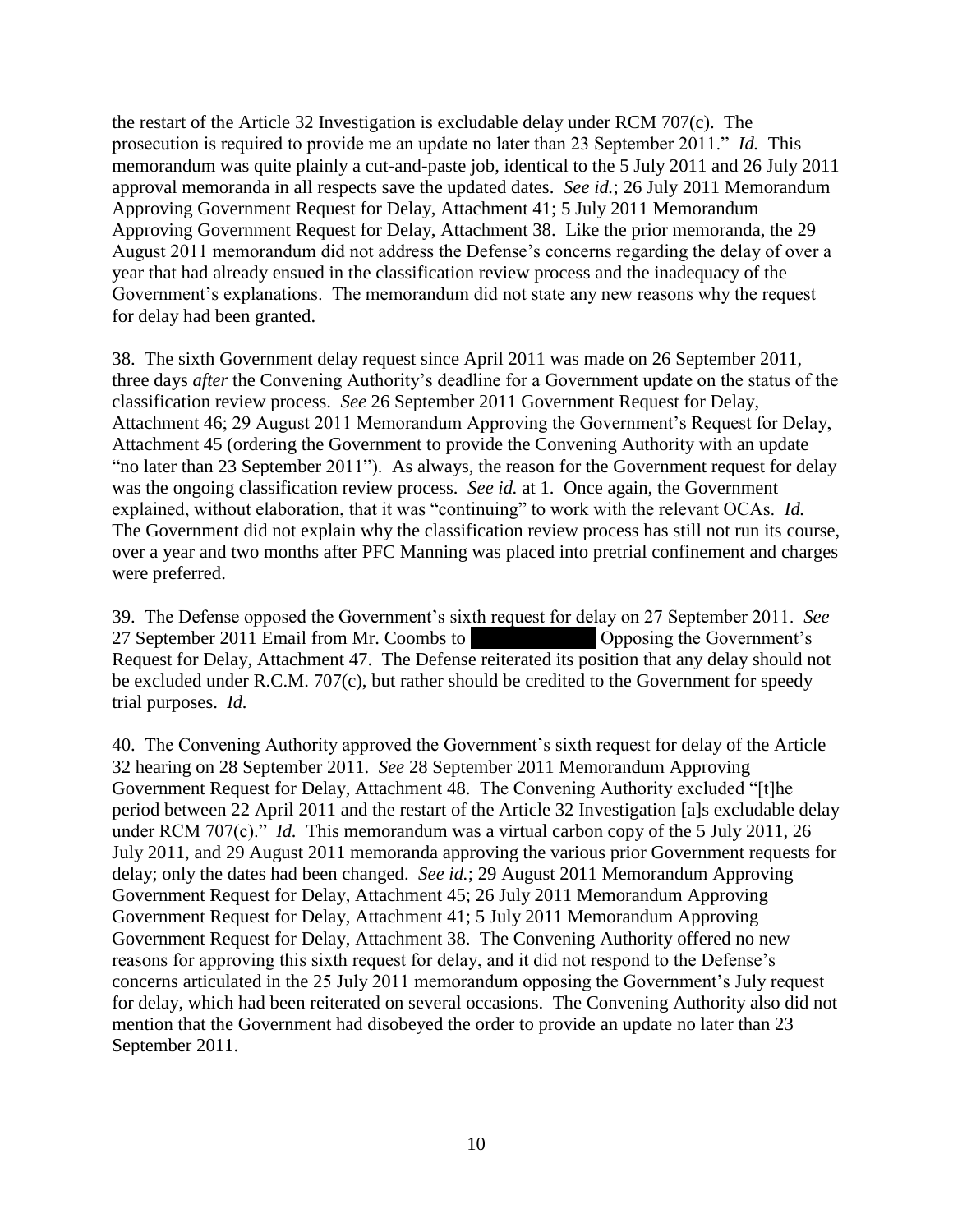41. The Convening Authority issued another excludable delay memorandum on 14 October 2011, in which the period from 15 September 2011 to 14 October 2011 was found to be excludable delay under R.C.M. 707(c). *See* 14 October 2011 Excludable Delay Memorandum, Attachment 49. The basis for the excludable delay identified in the 14 October 2011 memorandum was virtually identical to the 10 August 2011, 17 June 2011, and 12 May 2011 excludable delay memoranda. *See id.*; 10 August 2011 Excludable Delay Memorandum, Attachment 42; 17 June 2011 Excludable Delay Memorandum, Attachment 35; 12 May 2011 Excludable Delay Memorandum, Attachment 32. The only thing that made the 14 October 2011 excludable delay memorandum different from any of these prior memoranda was the substitution of the Government's sixth request for delay in place of the particular Government request delay that was identified in each prior memorandum. The Convening Authority once again gave no reasons why delaying the Article 32 for the completion of the classification review process was still reasonable, given the year and three months that had passed since the preferral of charges. The Convening Authority also included the stock line that had been repeated numerous times before: "I acknowledge and reviewed the defense request for speedy trial, dated January 13 2011 (enclosed), and the renewed request for speedy trial, dated 25 July 2011 (enclosed)." 14 October 2011 Excludable Delay Memorandum, Attachment 49 (parentheticals in original).

42. The Government made its seventh request to delay the Article 32 hearing on 25 October 2011. *See* 25 October 2011 Government Request for Delay, Attachment 50. The reasons for the requested delay were the same as ever: the Government still needed more time to obtain authority to release evidence and information to the defense. *See id.* at 1. The Government assured the Convening Authority that it was still "continuing" to work with the OCAs. *Id.* However, the Government remained as vague as it had been throughout this protracted process, not specifying exactly what had already been done or exactly what remained to be done.

43. The Defense opposed this request for delay on the same day. *See* 25 October 2011 Email from Mr. Coombs to \*\*\*\*\* Opposing Government Request for Delay, Attachment 51. In this email, the Defense repeated its previous position that any additional delay should not be excluded under R.C.M. 707(c) but should be credited to the Government for speedy trial purposes. *Id.*

44. The Convening Authority approved the Government's seventh request for delay on 27 October 2011, excluding the period from 22 April 2011 until the restart of the Article 32 hearing under R.C.M. 707(c). *See* 27 October 2011 Memorandum Approving Government Request for Delay, Attachment 52. When compared to the various prior memoranda approving the numerous Government request for delay, the October memorandum had simply updated the stated dates. *See id.* No new reasons for the delay were discussed, and the Convening Authority did not explain why this additional exclusion of time was still reasonable, given the year-plus period of time that had already gone by in which the Government was unable to complete the classification review process.

45. Beginning on 24 October 2011, the long-awaited OCA classification reviews began to trickle in. The Government provided the Defense with the DISA classification review on 24 October 2011. That classification review – a one page document – was completed on 6 June 2011. The Government offered no explanation for the four-and-a-half month delay between the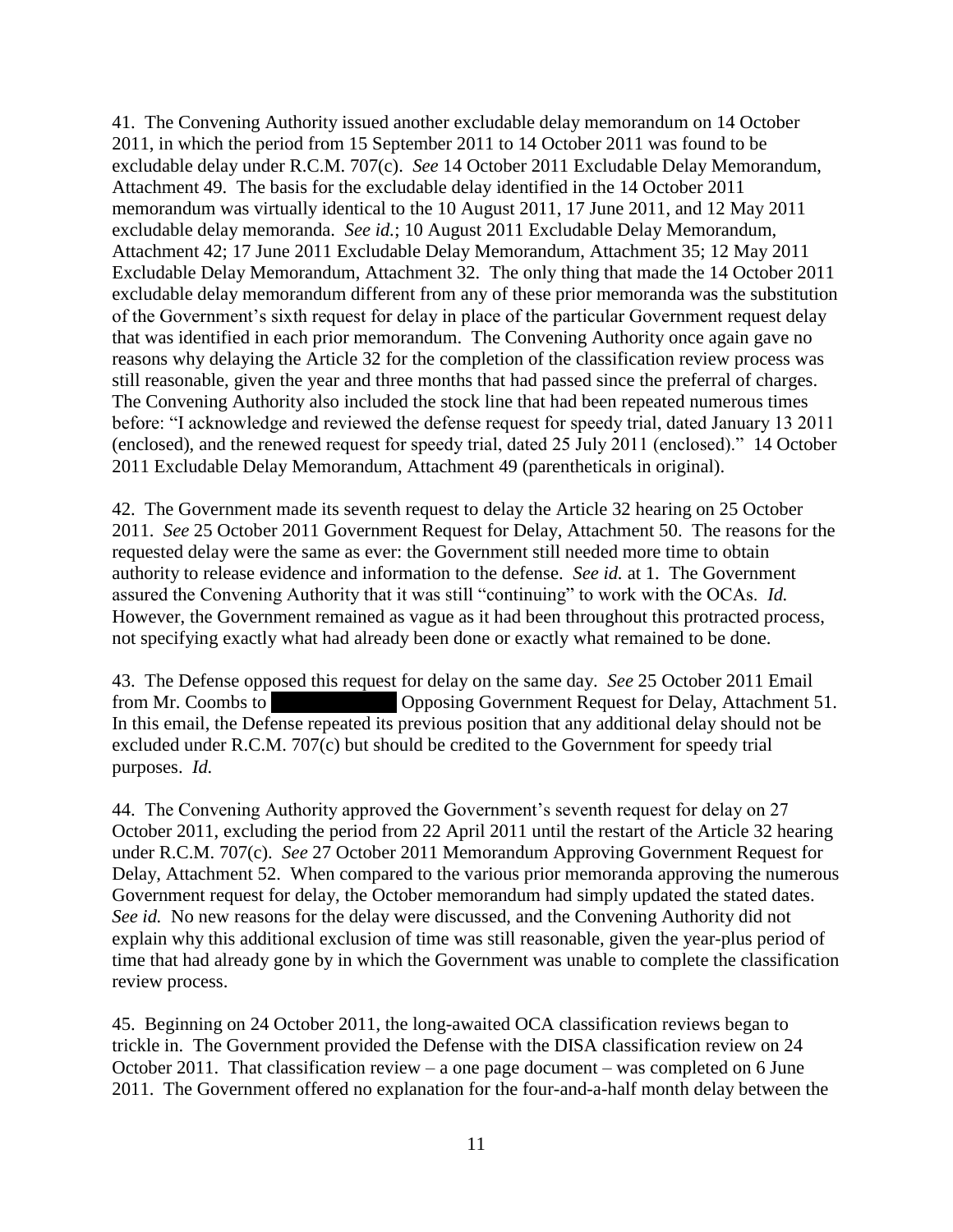completion of the classification review and its disclosure to the Defense. The Government provided the three-page Apache Video classification review, which was completed on 26 August 2010, to the Defense on 4 November 2011. The Defense received no explanation for the delay of over a year and two months between the completion of this classification review and its disclosure to the Defense. The Government also provided a 28-page Other Government Agency classification review to the Defense on 4 November 2011. The Government provided a few more classification reviews to the Defense on 8 November 2011. This round of disclosure included a three-page CENTCOM PowerPoint classification review that was completed on 21 February 2011, a 24-page CENTCOM classification review that was completed on 21 October 2011, a four-page CYBERCOM classification review that was completed on 21 July 2011, and a 51-page Department of State classification review that was completed on 30 October 2011. The Government did not explain the reason for the eight-plus month delay between the completion of the CENTCOM PowerPoint classification review and its disclosure or the reason for the threeplus month delay between the completion of the CYBERCOM classification review and its disclosure. Additionally, on 17 November 2011, the Government provided the Defense with the four-page GTMO classification review, completed on 4 November 2011. Finally, the Defense was provided with two classification reviews on 12 December 2011: a three-page Other Government Agency classification review and a 12-page Other Government Agency classification review.

46. On 16 November 2011, the Convening Authority issued yet another excludable delay memorandum. *See* 16 November 2011 Excludable Delay Memorandum, Attachment 53. This memorandum excluded the period from 14 October 2011 to 16 November 2011 under R.C.M. 707(c). *Id.* As had been the case for the last several excludable delay memoranda, the articulated basis for this most recent delay was the following: the OCA reviews of classified information; OCA consent to disclose classified information; the 26 August 2010 Defense request for the results of the Government's classification reviews (made a year and two months prior to the latest Government request for delay); and the Government's seventh request for delay. *See id.* As usual, the Convening Authority failed to articulate any new reasons that made this delay reasonable. Finally, the Convening Authority once again repeated its familiar refrain that it had "acknowledge[d] and reviewed" the Defense's 13 January 2011 and 25 July 2011 speedy trial requests. *Id.*

47. That same day, the Government requested to restart the Article 32 investigation. *See* 16 November 2011 Government Request to Restart Article 32 Investigation, Attachment 54. At first blush, it seemed that the Government was finally ready to proceed to the Article 32 hearing a year and a half after PFC Manning was first placed in pretrial confinement. In fact, in the second sentence of its request, the Government related that "[t]he prosecution is prepared to proceed and, by 1 December 2011, should receive all approvals and classification reviews necessary to proceed." *Id.* at 1. First appearances were deceiving, however, as the Government's self-titled request to restart the Article 32 investigation was, in actuality, a poorlyconcealed eighth request for delay of the Article 32 investigation. Indeed, in the very next sentence of its so-called "Request to Restart Article 32 Investigation," the Government requested that "the period from the date of this memorandum to 16 December 2011 be approved as excludable delay." *Id.* The Government represented that this further 30 day period of delay, on top of the year and a half in which the Government had ostensibly been processing the case after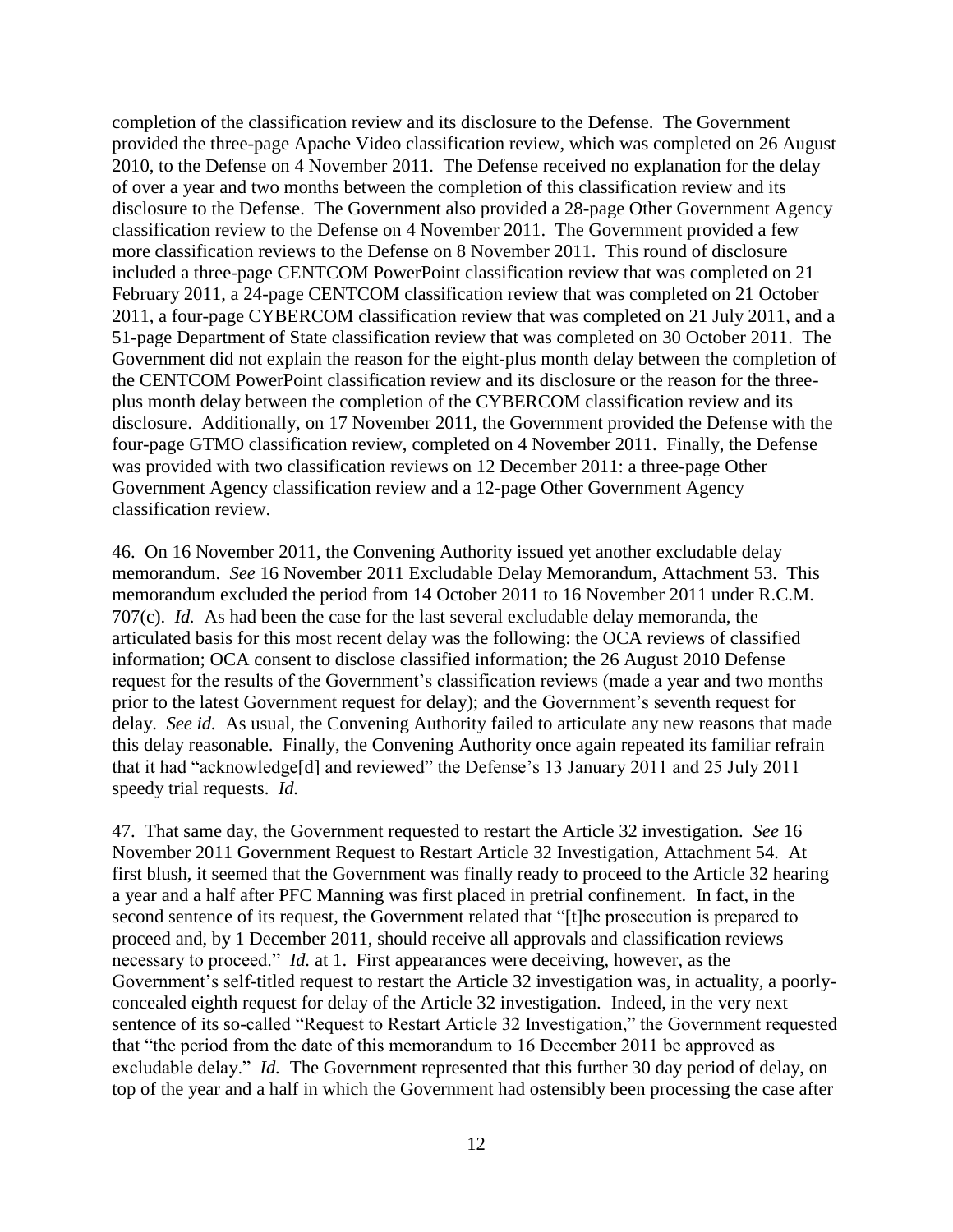PFC Manning was in pretrial confinement, was necessary for two reasons. *See id.* at 2. First, the Government was *still* working with an OCA to obtain one final classification review. *Id.* Second, the Government explained that the command required 30 days to execute OPLAN BRAVO, a prerequisite to the Article 32 hearing. *Id.*

48. Later that afternoon, the Defense opposed the Government's eighth request for delay. *See* 16 November 2011 Email from Mr. Coombs to \*\*\*\*\* Opposing Government Request for Delay, Attachment 55. The Defense email explained that Mr. Coombs had sent an email to then-CPT Fein on Monday, 14 November 2011, in which Mr. Coombs requested that the Government begin its OPLAN BRAVO preparations so that the Article 32 hearing could commence on 12 December 2011. *Id.* The email went on to explain that based on the Government's most recent request for delay, it appeared that the Government had done nothing from 14 November 2011 to 16 November 2011. *Id.* The Defense pointed out that the Government failed to provide the Convening Authority "with any justification for the arbitrary 30-day-requirement in order to complete its OPLAN BRAVO." *Id.* The Defense then requested that the Convening Authority order the Article 32 to commence on 12 December 2011, thereby giving the Government close to its requested 30 days to execute its OPLAN BRAVO while at the same time ensuring that the Article 32 hearing would be completed prior to the holiday period in order to avoid any issues with obtaining needed witnesses. *Id.* Finally, the Defense objected to the Government's request to exclude the time period of 16 November 2011 to 16 December 2011under R.C.M. 707(c) and requested instead that the delay be credited against the Government for speedy trial purposes. *Id.*

49. Later that same day, the Convening Authority approved the Government's eighth request for delay, excluding the time period from 22 April 2011 to 16 December 2011 under R.C.M. 707(c). *See* 16 November 2011 Memorandum Approving Government Request for Delay, Attachment 56. Even when judged in comparison to the bare-bones, conclusory "rationale" given by the Convening Authority in the numerous prior excludable delay memoranda and memoranda approving the Government requests for delay, this 16 November 2011 memorandum stands apart. Not only does it not offer a single reason explaining the Convening Authority's decision to grant an eighth Government request for delay, it does not even attempt the pretense of offering reasons. The Convening Authority's decisional process, to the extent that it can be gleaned from this memorandum, is captured in full in the following two sentences: "I reviewed both the prosecution's request and its enclosures and the defense's response. 2. This request is: (signature) approved." *Id.* That's it. That is the extent of the Convening Authority's articulation of its reasons why this requested delay was reasonable. There was no such articulation or even an attempt at such an articulation. Capping a busy day in an otherwise stagnant prosecution, the Convening Authority issued Special Instructions to the Article 32 IO on 16 November 2011. *See* Special Instructions for Investigation under Article 32, Attachment 57. These instructions required that all approvals or denials of requests for delay under R.C.M. 707(c) be in writing. *Id.* at 3.

50. Meanwhile, the Government unloaded a barrage of discovery and forensic evidence in the month or so before commencement of the Article 32 hearing, despite the fact the case had been ongoing for over a year and a half at that time. The sheer volume and lack of organization of this discovery made it virtually impossible for the Defense to sort through the material and organize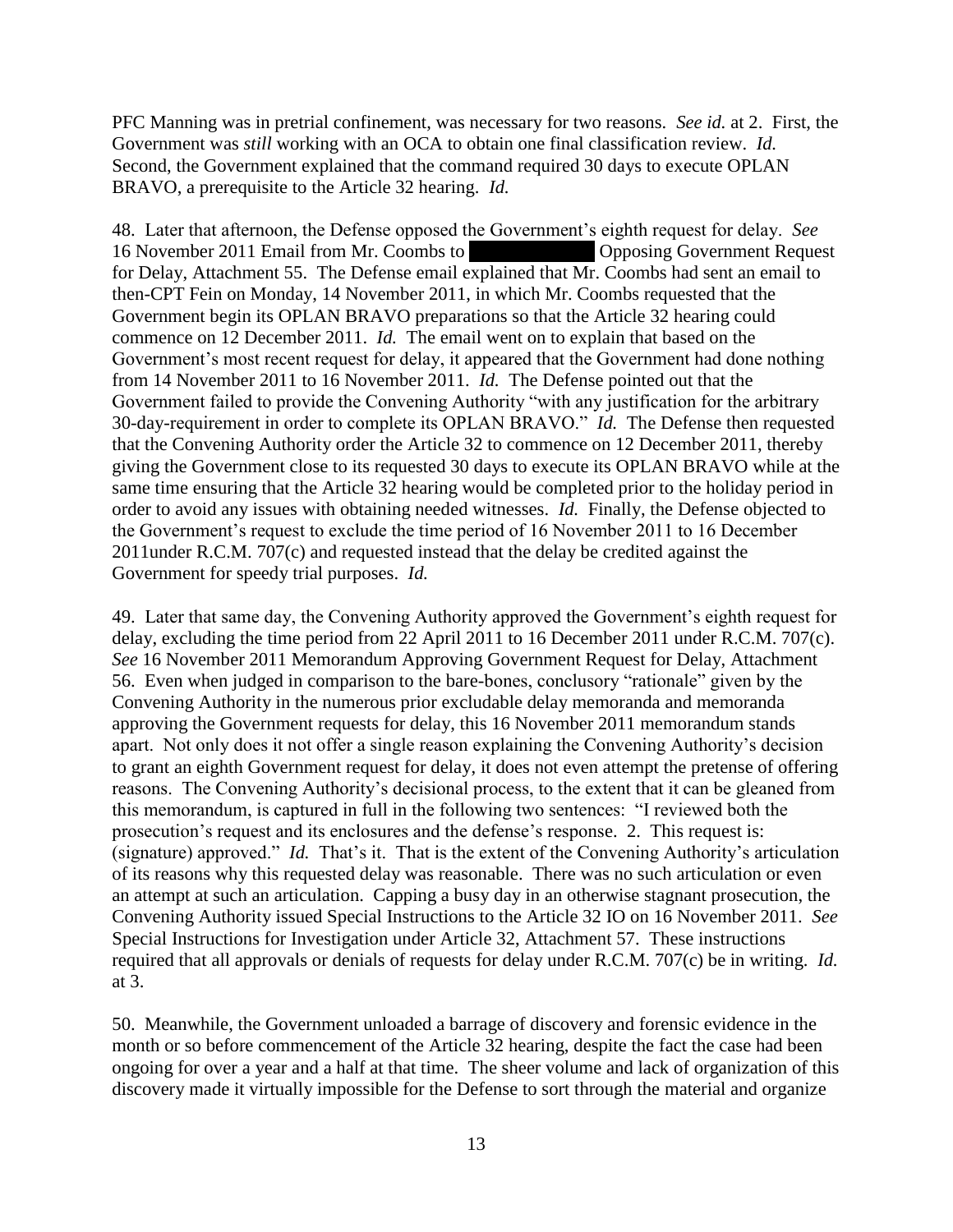it in any coherent manner before the Article 32 hearing took place. Therefore, the Defense was deprived of the ability to use this evidence at the Article 32 hearing as a result of the Government's eleventh hour disclosure.<sup>3</sup>

51. The Article 32 hearing was conducted from 16 December 2011 through 22 December 2011. On 3 January 2012, the Government asked the Article 32 IO to "exclude, as a reasonable delay, anytime between 22 December 2011 and 3 January 2012 that you did not work on the Article 32 investigation based on the federal holidays and weekends." *See* 4 January 2012 Email from to then-CPT Fein, Attachment 58. The next day, the Article 32 IO excluded as reasonable delay the days between 23 December 2011 and 3 January 2012 when he did not work on the Article 32 investigation. *See id.* \*\*\*\* did not specify how many days were being excluded. Reference to \*\*\*\*\* chronology makes clear that he did no work on the Article 32 investigation between the period of 24 December 2011 and 2 January 2012, but these dates are nowhere to be seen in the email approving the Government's delay request. *See* Chronology of Article 32 IO, Attachment 59, at 4 (listing activity on 23 December 2011and 3 January 2012 but listing no activity between 24 December 2011 and 2 January 2012). Additionally,  $\ddot{a}$  did not wait to hear from the Defense before granting this request for excludable delay. \*\*\*\*\* gave no reasons or explanation for the delay. *See id.* Indeed, the entire exclusion decision, rendered via email, is contained in the following sentence: "I will exclude as a reasonable delay the days between 23 December 2011 and 3 January 2012 when I did not work on the Article 32 Investigation." *Id.* Moreover, did not state the legal authority, whether under R.C.M. 707(c), the discussion to that section, or case law, that allows for excluding from the R.C.M. 707 speedy trial clock federal holidays and weekends in which the Article 32 IO did not work on the case. Meanwhile, PFC Manning remained in pretrial confinement for all of December 2011 and January 2012, including on federal holidays and weekends.

52. The Convening Authority issued its last excludable delay memorandum on 3 January 2012. *See* 3 January 2012 Excludable Delay Memorandum, Attachment 60. This memorandum excluded "[t]he period from 16 November 2011 up to and including 15 December 2011" as excludable delay under R.C.M. 707(c). *Id.* Consistent with its prior excludable delay memoranda, the Convening Authority identified a familiar basis for delay: the OCA reviews of classified information; OCA consent to disclose classified information; the 26 August 2010 Defense request for results of the Government's classification reviews; and the Government's eighth request for delay. *See id.* As usual, the Convening Authority stated no reasons why the various requests and classification reviews that had been cited in every excludable delay memorandum for over a year made this particular excluded period a reasonable one. Finally, the Convening Authority once again "acknowledge[d] and reviewed" the two Defense speedy trial requests. *Id.*

53. On 11 January 2012, submitted his Article 32 report and recommendations. A little over three weeks later, the GCMCA referred the charges to this Court on 3 February

 $\overline{\phantom{a}}$ <sup>3</sup> The Government's failure to provide timely discovery did not necessitate a delay in the Article 32 hearing due to the Defense's overall strategy at that point to use the Article 32 as a discovery tool and to highlight the nature of the Government's overcharging of the case. *See* R.C.M. 405(a) discussion ("The investigation also serves as a means of discovery.").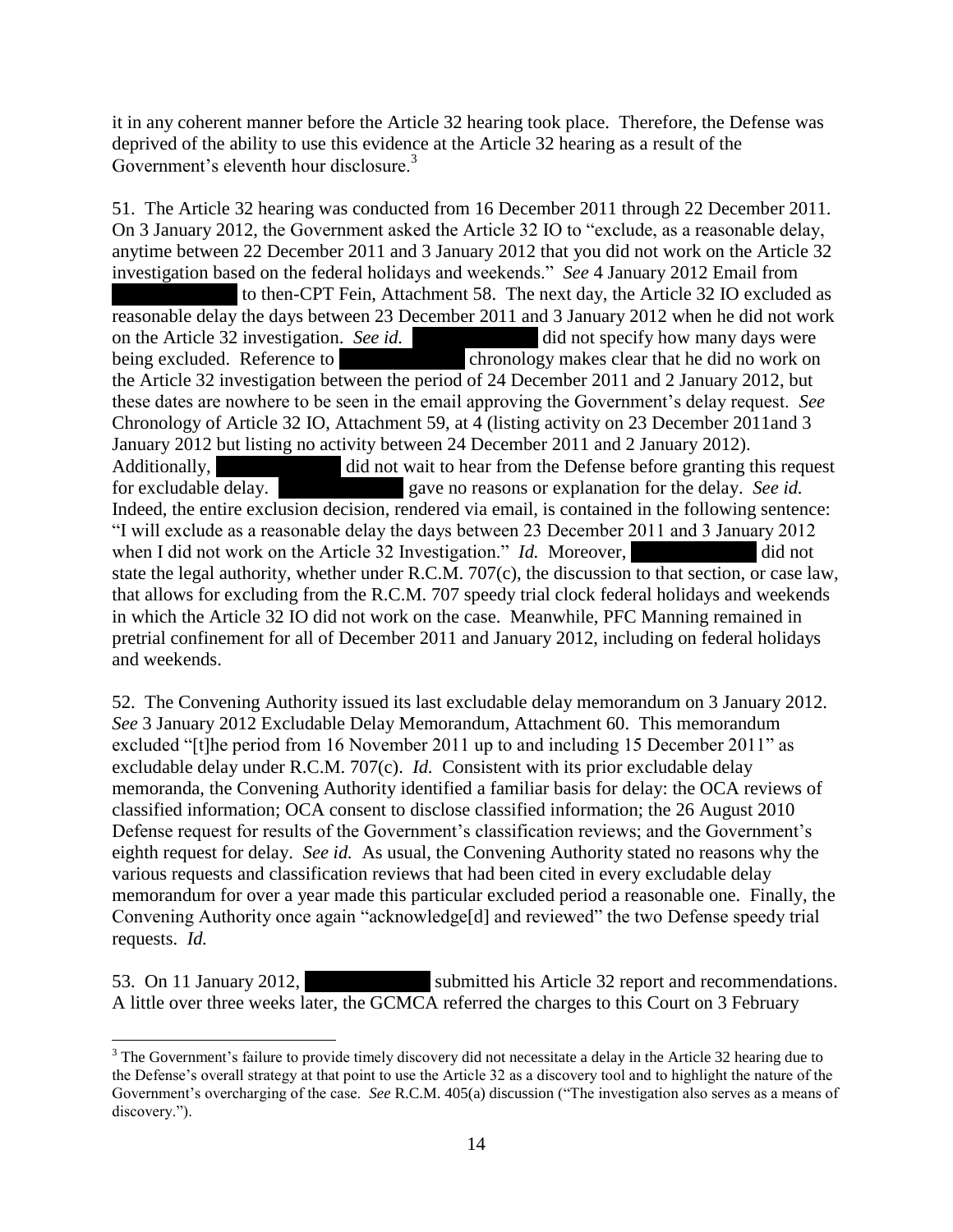2012. That same day the Government submitted an Electronic Docket Notification requesting a trial date of 3 April 2012. Three days later, the Defense submitted an Electronic Docket Notification of its own requesting a trial date of 30 April 2012 due to fellow defense counsel being in ILE and other conflicts.

54. Following the initial 802 conference on 8 February 2012, PFC Manning was arraigned on 23 February 2012, 635 days after he was first placed into pretrial confinement.

# **3. Pre-Arraignment Discovery Delay**

55. In addition to making eight consecutive requests that the Article 32 hearing be delayed, the Government was also quite lethargic in its pre-arraignment discovery conduct. The Defense made numerous requests for discovery in the 635 days between PFC Manning was placed into pretrial confinement and his arraignment. The Government's responses to these requests were untimely and woefully inadequate.

56. On 29 October 2010, the Defense made its first discovery request. When the Government did not timely respond, the Defense made subsequent discovery requests on 15 November 2010, 8 December 2010, 10 January 2011, 19 January 2011, and 16 February 2011.

57. Instead of responding in writing to these requests, the Government would just send random, unorganized discovery on compact discs without indicating how, if at all, the provided discovery was responsive to the Defense's six discovery requests. Most of the disclosed material was unnecessarily duplicative. The Government responses, both in their volume and their lack of organization, made any effort by the Defense to inspect the information unnecessarily timeconsuming.

58. The Government finally responded in writing to the Defense's six discovery requests on 12 April 2011, nearly six months after the first discovery request. This written response was plainly inadequate, merely offering one of the following responses for each of by the Defense discovery requests: the United States has disclosed a portion of the requested material and understands its continuing obligation to disclose; the United States has disclosed all of the requested material in its possession and understands its continuing obligation disclose; the United States does not have authority to disclose this classified information; or the United States will not provide the information because the Defense has failed to provide any basis for the request.

59. Because of the gross inadequacy of the Government's written response, the Defense made its seventh discovery request on 13 May 2011. After the Government yet again failed to respond in a timely fashion, the Defense made its eighth discovery request on 21 September 2011. In the 21 September 2011 discovery request, the Defense requested that the Government preserve all of the hard drives from the Tactical Sensitive Compartmented Information Facility (T-SCIF) and the Tactical Operations Center (TOC) of Headquarters and Headquarters Company, 2nd Brigade Combat Team, 10th Mountain Division, Forward Operating Base Hammer, Iraq. The Defense also made subsequent discovery requests on 13 October 2011, 15 November 2011, and 16 November 2011. The Government did not adequately respond to any of these discovery requests.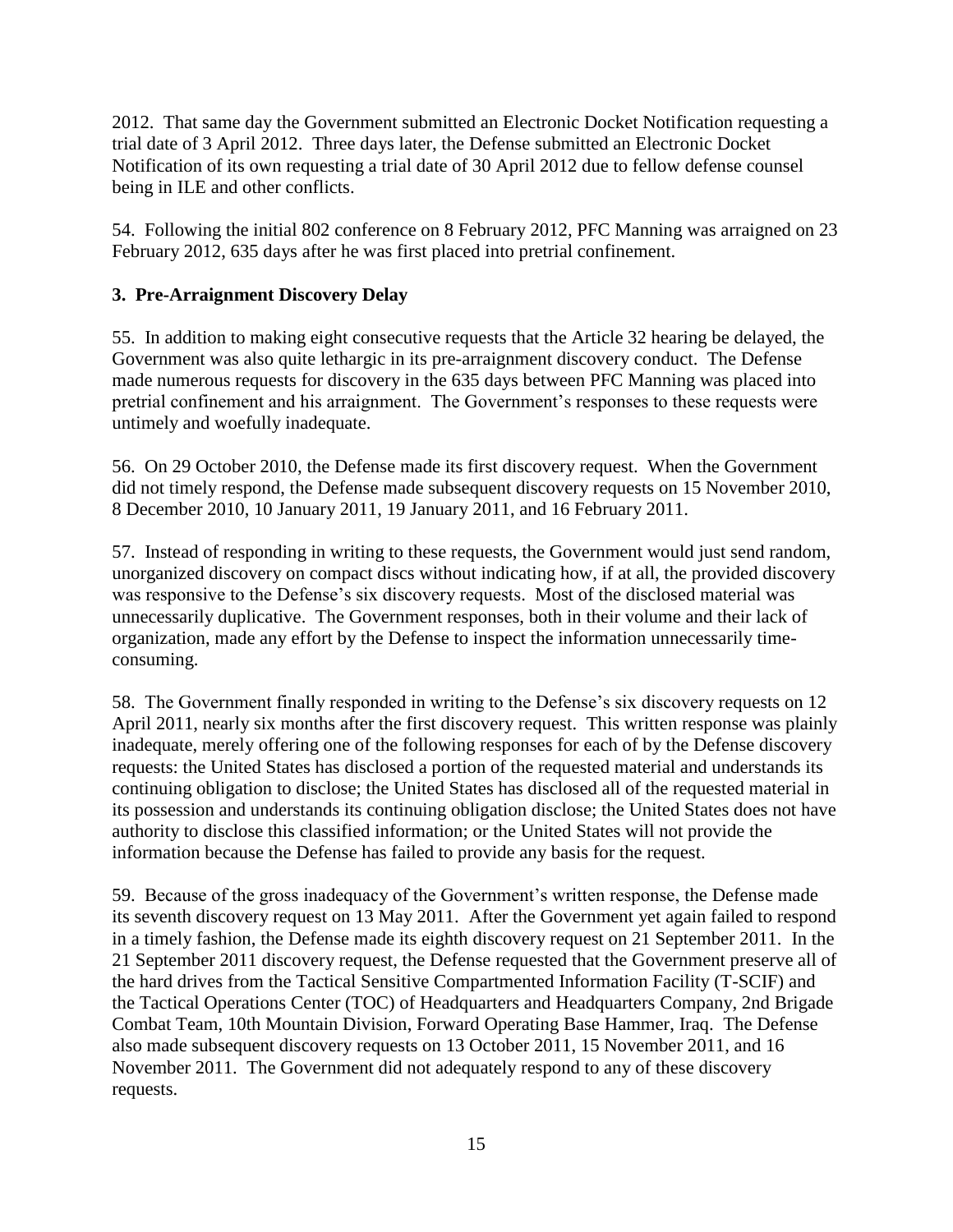60. On 1 December 2011, the Defense made a motion to compel production of evidence at the Article 32 hearing. This motion was denied by the Article 32 IO two weeks later, the day before the Article 32 hearing began.

61. On 20 January 2012, the Defense made yet another discovery request. A week later, the Government responded to all outstanding discovery requests. This response was wholly inadequate. Then, on 31 January 2012, the Government sent the Defense a blanket response to the Defense request for discovery of any and all damage assessments, denying the requested discovery because the Defense had failed to provide any basis for its request.

62. Finally, on 16 February 2012, the Defense filed its first motion to compel discovery. *See* Appellate Exhibit VII. The motion explained that, although the Government had provided up to that date approximately 78,148 pages of unclassified discovery to the Defense and approximately 333,194 pages of what the Government considers classified discovery, the vast majority of this discovery was not responsive to the specific items repeatedly requested by the Defense.

## **4. Periods of Apparent Government Inactivity**

63. In addition to the foregoing chronology, there have been several periods of apparent Government inactivity in the processing of this case. From 31 May 2010, when PFC Manning was transferred to Theater Field Confinement Facility, Camp Arifjan, Kuwait, until 5 July 2010, when the original charges were preferred – a period of 36 days – there was no apparent Government activity. *See* Attachment 1. In addition, the Government was evidently inactive for a period of 17 days from 13 July 2010 until 30 July 2010, when PFC Manning was transferred to Quantico. *Id*. Similarly, there was also no apparent Government activity for a period of 20 days from 23 April 2011, the day after the R.C.M. 706 Board's submission of its report, through 12 May 2011, the date of one of the Convening Authority's excludable delay memoranda. *Id*. Likewise, there appears to have been no Government activity for a period of 36 days from 13 May 2011, the day after the Convening Authority's May excludable delay memorandum, to 17 June 2011, the date of the Convening Authority's June excludable delay memorandum. *Id*.

64. The 18-day period from 18 June 2011, the day after the Convening Authority's June excludable delay memorandum, until 5 July 2011, the date of the Convening Authority's approval of the Government's third request for delay of the Article 32 hearing, appears to be equally devoid of any Government activity. *Id*. Additionally, there was no apparent Government activity for a period of 21 days from 6 July 2011, the day after the Convening Authority's approval of the Government's third request for delay, and 26 July 2011, when the Convening Authority approved the Government's fourth request for delay. *Id*. Likewise, there appears to have been no Government activity in the 34-day period between the day after Convening Authority's approval of the Government's fourth request for delay on 26 July 2011 and the Convening Authority's approval of the Government's fifth request for delay on 29 August 2011. *Id*.

65. The Government was evidently equally inactive in the 30-day period from 30 August 2011, the day after the Convening Authority's approval of the Government's fifth request for delay,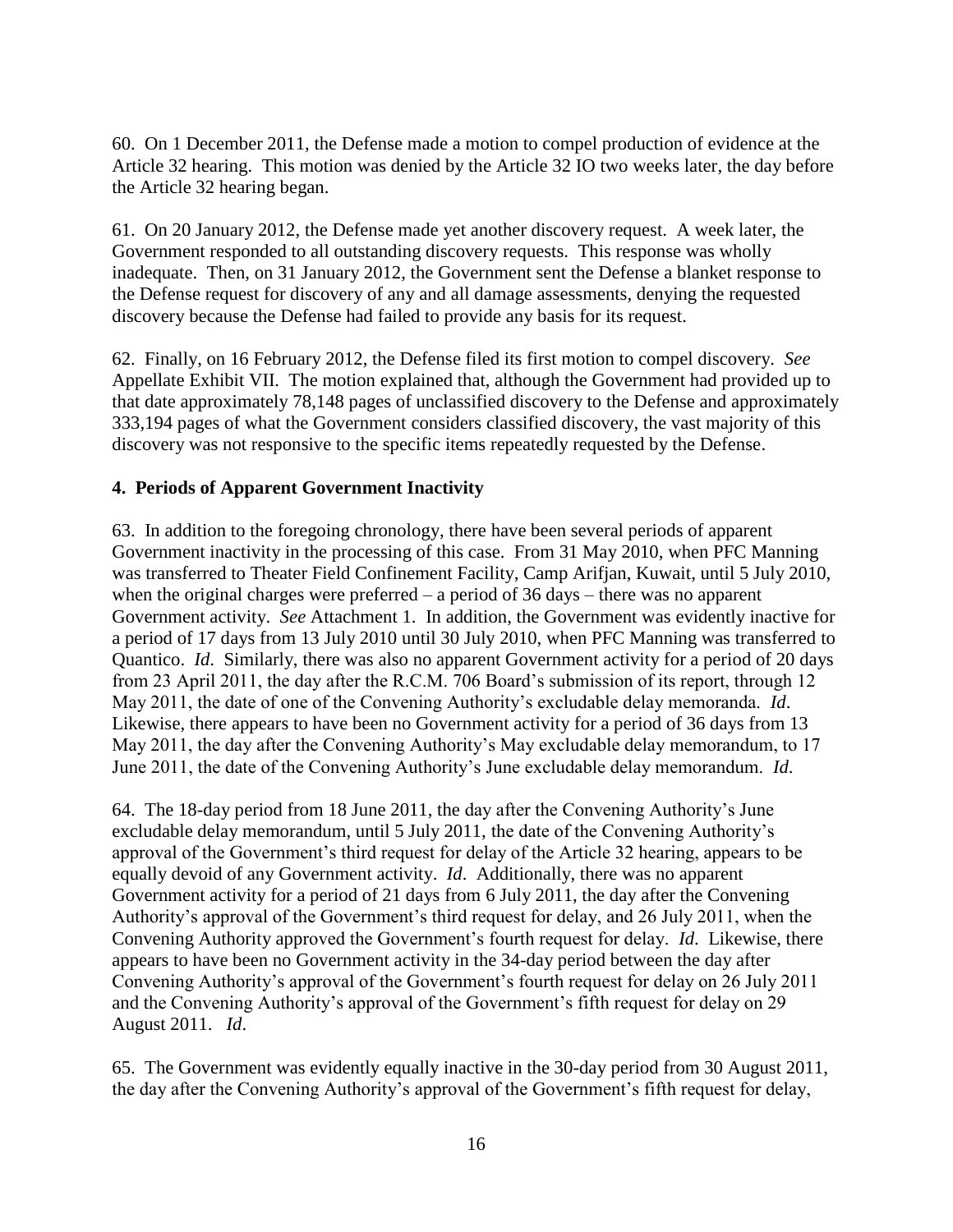through 28 September 2011, when the Convening Authority approved the Government's sixth request for delay. *Id*. Similarly, for a period of 29 days from 29 September 2011, the day after the Convening Authority's approval of the Government's sixth request for delay, until 27 October 2011, when the Convening Authority approved the Government's seventh request for delay, no apparent Government activity occurred. *Id*. Additionally, from the day after the Convening Authority's approval of the Government's seventh request for delay until 15 November 2011 – a period of 19 days – the Government was apparently inactive. *Id*. In addition, the Government appears to have been inactive for a period of 29 days from 17 November 2011 until 15 December 2011. *Id*. Also, for a period of 12 days after the conclusion of the Article 32 hearing on 22 December 2011 until 3 January 2012, it appears as though the Government did nothing to move the case forward. *Id.* Finally, the Government was apparently inactive for a period of 22 days from 12 January 2012, the day after  $\blacksquare$  submitted his Article 32 report and recommendations, and 2 February 2012, the day before the charges were referred. *Id*.

66. In total, from the commencement of PFC Manning's pretrial confinement until PFC Manning's arraignment on 23 February 2012, there were 323 days in which no apparent Government activity has occurred.

## **B. Post-Arraignment Delay**

67. By the time PFC Manning was arraigned on 23 February 2012, the Government's extreme foot-dragging had thoroughly pervaded the case. Things had gotten so bad that on 25 February 2012, the Defense thought it necessary to file a preemptive request with this Court to prevent further Government delay tactics. Following the Defense's filing of its motion for a bill of particulars, the Government took three weeks to file its response, based in part on email glitches experienced by the Government. Not wanting to compound the delay surrounding this motion any further, the Defense requested the following from this Court:

Should you order that such particulars must be given to the Defense, the Government will likely request an extension of time to provide those particulars. Given that the Government will have over three weeks to address this issue, the Defense would request that you direct the Government to be immediately prepared to release the particulars if you rule in favor of the Defense. In other words, if the Court deems that particulars should be provided, the Government should not have any additional time to provide them . . . . The particulars sought by the Defense do not require the Government to coordinate with multiple external agencies, search files, or engage in complex legal research. Rather, the particulars simply flesh out the charges that the Government has preferred against my client, and that it has been preparing to prosecute for the past 18 months. While I realize this request may be slightly unusual, the Defense believes that the Government had already received a windfall owing to the email situation; it should not be able to continue to press for extensions of responses to straightforward motions. Any such extension would require the trial calendar to be pushed further out, thereby affecting my client's right to a speedy trial.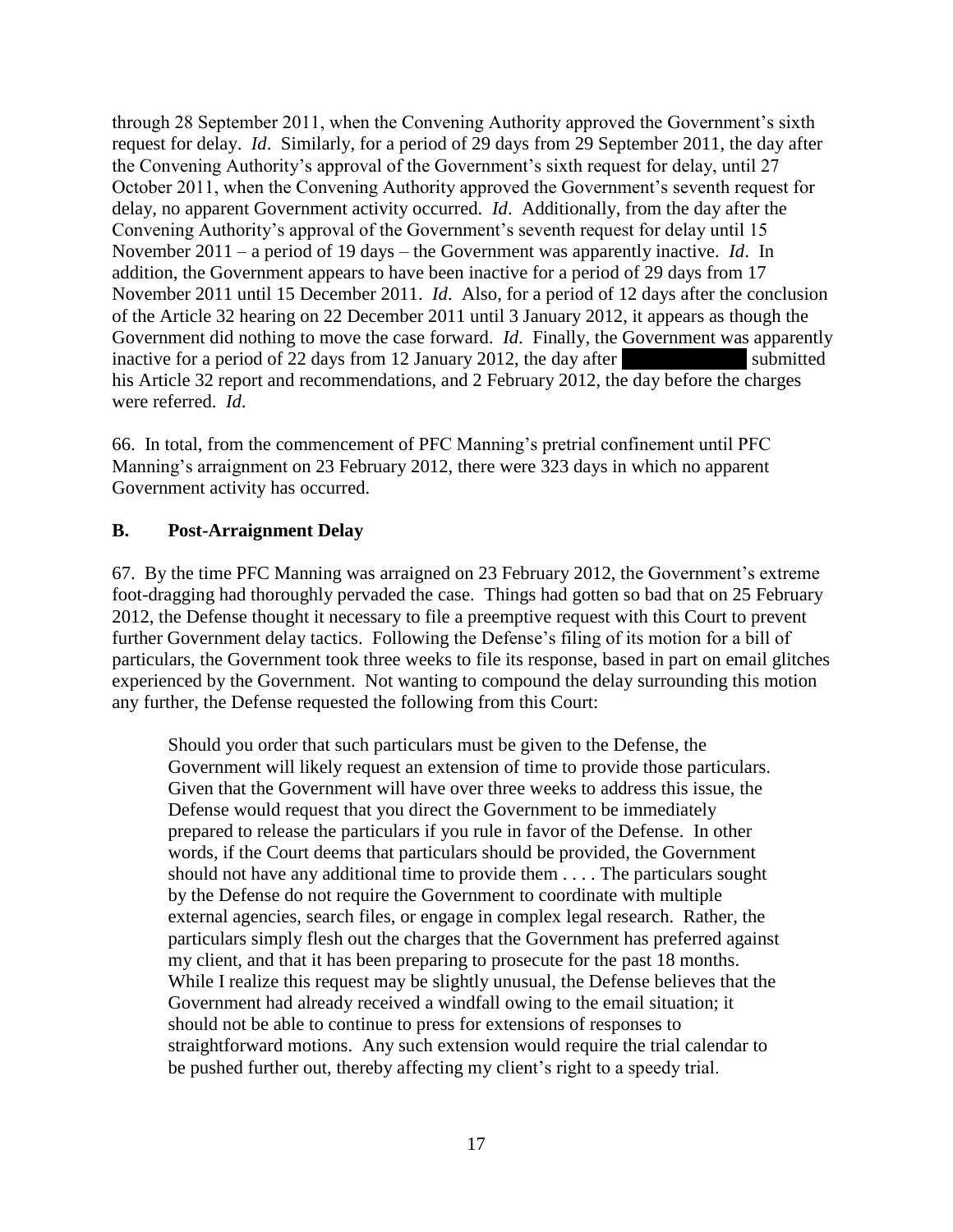27 February 2012 Email from Mr. Coombs to COL Lind, MJ, Attachment 61.

68. Additionally, after the Government filed its Response to the Defense Motion to Compel, the Defense and this Court became aware that the Government profoundly misunderstood its basic discovery obligations. As the Defense pointed out in its Reply Motion, the Government Response evidenced that the Government was laboring under three critical misunderstandings of its discovery obligations in a classified evidence case. *See* Appellate Exhibit XXVI, at 1-2, 7. First, the Government mistakenly asserted that R.C.M. 703, and not R.C.M. 701, governed its discovery obligations. *See id.* at 1-2. It believed that the *Brady* standard governing its mandatory disclosure obligations was narrowly limited to the standard articulated in the Supreme Court case of *Brady v. Maryland*, 373 U.S. 83 (1963), and not that enshrined in R.C.M. 701(a)(6). *See id.* at 2. Second, the Government mistakenly believed that *Brady* only required it to turn over evidence material to the merits of the case and that it did not require the Government to turn over evidence material for sentencing purposes. *Id.* Finally, the Government erroneously interpreted Military Rule of Evidence (M.R.E.) 505 as giving the Government, as opposed to the military judge, the authority to be the arbiter of what should and should not be disclosed after balancing the interests of the accused against the national security concerns in a classified evidence case. *Id.* at 7.

69. Based on the Government's grave ignorance of its discovery obligations, the Defense moved to dismiss all charges on 15 March 2012. *See* Appellate Exhibit XXXI. The motion explained that for nearly two years the Government had been representing that it has been diligently searching for *Brady* material, and yet the Government had just tipped its hand that it did not come close to comprehending the scope of its *Brady* obligations. *Id.* at 1-2. The Defense pointed out that if the Government was forced to start its *Brady* search anew, as it would be required to do if the charges were not dismissed, the proceeding would be delayed another two years. *Id.* Since PFC Manning had already spent a total of 656 days in pretrial confinement as of the date of the Defense Motion to Dismiss For Discovery Violations, the Defense argued that any additional delay to re-conduct *Brady* searches from scratch would amount to a *per se* violation of PFC Manning's right to a speedy trial. *Id.* at 4. The motion also pointed out that it was impossible to tell how much *Brady* information had been lost or destroyed as a result of the Government's use of an incorrect *Brady* standard for nearly two years. *Id.* at 5.

70. Lest there be any doubt about the Government's interpretation of the discovery rules, the Government clarified its position in an email from then-CPT Fein to this Court, dated 22 March 2012. In that email, the Government stated its position was that R.C.M. 701 does not apply to classified evidence discovery. The email also stated that the Government had, and would continue to, consult the provisions of MRE 505 to determine what information was discoverable and what information was not discoverable, indicating that the Government viewed itself as the one tasked with balancing PFC Manning's right to a fair trial with the national security concerns raised by the classified evidence. *See* Appellate Exhibit XLIII at 8-9.

71. The next day, this Court issued its ruling on the Defense Motion to Compel. *See* Appellate Exhibit XXXVI. In this ruling, this Court explained that "[t]he classified information privilege under MRE 505 does not negate the Government's duty to disclose information favorable to the defense and material to punishment under *Brady*." *Id.* at 8. This Court further explained that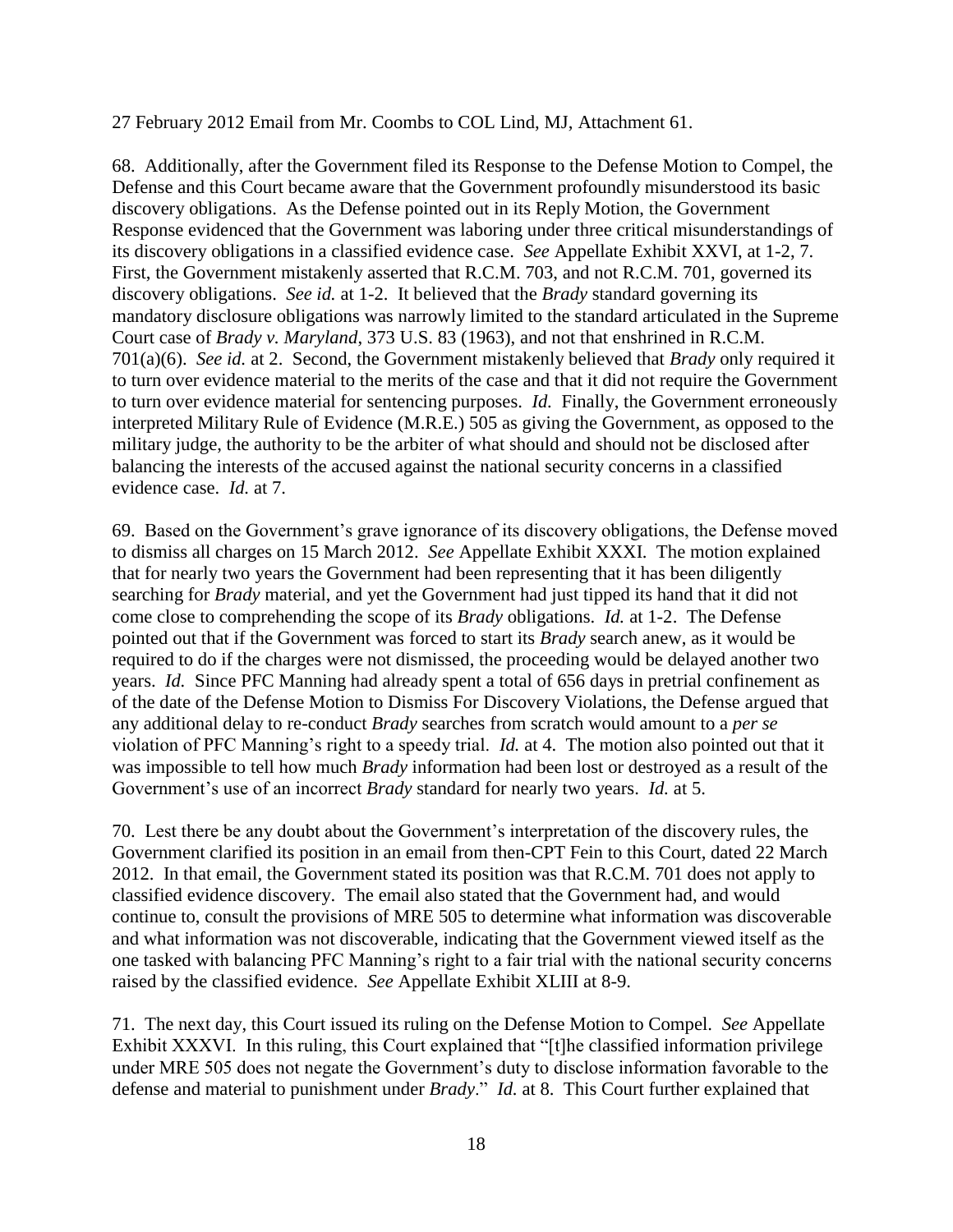"[i]f classified discovery detrimental to national security is at issue and the government does not wish to disclose the classified information in part or in whole to the defense, the government must claim a privilege under MRE 505(c)." *Id.* at 10. Speaking more generally about the Government's discovery obligations, the Court noted that "[t]rial counsel have a due diligence duty to review the files of others acting on the Government's behalf in the case for favorable evidence material to guilt or punishment." *Id.* at 8. Finally, this Court ordered the Government to "**immediately**:" (i) begin the process of producing the requested damage assessments; and (ii) cause an inspection of the 14 hard drives of computers from the T-SCIF and the TOC of Headquarters and Headquarters Company, 2nd Brigade Combat Team, 10th Mountain Division, Forward Operating Base Hammer, Iraq and provide the results of those inspections no later than 20 April 2012. *Id.* at 12 (emphasis in original).

72. On 16 April 2012, then-CPT Fein sent an email to Mr. Coombs explaining that, of the 14 hard drives referenced in the Defense's 21 September 2011 Discovery Request and the Court's 23 March 2012 ruling on the Defense Motion to Compel, 2 drives were completely inoperable, 7 drives were wiped, and 1 drive was partially wiped. *See* Appellate Exhibit XLIII, at 15-16. The email did not state when the 8 drives were wiped.

73. The next day, the Defense filed its Reply Motion to Dismiss for Discovery Violations. The motion urged that dismissal was a proper remedy for the discovery violations because there was ample evidence to support the contention that the discovery violations were willful, as the Government seemed to be resisting handing over exculpatory evidence at every turn. *Id.* at 9-10. The motion reiterated the argument raised in the Defense Motion to Dismiss for Discovery Violations that if the charges were not dismissed the Government would have to conduct its *Brady* searches anew, and the resultant delay would surely violate PFC Manning's speedy trial rights. *Id.* at 15. Additionally, the Defense took issue with the Government's need to delay the proceedings until 18 May 2012 to decide whether to assert a privilege with respect to any classified information. *Id.* at 12 n.4. The Defense pointed out that the Government claimed that it needed an extra four months after referral of charges in which to find out whether the equity holders would assert a privilege. *Id.* Finally, the Defense expressed concern about the destruction of several of the 14 hard drives, noting that the CID requested that the evidence be preserved in September 2010, and the Defense also filed a preservation request in September 2011. *Id.* at 15-16.

74. On 25 April 2012, this Court issued a ruling on the Defense Motion to Dismiss for Discovery Violations. *See* Appellate Exhibit LXVIII. In that ruling, this Court confirmed that the Government had indeed been operating under a grave misunderstanding of its discovery obligations for some time:

From the 8 March 2012 Government response to Defense Motion to Compel Discovery and its email of 22 March 2012, the Court finds that the Government believed RCM 701 did not govern disclosure of classified information for discovery where no privilege has been invoked under MRE 505. This was an incorrect belief. The Court finds that the Government properly understood its obligation to search for exculpatory *Brady* material, however, the Government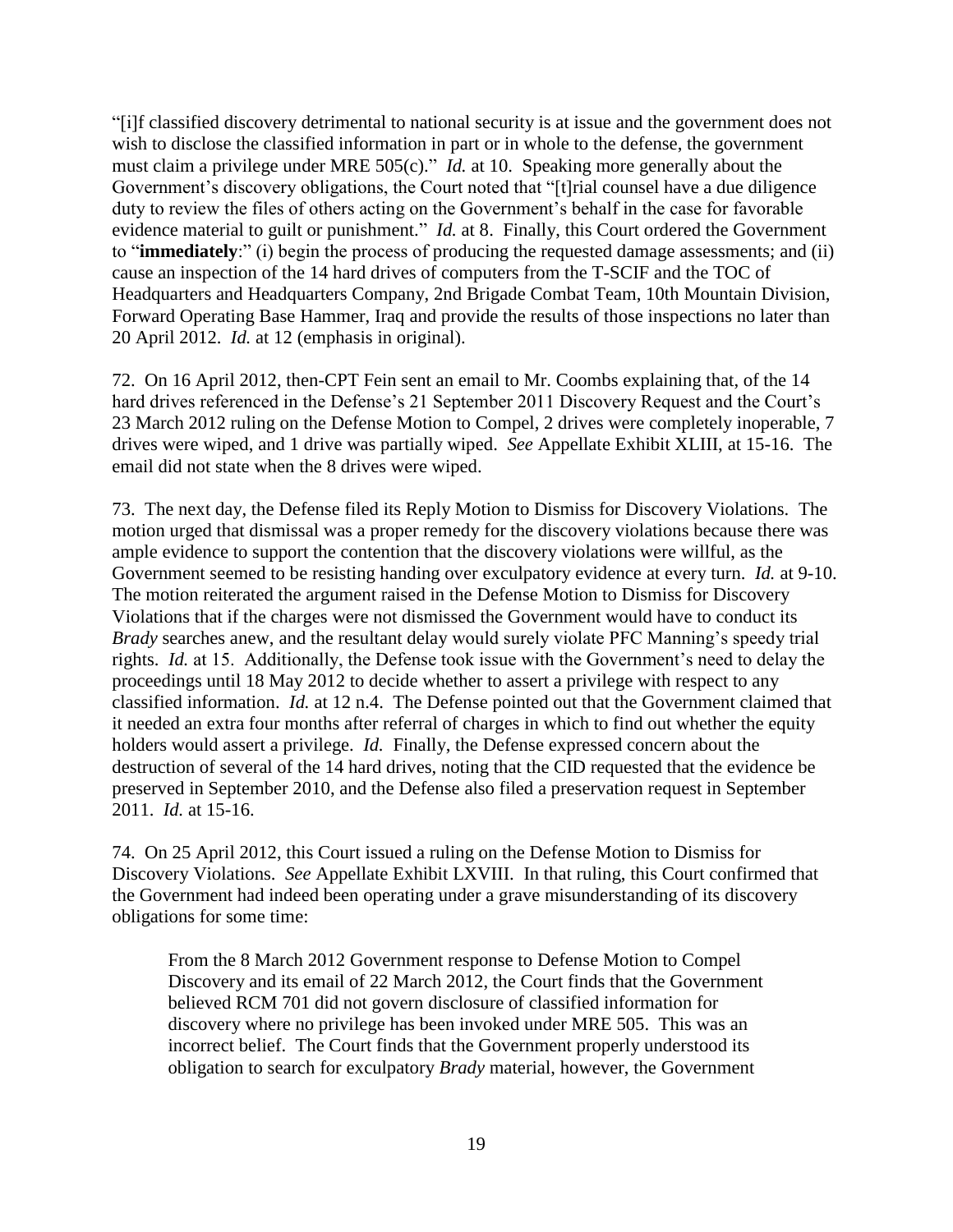disputed that it was obligated to disclose classified *Brady* information that was material to punishment only.

## *Id.* at 2.

75. On 10 May 2012, the Defense filed a second motion to compel. *See* Appellate Exhibit XCVI. Based on the meager 12 pages of *Brady* material that the Government had provided the Defense as of that date, 713 days after PFC Manning was first placed in pretrial confinement and 676 days after the original charges were preferred, the Defense requested this Court to require the Government to state on the record the steps it had taken in fulfilling its *Brady* obligations. *See id.* at 10. The Defense related to this Court that the Government had sent out a memo on 29 July 2011, over a year after PFC Manning was placed into pretrial confinement and charges were preferred, to Headquarters, Department of the Army (HQDA) requesting it to task Principal Officials to search for, and preserve, any discoverable information. *Id.* at 13-14. Moreover, a 17 April 2012 HQDA memorandum confirmed that no action had yet been taken on the 29 July 2011 memorandum. Almost two full years after PFC Manning's arrest, the Government had not even been able to complete a *Brady* search of files in the Department of the Army. *Id.* 

76. On 30 May 2012, the Defense filed a Supplement Motion to Compel 2. *See* Appellate Exhibit XCIX. In this Supplement, the Defense explained that at the 30 May 2012 802 telephonic conference the Government admitted that it still had not reviewed Department of State documents for which the Defense had made a discovery request in 2011. *Id*. at 2. The Defense related its frustration that it had, two years after the Government had supposedly begun its *Brady* search, only received 12 pages of unclassified *Brady* material and was still waiting on the bulk of the *Brady* material. *Id.* at 3-4. The Defense further pointed out in its Reply to the Government's Response to the Supplement Motion to Compel 2, dated 11 July 2012, that the Government was *still*, over two years after the preferral of charges, continuing to search the military's own files for *Brady* material. *See* Appellate Exhibit CI, at 10.

77. On 8 June 2012, following testimony by Department of State witnesses at a motions hearing, this Court ordered the prosecution to begin the process of searching for and inspecting the following Department of State records:

(1) Written assessments produced by the Chiefs of Mission used to formulate a portion of the draft damage assessment completed in August of 2011;

(2) Written Situational Reports produced by the WikiLeaks Working Group between roughly 28 November 2010 and 17 December 2010;

(3) Written minutes and agendas of meetings by the Mitigation Team;

- (4) Information Memorandum for the Secretary of State produced by the WPAR;
- (5) A matrix produced by WPAR to track identified individuals;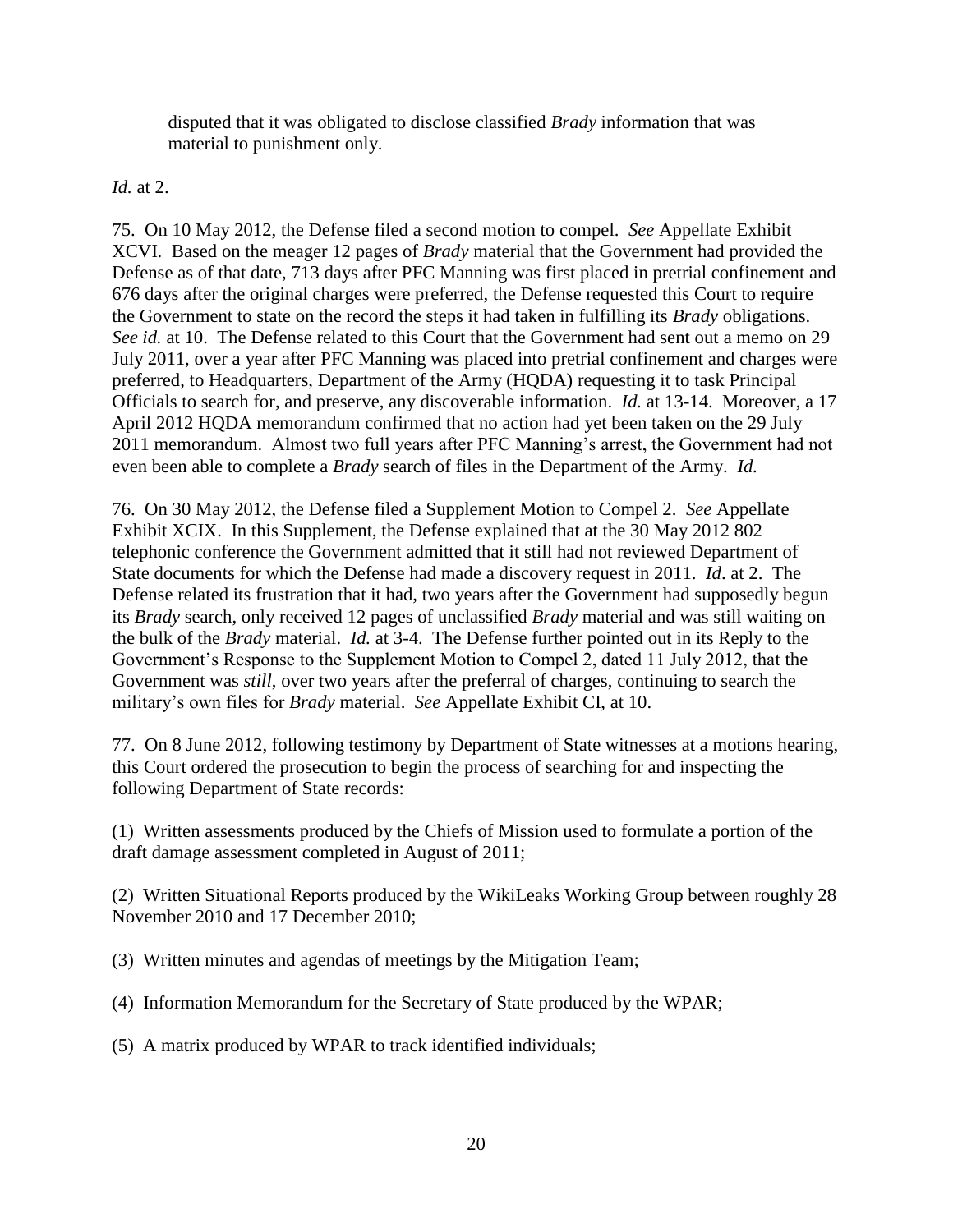(6) Formal guidance produced by WPAR and provided to all embassies, including authorized actions for any identified person at risk;

(7) Information collected by the Director of the Office of Counter Intelligence and Consular Support within the Department of State regarding any possible impact from the disclosure of diplomatic cables; and

(8) Any prepared written statements for the Department's reporting to Congress on 7 and 9 December 2010.

*See* Appellate Exhibit CXLII, at 1-2. On 9 July 2012, the Government completed its search and inspection of these records. *See id.* at 2-4. The Government did not explain why it was unable to conduct this search and inspection of these documents – which only took 30 days – during the 741 days that PFC Manning was in confinement at the date of the 7 June 2012 motions hearing. Additionally, despite the fact that the Government had completed its search for and inspection of these documents in 30 days, it requested 45-60 days delay of any Court order to compel production of those documents in order to allow the Government to decide whether to seek limited disclosure or claim a privilege under M.R.E. 505. *See id.* at 6.

78. During this timeframe, the Government also disclosed that ONCIX had prepared a draft damage assessment and that the FBI had prepared an impact statement looking into the apparent damage caused by the alleged leaks. *See* Appellate Exhibit CLXXIII. In support of its motion for a due diligence statement, the Defense chronicled the open questions that existed in respect of these particular items: Why didn't the Government tell the Court about the ONCIX damage assessment earlier? Why had the Government used the phrase "ONCIX has not completed an interim or final damage assessment"? When did the Government learn about the FBI impact statement? The Government did not provide satisfactory answers to these questions.

79. On 25 June 2012, this Court ordered the Government to provide a due diligence statement to the Court. *See* Appellate Exhibit CLXXVII, at 2-3. Specifically, this Court ordered the following:

By **25 July 2012**, the Government will provide the Court with a statement of due diligence, in the format attached, stating:

a. Steps the Government has taken to inquire about the existence of files pertaining to PFC Manning from Government agencies/entities;

b. When these inquiries were made;

c. When the Government became aware of the existence of each file pertaining to PFC Manning from Government agencies/entities;

d. What files the Government has searched for *Brady*/RCM 701(a)(6) information and when;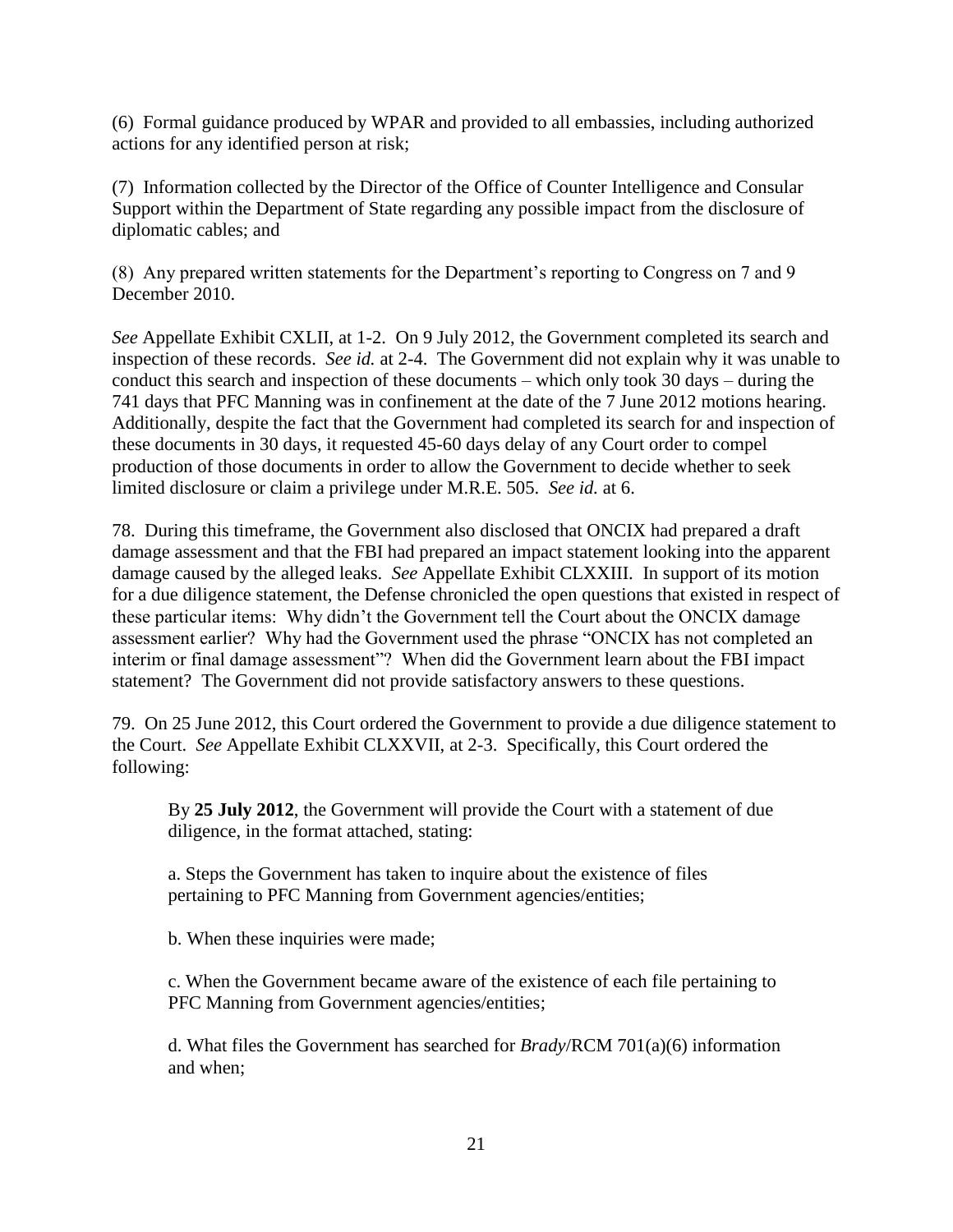e. What files the Government has searched for information material to the preparation of the defense IAW RCM 701(a)(2) and when.

f. What information from the above files the Government has disclosed to the Defense;

g. What files the Government has reviewed and found no discoverable information;

h. What files the Government has decided not to disclose to the Defense,

i. What files the Government has identified that have yet to be searched for Brady/RCM 701(a)(6) and/or RCM 701(a)(2).

By **25 July 2012**, the Government will provide a timeline and synopsis of the inquiries and communications between the Government and ONCIX.

*Id.* at 2-3 (emphases in original). This Court further provided that the proceedings would not be suspended because of the Government's due diligence statement. *Id.* at 3.

80. The Government yet again requested more time to disclose all *Brady* material to the Defense on 25 July 2012. *See* Appellate Exhibit 226, at 1. The Government explained that it was still searching files for *Brady* material, and therefore could not make its 3 August 2012 deadline for disclosure of all outstanding *Brady* material. *Id.* The Government related that it would also be unable to obtain the necessary approvals from the requisite equity holders to disclose any *Brady* material uncovered in its search by the 3 August 2012 deadline. *Id.* Therefore, the Government requested that the deadline be pushed back to 14 September 2012, 840 days after PFC Manning was first placed into pretrial confinement. *See id.* 

81. To this date, much discovery is still up in the air. In an email from MAJ Fein to the Court and the Defense on 14 September, MAJ Fein chronicled the numerous Government filings pertaining to outstanding discovery issues:

1. Government Ex Parte RCM  $701(g)(2)$  Motion for a DHS document. The motion and its enclosures are being submitted via NIPR in a separate email. Attached to this email is a redacted version for the defense.

2. Government MRE  $505(g)(2)$  Motion for DOS Information. The motion and its enclosures are being submitted via NIPR in this email. Two of the enclosures are being submitted via NIPR in a separate email.

3. Government MRE  $505(g)(2)$  Motion for CIA Information. The motion and its enclosures are being submitted via SIPR and hand delivery on Monday.

4. Government Notice to the Court for Government MRE  $505(g)(2)$  Motion for DOS and CIA Information, which includes the unclassified and redacted version of the CIA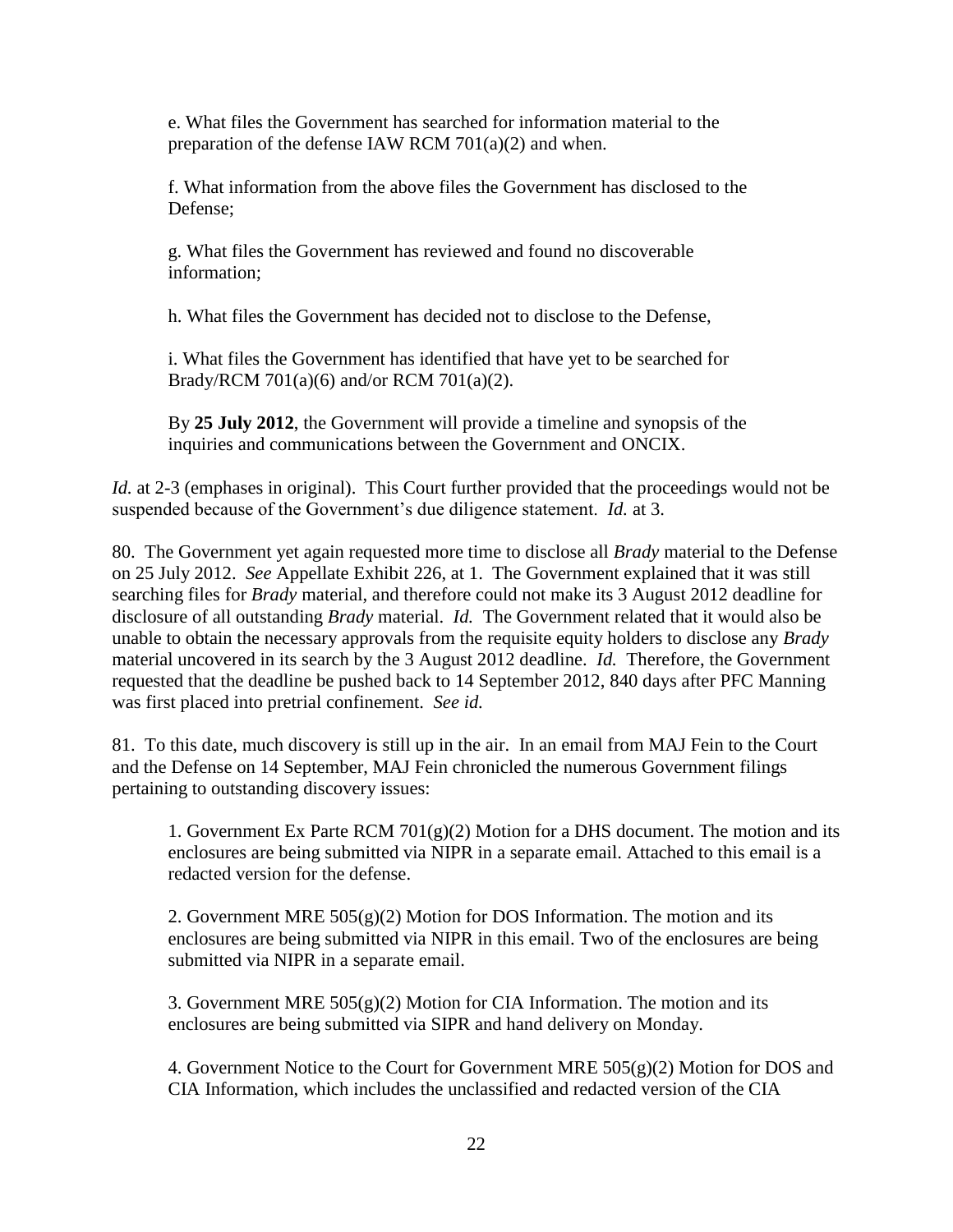motion.

5. Government Notice to the Court for ODNI Information.

6. Government Supplemental Filing for MRE  $505(g)(2)$  Filing for FBI Investigative File. The supplement is attached. The classified enclosures are being submitted ex parte via SIPR and hand delivery on Monday.

*See* 14 September 2012 Email from MAJ Fein to COL Lind, Attachment 67. These outstanding issues will be resolved over the next few months, likely meaning that it will not be until November 2012 that the Defense has all relevant discovery in its possession (over 900 days after PFC Manning was placed in pretrial confinement).

82. Finally, the Defense's previously articulated concern of the Government dumping evidence on the Defense on the eve of trial or key motions materialized on 26 July 2012. That night, the Government sent to the Defense 84 emails that it characterized as "obviously material to the preparation of the defense for Article 13 purposes." 26 July 2012 Email from MAJ Fein to Mr. Coombs, Attachment 62. The Defense Article 13 Motion was due the next day. At 12:54 a.m. on 27 July 2012, the Defense relayed to this Court the quite literal last minute disclosure of these emails:

MAJ Fein just notified the Defense of the existence of 60 emails that the Government determined were material to the preparation of the defense for the Article 13 motion which, as you know, is due tomorrow. At 2115, MAJ Fein sent the Defense copies of the emails. The Defense cannot understand why it is getting these emails the night before its motion is due. The Defense had requested any documentation pertaining to PFC Manning's confinement while at Quantico over a year and a half ago, in a discovery request dated 8 December 2010.

27 July 2012 Email from Mr. Coombs to COL Lind, MJ, Attachment 63.

83. MAJ Fein related that the Government "received the emails with the original documents approximately six months ago and prioritized their review for Giglio/Jencks material based on potential witnesses." 27 July 2012 Email from MAJ Fein to Mr. Coombs, Attachment 64. However, MAJ Fein admitted that the Government had just started to review the emails:

On Wednesday [25 July 2012], the prosecution started reviewing the emails for potential impeachment evidence or Jencks material, and during that review found 84 emails which we deemed obviously material to the preparation of the defense for Article13 purposes. Within 24 hours, the United States notified the defense and sent the emails last night [Thursday July 26].

27 July 2012 Email from MAJ Fein to COL Lind, MJ, Attachment 65. MAJ Fein attempted to minimize any effect that this eleventh hour disclosure would have on the Defense's Article 13 Motion: "the United States still sees no reason why the defense will not have adequate time to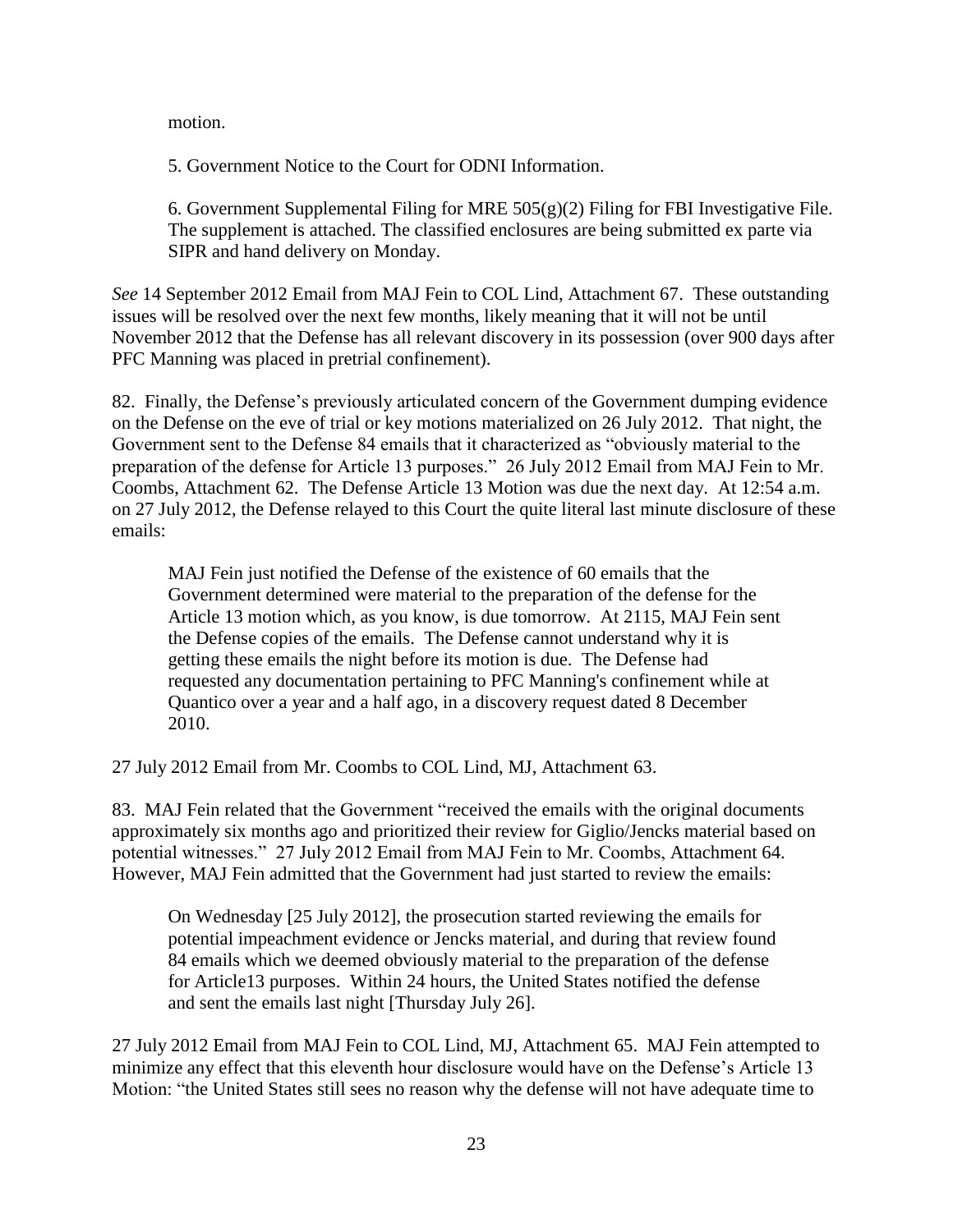prepare its Article 13 motion, and especially since this the majority of these emails appear to only bolster the defense's current argument, as proffered in the Article 13 witness list litigation." *Id.* The Defense then voiced its displeasure with the MAJ Fein's remarks:

What matters is that 84 emails were dumped on the Defense the night before the Article 13 motion was due, after I had already sent the Defense attachments and just prior to leaving the country for family reasons.

The Government avoids addressing the two issues that I raised. First, I need additional time to incorporate these emails into my motion. The Government seems to suggest that the emails simply support the arguments that I was in the process of already making, (i.e. I was on the right track). However, these emails do much more than simply support our argument. The emails change the basis of the Defense's argument. When does the Government propose that the Defense incorporate these emails into our motion? Based upon the Government's email it would seem that it would have us do this today.

Second, due to the nature of these emails, the Defense believes that additional witnesses will be needed for the motion. The question is not necessarily just interviewing potential witnesses, but likely litigating with the Government over whether the witnesses will be produced.

How the Government could have waited so long to look at these emails which should have been produced as part of its discovery obligations is beyond me. The fact that the Government is now trying to hold the Defense to a time line of today when the need for a delay is due to their lack of diligence is unbelievable. The Defense has repeated since referral its concern that information would be dumped on us on the eve of trial. This is [a] perfect example of the Defense's concerns coming to fruition.

27 July 2012 Email from Mr. Coombs to COL Lind, MJ, Attachment 66.

84. As a result of the incredible last minute disclosure and the disclosure of the existence of an additional 1,294 emails within the Government's possession, further delay has ensued. The Article 13 motions hearing has been pushed back to 27 November 2012. The disclosure of additional emails necessitated the filing of a supplemental Article 13 motion and a supplementary witness list. The Defense filed a motion to compel with respect to the 1,294 emails that the Government did not disclose. At that point, the Government "voluntarily" turned over approximately 600 more emails that were apparently material to the preparation of the defense, with no explanation as to why these were not produced earlier. The Court then reviewed the remaining 600 or so emails and determined that *all but twelve* were material to the preparation of the defense. Of course, the needless delay in consideration of the Article 13 motion was, as always has been the case, occasioned by the Government's lack of due diligence.

85. Currently, PFC Manning's trial is scheduled to commence on 4 February 2013. As of that date, PFC Manning will have spent 983 days in pretrial confinement.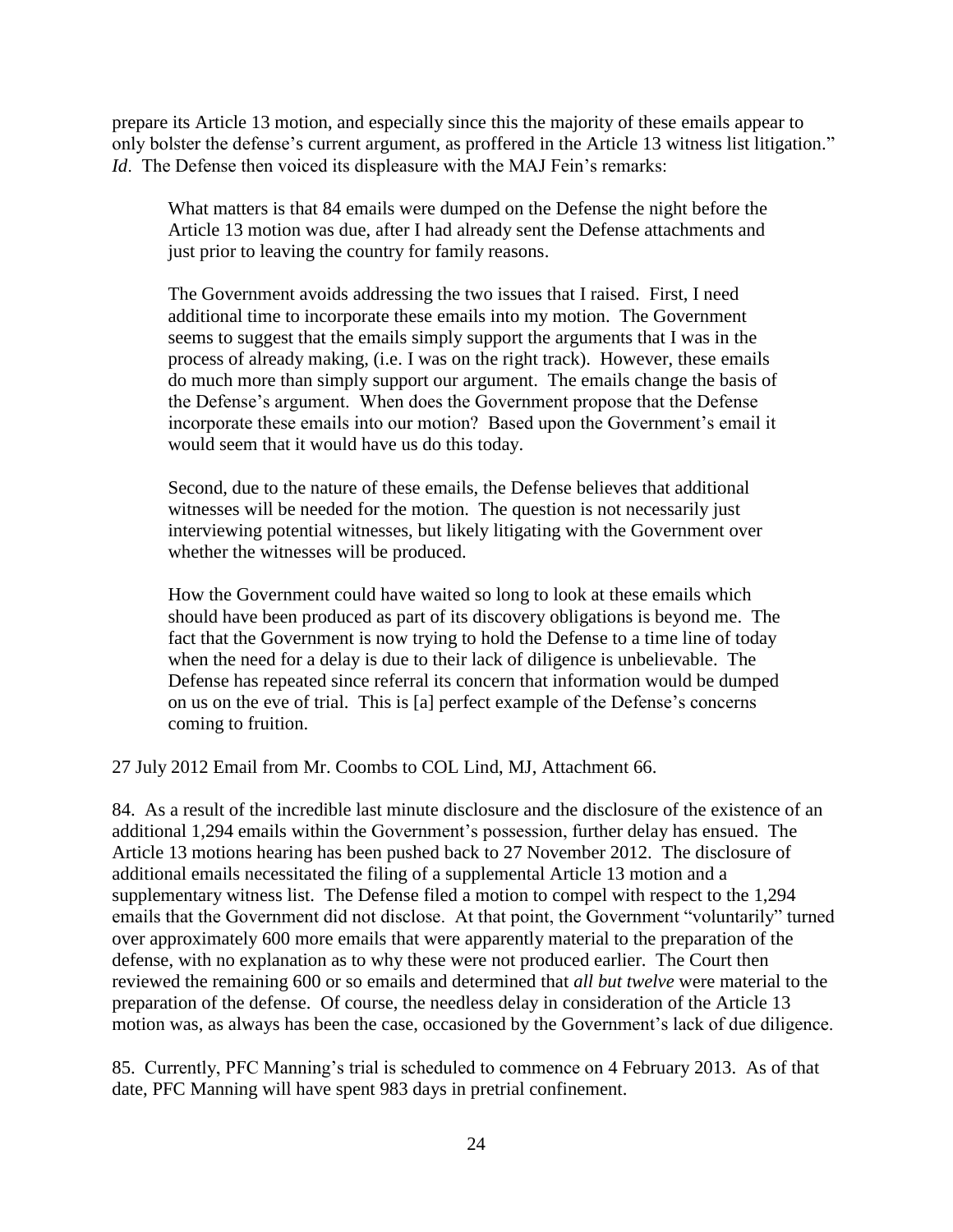### WITNESSES/EVIDENCE

86. The Defense requests the following witnesses be produced for the purposes of this motion:

| a.    |  |
|-------|--|
| $b$ . |  |
|       |  |
| c.    |  |
| d.    |  |

e. Original Classification Authorities (OCAs). The Defense requests the Government produce a witness from each of the following OCAs: United States Central Command (CENTCOM); Joint Task Force – Guantanamo (JTF-GTMO); Department of State (DOS); Office of the Director of National Intelligence (ODNI); Other Government Agency for Specifications 3 and 15 of Charge II; Defense Information Systems Agency (DISA); and United States Cyber Command (CYBERCOM). *See* Appellate Exhibit 256.

f. The Defense requests a witness from each of the following organizations: Headquarters Department of the Army (HQDA); Department of State (DOS) and Diplomatic Security Services (DSS); Federal Bureau of Investigation (FBI); Department of Homeland Security (DHS); Office of the National Counterintelligence Executive (ONCIX); DIA, DISA, CENTCOM, SOUTHCOM, CYERCOM; DOJ; Other Government Agency; and each of the previously identified 63 Agencies. See Appellate Exhibit 256.

# LEGAL FRAMEWORK

87. There are several sources of a Soldier's right to a speedy trial. *See United States v. Lazauskas*, 62 M.J. 39, 41 (C.A.A.F. 2005); *United States v. Cooper*, 58 M.J. 54, 57 (C.A.A.F. 2003); *United States v. Birge*, 52 M.J. 209, 210-11 & nn.3-4 (C.A.A.F. 1999). These sources include, among others, the Sixth Amendment to the United States Constitution, Article 10, and R.C.M. 707, under which PFC Manning moves this Court for speedy trial relief. *See Lazauskas*, 62 M.J. at 41; *Cooper*, 58 M.J. at 57; *Birge*, 52 M.J. at 210-11. The numerous speedy trial sources complement one another, and together they serve several salutary purposes. As the Court of Appeals for the Armed Forces explained in *Mizgala*:

Congress enacted various speedy trial provisions in the UCMJ to address concerns about "the length of time that a man will be placed in confinement and held there pending his trial"; to prevent an accused from "languish [ing] in a jail somewhere for a considerable length of time" awaiting trial or disposition of charges; to protect the accused's rights to a speedy trial without sacrificing the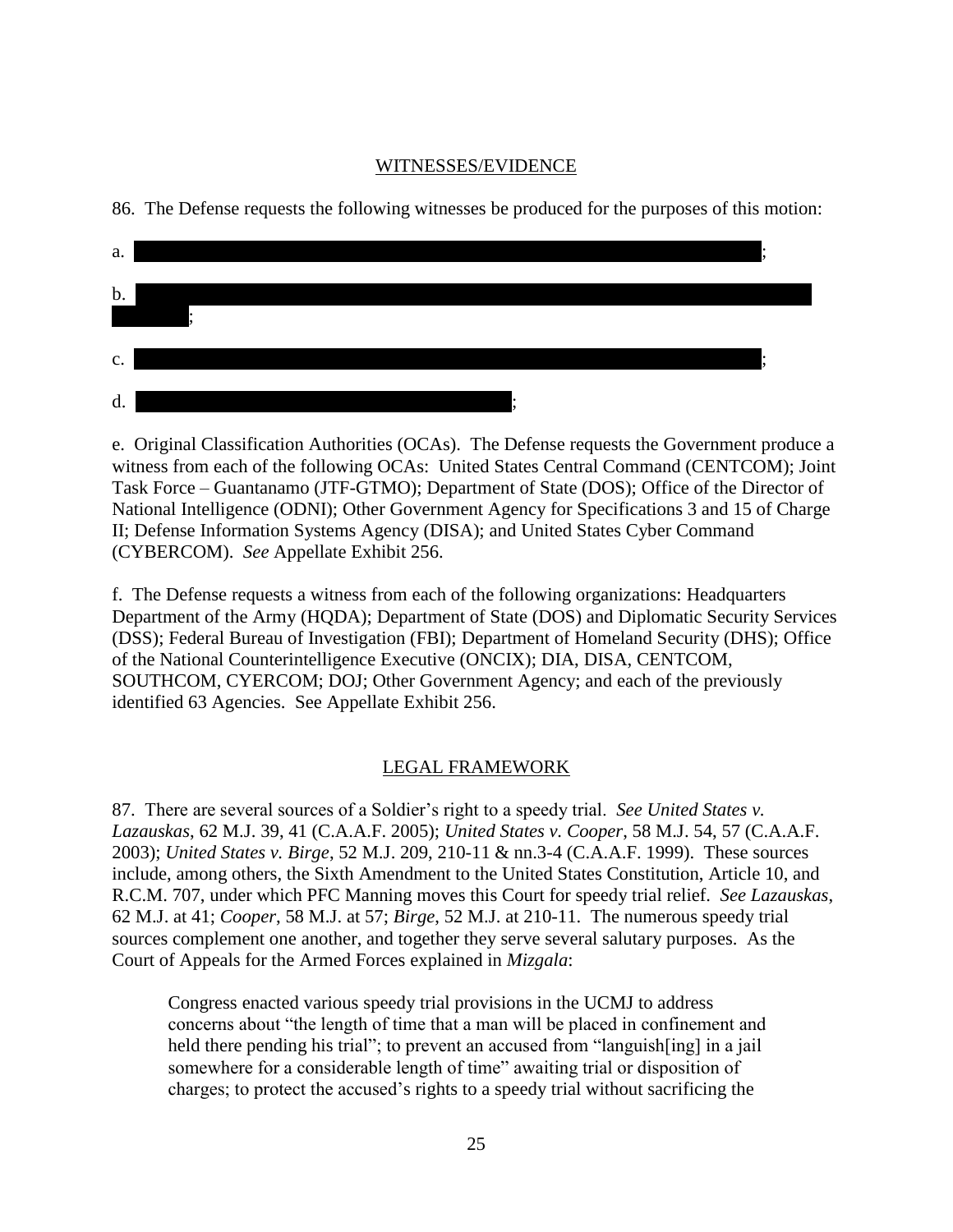ability to defend himself; to provide responsibility in the event that someone unnecessarily delays a trial; and to establish speedy trial protections under the UCMJ "consistent with good procedure and justice."

61 M.J. at 124 (citations omitted). Because the analysis under R.C.M. 707 is distinct from the analysis under Article 10, the legal framework for each speedy trial provision is discussed separately below.<sup>4</sup>

### **A. R.C.M. 707**

 $\overline{\phantom{a}}$ 

88. Rule for Courts-Martial 707 "was drafted not only to address an accused's constitutional and statutory speedy-trial rights but also to 'protect[ ] the command and societal interest in the prompt administration of justice.'" *United States v. Thompson*, 46 M.J. 472, 475 (C.A.A.F. 1997). To serve these ends, R.C.M. 707(a) sets forth a 120-day speedy trial clock: "The accused shall be brought to trial within 120 days after the earlier of: (1) [p]referral of charges; (2) [t]he imposition of restraint under R.C.M. 304(a)(2)-(4); or (3) [e]ntry on active duty under R.C.M. 204." R.C.M. 707(a).<sup>5</sup> As the then-Court of Military Appeals has remarked, "[t]he duty to proceed in these matters in a timely, efficient manner is imperative at all stages of the process, from the first minute of day 1 to the last minute of day 120." *United States v. Carlisle*, 25 M.J. 426, 429 (C.M.A. 1988).

Pretrial restraint is moral or physical restraint on a person's liberty which is imposed before and during disposition of offenses. Pretrial restraint may consist of conditions on liberty, restriction in lieu of arrest, arrest, or confinement.

\* \* \*

(2) *Restriction in lieu of arrest*. Restriction in lieu of arrest is the restraint of a person by oral or written orders directing the person to remain within specified limits; a restricted person shall, unless otherwise directed, perform full military duties while restricted.

(3) *Arrest*. Arrest is the restraint of a person by oral or written order not imposed as punishment, directing the person to remain within specified limits; a person in the status of arrest may not be required to perform full military duties such as commanding or supervising personnel, serving as guard, or bearing arms. The status of arrest automatically ends when the person is placed, by the authority who ordered the arrest or a superior authority, on duty inconsistent with the status of arrest, but this shall not prevent requiring the person arrested to do ordinary cleaning or policing, or to take part in routine training and duties.

(4) *Confinement*. Pretrial confinement is physical restraint, imposed by order of competent authority, depriving a person of freedom pending disposition of offenses.

R.C.M. 304(a)(2)-(4) (italics in original). Additionally, substance prevails over form under R.C.M. 304(a): "The actual nature of the restraint imposed, and not the characterization of it by the officer imposing it, will determine whether it is technically an arrest or restriction in lieu of arrest." R.C.M. 304(a) discussion.

<sup>&</sup>lt;sup>4</sup> As explained in more detail below, *see infra* note 4, the same factors are analyzed under the Sixth Amendment analysis and the Article 10 analysis. Therefore, the remainder of this section discusses the legal framework of R.C.M. 707 and Article 10 only. The legal framework for the Sixth Amendment analysis is covered in the discussion of Article 10's legal framework, *infra*.

 $5$  R.C.M. 707(a)(2) defines "imposition of restraint" by reference to R.C.M. 304(a)(2)-(4). That rule provides as follows: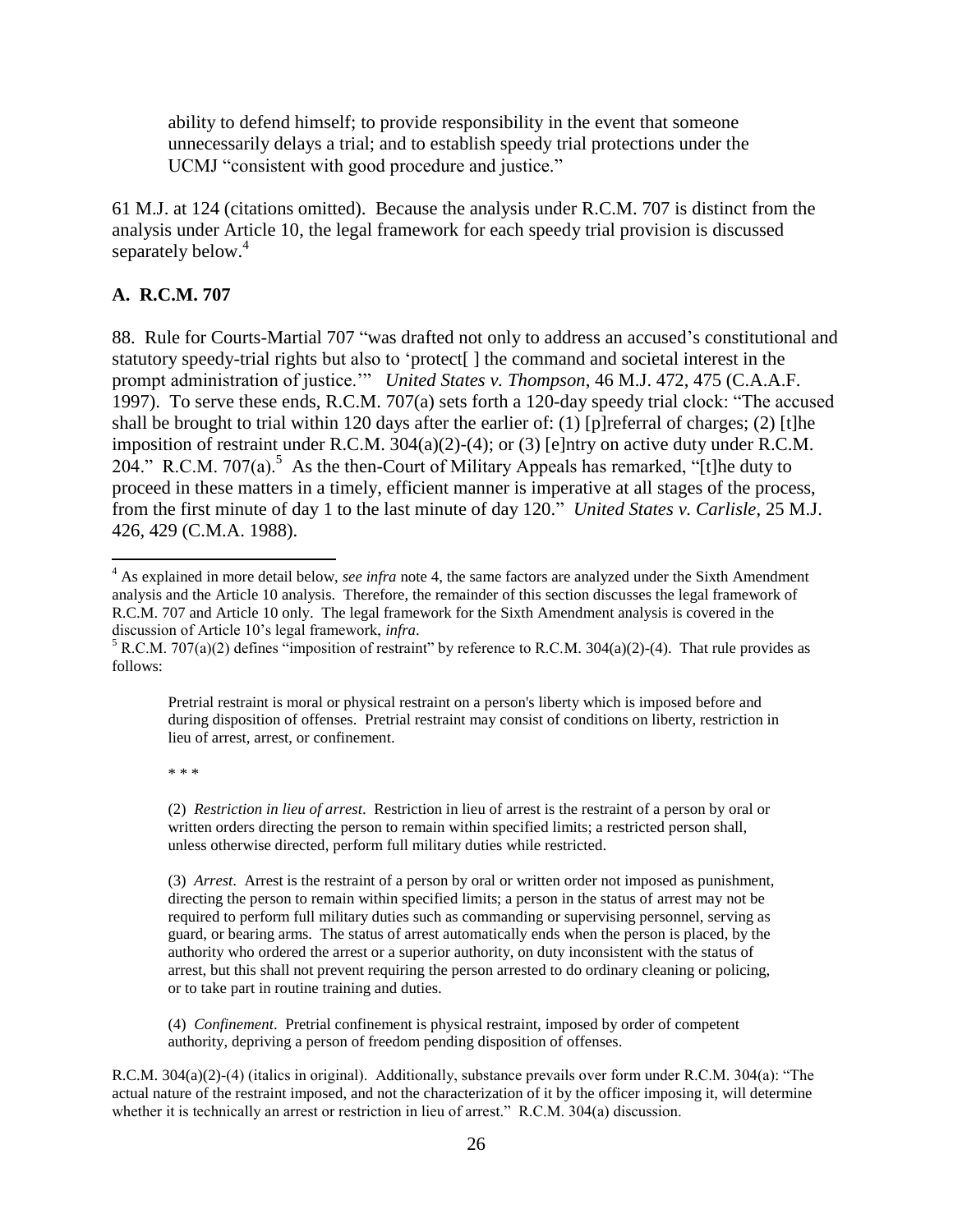89. Subsection (b) of R.C.M. 707 provides several rules on how the R.C.M. 707 speedy trial clock operates. For instance, the day on which the triggering event under R.C.M. 707(a) occurs – whether it be the preferral of charges, the imposition of restraint, or entry on active duty – is not counted for purposes of the 120-day clock. R.C.M. 707(b)(1). Additionally, subsection (b) clarifies that an "accused is brought to trial within the meaning of [R.C.M. 707] at the time of arraignment under R.C.M. 904." *Id.*; *see Cooper*, 58 M.J. at 59 ("[T]he duty imposed on the Government by R.C.M. 707 is to arraign an accused within 120 days of preferral of charges or pretrial confinement, or face dismissal of the charges."); *United States v. Doty*, 51 M.J. 464, 464 (C.A.A.F. 1999) (similar). Unlike the date on which the triggering event occurs, "[t]he date on which the accused is brought to trial [i.e. arraigned] shall count" for purposes of the 120-day speedy trial clock. R.C.M. 707(b)(1).

90. Subsection (c) of R.C.M. 707 sets forth the standard and procedure for excluding periods of delay from the R.C.M. 707 speedy trial clock. It provides in full as follows:

All periods of time during which appellate courts have issued stays in the proceedings, or the accused is absent without authority, or the accused is hospitalized due to incompetence, or is otherwise in the custody of the Attorney General, shall be excluded when determining whether the period in subsection (a) of this rule has run. All other pretrial delays approved by a military judge or the convening authority shall be similarly excluded.

(1) *Procedure*. Prior to referral, all requests for pretrial delay, together with supporting reasons, will be submitted to the convening authority or, if authorized under regulations prescribed by the Secretary concerned, to a military judge for resolution. After referral, such requests for pretrial delay will be submitted to the military judge for resolution.

R.C.M. 707(c) (italics in original). The discussion section to R.C.M. 707(c) makes clear that only "reasonable delay" may be excluded from the speedy trial clock: "[t]he decision to grant or deny a *reasonable delay* is a matter within the sole discretion of the convening authority or a military judge." R.C.M. 707(c) discussion (emphasis supplied). The discussion sets forth some reasons that reasonable delay may be excluded:

This decision should be based on the facts and circumstances then and there existing. Reasons to grant a delay might, for example, include the need for: time to enable counsel to prepare for trial in complex cases; time to allow examination into the mental capacity of the accused; time to process a member of the reserve component to active duty for disciplinary action; time to complete other proceedings related to the case; time requested by the defense; time to secure the availability of the accused, substantial witnesses, or other evidence; time to obtain appropriate security clearances for access to classified information or time to declassify evidence; or additional time for other good cause.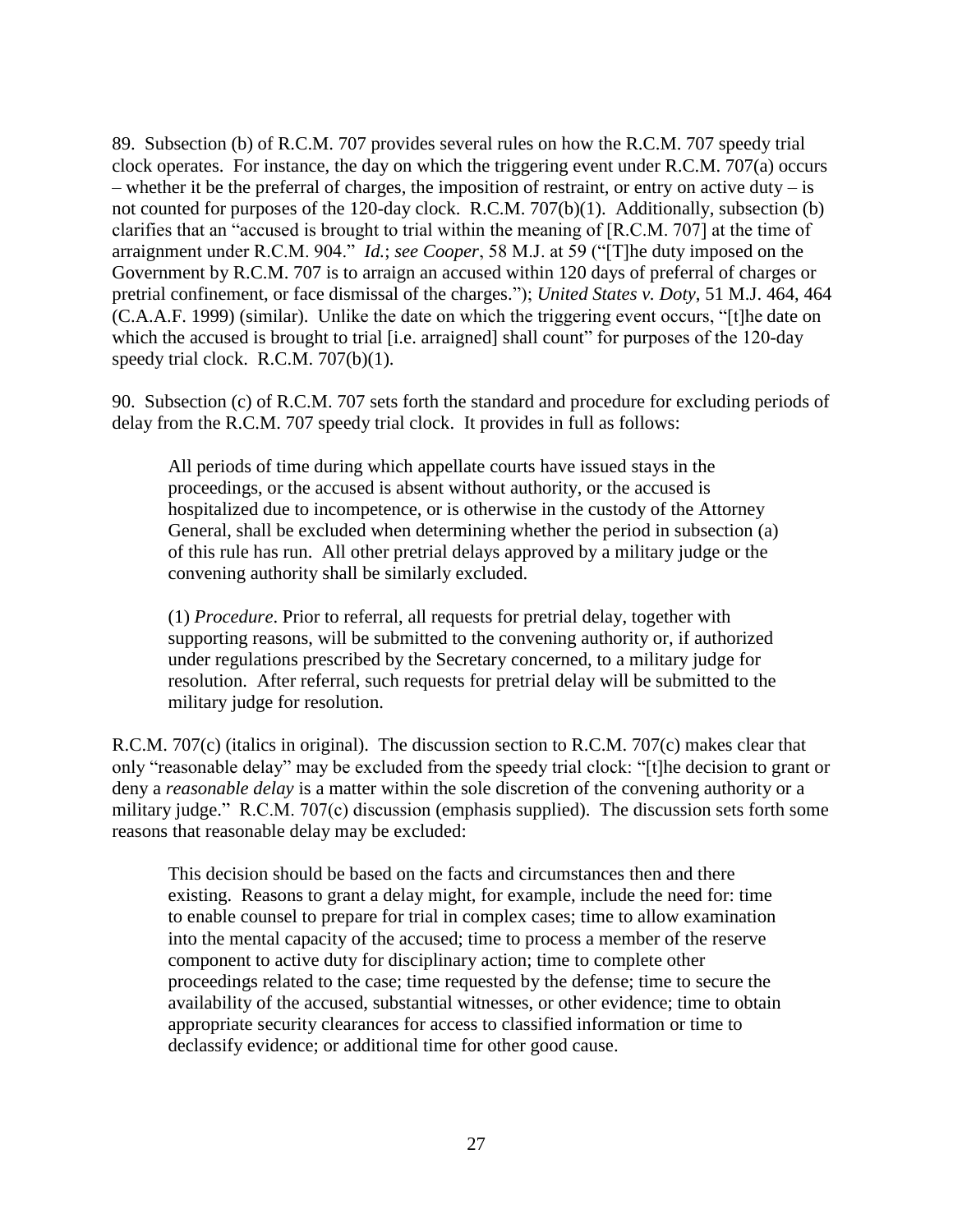*Id.* The discussion section also provides that "[p]retrial delays should not be granted ex parte, and when practicable, the decision granting the delay, together with supporting reasons and the dates covering the delay, should be reduced to writing." *Id.*

91. In addition to the discussion section R.C.M. 707(c), case law demonstrates that any delay excluded under R.C.M. 707(c) must be reasonable. *See United States v. Savard*, No. ACM 37346, 2010 WL 4068964, at \*3 (A.F. Ct. Crim. App. Jan. 19, 2010) (unpub.) ("[T]o be excludable the reason for the delay must be reasonable."); *United States v. Melvin*, No. ACM 37081, 2009 WL 613883, at \*7 (A.F. Ct. Crim. App. March 4, 2009) (unpub.) (same); *United States v. Billquist*, No. ACM 35003, 2008 WL 2259774, at \*2 (A.F. Ct. Crim. App. May 30, 2008) (unpub.) (same); *United States v. Brown*, No. ACM 36607, 2008 WL 1956589, at \*9 (A.F. Ct. Crim. App. Apr. 23, 2008) (unpub.) ("As long as the length of the delay is reasonable and the approving official did not abuse his discretion, it is excluded from the 120–day speedy trial clock."); *United States v. McDuffie*, 65 M.J. 631, 634 (A.F. Ct. Crim. App. 2007) (same); *United States v. Fujiwara*, 64 M.J. 695, 699 (A.F. Ct. Crim. App. 2007) (same); *United States v. Rowe*, No. ACM 34578, 2003 WL 828986, at \*1 (A.F. Ct. Crim. App. Feb. 28, 2003) (unpub.) ("A decision to grant a delay under R.C.M. 707 is reviewed for abuse of discretion and reasonableness."); *United States v. Proctor*, 58 M.J. 792, 795 (A.F. Ct. Crim. App. 2003) (same); *United States v. Weatherspoon*, 39 M.J. 762, 766 (A.C.M.R. 1994) (same); *United States v. Hayes*, 37 M.J. 769, 772 (A.C.M.R. 1993) (same). Additionally, the Government bears the burden of proving the facts to support a conclusion that the challenged periods of excludable delay were "reasonable." *See* R.C.M. 905(c)(2)(B).

92. This Court reviews the Convening Authority's decision to exclude a certain period of delay under R.C.M. 707(c) under the abuse of discretion standard. *See Lazauskas*, 62 M.J. at 41-42 ("If the issue of speedy trial under R.C.M. 707 is raised before the military judge at trial, the issue is not which party is responsible for the delay but whether the decision of the officer granting the delay was an abuse of discretion."); *United States v. Anderson*, 50 M.J. 447, 448 (C.A.A.F. 1999). As Judge Baker explained in *Lazauskas*, the Manual for Courts-Martial envisions that, in order to survive abuse of discretion review, the Convening Authority must make an independent determination that there was good cause for the delay that was excluded:

[T]he decision to grant must be reasonable based on the reasons, facts or circumstances presented. Otherwise, such a grant would constitute an abuse of discretion. This view finds support in the analysis in the *Manual for Courts– Martial, United States* (2002 ed.) (*MCM*) contained in the non-binding discussion accompanying R.C.M. 707(c) stating that 'Military judges and convening authorities are required, under this subsection, to make an independent determination as to whether there is in fact *good cause for a pretrial delay,* and to grant such delays for only so long as is necessary under the circumstances.' *MCM,* Analysis of the Rules for Courts–Martial A21–42 (emphasis added).

62 M.J. at 45 (Baker, J., concurring) (emphasis in original); *see Thompson*, 46 M.J. at 474-75 (quoting this language from the MCM).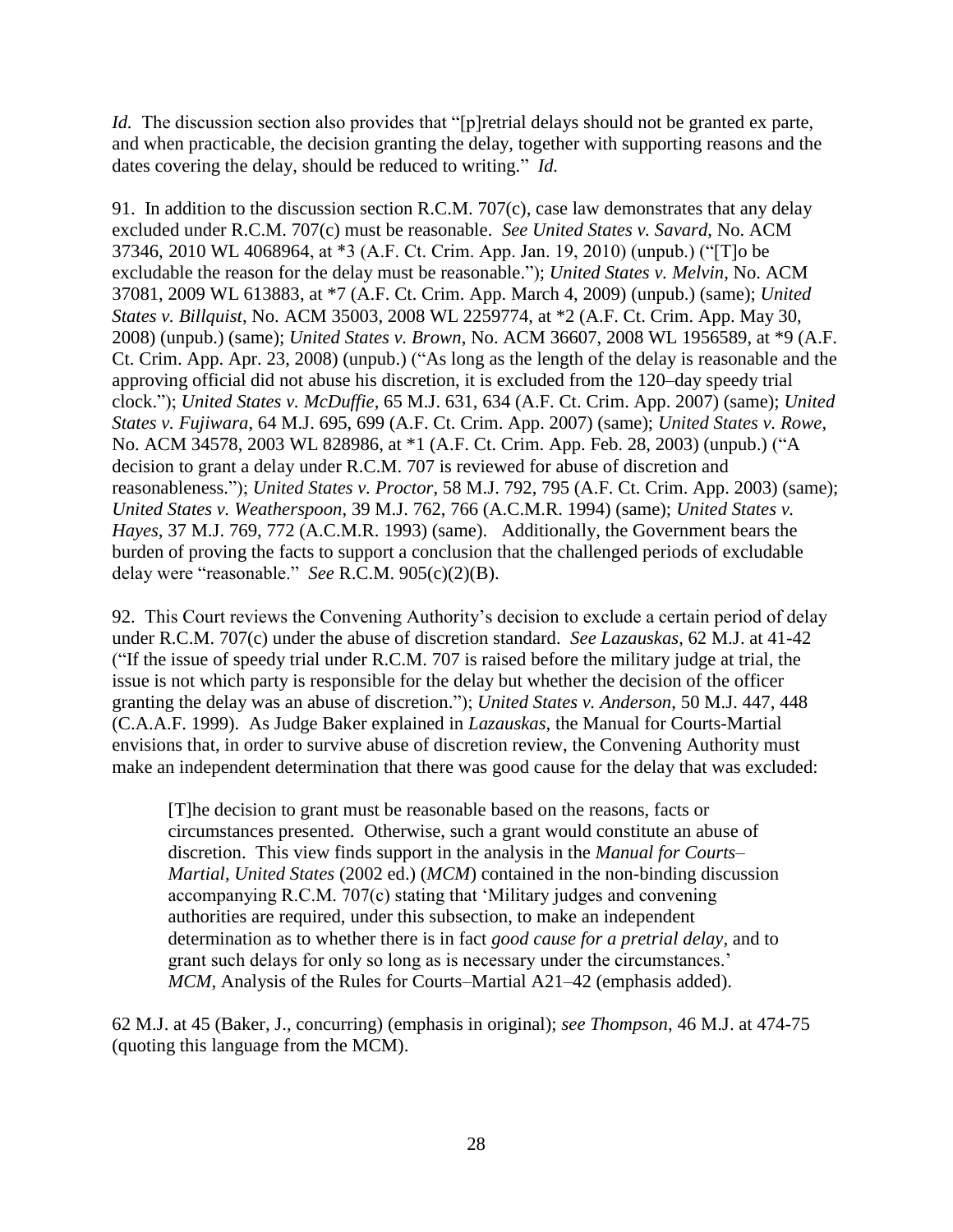93. Subsection (d) of R.C.M. 707 provides the remedy for a violation of R.C.M. 707's speedy trial clock: "dismissal of the affected charges." R.C.M. 707(d)(1). The dismissal can be with or without prejudice. R.C.M. 707(d)(1). In determining which type of dismissal to order, R.C.M. 707(d) directs military judges to consider a variety of factors, including: "the seriousness of the offense; the facts and circumstances of the case that lead to dismissal; the impact of a reprosecution on the administration of justice; and any prejudice to the accused resulting from the denial of a speedy trial." *Id.*; *see United States v. Dooley*, 61 M.J. 258, 259 n.6 (C.A.A.F. 2005) (listing these factors); *United States v. Bray*, 52 M.J. 659, 663 (A.F. Ct. Crim. App. 2000) (outlining this multi-factor framework and conducting an analysis under it). However, "[t]he charges must be dismissed with prejudice where the accused has been deprived of his or her constitutional right to a speedy trial." R.C.M. 707(d)(1).

## **B. Article 10**

94. The constitutional right to speedy trial is a fundamental right of a military accused, protected by both the Sixth Amendment and Article 10. *Mizgala*, 61 M.J. at 124; *Cooper*, 58 M.J. at 60. Article 10 provides that "[w]hen any person subject to this chapter is placed in arrest or confinement prior to trial, *immediate steps* shall be taken to inform him of the specific wrong of which he is accused and to try him or to dismiss the charges and release him. 10 U.S.C. § 810 (emphasis supplied). The protections of Article 10 become available after "arrest or confinement," as those terms are used in Article 10. 10 U.S.C. § 810; *see United States v. Schuber*, 70 M.J. 181,184 (C.A.A.F. 2011). Unlike R.C.M. 707, however, the protections of Article 10 extend beyond the date of arraignment. *Cooper*, 58 M.J. at 59-60. Under Article 10, "the Government must . . . move diligently to trial and the entire period up to trying the accused will be reviewed for reasonable diligence on the part of the Government." *Id.* at 60.

95. Military courts have interpreted the "immediate steps" mandate of Article 10 as requiring "reasonable diligence." *See Schuber*, 70 M.J. at 188; *United States v. Thompson*, 68 M.J. 308, 312 (C.A.A.F. 2010); *United States v. Cossio*, 64 M.J. 254, 256 (C.A.A.F. 2007); *Mizgala*, 61 M.J. at 127; *Cooper*, 58 M.J. at 58; *United States v. Kossman*, 38 M.J. 258, 262 (C.M.A. 1993). Article 10 does "not demand constant motion, but reasonable diligence in bringing the charges to trial." *Cossio*, 64 M.J. at 256; *see Thompson*, 68 M.J. at 312; *Mizgala*, 61 M.J. at 127. "Short periods of inactivity are not fatal to an otherwise active prosecution." *Thompson*, 68 M.J. at 312 (quoting *Mizgala*, 61 M.J. at 127); *see Cossio*, 64 M.J. at 256; *Kossman*, 38 M.J. at 262 ("Article 10 does not require instantaneous trials, but the mandate that the Government take immediate steps to try arrested or confined accused must ever be borne in mind."). When assessing whether the Government has complied with the reasonable diligence standard in any particular case, courts look at the proceeding as a whole, and the "essential ingredient is orderly expedition and not mere speed." *Mizgala*, 61 M.J. at 129 (quoting *United States v. Mason*, 45 C.M.R. 163, 167 (C.M.A. 1972)); *see Thompson*, 68 M.J. at 312.

96. Government diligence in any particular case can fall short of the reasonable diligence benchmark even in the absence of bad faith or gross neglect. As the *Mizgala* Court explained, "An Article 10 violation rests in the failure of the Government to proceed with reasonable diligence. A conclusion of unreasonable diligence may arise from a number of different causes and need not rise to the level of gross neglect to support a violation." 61 M.J. at 129. Along the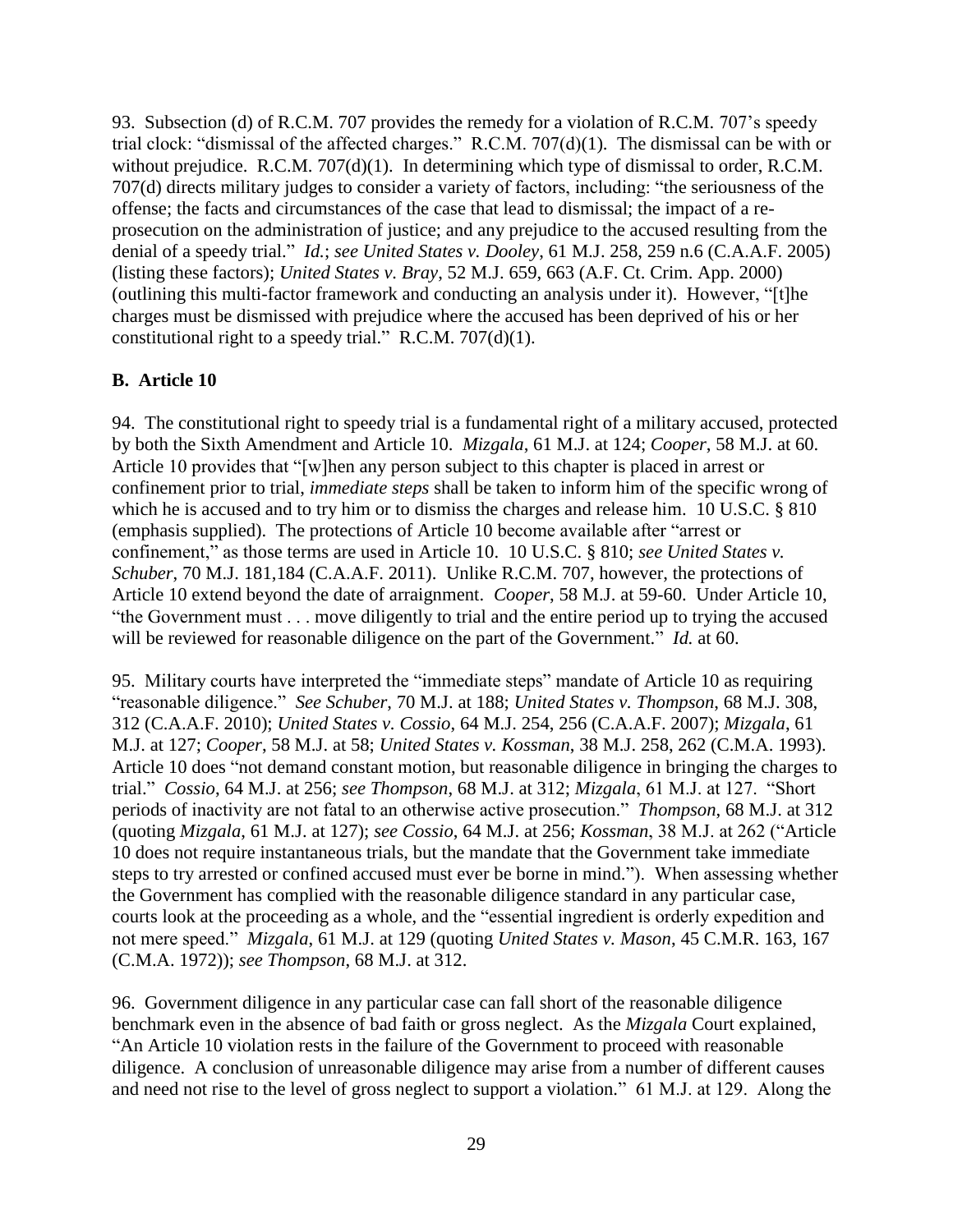same lines, the then-Court of Military Appeals observed in *Kossman* that "where it is established that the Government could readily have gone to trial much sooner than some arbitrarily selected time demarcation but negligently or spitefully chose not to," Article 10 has been violated. 38 M.J. at 261; *see United States v. Hatfield*, 44 M.J. 22, 23 (C.A.A.F. 1996). In plain terms, the Article 10 inquiry asks "whether the Government has been foot-dragging on a given case, under the circumstances then and there prevailing." *Kossman*, 38 M.J. at 262. The Government bears the burden of proving that it has moved the case forward with the required reasonable diligence. *See Mizgala*, 61 M.J. at 125 ("Under Article 10, the Government has the burden to show that the prosecution moved forward with reasonable diligence in response to a motion to dismiss.").

97. To assess whether the Government has used reasonable diligence in processing the case, courts look to a four-factor procedural framework. *See Schuber*, 70 M.J. at 188; *Thompson*, 68 M.J. at 312. "The procedural framework for analyzing Article 10 issues examines the length of the delay, the reasons for the delay, whether the accused made a demand for a speedy trial, and prejudice to the accused." *Thompson*, 68 M.J. at 312; *see Schuber*, 70 M.J. at 188; *Cossio*, 64 M.J. at 256; *Mizgala*, 61 M.J. at 127, 129; *Birge*, 52 M.J. at 212.<sup>6</sup> Each factor of this procedural framework is discussed in more detail below.

98. The length of delay factor operates, to some extent, as a triggering mechanism. *See Thompson*, 68 M.J. at 312; *Cossio*, 64 M.J. at 256. "[U]nless there is a period of delay that appears, on its face, to be unreasonable under the circumstances, 'there is no necessity for inquiry into the other factors that go into the balance.'" *Cossio*, 64 M.J. at 256 (quoting *United States v. Smith,* 94 F.3d 204, 208-09 (6th Cir.1996)); *see Schuber*, 70 M.J. at 188. To determine whether the delay in a given case has been "presumptively prejudicial," courts look at the particular circumstances of the case, including "the seriousness of the offense; the complexity of the case; and the availability of proof;" whether the accused was "informed of the accusations against him; whether the Government complied with procedures relating to pretrial confinement, and whether the Government was responsive to requests for reconsideration of pretrial confinement." *Schuber*, 70 M.J. at 188; *see Thompson*, 68 M.J. at 315 (Stucky, J., concurring in the result); *Kossman*, 38 M.J. at 261-62. Ultimately, however, "an analysis of the first factor is not meant to be a *Barker* analysis within a *Barker* analysis." *Schuber*, 70 M.J. at 188. Rather, this first factor in the Article 10 procedural framework simply serves to screen off those cases in which the delay is not facially unreasonable. *See Thompson*, 68 M.J. at 312; *Cossio*, 64 M.J. at 256.

99. Under the second factor in the procedural framework – the reasons for delay factor – courts carefully scrutinize the Government's articulated reasons for delay to ensure that the Government has not spent too long in a "waiting posture." *See Mizgala*, 61 M.J. at 129. Courts

 $\overline{\phantom{a}}$ 

<sup>6</sup> The four factors identified in the above-quoted procedural framework are derived from the *Barker* factors used under the Sixth Amendment speedy trial analysis. *See Barker v. Wingo*, 407 U.S. 514, 530 (1972) (adopting these same four factors). Therefore, the analysis under Article 10 and the analysis under the Sixth Amendment examine the same factors. However, while the two analyses are similar, it is bedrock law that Article 10 creates a far more exacting speedy trial demand than the Sixth Amendment does. *See Schuber*, 70 M.J. at 184, 188; *Thompson*, 68 M.J. at 312; *Cossio*, 64 M.J. at 256; *Mizgala*, 61 M.J. at 124-25; *Cooper*, 58 M.J. at 60; *Birge*, 52 M.J. at 211-12. Thus, despite the similarities between the two inquiries, "because Article 10 imposes a more stringent speedy trial standard than the Sixth Amendment, 'Sixth Amendment speedy trial standards cannot dictate whether there has been an Article 10 violation.'" *Thompson*, 68 M.J. at 312 (quoting *Mizgala*, 61 M.J. at 127).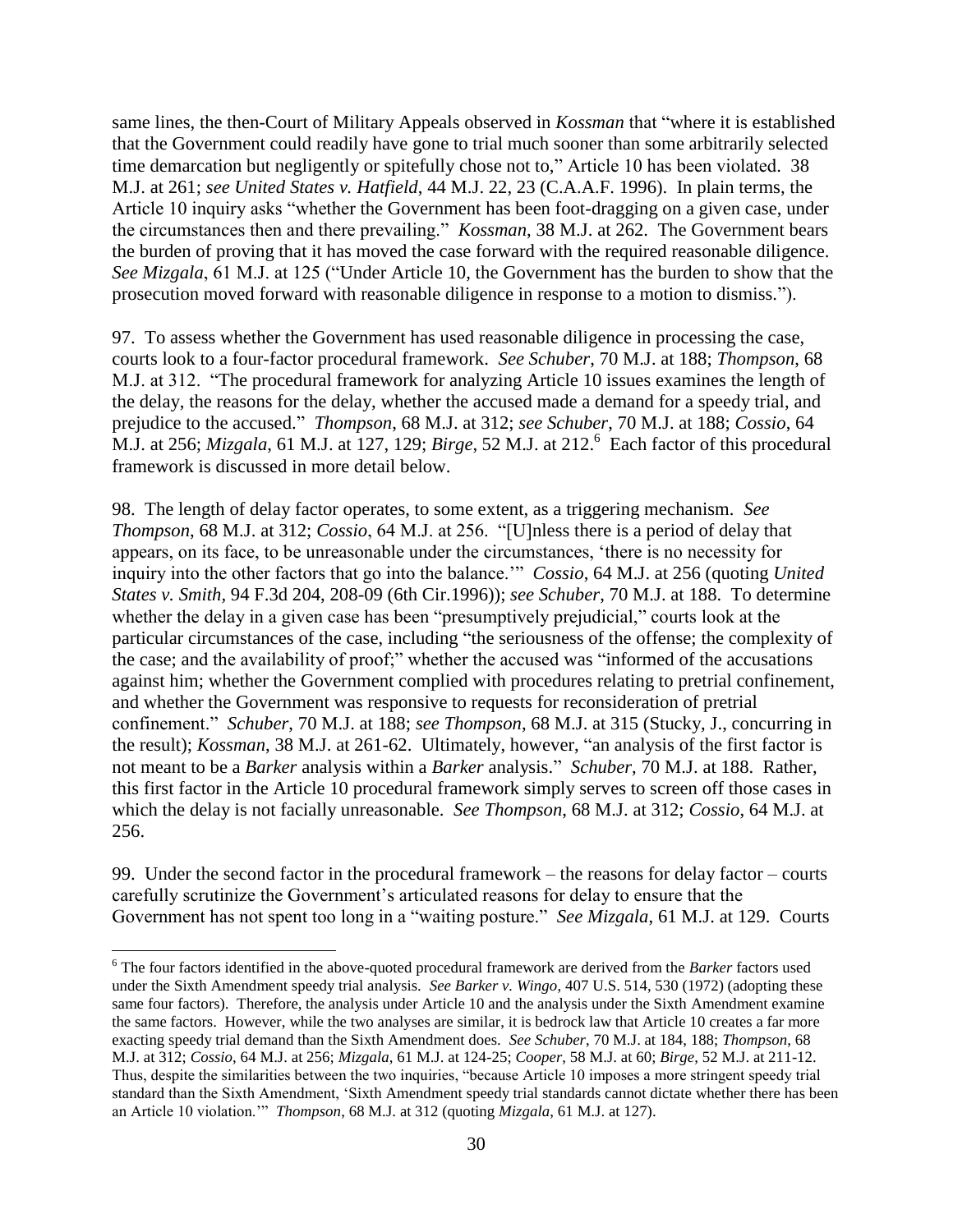must be careful not to accept as legitimate Government justifications that simply "reflect the realities of military criminal practice." *Thompson*, 68 M.J. at 313 ("As a general matter, factors such as staffing issues, responsibilities for other cases, and coordination with civilian officials reflect the realities of military criminal practice that typically can be addressed by adequate attention and supervision, consistent with the Government's Article 10 responsibilities.").

100. The third factor in the procedural framework – whether the accused made a demand for a speedy trial – is straightforward. When a demand is made, courts inquire as to how early the demand was made in the context of the entire proceedings and the genuineness of that demand. *See Thompson*, 68 M.J. at 313 ("We also take into account the fact that [the accused] did not make a speedy trial request during the entire pretrial day period addressed by the military judge."); *Kossman*, 38 M.J. at 262 ("Stratagems such as demanding a speedy trial now, when the defense knows the Government cannot possibly proceed, only to seek a continuance later, when the Government is ready, may belie the genuineness of the initial request.").

101. Finally, courts look at three interests of the accused when analyzing the prejudice factor. The *Cossio* Court quoted the Supreme Court's discussion of the prejudice factor in *Barker v. Wingo*:

Prejudice, of course, should be assessed in the light of the interests of defendants which the speedy trial right was designed to protect. This Court has identified three such interests: (i) to prevent oppressive pretrial incarceration; (ii) to minimize anxiety and concern of the accused; and (iii) to limit the possibility that the defense will be impaired. Of these, the most serious is the last, because the inability of a defendant adequately to prepare his case skews the fairness of the entire system.

64 M.J. at 257 (quoting *Barker v. Wingo*, 407 U.S. 514, 532 (1972)); *see Mizgala*, 61 M.J. at 129 (identifying these three interests); *see also Schuber*, 70 M.J. at 191 (Erdmann, J., dissenting in part and concurring in the judgment) (same); *United States v. Miller*, 66 M.J. 571, 575 (N-M. Ct. Crim. App. 2008) ("the inability of [a defendant] adequately to prepare his case skews the fairness of the entire system.").

102. The Court of Appeals for the Armed Forces has emphasized the importance of treating "the procedural framework as an integrated process, rather than as a set of discrete factors." *Thompson*, 68 M.J. at 313; *see Mizgala*, 61 M.J. at 129.

103. It is important to recognize that the Article 10 analysis and the R.C.M. 707 analysis must remain distinct. Just because a given period of time is properly excluded under R.C.M. 707(c) does not mean that the Government need not answer for that time period in the Article 10 inquiry; rather, the fact of proper exclusion under R.C.M. 707(c) has little to no bearing on whether the Government has used reasonable diligence under Article 10. *See Lazauskas*, 62 M.J. at 42 ("The resolution under R.C.M. 707 does not preclude a party from asserting responsibility for delay under Article 10, UCMJ, or the Constitution."); *Mizgala*, 61 M.J. at 128-29 ("Article 10 and R.C.M. 707 are distinct, each providing its own speedy trial protection. The fact that a prosecution meets the 120-day rule of R.C.M. 707 does not directly 'or indirectly' demonstrate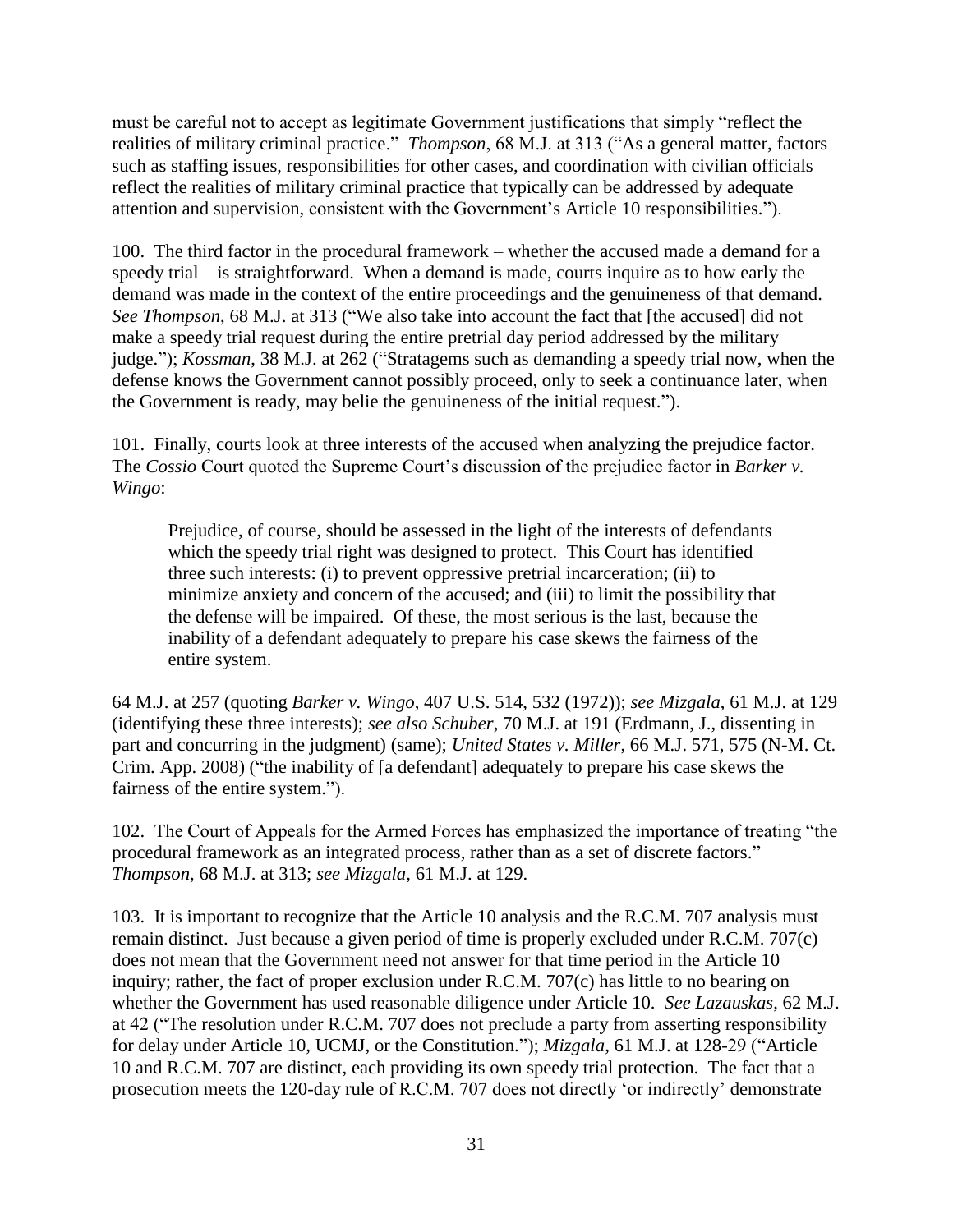that the Government moved to trial with reasonable diligence as required by Article 10."); *Birge*, 52 M.J. at 211 ("[E]ven if the Government has complied with RCM 707 and the Sixth Amendment, the Government's failure to proceed with 'reasonable diligence' would constitute a violation of Article 10."); *Kossman*, 38 M.J. at 261 ("Merely satisfying lesser presidential standards [of R.C.M. 707] does not insulate the Government from the sanction of Article 10."); *Calloway*, 47 M.J. at 787 ("Even where delay is approved by the military judge, the Government must still show reasonable diligence under an Article 10, UCMJ, 10 U.S.C. § 810, analysis."); *id.* (explaining that, unlike the R.C.M. 707(c) provision for excludable delay, "Article 10, UCMJ, 10 U.S.C. § 810, does not include a provision for a military judge to relieve the Government of the burden of proving it proceeded with reasonable diligence when an accused is in pretrial confinement."). Because the protections of Article 10 are preeminent over those provided by R.C.M. 707, *Kossman*, 38 M.J. at 261, R.C.M. 707 "does not act as a limitation on the rights afforded under Article 10." *Mizgala*, 61 M.J. at 125. Therefore, regardless of those periods of delay properly excluded under R.C.M. 707(c), the Government still must show reasonable diligence under Article 10 for the entire period from "arrest or confinement" until trial. *See Cooper*, 58 M.J. at 59-60; *United States v. Simmons*, No. ARMY 20070486, 2009 WL 6835721, at \*4 n.13 (A. Ct. Crim. App. Aug. 12, 2009) (unpub.) ("Article 10, UCMJ, however, does not address any specific excludible time periods; rather, the entire period of time from inception of confinement or arrest until trial is examined when considering whether the government exercised reasonable diligence."); *see also Miller*, 66 M.J. at 573, 577 (finding no violation of R.C.M. 707 but finding a violation of Article 10).

104. Finally, there is only one remedy for a violation of Article 10: dismissal of the affected charges with prejudice. As the *Kossman* Court has explained:

The remedy for an Article 10 violation must remain dismissal with prejudice of the affected charges. If it is concluded that the circumstances of the delay are sufficiently excusable or unavoidable as to permit a reinstitution of the charges, there is no violation of Article 10 in the first place. Where the circumstances of delay are not excusable, on the other hand, it is no remedy to compound the delay by starting all over.

38 M.J. at 262. Likewise, dismissal with prejudice is the only remedy available for a violation of a military accused's Sixth Amendment speedy trial right. *See* R.C.M. 707(d)(1) ("The charges must be dismissed with prejudice where the accused has been deprived of his or her constitutional right to a speedy trial.").

## ARGUMENT

#### **A. The Government Violated PFC Manning's Speedy Trial Rights under R.C.M. 707**

105. PFC Manning was placed into pretrial confinement on 29 May 2010. He was arraigned on 23 February 2012. Not counting the day of the triggering event but counting the day of arraignment, *see* R.C.M. 707(b)(1), 635 days passed from the imposition of restraint under R.C.M. 304(a)(4) until PFC Manning was "brought to trial" within the meaning of R.C.M.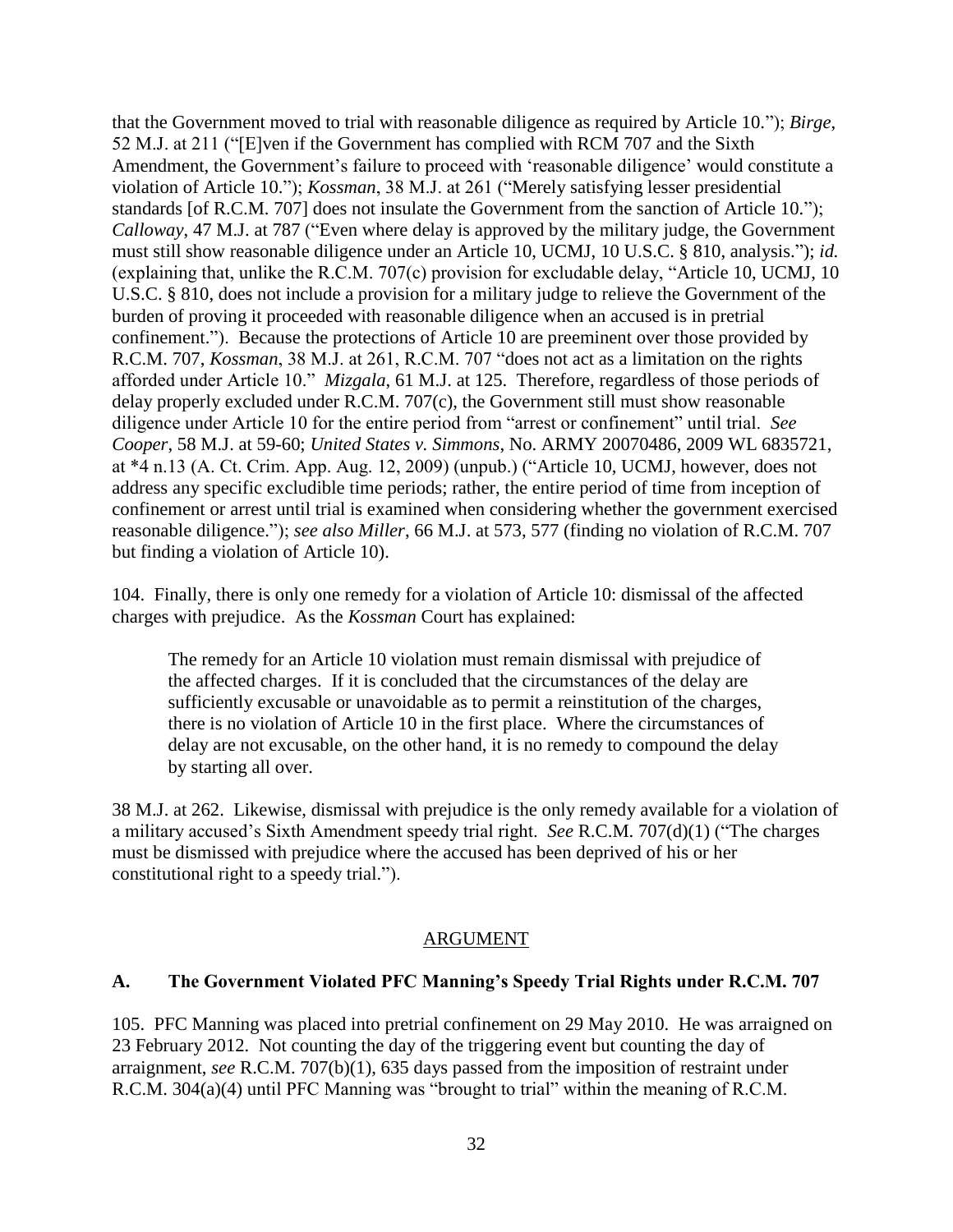707(a), *see id.* While several periods of delay were excluded by the Convening Authority under R.C.M. 707(c), many of these delays constituted abuses of discretion. When those improperly excluded periods are added back to the R.C.M. 707 speedy trial clock, it becomes clear that the Government has trampled upon PFC Manning's R.C.M. 707 speedy trial rights. Given the profound lack of diligence in the processing of this case from PFC Manning's pretrial confinement until PFC Manning's arraignment, this Court should dismiss all charges with prejudice.

# **1. Triggering Event under R.C.M. 707(a)**

 $\overline{a}$ 

106. The speedy trial protections of R.C.M. 707(a) are triggered upon "the earlier of: (1) [p]referral of charges; (2) [t]he imposition of restraint under R.C.M. 304(a)(2)-(4); or (3) [e]ntry on active duty under R.C.M. 204." R.C.M. 707(a). In this case, as the imposition of restraint predated the preferral of charges, the triggering date is the imposition of restraint under R.C.M. 304(a)(2)-(4). *See id.*

107. Here, the "imposition of restraint under R.C.M. 304(a)(2)-(4)," R.C.M. 707(a)(2), occurred when PFC Manning was placed in pretrial confinement on 29 May 2010. *See* R.C.M. 304(a)(4) (defining pretrial confinement). Therefore, the 120-day speedy trial clock began to run on 30 May 2010, the day after the imposition of restraint. *See* R.C.M. 707(b)(1) (providing that the date on which restraint is imposed shall not be counted for purposes of the speedy trial clock).

# **2. Uncontested Days Under the R.C.M. 707 Speedy Trial Clock**

108. The earliest day that was excluded by the Convening Authority was 12 July 2010. *See* 12 October 2010 Excludable Delay Memorandum, Attachment 16 (excluding period from 12 July 2010 to 12 October 2010 under R.C.M. 707(c)). Therefore, the 43 day period from 30 May 2010, the day after PFC Manning was placed in pretrial confinement, *see* R.C.M. 707(b)(1), until 11 July 2010 counts against the R.C.M. 707(a) 120-day speedy trial clock.

109. The last day that was excluded by the Convening Authority was 15 December 2011. *See* 3 January 2012 Excludable Delay Memorandum, Attachment 60 (excluding period from 16 November 2011 to 15 December 2011 under R.C.M. 707 $(c)$ ). Additionally, it appears that excluded the 10 days between 24 December 2011 and 2 January 2012. *See* 4 January 2012 Email from the to then-CPT Fein, Attachment 58; Chronology of Article 32 IO, Attachment 59, at  $4.7$  Therefore, the 8-day period from 16 December 2011 until 23 December 2011 unquestionably counts against the R.C.M. 707(a) speedy trial clock. Finally, the 52-day period from 3 January 2012 to PFC Manning's arraignment on 23 February 2012, *see*

 $\frac{7}{1}$  On 4 January 2012, purported to "exclude as a reasonable delay the days between 23 December 2011 and 3 January 2012 when [\*\*\*\*\*\*\*\*\*\*\*\*\*\*] did not work on the Article 32 Investigation." 4 January 2012 Email from \*\*\*Redacted\*\*\*to then-CPT Fein, Attachment 58. However, \*\*\*Redacted\*\*\*did not specify how many days, if any, he actually excluded. \*\*\*Redacted\*\*\*chronology seems to indicate that he did not work on the Article 32 investigation for a period of 10 days within the 23 December 2011–3 January 2012 date range. Specifically, it appears that \*\*\*\*did not work on the Article 32 investigation from 24 December 2011 to 2 January 2012. *See* Chronology of Article 32 IO, Attachment 59, at 4.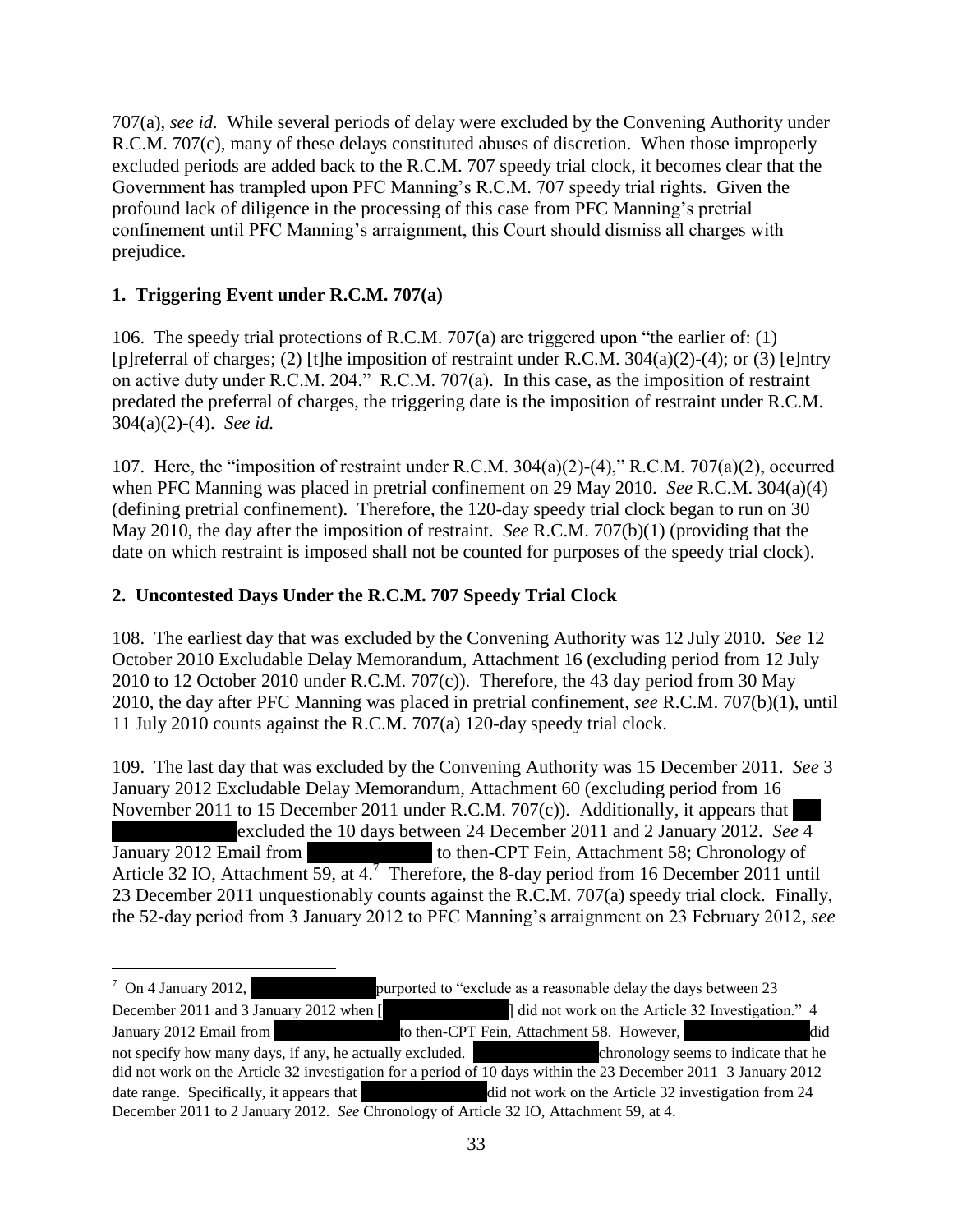R.C.M. 707(b)(1) ("The accused is brought to trial within the meaning of this rule at the time of arraignment under R.C.M. 904."), also counts against the R.C.M. 707(a) speedy trial clock.

110. Taken together, the 43 days from 30 May 2010 to 11 July 2010, the 8 days from 16 December 2011 to 23 December 2011, and the 52 days from 3 January 2012 to 23 February 2012 add up to 103 days. Therefore, the Government cannot dispute that 103 days count against the 120-day speedy trial clock of R.C.M. 707(a).

## **3. Uncontested Exclusions under R.C.M. 707(c)**

l

111. Other than the 103 days that unquestionably count against the R.C.M. 707(a) speedy trial clock, the Convening Authority and Article 32 IO excluded under R.C.M. 707(c) the rest of the 635 days between the day after PFC Manning was placed in pretrial confinement and the day he was arraigned, *see* R.C.M. 707(b)(1). The Defense challenges many of those exclusions, which totaled 532 days, as an abuse of the Convening Authority's discretion. *See* Argument, Part A.4, *infra*. However, the Defense does not challenge some of the Convening Authority's excludable delay decisions.

112. The Defense does not dispute the propriety of the Convening Authority's decision to exclude the period of 11 August 2010 until 12 October 2010. *See* 12 August 2010 Excludable Delay Memorandum, Attachment 9; 25 August 2010 Excludable Delay Memorandum, Attachment 11; 12 October 2010 Excludable Delay Memorandum, Attachment 16.<sup>8</sup> The Government apparently began acting on the Defense's several requests for a R.C.M. 706 Board only after the Defense's fourth request on 11 August 2010. *See* 11 August 2010 Defense Request, Attachment 8. The Defense then made a number of requests related to the upcoming R.C.M. 706 Board's evaluation. *See* 25 August 2010 Defense Request for Appointment of Forensic Psychiatrist Expert, Attachment 10; 26 August 2010 Defense Request for Adoption of Procedures to Safeguard Classified Information, Attachment 12; 3 September 2010 Defense Request for Appropriate Security Clearances for Defense Team and Access for PFC Manning, Attachment 13.

113. For similar reasons, the Defense does not challenge the Convening Authority's decision to exclude the following periods under R.C.M. 707(c): from 12 October 2010 to 10 November 2010, *see* 10 November 2010 Excludable Delay Memorandum, Attachment 17; from 10 November 2010 to 17 December 2010, *see* 17 December 2010 Excludable Delay Memorandum, Attachment 19; from 17 December 2010 to 14 January 2011, *see* 14 January 2011 Excludable Delay Memorandum, Attachment 21; and from 14 January 2011 to 15 February 2011, *see* 15 February 2011 Excludable Delay Memorandum, Attachment 23.

<sup>&</sup>lt;sup>8</sup> The Defense does contend that the portion of the Convening Authority's 12 October 2010 excludable delay memorandum that excluded the period of 12 July 2010 up until 10 August 2010, before the Government had taken any action on the Defense's first three requests for a R.C.M. 706 Board, was an abuse of discretion. *See* Argument, Part A.4.b, *infra*. Therefore, to clarify the statement in the text preceding this footnote, the Defense reiterates that it only concedes the validity of the Convening Authority's 12 October 2010 excludable delay memorandum to the extent that it excluded the period from 11 August 2010 until 12 October 2010.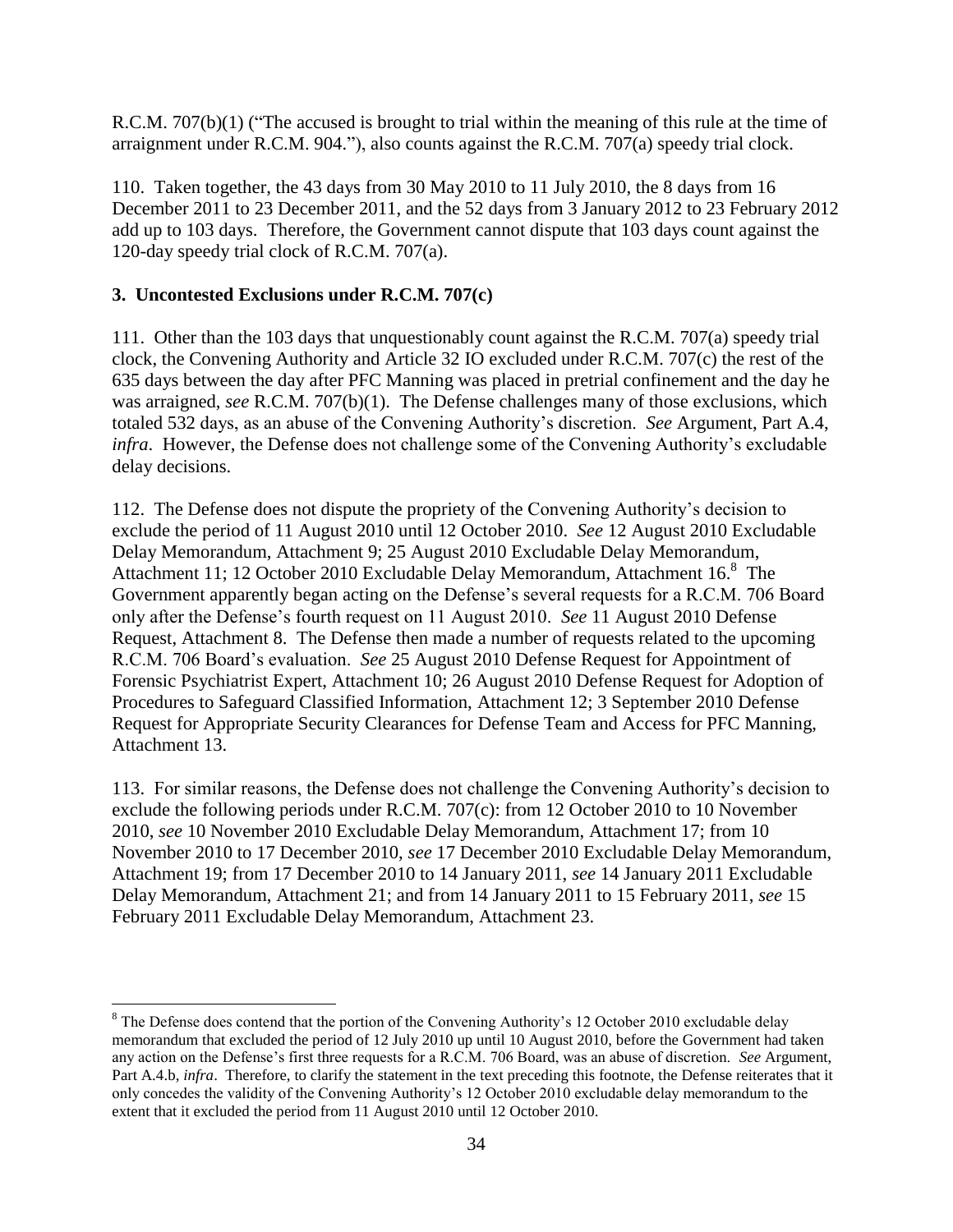114. On 3 February 2011, the Convening Authority issued an order directing the R.C.M. 706 board to resume its examination into the mental capacity and mental responsibility of PFC Manning. *See* 3 February 2011 Order to Resume Conducting Sanity Board, Attachment 22, at 1. The order set a suspense date of 3 March 2011, four weeks from the date of the order. *See id.* at 6. Therefore, the Defense also does not contest that portion of the Convening Authority's 18 March 2011 Excludable Delay Memorandum which excludes the period from 15 February 2011 to 3 March 2011, the suspense date set in the 3 February 2011 Order to Resume Conducting Sanity Board. See 18 March 2011 Excludable Delay Memorandum, Attachment 26.<sup>9</sup>

115. To recap, then, this Motion does not purport to challenge the Convening Authority's exclusion of the time period from 11 August 2010 to 3 March 2011, a period of 205 days.

# **4. Improper Exclusions under R.C.M. 707(c)**

116. Apart from the periods of excluded delay that the Defense does not challenge, the Convening Authority or the Article 32 IO excluded several periods, totaling 327 days, under R.C.M. 707(c). Each of these many exclusions constituted an abuse of discretion.

117. Most clearly, the exclusion of the 10-day period from 24 December 2011 to 2 January 2012 constituted a patent abuse of discretion. \*\*\*\* failed to state the time period covering the delay as well as his reasons for finding the delay to be reasonable. The exclusion decision – a one sentence email – failed to even comply with the Convening Authority's directions. More problematic, the exclusion has absolutely no legal support whatsoever. Because it is such an egregious abuse of discretion, this 10-day exclusion is discussed first.

118. The Convening Authority was hardly better at fulfilling its role under R.C.M. 707(c). With respect to each of the Convening Authority's many exclusions, the Convening Authority abused its discretion. The Convening Authority abjured its responsibility to make an independent determination of the reasonableness of each requested period of delay and instead became a rubber stamp for the Government's repeated requests for delay. Under the speedy trial protections of R.C.M. 707, such a wholesale abdication of responsibility cannot be countenanced. When even one of the improperly excluded time periods is added to the uncontested days that count against the speedy trial clock, *see* Argument, Part A.2, *supra*, and the 10 days so obviously erroneously excluded by  $\mu$ , the R.C.M. 707(a) 120-day speedy trial clock has been violated. Each of the Convening Authority's abuses of discretion is discussed in chronological order.

# **a. Exclusion**

119. The most glaring example of an abuse of discretion in excluding a period from the R.C.M. 707 speedy trial clock occurred on 4 January 2012 when \*\*\* in a one sentence email, the days between 23 December 2011 and 3 January 2012 when he did

 $\overline{\phantom{a}}$ <sup>9</sup> However, the Defense does challenge the Convening Authority's decision to exclude the period beyond the original 3 March 2011 suspense date. *See* 18 March 2011 Excludable Delay Memorandum, Attachment 26 (excluding from 15 February 2011 to 18 March 2011); *see also* Argument, Part A.4.c, *infra*.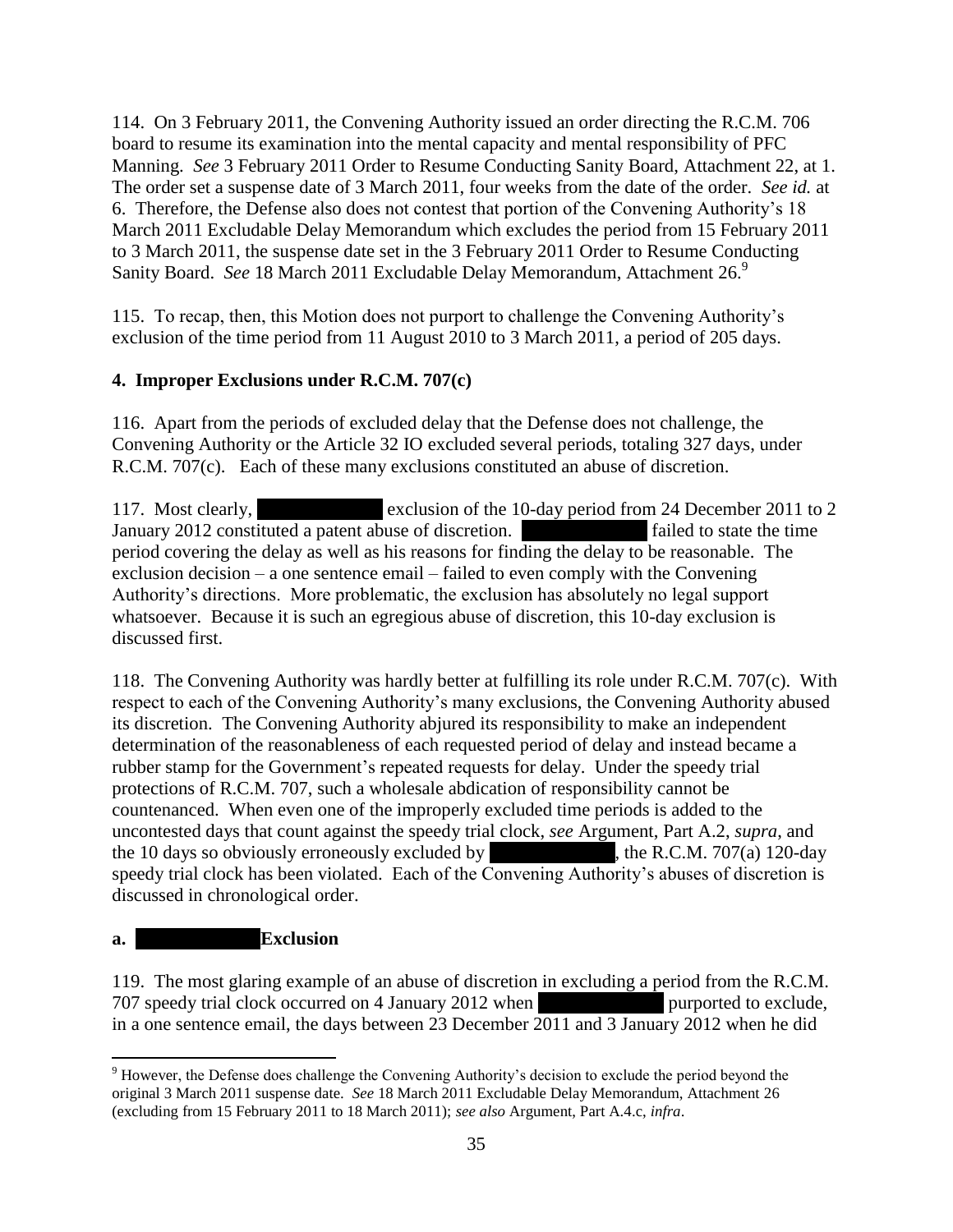not work on the Article 32 investigation. 4 January 2012 Email from  $\blacksquare$  to then-CPT Fein, Attachment 58. This exclusion is completely unsupportable on both legal and factual grounds.

120. The entirety of this "exclusion" is the following sentence in a 4 January 2012 email from to then-CPT Fein: "I will exclude as a reasonable delay the days between 23 December 2011 and 3 January 2012 when I did not work on the Article 32 investigation." *Id.* did not even specify which days within this time period were excluded or, indeed, if any days were excluded at all. It is not until one looks to  $\blacksquare$  chronology that one discovers that the days that \*\*\*\* was ostensibly referring to are the 10 days from 24 December 2011 to 2 January 2012. *See* Chronology of Article 32 IO, Attachment 59, at 4 (listing activity on 23 December 2011and 3 January 2012 but listing no activity between 24 December 2011 and 2 January 2012). The failure to reduce the exclusion decision to writing along with the dates covering the delay violated both the Convening Authority's exclusion decisions and the proper procedure for granting delays under R.C.M. 707(c). *See* R.C.M. 707(c) discussion ("[T]he decision granting the delay, together with supporting reasons and *the dates covering the delay, should be reduced to writing.*" (emphasis supplied)); Appointment Memorandum, Attachment 7, at 1 (requiring all approvals or denials of delay requests to be in writing); Special Instructions for Investigation under Article 32, Attachment 57, at 3 (same).

121. Equally problematic, the provided no reasons whatsoever to support the exclusion. This lack of reasons alone makes \*\*\*\* exclusion an abuse of discretion. *See* R.C.M. 707(c) discussion ("[T]he decision granting the delay, together with supporting *reasons* and the dates covering the delay, should be reduced to writing." (emphasis supplied)). It is impossible to tell what it was about the time period in which  $\ddot{\phantom{a}}$  did not work on this case that made him feel that excluding these 10 days was reasonable. *See Savard*, 2010 WL 4068964, at  $*3$  (explaining that excluded delays under R.C.M. 707(c) must be reasonable); *Melvin*, 2009 WL 613883, at \*7 (same); *Billquist*, 2008 WL 2259774, at \*2 (same); *Brown*, 2008 WL 1956589, at \*9 (same); *McDuffie*, 65 M.J. at 634 (same); *Fujiwara*, 64 M.J. at 699 (same); *Rowe*, 2003 WL 828986, at \*1 (same); *Proctor*, 58 M.J. at 795 (same); *Weatherspoon*, 39 M.J. at 766 (same); *Hayes*, 37 M.J. at 772 (same).

122. Moreover, there is absolutely no legal authority for a "federal holidays and weekends" exclusion or a "time the Government didn't work on the case" exclusion under R.C.M. 707(c). The rule itself contains no such provision. Moreover, the discussion section to R.C.M. 707(c), quoted in full above, *see* Legal Framework, Part A, *supra*, lists several situations where exclusions might be appropriate. The discussion section neither states nor even implies that weekend and holiday time or time where the Article 32 IO simply doesn't feel like working on the case might be excluded under R.C.M. 707(c). Additionally, the Defense is aware of no case that contains even a scintilla of support for a "federal holidays and weekends" exclusion or a "time the Government didn't work on the case" exclusion under R.C.M. 707(c).

123. This lack of legal authority is unsurprising, as it plainly comports with common sense, something that has been lacking in the Government's camp in the 845 days since this case began. If time can be excluded under federal holidays and weekends, what else can be excluded along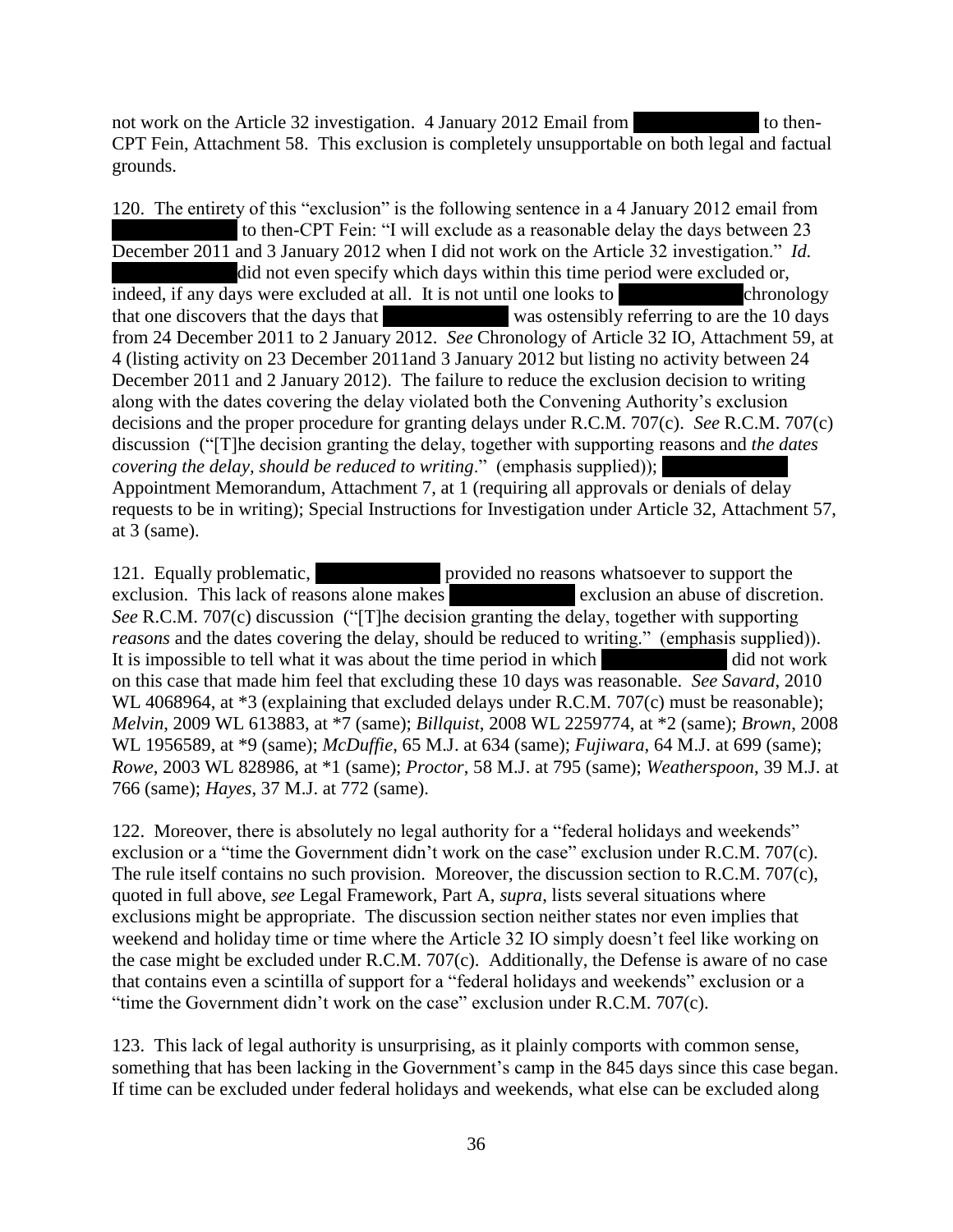the same thought process? Does R.C.M. 707(c) make room for exclusion of sick days? Vacation days? \*\*\* wasn't computing billable hours for a law firm in his 4 January 2012 email; he was shaving days off of the R.C.M. 707 120-day speedy trial clock, one of the many sources of PFC Manning's fundamental right to a speedy trial. *See Lazauskas*, 62 M.J. at 41; *Mizgala*, 61 M.J. at 124. While was taking a break from the Article 32 investigation for the "federal holidays and weekends," PFC Manning remained in pretrial confinement, where he had been for the past 586 days. The notion that the Government can exclude from the R.C.M. 707 speedy trial clock, a provision designed to ensure that the Government diligently processes a case against an accused, periods of time in which the Government simply did not work on the case is simply abhorrent to the purposes behind the many speedy trial protections given to a military accused.

124. Finally, if more were needed to show that this exclusion constitutes an abuse of discretion, exclusion was an improper ex parte exclusion. The discussion section to R.C.M. 707(c) states that "[p]retrial delays should not be granted ex parte." R.C.M. 707(c) discussion. \*\*\*\* neither requested nor waited for a Defense response to the Government request for an exclusion; he simply granted the Government's request the very next day. Such an ex parte exclusion cannot be upheld by this Court.

125. For these reasons, the 10 days excluded by \*\*\*\*\* represent a gross abuse of discretion. Therefore, those 10 days should be added back to the R.C.M. 707(a) speedy trial clock.

## **b. 12 July 2010 to 10 August 2010**

126. The Convening Authority abused its discretion in excluding the period from 12 July 2010 to 10 August 2010, since the Government had made no apparent progress on the Defense's several requests for a R.C.M. 706 Board until after the Defense's fourth request on 11 August 2010.

127. To be sure, the Defense requested the R.C.M. 706 Board, and in its 11 August 2010 request (its fourth such request) the Defense stated that it "maintains responsibility for this delay because Captain Paul Bouchard initially requested the inquiry from PFC Manning's previous chain of command." 11 August 2010 Defense Request, Attachment 8. However, that statement was made under the assumption that the R.C.M. 706 Board would be conducted in a timely manner. Because the Government did nothing between the period of 12 July 2010, when the Defense's second request for a R.C.M. 706 Board was made, and 11 August 2010, when the Defense's fourth request for a R.C.M. 706 Board was made, the responsibility for delay discussed in the Defense's fourth request was prospective only, ranging from the date of the request until the date of the R.C.M. 706 Board's completion.

128. On 12 August 2010, the Convening Authority approved the Defense's fourth request and ordered that the period from 11 August 2010 until the R.C.M. Board's completion was excludable defense delay. 12 August 2010 Excludable Delay Memorandum, Attachment 9.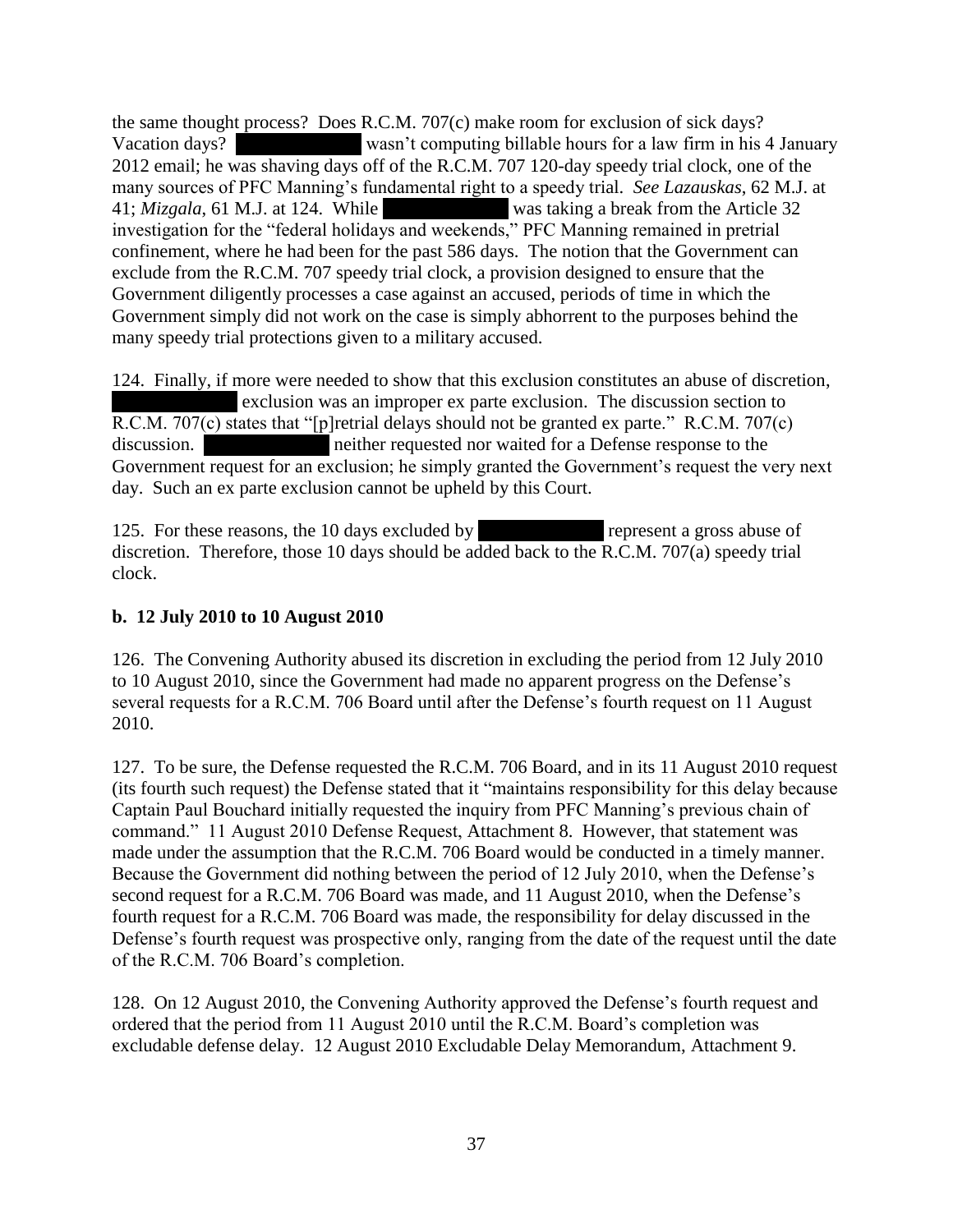129. However, on 12 October 2010, the Convening Authority reached back an additional month and excluded the period from 12 July 2010 to 12 October 2010. 12 October 2010 Excludable Delay Memorandum, Attachment 16. The excludable delay memorandum stated the following under the heading "Basis of Delay:"

The above delay is based on the following defense requests, responses, and the facts and circumstances of this case:

a. Original Classification Authorities (OCA) reviews of classified information.

b. Defense request for Sanity Board, dated 11 July 2010 and Defense Renewed Request for Sanity Board, dated 18 July 2010 (enclosed).

c. Defense Request for Appointment of Expert with Expertise in Forensic Psychiatry to Assist the Defense, dated 25 August 2010 (enclosed).

d. Defense Request for Delay in the RCM 706 Board to Comply with Prohibitions on Disclosure of Classified Information, dated 26 August 2010 (enclosed).

e. Defense Request for Results of the Government's Classification Reviews by the OCA, dated 26 August 2010 (enclosed).

f. Defense Request for Appropriate Security Clearances for the Defense Team and Access for PFC Manning, dated 3 September 2010 (enclosed).

g. Preliminary Classification Review of the Accused's Mental Impressions, dated 17 September 2010 (enclosed), and Superseding Order, dated 22 September 2010 (enclosed).

h. Defense Response to the Preliminary Classification Review of the Accused's Mental Impressions, dated 28 September 2011.

### *Id.*

130. The decision to exclude the period from 12 July 2010 to 10 August 2010 was an abuse of discretion. The Convening Authority offered no actual reasons for why the period from 12 July 2010 to 10 August 2010 should be excluded. All of the "reasons" articulated by the Convening Authority, with the exception of "b" above, occurred after 11 August 2010. Therefore, none of these reasons can support a decision excluding the period that predated the occurrence of these reasons.

131. Moreover, the Convening Authority simply identified in reason "b" above the fact that the second and third Defense requests for the R.C.M. 706 Board were made. But the mere fact that these requests were made does not justify excluding the period immediately following them. To be a reasonable delay, there would need to be some action taken with respect to these requests in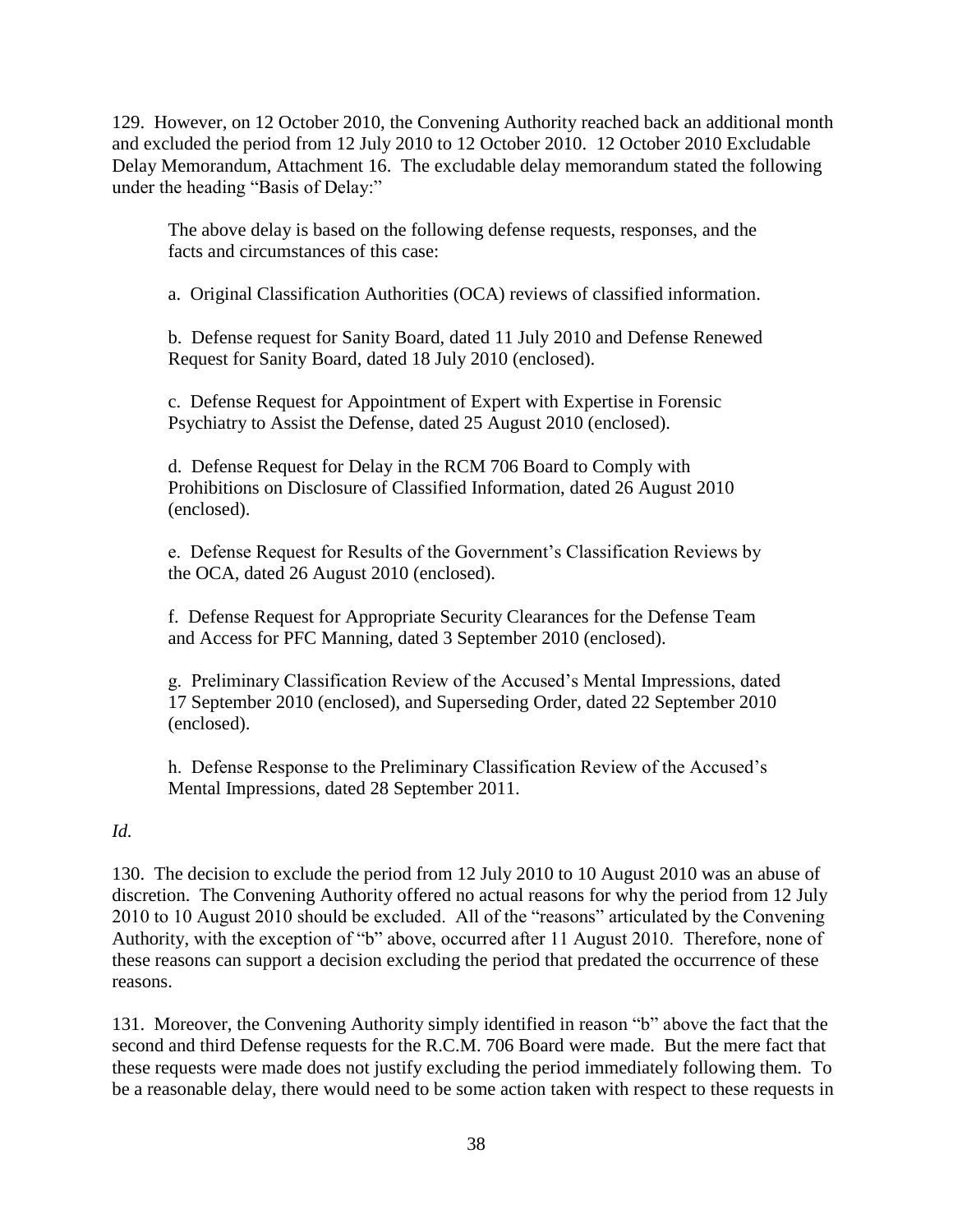order to justify excluding the period from 12 July 2010 to 10 August 2010. The Convening Authority identified no such action in the "Basis of Delay" section of its 12 October 2010 excludable delay memorandum. That is not surprising, however, since it appears that the Government took no action on the Defense's earlier R.C.M. 706 board request until after its fourth request on 11 August 2010. As far as the Defense can tell, the Government did nothing for the 17-day period from 13 July 2010, the day after the second Defense request for a R.C.M. 706 Board was made, and 30 July 2010, when PFC Manning was transferred to Quantico. *See* Facts, Part A.4, *supra*. Additionally, the only Government action taken between 30 July 2010 and 11 August 2010 appears to be the appointment of \*\*\*\* as the new Article 32 IO. Nothing was done on the Defense's R.C.M. 706 Board requests. Indeed, the whole reason that the Defense was forced to make its fourth R.C.M. 706 Board request in the span on one month was because the Government had done nothing on the prior three requests.

132. Therefore, because the Convening Authority failed to state the reasons that justified excluding the period from 12 July 2010 to 10 August 2010 (and because no such reasons existed), it abused its discretion in excluding this period. *See* R.C.M. 707(c) discussion ("[T]he decision granting the delay, together with supporting *reasons* and the dates covering the delay, should be reduced to writing." (emphasis supplied)). The Convening Authority failed to state why the delay that was being excluded was reasonable. *See Savard*, 2010 WL 4068964, at \*3 (explaining that excluded delays under R.C.M. 707(c) must be reasonable); *Melvin*, 2009 WL 613883, at \*7 (same); *Billquist*, 2008 WL 2259774, at \*2 (same); *Brown*, 2008 WL 1956589, at \*9 (same); *McDuffie*, 65 M.J. at 634 (same); *Fujiwara*, 64 M.J. at 699 (same); *Rowe*, 2003 WL 828986, at \*1 (same); *Proctor*, 58 M.J. at 795 (same); *Weatherspoon*, 39 M.J. at 766 (same); *Hayes*, 37 M.J. at 772 (same).

133. For these reasons, the Convening Authority abused its discretion in excluding the period of time between 12 July 2010 and 10 August 2010. When these 30 days that were erroneously excluded are added to the 103 days that unquestionably count against the R.C.M. 707(a) 120-day speedy trial clock and the  $10$  days that were clearly improperly excluded by  $\blacksquare$ , the Government failed to arraign PFC Manning within 120 days of the imposition of restraint. Therefore, the Government violated PFC Manning's R.C.M. 707 speedy trial rights.

### **c. 4 March 2011 to 18 March 2011**

134. The Convening Authority also abused its discretion in excluding the period from 4 March 2011 to 18 March 2011. The reasons for delay of the R.C.M. 706 Board's suspense date were inadequate, and the Convening Authority offered no explanation whatsoever of why the Board's request justified the delay.

135. On 14 March 2011, almost two weeks after the original R.C.M. 706 Board's suspense date, requested an extension of the suspense date to 29 April 2011. *See* 14 March 2011 Memorandum Requesting Extension for R.C.M. 706 Board, Attachment 24. offered only the following paragraph as the basis for his extension request:

The evaluators are coordinating suitable dates and times for the final evaluation session to take place. This involves multiple parties. Additionally, the final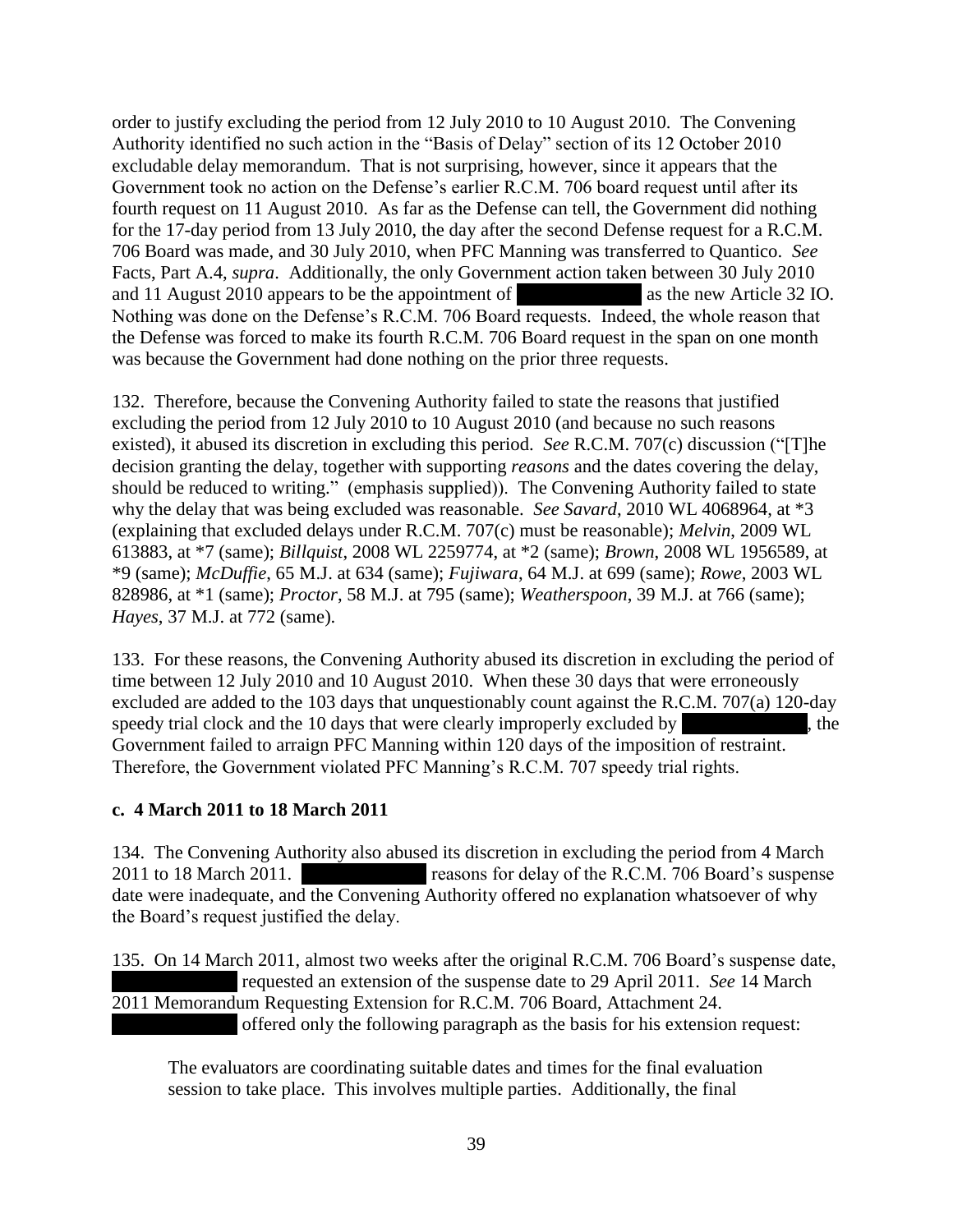interview will take place at a SCIF and this has resulted in the consumption of extra time for this aspect of the evaluation to be coordinated. We anticipate that the final date for the evaluation should take place in the first ten days of April 2011 and are expecting that this delay will be confirmed today.

*Id.*

136. Four days later, the Convening Authority approved **Extension request.** *See* 18 March 2011 Memorandum Approving R.C.M. 706 Board's Extension Request, Attachment 25. The entirety of the Convening Authority's approval was stated in the following four sentences: "I have reviewed the request for an extension of the RCM 706 Sanity Board for PFC Manning. The request is: (signature) approved. The Sanity Board will be completed no later than 16 April 2011. Any other extension of time must be submitted through the trial counsel to me for approval." *Id.* That same day, the Convening Authority also issued an excludable delay memorandum. *See* 18 March 2011 Excludable Delay Memorandum, Attachment 26. The "Basis of Delay" section of this memorandum stated in its entirety:

The above delay is based on the following extensions, defense requests, responses, and the facts and circumstances of this case:

a. Original Classification Authorities' (OCA) reviews of classified information.

b. OCA consent to disclose classified information.

c. Defense Request for Sanity Board, dated 11 July 2010 and Defense Renewed Request for Sanity Board, dated 18 July 2010 (enclosed).

d. Defense Request for Results of the Government's Classification Reviews by the OCA, dated 26 August 2010 (enclosed).

e. Defense Request for Appropriate Security Clearances for the Defense Team and Access for PFC Manning, dated 3 September 2010 (enclosed).

f. RCM 706 Sanity Board Extension Request, dated 14 March 2011 (enclosed).

*Id.*

137. There are several problems with the Convening Authority's approval of the extension request and exclusion of the time period between 4 March 2011 and 18 March 2011. First, neither  $\frac{1}{\pi}$  in his extension request nor the Convening Authority in its approval memorandum or excludable delay memorandum even discussed the fact that the R.C.M. 706 Board had flouted the Convening Authority's original suspense date of 3 March 2011. No mention was made by either \*\*\*\*\* or the Convening Authority of why the R.C.M. 706 Board had waited almost two weeks after the expiration of that suspense date to seek an extension of it. The omission of a timely extension request indicates that the reasons offered by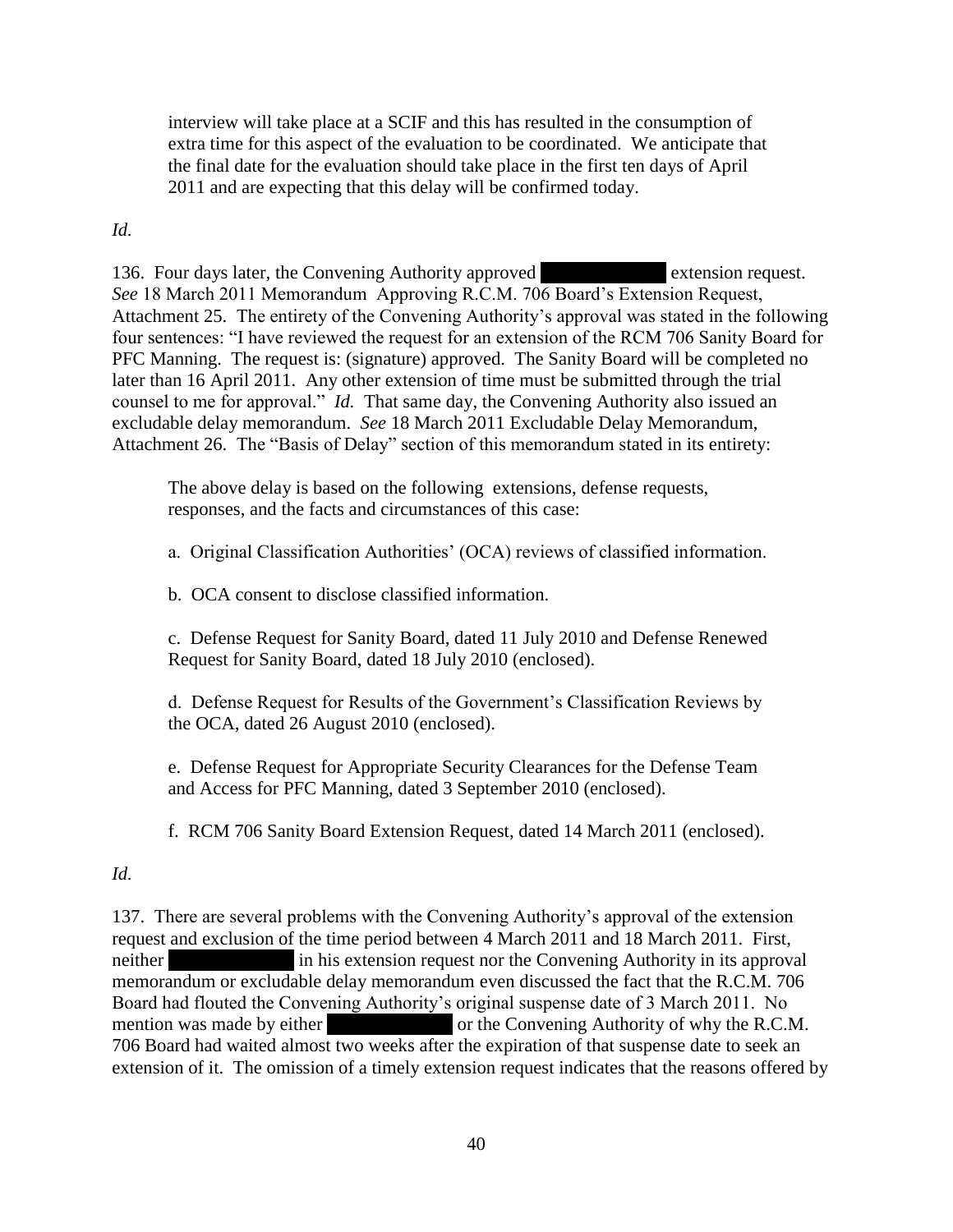and the "basis of delay" identified by the Convening Authority were merely post hoc rationalizations for the R.C.M. 706 Board's failure to timely complete its evaluation.

138. Moreover, the Convening Authority did not actually articulate any reasons why the R.C.M. 706 Board's request should be granted. In its approval memorandum, the Convening Authority literally gave no reasons why the request should be granted. *See* 18 March 2011 Memorandum Approving R.C.M. 706 Board's Extension Request, Attachment 25 (stating merely that "I have reviewed the request for an extension of the RCM 706 Sanity Board for PFC Manning. The request is: (signature) approved."). Similarly, in its excludable delay memorandum of the same date, the Convening Authority offered no explanation of why the extension request justified the delay. The mere fact that the request was made cannot establish that it was reasonable to grant the request. And yet, from the paucity of the Convening Authority's explanation, that is the only possible conclusion that can be drawn as to the Convening Authority's thought process. Therefore, because the Convening Authority offered no explanation of the reasons justifying the delay as reasonable delay, the Convening Authority abused its discretion in excluding the time period from 4 March 2011 to 18 March 2010 from the R.C.M. 707 120-day speedy trial clock. *See* R.C.M. 707(c) discussion ("[T]he decision granting the delay, together with supporting *reasons* and the dates covering the delay, should be reduced to writing." (emphasis supplied)); *Savard*, 2010 WL 4068964, at \*3 (explaining that excluded delays under R.C.M. 707(c) must be reasonable); *Melvin*, 2009 WL 613883, at \*7 (same); *Billquist*, 2008 WL 2259774, at \*2 (same); *Brown*, 2008 WL 1956589, at \*9 (same); *McDuffie*, 65 M.J. at 634 (same); *Fujiwara*, 64 M.J. at 699 (same); *Rowe*, 2003 WL 828986, at \*1 (same); *Proctor*, 58 M.J. at 795 (same); *Weatherspoon*, 39 M.J. at 766 (same); *Hayes*, 37 M.J. at 772 (same); *cf. Miller*, 66 M.J. at 574 (remarking, in the context of an Article 10 analysis, "Lastly, and perhaps most importantly, the Government presented no evidence as to what action was taken to expedite the [R.C.M. 706] examination, particularly when it began to lag.").

139. For these reasons, the Convening Authority abused its discretion in excluding the period of time between 4 March 2011 and 18 March 2011. When these 15 days that were erroneously excluded are added to the 103 days that unquestionably count against the R.C.M. 707(a) 120-day speedy trial clock and the  $10$  days that were clearly improperly excluded by  $\blacksquare$ , the Government failed to arraign PFC Manning within 120 days of the imposition of restraint. Therefore, the Government violated PFC Manning's R.C.M. 707 speedy trial rights.

### **d. 18 March 2011 to 22 April 2011**

140. The Convening Authority also abused its discretion in excluding the period from 18 March 2011 to 22 April 2011 as excludable delay under R.C.M. 707(c). The R.C.M. 706 Board's second request for an extension offered even fewer reasons than its first request, and the Convening Authority once again offered no real explanation of the justification for finding that the period excluded was reasonable. Additionally, the circumstances surrounding the 22 April 2011 excludable delay memorandum raise substantial questions as to whether the Convening Authority gave the requisite "independent determination" of whether there was in fact good cause for the requested delay.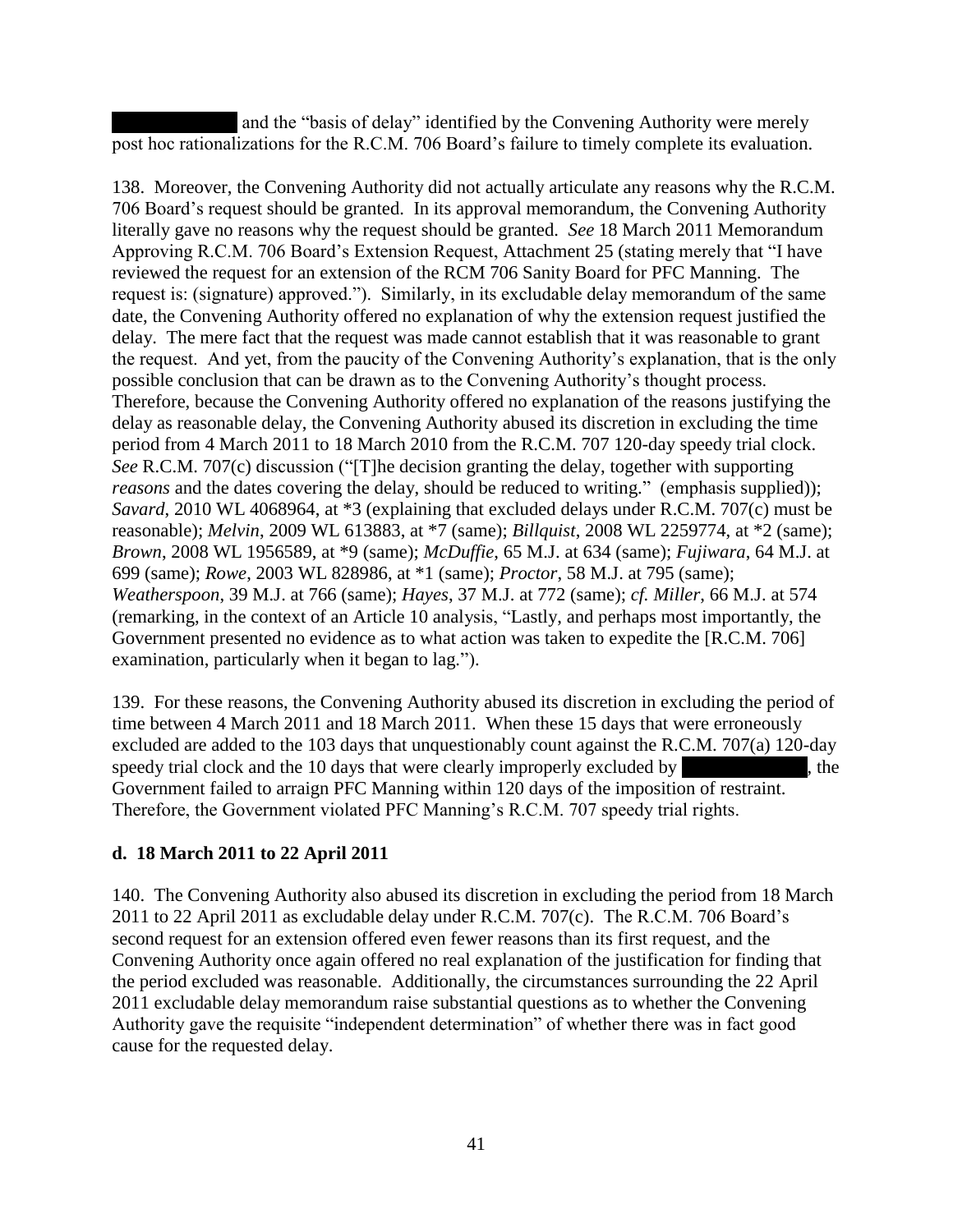141. On 15 April 2011, the day before the extended suspense date for the completion of the R.C.M. 706 Board's evaluation, \*\*\*\* requested yet another extension of the suspense date. *See* 15 April 2011 Memorandum Requesting Extension for Sanity Board, Attachment 27. \*\*\*\* requested an extended suspense date of close of business on 22 April 2011. *See id.* \*\*\*Redacted\*\*\*offered only the following statement of reasons for the second extension request: "The Board has been diligently working on completion of the long report. We are nearing finalization of the report, but have limited availability to meet as a full board to discuss the report. This is because of conflicting schedules and demands of the three board members." *Id.* The Convening Authority approved, without Defense input, request later that same day. *Id*.

142. The R.C.M. 706 Board submitted its report on 22 April 2011. *See* 22 April 2011 706 Short Report, Attachment 28. The Convening Authority issued another excludable delay memorandum on the same day that the R.C.M. 706 Board submitted its report. *See* 22 April 2011 Excludable Delay Memorandum, Attachment 29. This memorandum excluded the period from 18 March 2011 to 22 April 2011. *Id.* at 1. The "Basis of Delay" section of this memorandum was quite familiar; it was a carbon copy of the 18 March 2011 excludable delay memorandum's "Basis of Delay" section, except that the R.C.M. 706 Board's second extension request was added to the list. *See id.* at 2. In full, the 22 April 2011 excludable delay memorandum's "Basis of Delay" section provided as follows:

The above delay is based on the following extensions, defense requests, responses, and the facts and circumstances of this case:

a. Original Classification Authorities' (OCA) reviews of classified information.

b. OCA consent to disclose classified information.

c. Defense Request for Sanity Board, dated 11 July 2010 and Defense Renewed Request for Sanity Board, dated 18 July 2010 (enclosed).

d. Defense Request for Results of the Government's Classification Reviews by the OCA, dated 26 August 2010 (enclosed).

e. Defense Request for Appropriate Security Clearances for the Defense Team and Access for PFC Manning, dated 3 September 2010 (enclosed).

f. RCM 706 Sanity Board Extension Request, dated 14 March 2011 (enclosed).

g. RCM 706 Sanity Board Extension Request, dated 15 April 2011 (enclosed).

*Id.* Moreover, this excludable delay memorandum was not actually signed by the Convening Authority. Rather, it was signed for the Convening Authority by  $Id.$  *Id.* at 2.

is a paralegal for the Government. There are several reasons why the Convening Authority abused its discretion in excluding the time period from 18 March 2011 until 22 April 2011 under R.C.M. 707(c).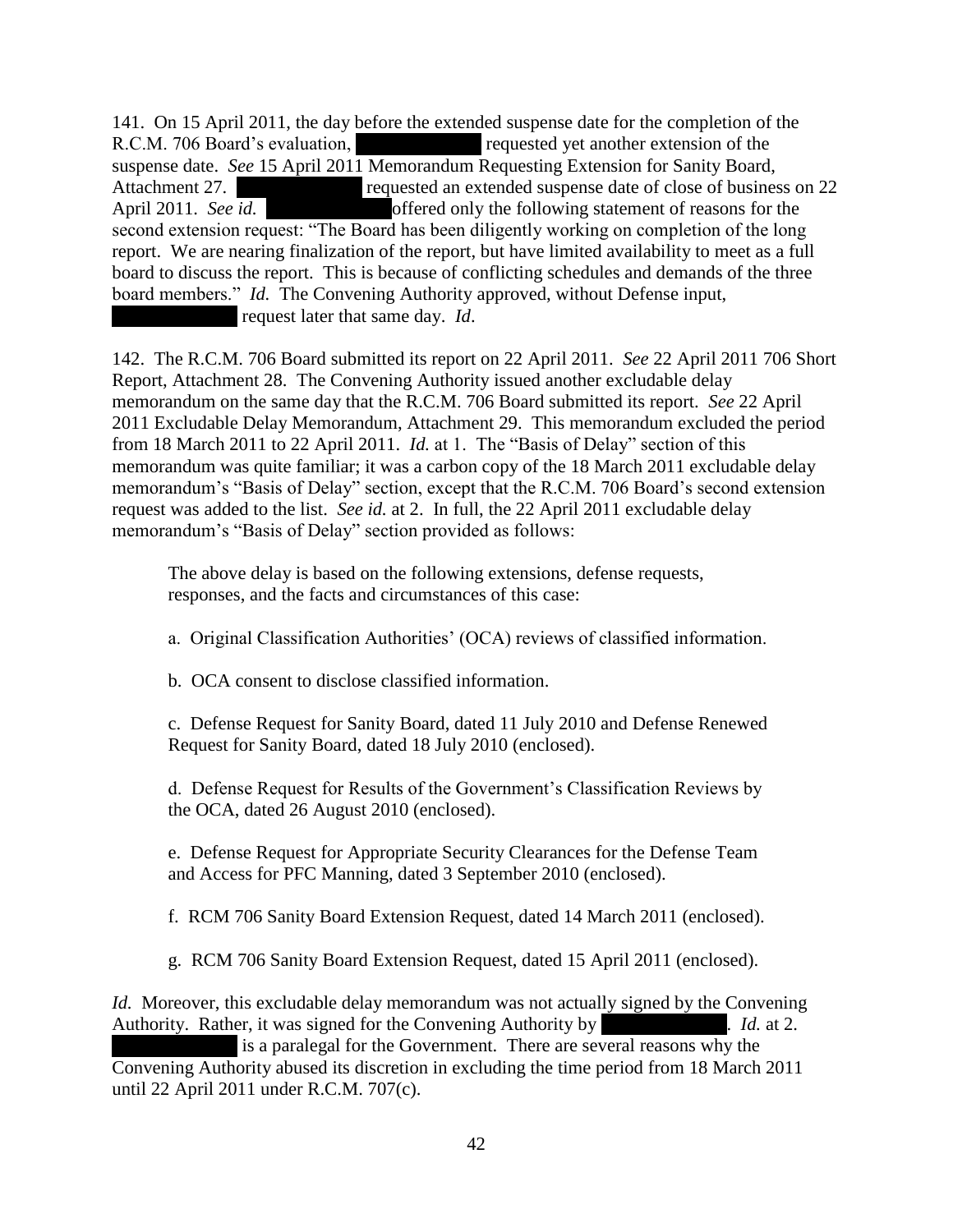143. First, the Board's only other reason for the second extension request was the "limited availability to meet as a full board to discuss the report . . . because of conflicting schedules and demands of the three board members." 15 April 2011 Memorandum Requesting Extension for Sanity Board, Attachment 27. This reason is entirely illegitimate. Reasons like inadequate staffing, other demands, and conflicting schedules of Board members are nothing more than the "realities of military criminal practice." *Thompson*, 68 M.J. at 313 ("As a general matter, factors such as staffing issues, responsibilities for other cases, and coordination with civilian officials reflect the realities of military criminal practice that typically can be addressed by adequate attention and supervision[.]"); *see United States v. Johnson*, 48 C.M.R. 9, 9 (C.M.A. 1973) (explaining that a "generalized claim of inadequate personnel and administrative convenience" are insufficient excuses for speedy trial delay); *United States v. Marshall*, 47 C.M.R. 409, 412-13 (C.M.A. 1973) (holding that "manpower shortages" and having "too few officers assigned to the preparation of the pretrial advice" were insufficient reasons for speedy trial delay); *United States v. Mickla*, 29 M.J. 749, 752 n.2 (A.F.C.M.R. 1989) ("Despite a heavy workload or absence of a full staff, the Government is still responsible for time delays."); *United States v. Bell*, 17 M.J. 578, 580 (A.F.C.M.R. 1983) ("The only explanation offered by the prosecution was, in essence, that the office of the staff judge advocate was very busy. This is not an acceptable explanation for a delay."). While the three members of the R.C.M. 706 Board were taking time coordinating their conflicting schedules, PFC Manning remained confined at Quantico in conditions tantamount to solitary confinement. *See* Appellate Exhibit 258, at 35-37. Therefore, because the Board's second extension request was based solely on the illusory justification of the length of the report and the illegitimate justification of busy schedules, the Board presented the Convening Authority with no valid reason to grant the extension request.

144. In addition to the inadequate reasons for the extension request offered by the R.C.M. 706 Board, the Convening Authority also failed to adequately explain the reasons for the exclusion and how those articulated "reasons" justified the delay as reasonable. Additionally, as it had done before, the Convening Authority simply identified, without any elaboration whatsoever, the OCA classification review process, various Defense requests, and the R.C.M. 706 Board's extension requests. But the mere fact that the Board made two requests does not in itself make the delay reasonable under R.C.M. 707(c). Apart from simply identifying the fact that the requests were made (which in itself provides no justification for the conclusion that the requested delay was reasonable), the Convening Authority gave no reasons why the second extension of the suspense date was justified. *See* R.C.M. 707(c) discussion (explaining that any delay under R.C.M. 707(c) must be reasonable); *Savard*, 2010 WL 4068964, at \*3 (same); *Melvin*, 2009 WL 613883, at \*7 (same); *Billquist*, 2008 WL 2259774, at \*2 (same); *Brown*, 2008 WL 1956589, at \*9 (same); *McDuffie*, 65 M.J. at 634 (same); *Fujiwara*, 64 M.J. at 699 (same); *Rowe*, 2003 WL 828986, at \*1 (same); *Proctor*, 58 M.J. at 795 (same); *Weatherspoon*, 39 M.J. at 766 (same); *Hayes*, 37 M.J. at 772 (same); *cf. Miller*, 66 M.J. at 574. Indeed, since the suspense date had already been extended once, one would suspect that the Convening Authority would at least require more of a showing of good cause, or at least itself identify some reasons establishing such good cause, before a second extension was granted. The fact that the Convening Authority neglected to even offer the most minimal explanation of the reasons supporting the delay as reasonable leads to one of two conclusions: either there were no adequate reasons to support the reasonableness of delay, so that the Convening Authority thought it could just get a pass by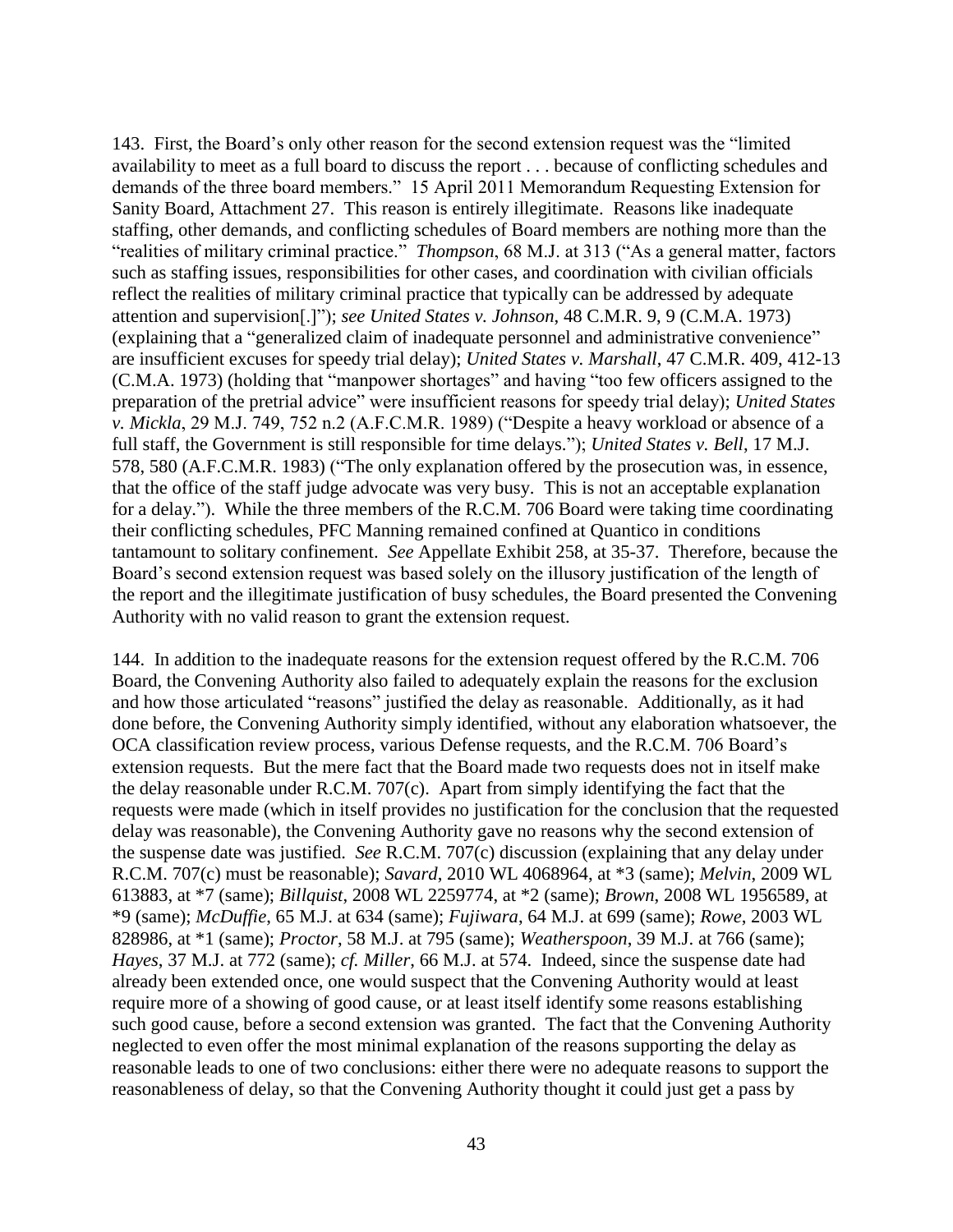identifying requests for extensions without more; or the Convening Authority had by then abdicated its responsibility to determine the reasonableness of the delay and had instead become a rubber stamp for any Government requested delay. Neither conclusion can justify the Convening Authority's failure to identify the reasons why the delay was reasonable. *See* R.C.M. 707(c) discussion ("[T]he decision granting the delay, together with supporting *reasons* and the dates covering the delay, should be reduced to writing." (emphasis supplied)).

145. Furthermore, the fact that the request was signed for the Convening Authority by a paralegal of the Government Criminal Law shop shows that the Convening Authority abdicated its responsibility to make an independent determination of the existence of good cause for the delay. *See Lazauskas*, 62 M.J. at 45 (Baker, J., concurring); *Thompson*, 46 M.J. at 474-75. It is outrageous that either the Government or the Convening Authority thought it appropriate for an agent of the Government prosecuting the accused to sign for the apparently "neutral" Convening Authority. Indeed, \*\*\*\* signature supports one sole inference: that the Convening Authority had by 22 April 2011 simply become a rubber stamp for the Government's requested delays.

146. For these reasons, the Convening Authority abused its discretion in excluding the period of time between 18 March 2011 and 22 April 2011. When these 36 days that were erroneously excluded are added to the 103 days that unquestionably count against the R.C.M. 707(a) 120-day speedy trial clock and the  $10$  days that were clearly improperly excluded by  $\blacksquare$ , the Government failed to arraign PFC Manning within 120 days of the imposition of restraint. Therefore, the Government violated PFC Manning's R.C.M. 707 speedy trial rights.

# **e. 22 April 2011 to 12 May 2011**

147. The Convening Authority also abused its discretion in approving the Government's request for delay and in excluding the period from 22 April 2011 to 12 May 2011. The Government's stated reasons did not sufficiently explain why the delay requested was reasonable. Additionally, the Convening Authority similarly failed to explain the reasons that made the excluded period of delay a reasonable one.

148. The Government's first of eight requests for delay in the Article 32 hearing was made on 25 April 2011. *See* 25 April 2011 Government Request for Delay, Attachment 30. The Government related that this delay was necessary for it to receive consent from all of the OCAs to release discoverable classified evidence and information to the Defense. *See id.* The Government provided the following reasons for its delay request:

Since 17 June 2010, the United States has been diligently working with all of the departments and agencies that originally classified the information and evidence sought to be disclosed to the defense and the accused . . . . However, because of the special circumstances of this case, including the voluminous amounts of classified digital media containing multiple equities and the subsequent discovery of more information helpful to both the United States and the accused, more time is needed for executive branch departments and agencies to obtain the necessary consent from their OCA or authorizing official.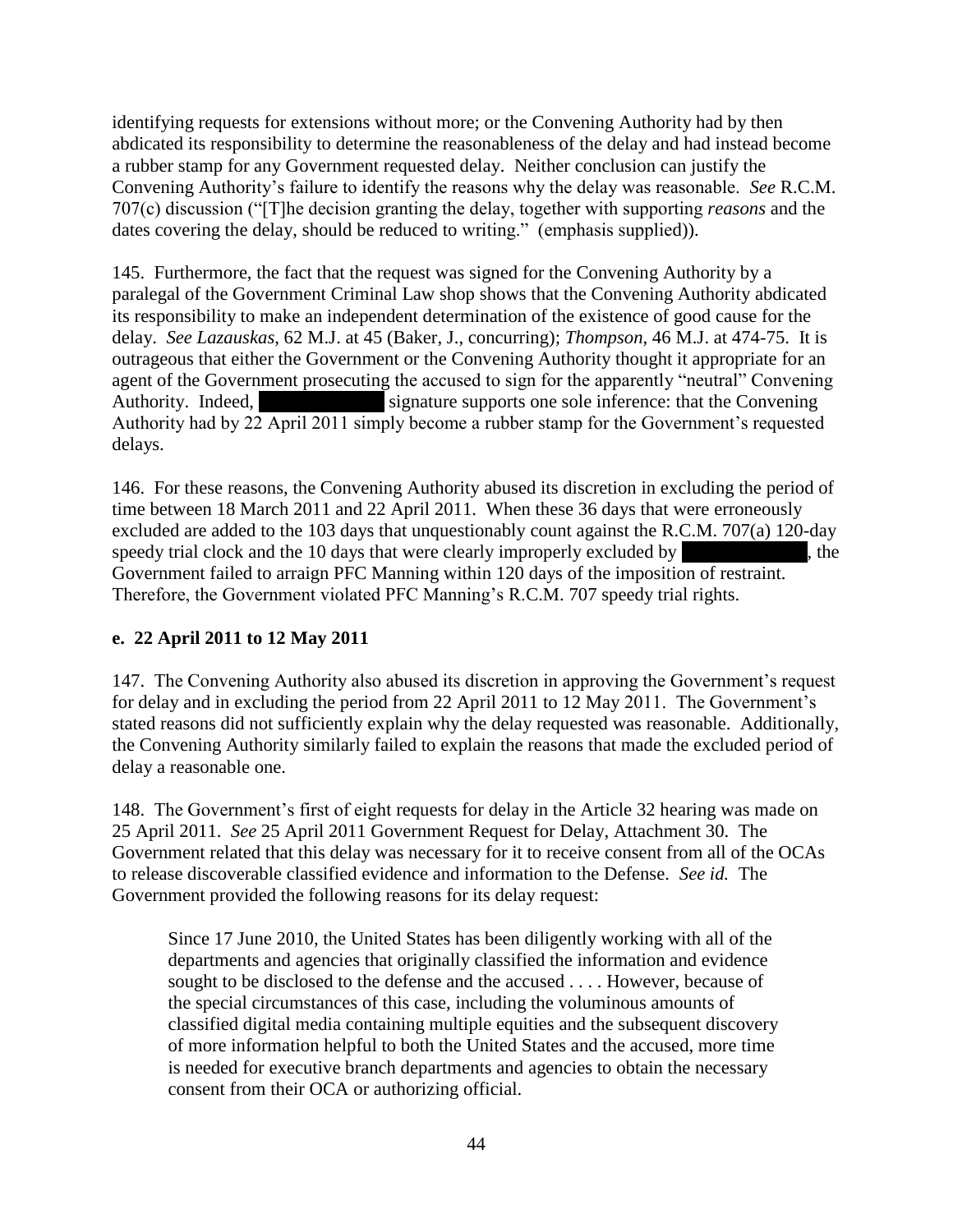### *Id.<sup>10</sup>*

 $\overline{\phantom{a}}$ 

149. The Defense opposed this delay the next day, 26 April 2011. *See* 26 April 2011 Defense Response to Government Request for Delay, Attachment 31. In order to minimize any further delay, the Defense requested that the Government: provide substitutes for or summaries of the relevant classified documents; allow the Defense to inspect all unclassified documents within the Government's control that were material to the preparation of the Defense; and ensure that the Defense has equal access to CID and other law enforcement witnesses by making available any requested witnesses. *Id.* at 1. Finally, the Defense requested that any further delay be credited to the Government. *Id.* at 2.

150. The Convening Authority in effect approved the Government's request for delay on 12 May 2011 when it issued an excludable delay memorandum excluding the period from 22 April 2011 to 12 May 2011 under R.C.M. 707(c). 12 May 2011 Excludable Delay Memorandum, Attachment 32. The memorandum's "Basis of Delay" section provided in full as follows:

The above delay is based on the following extensions, defense requests, responses, and the facts and circumstances of this case:

a. Original Classification Authorities' (OCA) reviews of classified information.

b. OCA consent to disclose classified information.

c. Defense Request for Results of the Government's Classification Reviews by the OCA, dated 26 August 2010 (enclosed).

d. Defense Request for Appropriate Security Clearances for the Defense Team and Access for PFC Manning, dated 3 September 2010 (enclosed).

e. Government Request for Delay of Article 32 Investigation, dated 25 April 2011 (enclosed).

*Id.* The Convening Authority's decision to exclude this time period is unsupportable and thus constitutes an abuse of discretion.

151. As an initial matter, by its own admission, the Government had 313 days from 17 June 2010, when it apparently began to work with the OCAs, to 25 April 2011, when it made its first request for delay, in which to have the OCAs complete the classification review process and to obtain the necessary consent to disclose the relevant information. *See* 25 April 2011 Government Request for Delay, Attachment 30 (explaining that the Government had been

 $10$  It is unclear what "subsequent discovery" the Government was referring to that was apparently "helpful" to the accused. The Defense did not receive any discovery during this period that was "helpful" to the accused. Accordingly, the Defense believes that the Government misstated the reasons for delay in order to make it appear that the Government was acting in an even-handed manner in pursuing discovery.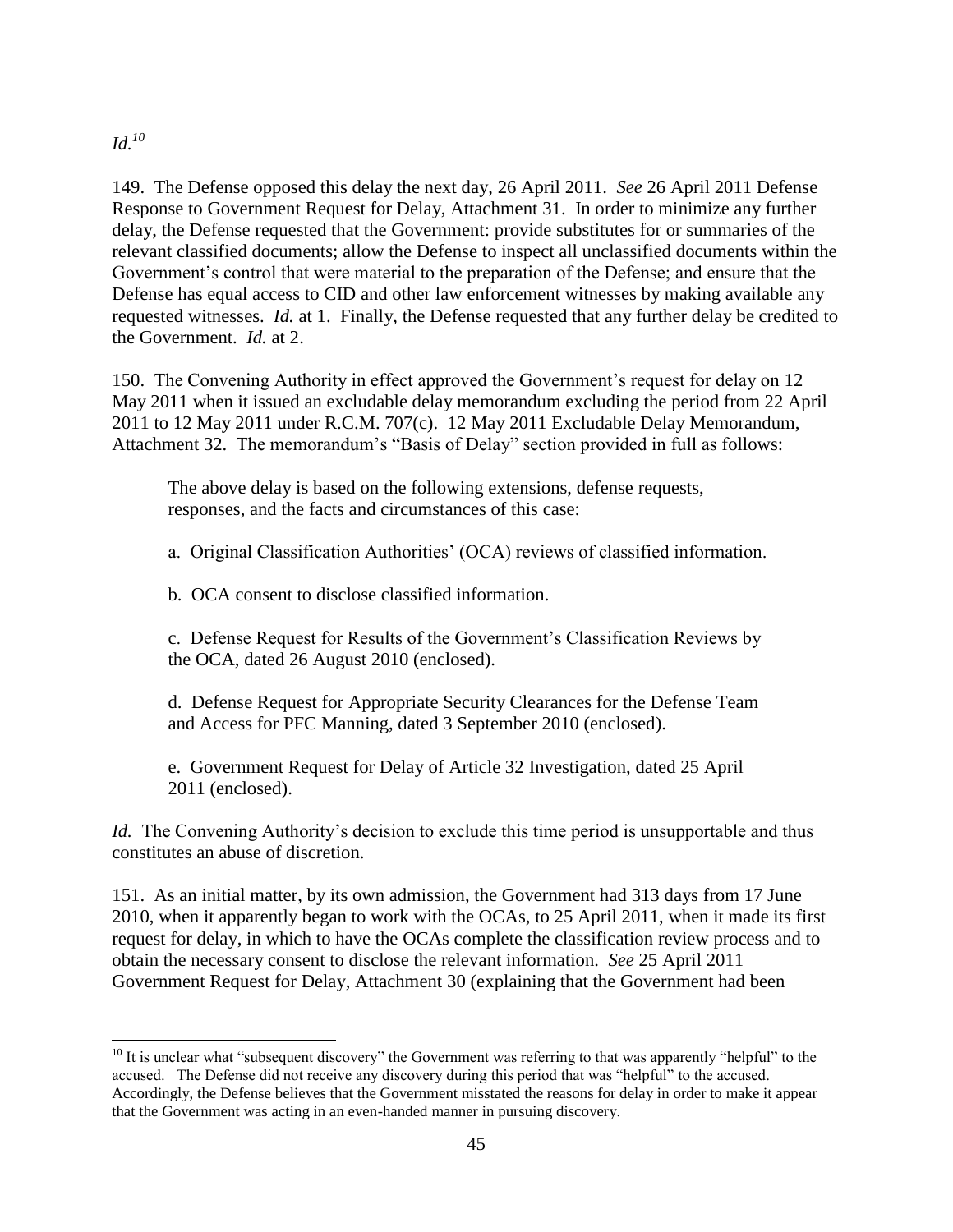"diligently working with" the OCAs since 17 June 2010).<sup>11</sup> Moreover, by 12 May 2012, the Government had an additional 17 days in which to complete the process. The Government offered no satisfactory explanation of why it was unable to complete the classification review process in 330 days from the date that it supposedly started working with the OCAs and 349 days after PFC Manning was placed into pretrial confinement. The only explanations that even potentially address the Government's inability to complete the OCA classification review process are "the voluminous amounts of classified digital media containing multiple equities and the subsequent discovery of more information helpful to both the United States and the accused[.]" *Id.*

152. But neither of these "explanations" satisfactorily explains the substantial delay that had already occurred. Even if the Government is correct that voluminous amounts of classified digital media are involved in this case, the OCA classification reviews are anything but voluminous. Of the ten OCA classification reviews provided to the Defense by the Government, only three were over twelve pages in length. Six of the classification reviews were four pages or less in length. The Government's explanation does not address why the classification reviews of "voluminous amounts of classified digital media," if as lengthy as the Government asserts, yield as little as a few pages in results. Additionally, at least two of these classification reviews were completed before the Government's first request for delay of the Article 32 hearing. Even these completed reviews, however, were not disclosed to the Defense until late October or early November, many months after the Government's first request for delay and many more after their completion. The Government offered no reason for the delay in producing these completed classification reviews.

153. If the Government meant to imply that the process itself of coordinating with the OCAs was a time-consuming one, it offered no reasons why this was so. The mere fact that the Government needed to coordinate with another governmental agency does not in itself establish good cause for delay. *See United States v. Kuelker*, 20 M.J. 715, 716-17 (N.M.C.M.R. 1985). In *Kuelker*, the Government argued that a period of 87 days from the Government's subpoena of U.S Treasury checks then in possession of the Treasury Department to the Government's receipt of those checks should be excluded under R.C.M. 707(c). *Id.* at 716-17. The Navy-Marine Court of Military Review disagreed, holding that "the need to obtain crucial evidence in the custody of another agency of the United States is a common problem and therefore associated delay does not qualify for exclusion from the 120-day rule as a 'delay for good cause.'" *Id.* at 716. Any other conclusion, the *Kuelker* Court reasoned, would lead to the R.C.M. 707(c) exception devouring the R.C.M. 707(a) rule. *Id.* at 717.

154. To be sure, the OCA classification review process is likely more involved than the subpoena of Treasury checks in *Kuelker*. But the Government provided no detail in its first request regarding the coordination between it and the various OCAs, other than to say it was "diligently working" with them. Therefore, the Government offered nothing about the particular coordination between it and the OCAs, other than the fact of the coordination itself, to justify the delay. Accordingly, the rule in *Kuelker* is fully applicable to the Government's generalized

 $\overline{\phantom{a}}$  $11$  The Government did not explain why it had waited until 17 June 2010, 19 days after PFC Manning was placed in pretrial confinement on 29 May 2010, to begin working with the OCAs. When that period is added to the 313 days from 17 June 2010 to 25 April 2011, the Government had 332 days in which to complete the OCA process.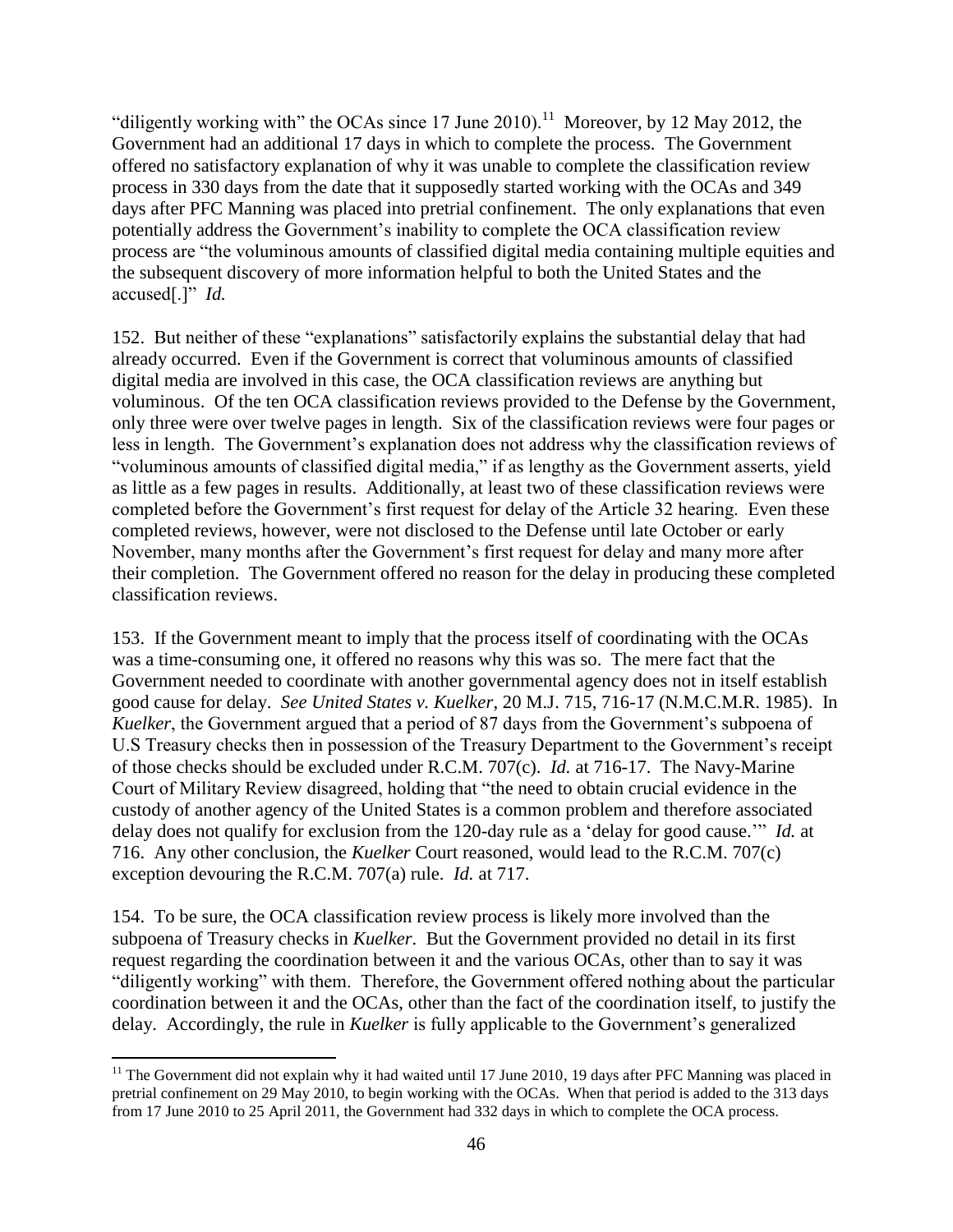claim of the need to coordinate with other agencies to obtain critical information, to the extent that the Government's explanation in its first request for delay even made such a claim.

155. As far as the Government's subsequent discovery of helpful information goes, it offered no explanation why it was not able to discover this information in the 313 days between 17 June 2010 and its first request for delay. Moreover, the Defense remains skeptical of whether the Government actually found information helpful to PFC Manning, since the Government has only just recently provided the Defense with most of *Brady* material turned over thus far.

156. Additionally, the Government's explanations of the need for delay are far too conclusory to be helpful to the Convening Authority in determining whether the requested delay was reasonable. The Government offers no explanation of what had been done in the classification review process up to the date of its first request for delay and what still needed to be done in the process. Certainly the statement that the Government has been "diligently working" with the OCAs is both too self-serving and too lacking in detail to offer any insight into where the classification review process stood on 25 April 2011. Nothing else in the Government's request for delay makes up for the Government's utter lack of detail in its two explanations for the need for delay. *See United States v. Facey*, 26 M.J. 421, 425 (C.M.A. 1988) ("Since the Government has the responsibility of establishing its entitlement to any deductions from the period for which it would otherwise be accountable under R.C.M. 707, any deficiency of evidence must be laid at its door.")

157. In the end, therefore, it seems that the Government requested delay simply because it was not ready to proceed. The then-Court of Military Appeals cautioned that such a justification for delay (i.e. we need to delay the proceedings because we are not ready to proceed) is unacceptable: "If, however, a recess or continuance is requested solely because the Government is not prepared to go forward with evidence on the merits, such time should not be excluded from its speedy-trial accountability." *United States v. Ramsey*, 28 M.J. 370, 373 (C.M.A. 1989). And yet that is precisely what appears to have happened here.

158. Moreover, the Convening Authority appears to have done nothing on its own to fulfill its responsibility to conduct an independent determination as to the good cause for or reasonableness of the delay. *See Lazauskas*, 62 M.J. at 45 (Baker, J., concurring); *Thompson*, 46 M.J. at 474-75. Based on the lack of detail provided by the Government, the Convening Authority should have at least made some effort to set forth the reasons why the delay being excluded was reasonable. But, as usual, the Convening Authority relied on the practice of citing various requests as the "Basis of Delay" without providing any elaboration on why those requests made the excluded period of delay a reasonable one. It is not at all clear how the Defense's request for the results of the OCA classification reviews and for appropriate security clearances, each made more than seven and a half months before the Government's 25 April 2011 request for delay, contributed to any delay in the Government's classification review, which was still ongoing at that point. Additionally, it is not clear from the Convening Authority's memorandum what about the Government's request made the excluded period of delay reasonable. The mere fact that the request was made cannot itself establish the reasonableness of the requested delay. Perhaps we would know the Convening Authority's thought process if he explained that thought process. Because the Convening Authority limited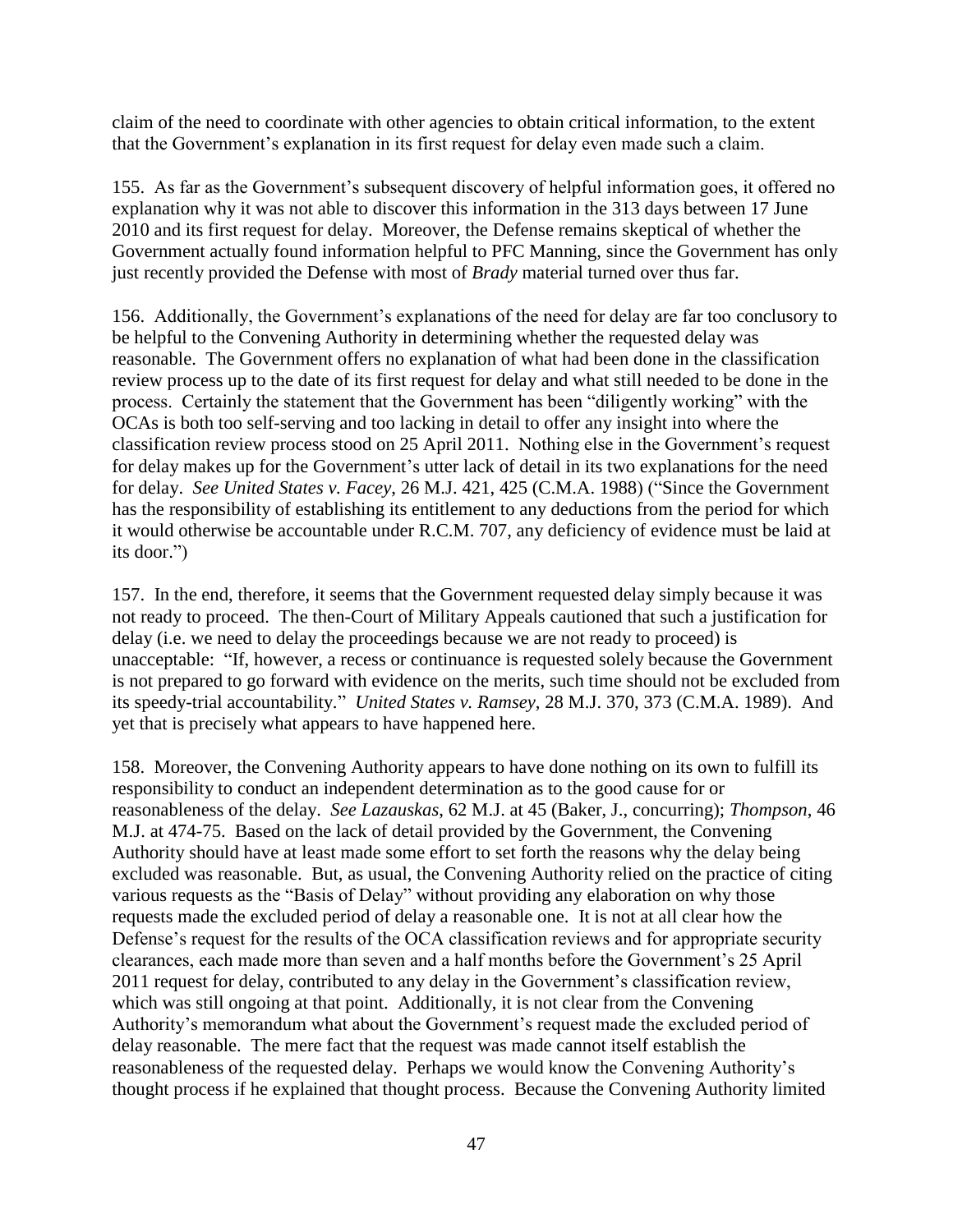his discussion of the basis for the delay to a laundry list of requests and did not provide the reasons why these requests made the excluded delay reasonable, we cannot know what led the Convening Authority to conclude that the delay was reasonable. Therefore, the Convening Authority abused his discretion in not articulating the reasons supporting his conclusion that the delay was reasonable. *See* R.C.M. 707(c) discussion ("[T]he decision granting the delay, together with supporting *reasons* and the dates covering the delay, should be reduced to writing." (emphasis supplied)); *Savard*, 2010 WL 4068964, at \*3 (explaining that excluded delays under R.C.M. 707(c) must be reasonable); *Melvin*, 2009 WL 613883, at \*7 (same); *Billquist*, 2008 WL 2259774, at \*2 (same); *Brown*, 2008 WL 1956589, at \*9 (same); *McDuffie*, 65 M.J. at 634 (same); *Fujiwara*, 64 M.J. at 699 (same); *Rowe*, 2003 WL 828986, at \*1 (same); *Proctor*, 58 M.J. at 795 (same); *Weatherspoon*, 39 M.J. at 766 (same); *Hayes*, 37 M.J. at 772 (same).

159. Even more problematic, the Convening Authority offered no consideration of the Defense's alternatives to delay, namely, the provision of summaries of or substitutions for the classified material so that the Article 32 hearing could commence as soon as possible. Indeed, nothing in the Convening Authority's excludable delay memorandum even indicates that the Convening Authority consulted the Defense's memorandum opposing the delay. The Convening Authority's refusal to even acknowledge the possibility of other options to delay of the Article 32 is further evidence that the Convening Authority had by then abdicated its responsibility to make an independent determination of the reasonableness of the delay and had become a rubber stamp for the Government's many delay requests. *See* Argument, Part A.4.d, *supra* (discussing further evidence of Convening Authority being a rubber stamp for the Government's delay requests).

160. For these reasons, the Convening Authority abused its discretion in excluding the period of time between 22 April 2011 to 12 May 2011. When these 17 days that were erroneously excluded are added to the 103 days that unquestionably count against the R.C.M. 707(a) 120-day speedy trial clock and the 10 days that were clearly improperly excluded by  $\blacksquare$ , the Government failed to arraign PFC Manning within 120 days of the imposition of restraint. Therefore, the Government violated PFC Manning's R.C.M. 707 speedy trial rights.

### **f. 12 May 2011 to 17 June 2011**

161. The Convening Authority also abused his discretion in approving the Government's second request for delay and excluding the period of 12 May 2011 to 17 June 2011. The Government's stated reasons did not sufficiently explain why further delay was reasonable. Additionally, the Convening Authority similarly failed to explain the reasons that made the excluded period of delay a reasonable one.

162. On 22 May 2011, the Government submitted its second request for delay of the Article 32 hearing, relating once again that delay was necessary in order to obtain consent from the OCAs. *See* 22 May 2011 Government Request for Delay, Attachment 33. The "Update" section of the Government's request reads in full as follows:

The prosecution is continuing to work with relevant Original Classification Authorities (OCAs) to obtain consent to disclose classified evidence and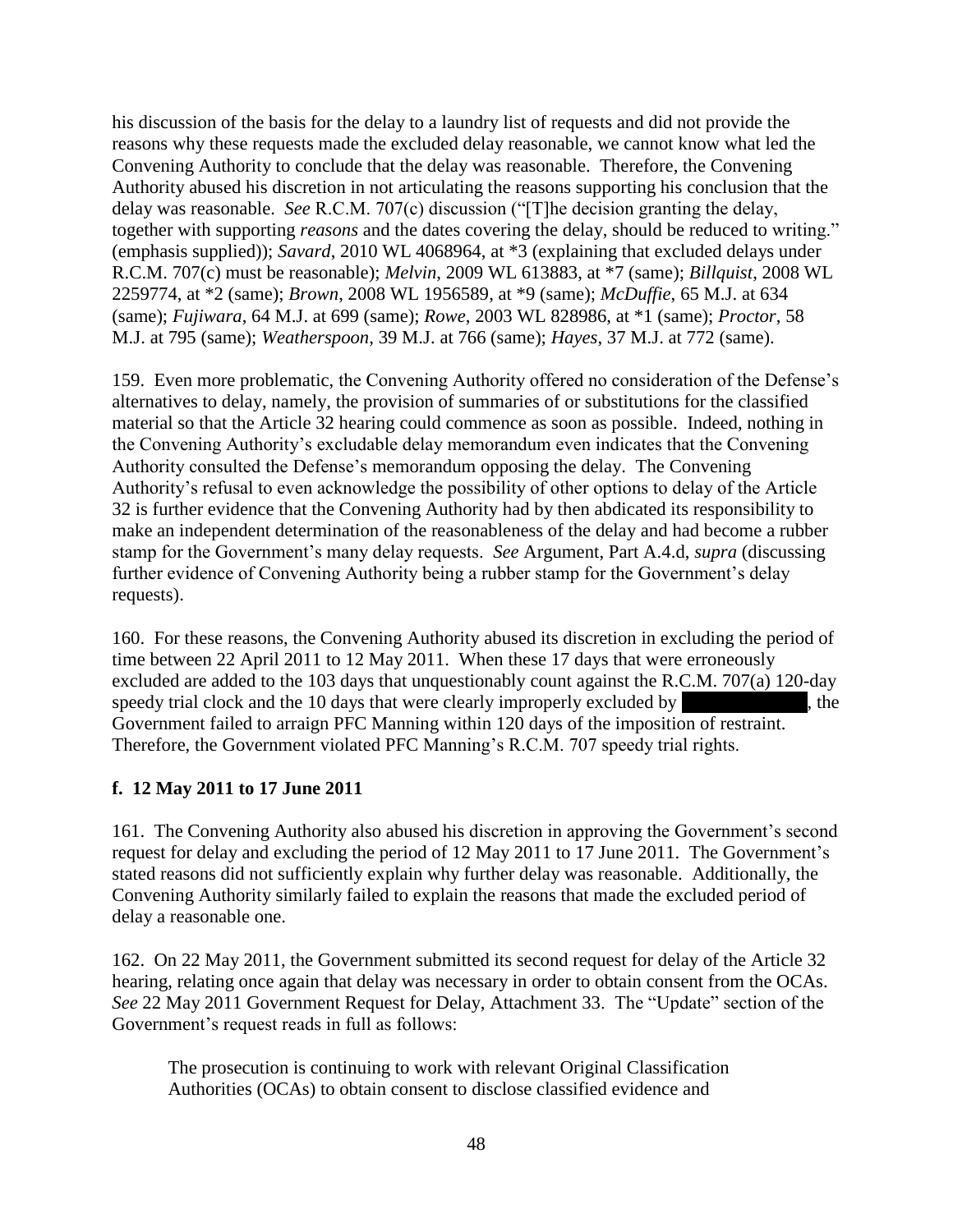information to the defense along with receiving completed classification reviews. In anticipation of OCA consent, CID began making copies of classified digital media and evidence for disclosure to the defense. Additionally, the prosecution learned that several exhibits and documents in the unclassified CID case file require authorization to disclose apart from any classified information. The U.S. Attorney's Office for the Eastern District of Virginia is working to obtain that authorization on behalf of the prosecution from multiple federal districts within the United States.

*Id.* (emphasis in original). Two days later, the Defense sent an email opposition to the Government's request for delay. *See* 24 May 2011 Email from Mr. Coombs to Opposing Government Request for Delay, Attachment 34. The Defense relied on its position from the 26 April 2011 memorandum opposing the Government's first request for delay. *Id.* The Defense also requested that any additional delay be credited to the Government. *Id.*

163. On 17 June 2011, the Convening Authority excluded the period from 12 May 2011 to 17 June 2011 as excludable delay under R.C.M. 707(c). *See* 17 June 2011 Excludable Delay Memorandum, Attachment 35. The "basis" for this exclusion was the exact same basis identified in the Convening Authority's May excludable delay memorandum, except now the Government's 22 May 2011 request for delay replaced the 25 April 2011 request for delay that had been listed in the 12 May 2011 excludable delay memorandum. *See id.* Specifically, this memorandum's "Basis of Delay" section provided in full as follows:

The above delay is based on the following extensions, defense requests, responses, and the facts and circumstances of this case:

a. Original Classification Authorities' (OCA) reviews of classified information.

b. OCA consent to disclose classified information.

c. Defense Request for Results of the Government's Classification Reviews by the OCA, dated 26 August 2010 (enclosed).

d. Defense Request for Appropriate Security Clearances for the Defense Team and Access for PFC Manning, dated 3 September 2010 (enclosed).

e. Government Request for Delay of Article 32 Investigation, dated 22 May 2011 (enclosed).

# *Id.*

164. There are several reasons why the Convening Authority's exclusion of the period from 12 May 2011 to 17 June 2011 was an abuse of discretion. First, the Government offered no explanation of why the delay was reasonable or of where the Government stood in the classification review process. As of the date of its request, 340 days had passed since the Government began working with the OCAs, and 359 days had passed since PFC Manning was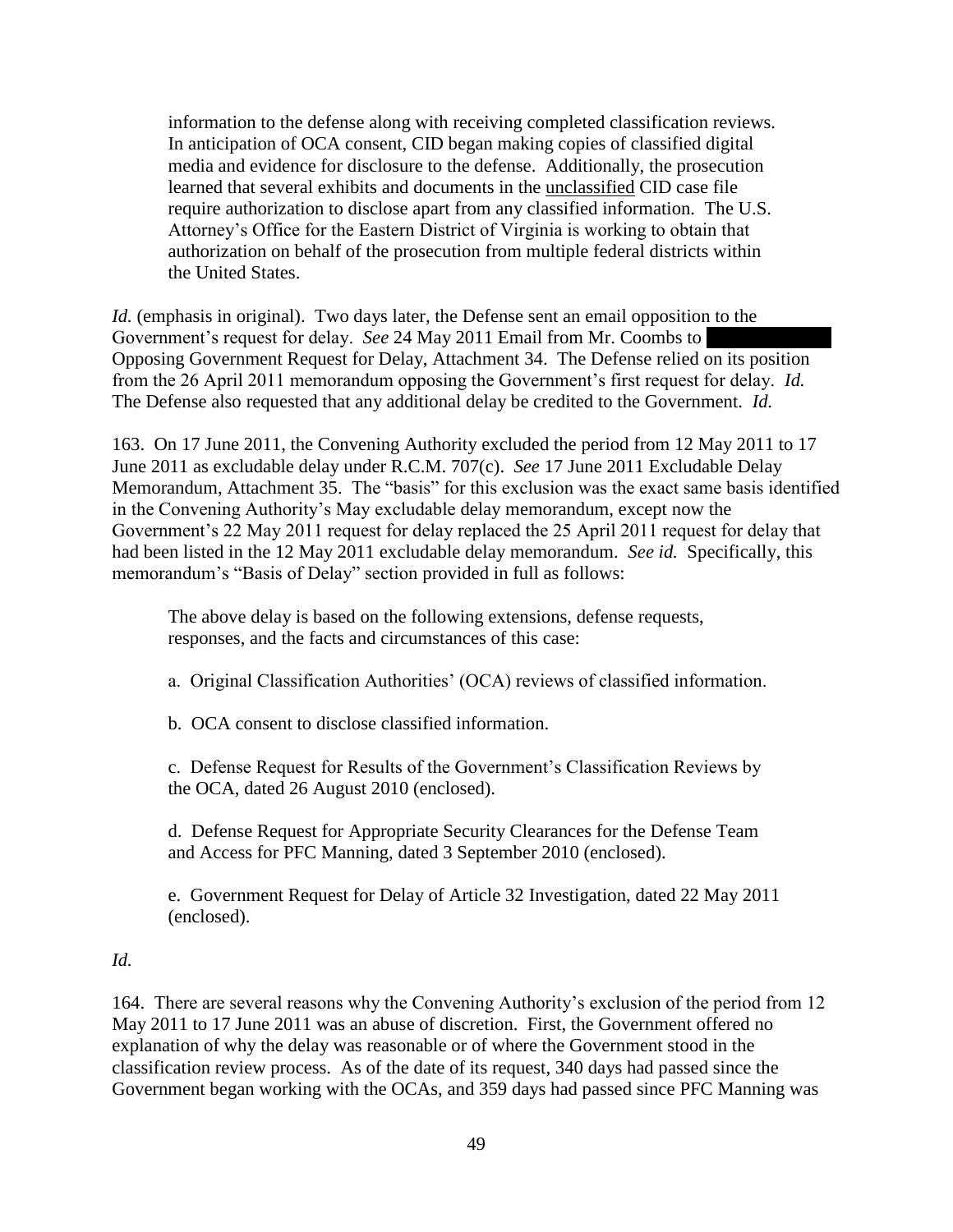first placed into pretrial confinement. What explanation did the Government provide of where it was in the classification review process, which had at that point been ongoing for at least 340 days? It was "continuing" to work with the OCAs. 22 May 2011 Government Request for Delay, Attachment 33. It had "beg[u]n making copies" of some of the classified material. *Id.* And the United States Attorney's Office was "working" to obtain necessary authorization to disclose unclassified portions of the CID case file.<sup>12</sup> These three facts told the Convening Authority nothing about where the classification review process was then positioned. What specifically had already been done? How much had the various OCAs done in their respective classification reviews, and how much more did each OCA need to do before the classification review was complete? The Government didn't say. Instead, it unhelpfully related that it was "continuing" to work with the OCAs. *Id.* Without knowing how much has been done and what still needed to be done in the classification review process, the Convening Authority was unable to make an informed determination of whether the requested period of delay was reasonable. *See Facey*, 26 M.J. at 425.

165. Additionally, as mentioned above, *see* Argument, Part A.4.e, *supra*, the length of the completed OCA classification reviews casts further doubt on the Government's contention that it was working diligently in obtaining consent from the OCAs. The Government offered no explanation of the details of the classification review process, and when that lack of detail is juxtaposed with the brevity of the completed classification reviews, the Government's conduct from 17 June 2010 to 22 May 2011 seems anything but reasonably diligent. Furthermore, the Government cannot simply hide behind the need to coordinate with other United States agencies as justifying its inordinate delay. *See Kuelker*, 20 M.J. at 716-17. Like its first request, the Government's second request boils down to a plea for more time simply because it was not yet ready to proceed. Accordingly, the Convening Authority should not have approved the request and excluded yet another period of time simply because the Government was still not yet ready to proceed. *See Ramsey*, 28 M.J. at 373.

166. Moreover, the Convening Authority was characteristically short on an explanation of reasons why the period of excludable delay was a reasonable one. If the Convening Authority had not already demonstrated that it was simply a rubber stamp for the Government's many delay requests, it amply demonstrated this fact with its 17 June 2011 excludable delay memorandum. For one thing, the memorandum is quite clearly a cut-and-paste job, identifying the exact same "Basis of Delay" in the exact same order as had been identified in the 12 May 2011 excludable delay memorandum and changing only the date of the Government's request for delay. For another thing, the Convening Authority once again offered no reasons as to why the period of delay was reasonable. The only "Basis of Delay" identified was the OCA classification review process, two Defense requests from 26 August 2010 and 3 September 2010, and the Government request. It offered no explanation of why these items justified the delay as reasonable. The fact that the various requests were made cannot establish that the delay was reasonable. Furthermore, the significance of the Convening Authority's identification of the OCA classification reviews is equally unexplained. Perhaps the Convening Authority meant to suggest that the mere fact that the classification review process was ongoing was proof that any

 $\overline{\phantom{a}}$  $12$  Unsurprisingly, the Government also offered no explanation for why it was just now, 359 days since PFC Manning was placed into pretrial confinement, learning that some unclassified portions of the CID case file required authorization to be disclosed.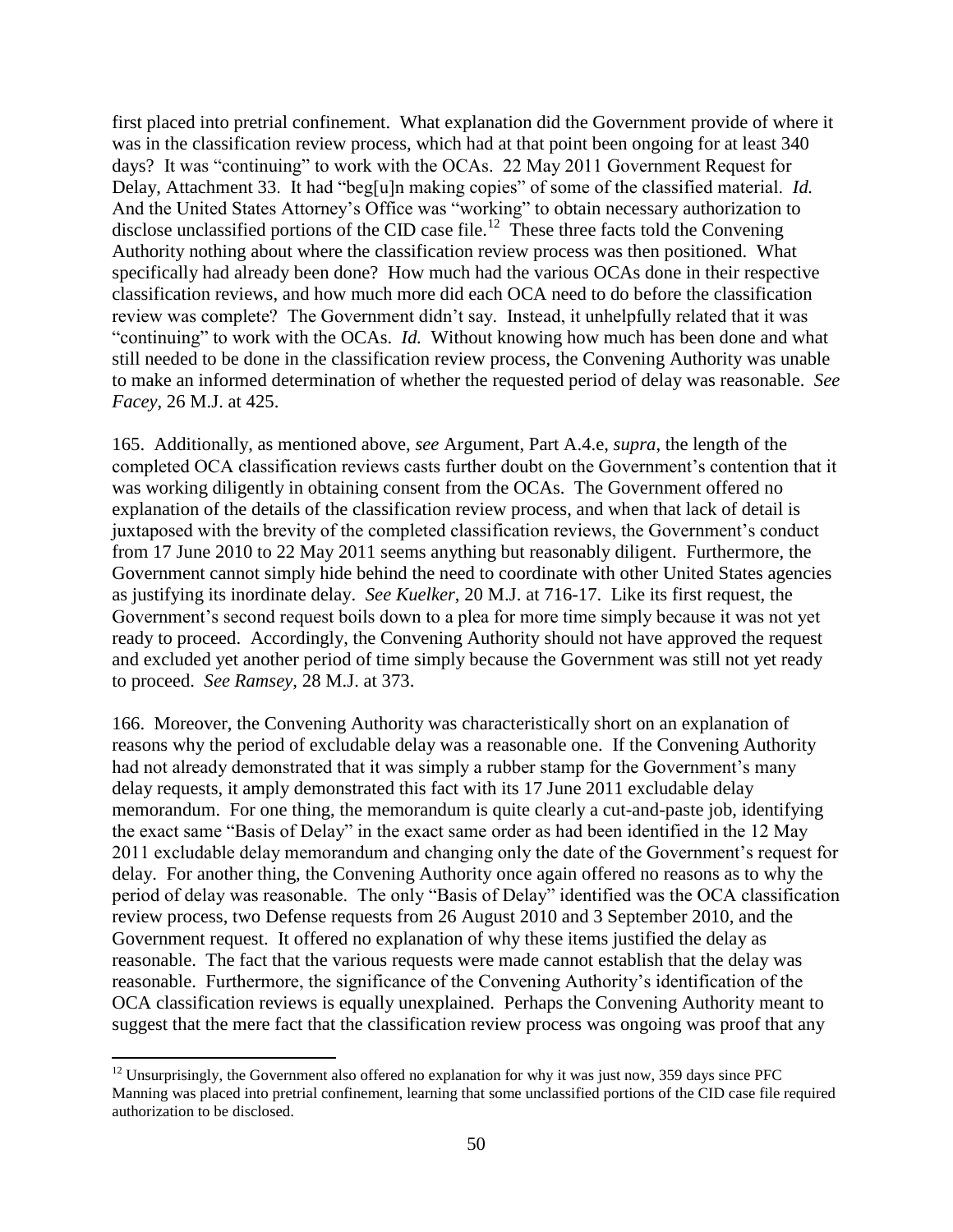delay until the completion of that process was excludable delay. But this cannot be otherwise this de facto determination eliminates the reasonableness determination required under the rule. In order to find that the ongoing nature of the classification review process made any delay reasonable, the Convening Authority would need to know that the classification review process was being conducted in a reasonably diligent manner. The Convening Authority identified no facts indicating that this was the case in its 12 July 2011 memorandum. That's not surprising, either, since the Government had eschewed any effort to provide the Convening Authority with a meaningful description of where the classification review process was, where it had been, and where it was going.

167. Additionally, the Convening Authority once again made no effort to address the concerns and alternatives put forth in the Defense's 26 April 2012 opposition memorandum and reiterated in the Defense email opposing the Government's second request for delay. This refusal to even acknowledge the existence of alternatives to further delay is yet additional evidence that the Convening Authority was simply a rubber stamp to all Government requests for delay. Finally, while the Convening Authority mouthed its familiar refrain that it had "acknowledge[d] and reviewed" the Defense's request for speedy trial, the Convening Authority made no mention of the fact that PFC Manning had spent 385 days in pretrial confinement as of the date of its excludable delay memorandum.

168. In short, the 17 June 2011 excludable delay memorandum is entirely devoid of an articulation of the *reasons* why the exclusion of the delay was reasonable. Even if excluding the prior period of delay was not an abuse of discretion (which the Defense does not in any way concede), the decision to exclude an additional 37 days on the same factual predicate as the prior period with no new reasons to suggest that the delay was reasonable constitutes an abuse of discretion. *See Savard*, 2010 WL 4068964, at \*3 (explaining that excluded delays under R.C.M. 707(c) must be reasonable); *Melvin*, 2009 WL 613883, at \*7 (same); *Billquist*, 2008 WL 2259774, at \*2 (same); *Brown*, 2008 WL 1956589, at \*9 (same); *McDuffie*, 65 M.J. at 634 (same); *Fujiwara*, 64 M.J. at 699 (same); *Rowe*, 2003 WL 828986, at \*1 (same); *Proctor*, 58 M.J. at 795 (same); *Weatherspoon*, 39 M.J. at 766 (same); *Hayes*, 37 M.J. at 772 (same).

169. For these reasons, the Convening Authority abused his discretion in excluding the period of time between 12 May 2011 and 17 June 2011. When these 37 days that were erroneously excluded are added to the 103 days that unquestionably count against the R.C.M. 707(a) 120-day speedy trial clock and the 10 days that were clearly improperly excluded by  $\blacksquare$ , the Government failed to arraign PFC Manning within 120 days of the imposition of restraint. Therefore, the Government violated PFC Manning's R.C.M. 707 speedy trial rights.

### **g. 17 June 2011 to 5 July 2011**

170. The Convening Authority also abused his discretion in approving the Government's third request for delay and excluding the period from 17 June 2011 to 5 July 2011.<sup>13</sup> The Government

 $\overline{\phantom{a}}$ <sup>13</sup> The Convening Authority's 5 July 2011 memorandum approving the Government's third request for delay actually purported to exclude from 22 April 2011 to the restart of the Article 32 investigation under R.C.M. 707(c). Because the time period from 22 April 2011 to 17 June 2011 is challenged above, *see* Argument, Part A.4e-f, *supra*, and the time period from 5 July 2011 to the restart of the Article 32 investigation is challenged below, *see*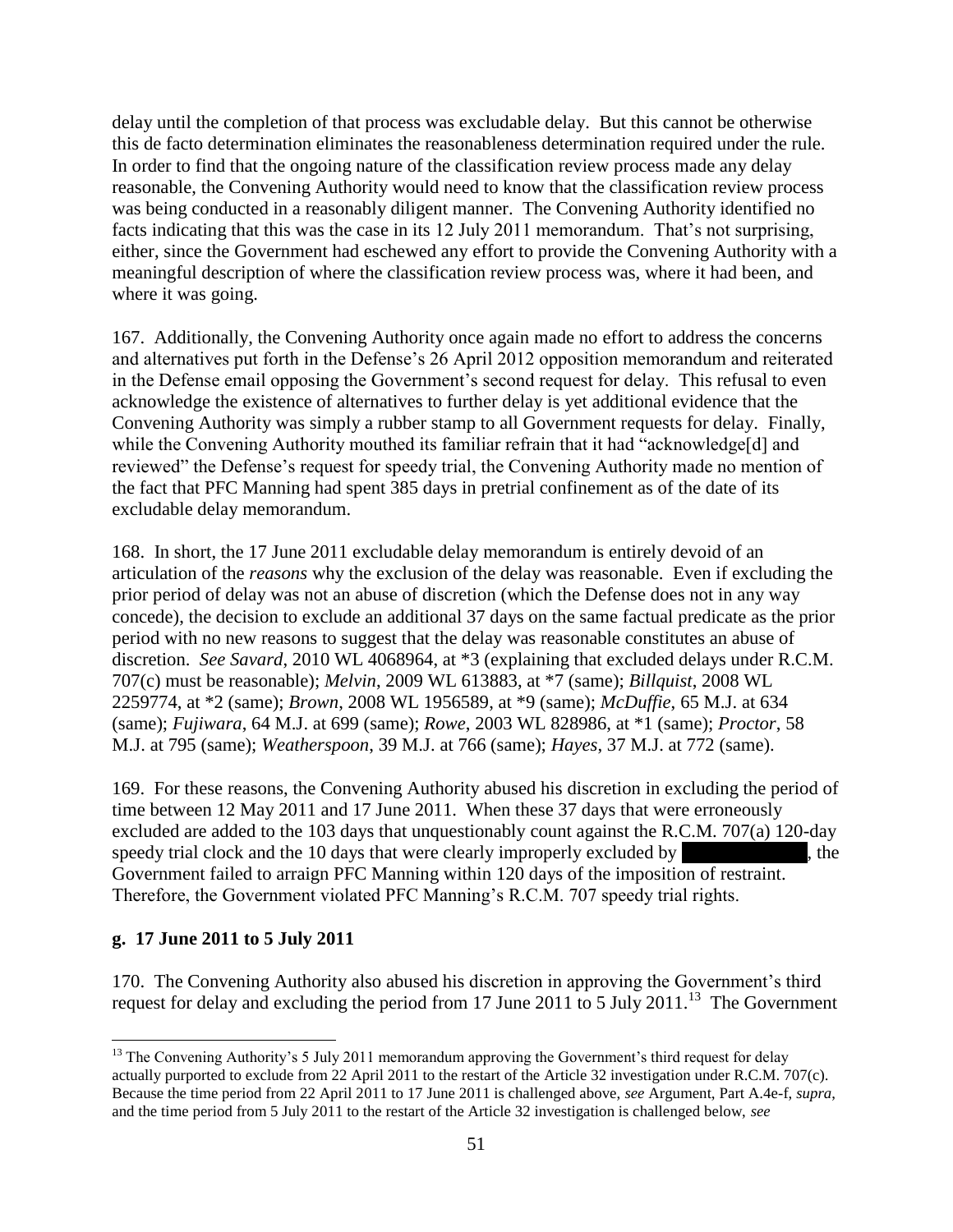once again failed to adequately explain why the delay sought was reasonable, and the Convening Authority once again declined to state its reasons why it found that the period of delay excluded was reasonable.

171. The Government made its third request for delay of the Article 32 hearing on 27 June 2011. *See* 27 June 2011 Government Request for Delay, Attachment 36. This request was made two days after the date the Government promised to provide the Convening Authority with an update of the proceedings. *See* 22 May 2011 Government Request for Delay, Attachment 33 (explaining that "[t]he prosecution will provide [the Convening Authority] an update no later than 25 June 2011."). The Government did not explain its tardiness in its third request for delay. This request once again requested delay "until the United States receives the proper authority to release discoverable unclassified and classified evidence and information to the defense." 27 June 2011 Government Request for Delay, Attachment 36, at 1. In the "Update" section of its delay request, the Government explained that it was still "continuing" to work with the OCAs. *Id.* The Government also explained that forensic examiners had just discovered another document requiring OCA consent to disclose to the defense. *Id.* The Government related that the National Security Agency (NSA) was still reviewing the unclassified CID case file. *Id.* Finally, the Government explained that the United States Attorney's Office for the Eastern District of Virginia was "continuing" to work on obtaining the necessary authorizations. *Id.*

172. The Defense opposed the Government's request for delay via email, maintaining the position articulated in its 26 April 2011 memorandum opposing the Government's first request for delay. *See* 29 June 2011 Email from Mr. Coombs to \*\*\*\* Opposing Government Request for Delay, Attachment 37. The Defense again requested that any additional delay be credited to the Government. *Id.*

173. On 5 July 2011, the Convening Authority approved the Government's third request for delay. *See* 5 July 2011 Memorandum Approving Government Request for Delay, Attachment 38. The only portion of the Convening Authority's memorandum that can arguably contain any reasons for the delay states in full as follows:

After reviewing pertinent portions of the case file, it is my understanding that ongoing national security concerns exist in this case, as well as an ongoing law enforcement investigation(s) into PFC Manning and others. In light of the national security concerns and ongoing investigation(s), the prosecution will cautiously proceed with the disclosure of information, but will comply with its obligations under Article 46, UCMJ, RCM 405, RCM 701, RCM 703, and applicable case law. In addition, once the prosecution receives the authority to disclose previously undisclosed information to the defense, it will do so expeditiously to minimize any unnecessary delay.

*Id.*

 $\overline{\phantom{a}}$ Argument, Part A.4.h-l, *infra*, this subsection deals only with the 5 July 2011 approval memorandum to the extent that it excludes the period from 17 June 2011 to 5 July 2011.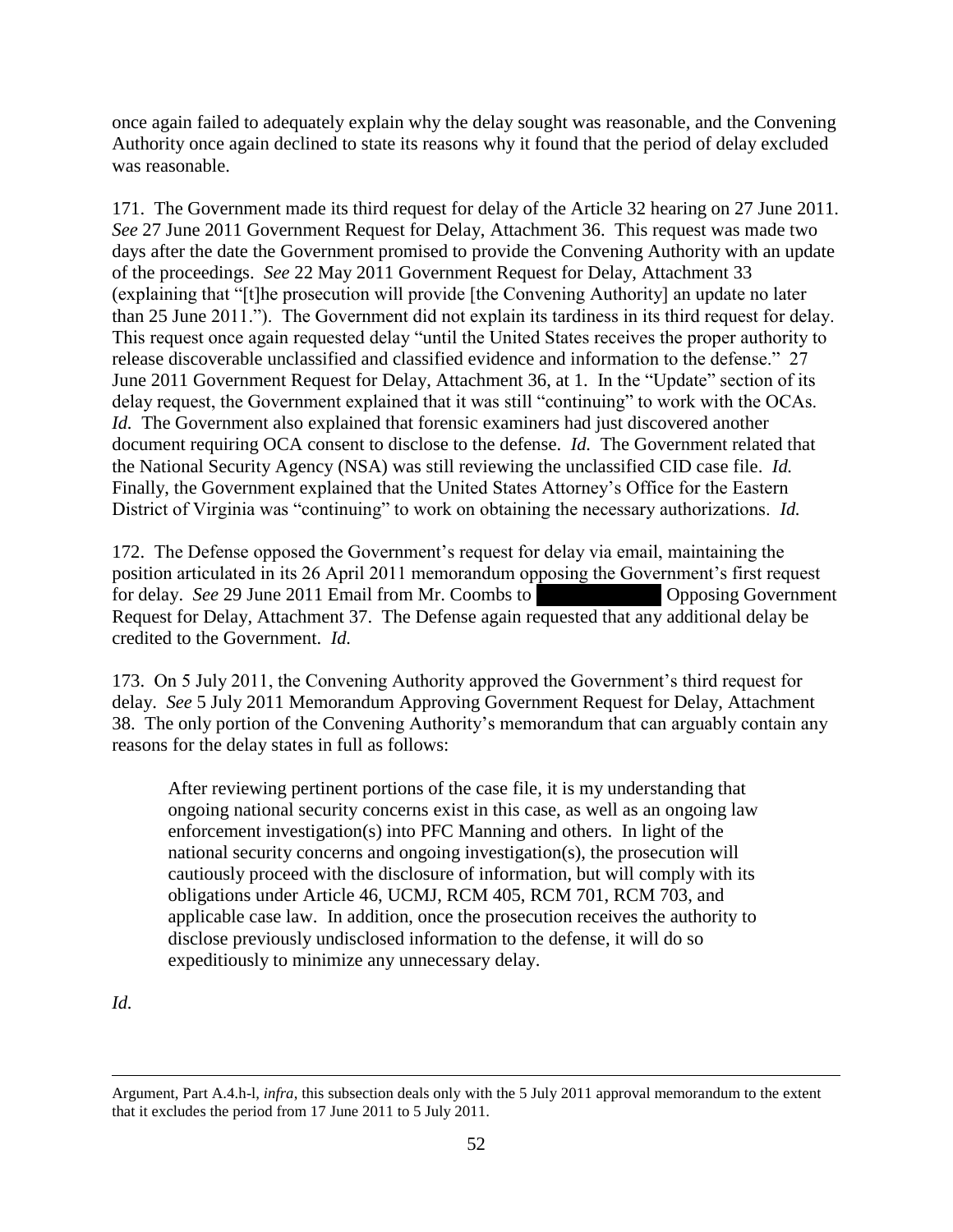For reasons similar to those identified above, *see* Argument, Part A.4.e-f, *supra*, the Convening Authority abused its discretion when it excluded the time period from 17 June 2011 to 5 July 2011.

174. As usual, the Government failed to answer the question on the Defense's mind (and the one that should have been, but evidently was not, on the Convening Authority's mind): why was the classification review process *still* ongoing on the date of the Government's third request for delay, 376 days after it had been started on 17 June 2010 and 395 days after PFC Manning was placed into pretrial confinement? The Government only explained that the process was "continuing" in multiple respects. 27 June 2011 Government Request for Delay, Attachment 36.

175. Additionally, the Government's explanation for the delay was as vague as ever. It stated that it was "continuing" to work with the OCAs and that the U.S. Attorney's Office was "continuing" to work on getting the necessary authorizations. *Id.* But saying that a process is "continuing" says nothing about what exactly has already been done and what exactly remains to be done. Without that information, how could the Convening Authority determine that the classification review process was "continuing" at a reasonably diligent pace? The Convening Authority could not and did not come to such a determination. *See Facey*, 26 M.J. at 425. Likewise, the Government explained that the NSA was reviewing the unclassified portion of the CID case file, but it neglected to explain what that review process entailed, how far along the NSA was in that process, and when the NSA was expected to complete this review. Finally, the Government offered no explanation for why its forensic examiners had just now, 395 days after PFC Manning was placed into pretrial confinement, "discovered" a new classified document. Consistent with its prior requests for delay, the Government's third request for delay gave just enough new facts about the processing of the case to create the illusion that many things were happening while not giving away too many facts to reveal the Government's overall lack of reasonable diligence in the classification review process.

176. The conclusion that the Government failed to use reasonable diligence in processing this case towards the Article 32 hearing becomes unmistakable when the length of the completed OCA classification reviews is thrown in the mix. *See* Argument, Part A.4.e, *supra*. Furthermore, the mere fact that the Government needed to coordinate with other United States agencies is no justification for the Government's substantial delay. *See Kuelker*, 20 M.J. at 716- 17. Like its first two requests, the Government's third request for delay was simply a plea for more time because the Government was not yet ready to proceed. Accordingly, the Convening Authority should not have approved the request. *See Ramsey*, 28 M.J. at 373.

177. For its part, the Convening Authority bought the Government's explanation of the necessity for the delay hook, line, and sinker. The Convening Authority, like the Government in its request, offered no reasons why the Government's processing of the case had been diligent enough that the requested delay was reasonable. In fact, the only justification the Convening Authority offered was the ongoing national security concerns and law enforcement investigation(s). *See* 5 July 2011 Memorandum Approving Government Request for Delay, Attachment 38. How did those ongoing national security concerns and law enforcement investigation(s) contribute to the delay in the classification review process? What about the ongoing national security concerns and law enforcement investigation(s) made the delay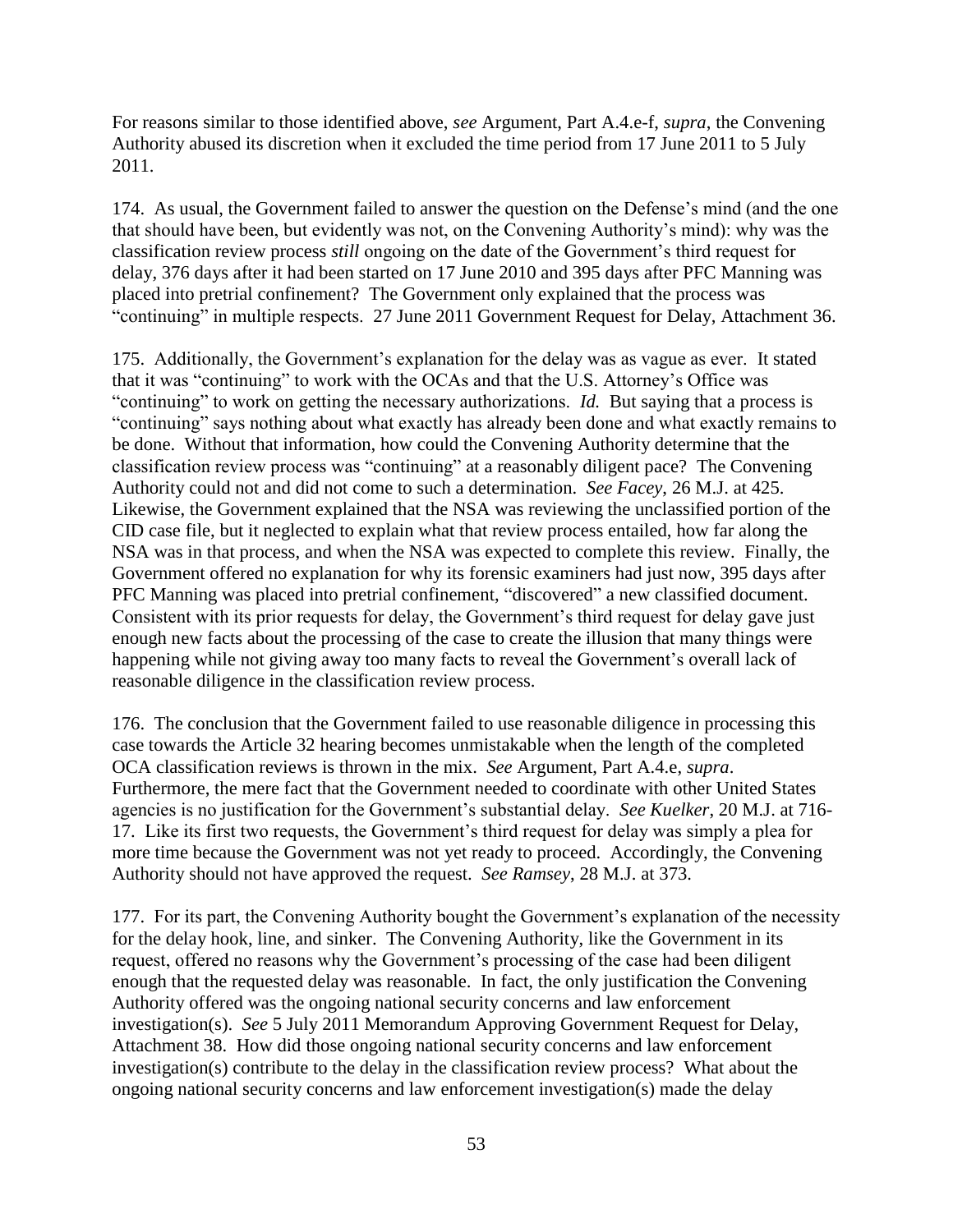requested by the Government and eventually excluded by the Convening Authority reasonable? The Convening Authority did not provide an answer to either question. Evidently, the Convening Authority believed that he could invoke important, busy sounding words like "ongoing," "national security concerns," and "law enforcement investigation(s)," without any elaboration whatsoever, just as the Government had repeatedly invoked the phrase that it was "continuing" to work with the OCAs, in order to manufacture the reasonableness of the delay. However, R.C.M. 707(c) provides for no magic words or incantations that show the reasonableness of the delay; rather, that reasonableness must be shown by stating the reasons for that conclusion. *See* R.C.M. 707(c) discussion ("[T]he decision granting the delay, together with supporting *reasons* and the dates covering the delay, should be reduced to writing." (emphasis supplied)).

178. Additionally, the Convening Authority once again eschewed any explicit consideration of the alternatives proposed and the concerns voiced by the Defense in its 26 April 2011 memorandum opposing the requested Government's first requested delay and reiterated in the Defense's email opposing the Government's third request for delay. To be sure, the Convening Authority at least acknowledged the fact that the Defense opposed the request for delay, a fact noticeably absent from the Convening Authority's 12 May 2011 and 17 June 2011 memoranda. But acknowledging the fact that an opposition position was stated is a far cry from considering the substance of that opposition position, and there is nothing to indicate that the Convening Authority gave any consideration to the substance of the Defense's speedy trial concerns or the suggestions for alternatives to any further periods of delay. The Convening Authority's failure to give the Defense's position any meaningful consideration is consistent with what was by 5 July 2011 perfectly clear to all involved: the Convening Authority would not undertake any sort of independent determination of the good cause for the requested delay, but would instead, similar to a grand jury indicting the proverbial ham sandwich, exclude any period of delay that the Government put in front of it.

179. Finally, the Convening Authority failed to mention that the Government did not provide the Convening Authority with an update within the time period the Government had promised. On a matter where the Government's reasonable diligence (or lack thereof) is front-and-center, it is surprising that the Convening Authority did not even bother to mention that the Government had proved unable to live up to its own deadlines. The Convening Authority's silence on this point, whether deliberate or inadvertent, is further indication that the Convening Authority was a mere rubber stamp for the Government's many delay requests.

180. For these reasons, the Convening Authority abused his discretion in excluding the period of time between 17 June 2011 and 5 July 2011. When these 19 days that were erroneously excluded are added to the 103 days that unquestionably count against the R.C.M. 707(a) 120-day speedy trial clock and the 10 days that were clearly improperly excluded by  $\blacksquare$ , the Government failed to arraign PFC Manning within 120 days of the imposition of restraint. Therefore, the Government violated PFC Manning's R.C.M. 707 speedy trial rights.

#### **h. 5 July 2011 to 10 August 2011**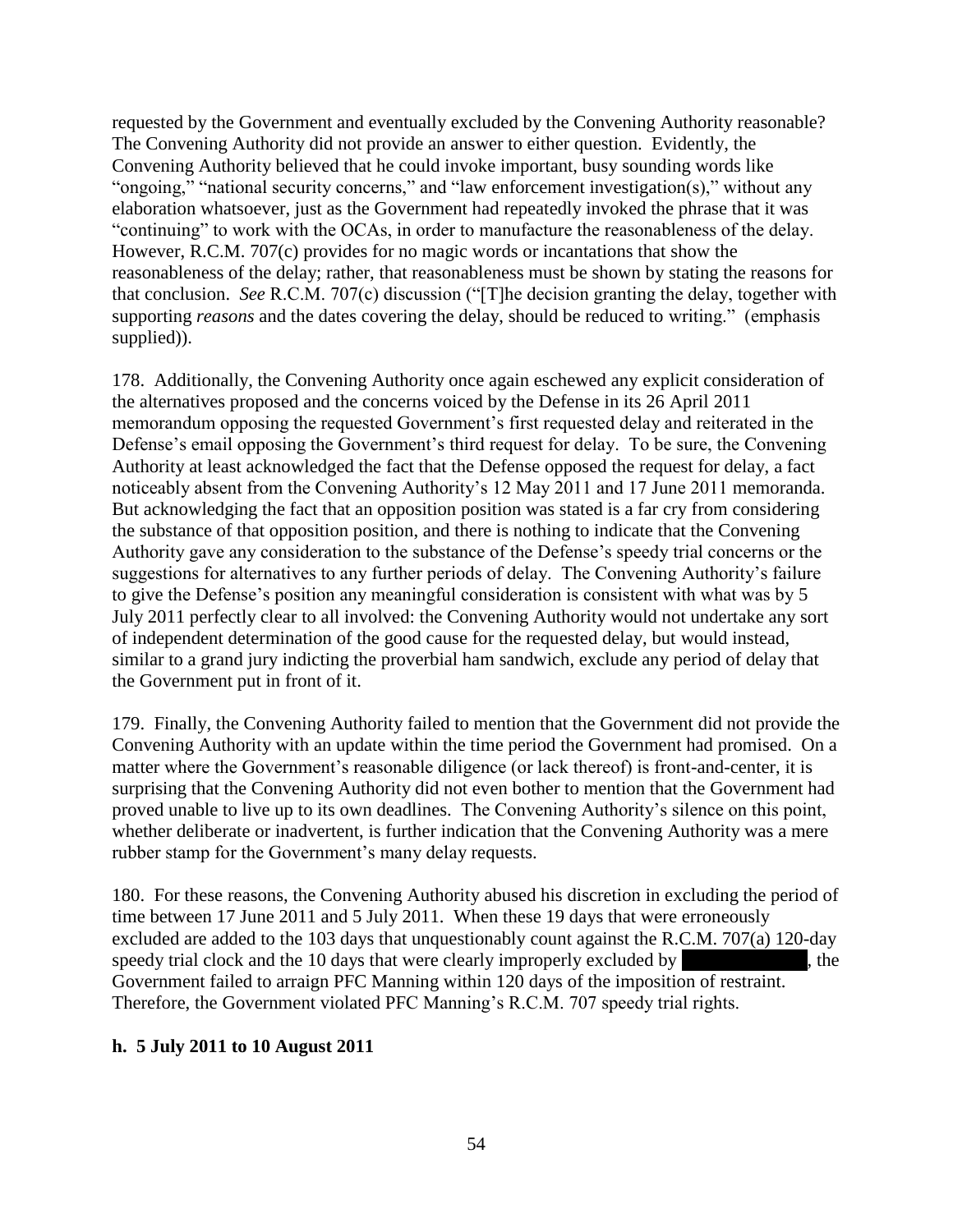181. The Convening Authority similarly abused his discretion in excluding the period of 5 July 2011 to 10 August 2011 under R.C.M. 707(c).<sup>14</sup> The troubling pattern of vague status updates by the Government that did not explain why further delay was reasonable followed by immediate exclusion of the time period by the Convening Authority with no articulation of the reasons that the exclusion was reasonable also marred the Convening Authority's exclusion of this time period.

182. The Government requested delay of the Article 32 hearing for the fourth time on 25 July 2011. *See* 25 July 2011 Government Request for Delay, Attachment 39. The basis of this request was exactly the same as all of the previous requests: the Government still needed time to get the approvals of the various OCAs to release information to the defense. *See id.* at 1. The Government identified what could arguably be three reasons for the necessity of yet another period of delay: (1) the Government was still "continuing" to work with the OCAs to obtain consent to disclose the relevant information; (2) the NSA review of the unclassified CID case file, along with a similar review of that case file being conducted by another government intelligence organization (OGA), was "ongoing;" and (3) the United States Attorney's Office was still "continuing" to work on obtaining the necessary authorizations. *See id.* The Government also identified the discovery that it had produced to the Defense so far. *See id.*

183. The Defense opposed the Government's request for delay on 25 July 2011. *See* 25 July 2011 Defense Opposition to Government Request for Delay, Attachment 40. The Defense pointed out that "the Government has now had over a year" to complete the classification review process. *Id.* The opposition memorandum also attacked the adequacy of the Government's explanation of why such protracted delay was necessary: "The latest request by the trial counsel for excludable delay does not adequately explain what has been done to require timely response and reviews by the relevant OCAs." *Id.* The Defense also renewed its requests for speedy trial and for the Government to provide a substitute for a summary of the relevant classified documents in order to minimize any further unnecessary delay. *Id.* Finally, the Defense once again requested that any additional delay be credited to the Government instead of being excluded under R.C.M. 707(c). *Id.*

184. The Convening Authority approved the Government's fourth request for delay on 26 July 2011. *See* 26 July 2011 Memorandum Approving Government Request for Delay, Attachment 41. The memorandum merely changed the dates listed in the 5 July 2011 memorandum

 $\overline{\phantom{a}}$ 

 $14$  This subsection challenges two decisions of the Convening Authority: the 26 July 2011 approval of the Government's fourth request for delay and the 10 August 2011 excludable delay memorandum. The 26 July 2011 approval purports to exclude the time period from 22 April 2011 to the restart of the Article 32 investigation. However, because the period from 22 April 2011 to 5 July 2011 is challenged elsewhere, *see* Argument, Part A.4.eg, *supra*, and the period from 10 August 2011 to the restart of the Article 32 investigation is also challenged elsewhere, *see* Argument, Part A.4.i-l, *infra*, this subsection only challenges the 26 July 2011 approval to the extent that it excludes the time period from 5 July 2011 to 10 August 2011.

Additionally, as explained *infra* in the text of this subsection, there are no additional facts in the record from the 26 July 2011 approval of the Government's fourth request for delay and the Convening Authority's 10 August 2011 excludable delay memorandum. Therefore, because the factual basis underlying the 26 July 2011 approval and the 10 August 2011 excludable delay memorandum is identical, this subsection also challenges the propriety of this memorandum.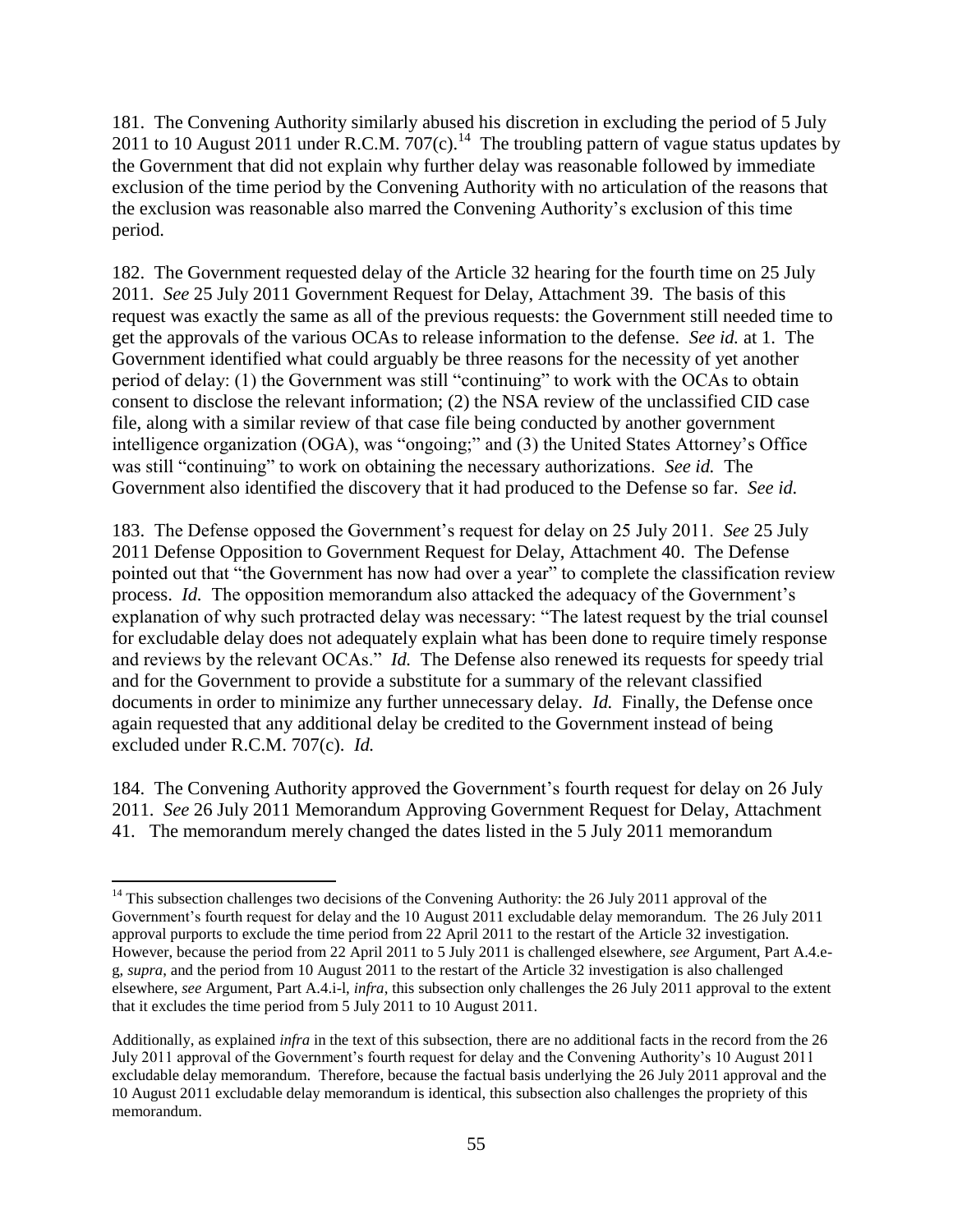approving the Government's third request for delay; otherwise, the two memoranda approving the Government's requests for delay were virtually identical.

185. On 10 August 2011, the Convening Authority issued another excludable delay memorandum. *See* 10 August 2011 Excludable Delay Memorandum, Attachment 42. This memorandum stated that "[t]he period from 13 July 2011 until [10 August 2011] is excludable delay under RCM 707(c)." *Id.* The Convening Authority relied on the exact same bases for delay as it had relied on in the excludable delay memoranda of 12 May 2011 and 17 June 2011 and simply added the latest Government request for delay as an additional basis. *See id.* The 10 August 2011 excludable delay memorandum provided the following in the "Basis of Delay" section:

The above delay is based on the following extensions, defense requests, responses, and the facts and circumstances of this case:

a. Original Classification Authorities' (OCA) reviews of classified information.

b. OCA consent to disclose classified information.

c. Defense Request for Results of the Government's Classification Reviews by the OCA, dated 26 August 2010 (enclosed).

d. Defense Request for Appropriate Security Clearances for the Defense Team and Access for PFC Manning, dated 3 September 2010 (enclosed).

e. Government Request for Delay of Article 32 Investigation, dated 25 July 2011 (enclosed).

# *Id.*

186. For many of the same reasons articulated above, *see* Argument Part A.4.e-g, the Convening Authority once again abused its discretion in excluding, via the 26 July 2011 memorandum approving the Government's fourth request for delay and the 10 August 2011 excludable delay memorandum, the period from 5 July 2011 to 10 August 2011 from the R.C.M. 707 speedy trial clock.

187. First of all, nowhere in the "Update" section of its request for delay did the Government provide any explanation whatsoever for why the classification review process had still not been completed 404 days after the process began on 17 June 2010 and 423 days after PFC Manning was placed into pretrial confinement. The only three points that could conceivably be characterized as "reasons" for the requested delay were that the Government was "continuing" to work with the OCAs, the review of the unclassified CID case file was "ongoing," and that the United States Attorney's Office for the Eastern District of Virginia was "continuing" its work. 25 July 2011 Government Request for Delay, Attachment 39. These points tell us nothing about the progress had been made in the past 404 days, what remained to be done, and approximately when the "ongoing" tasks would be completed. Without this information, the Convening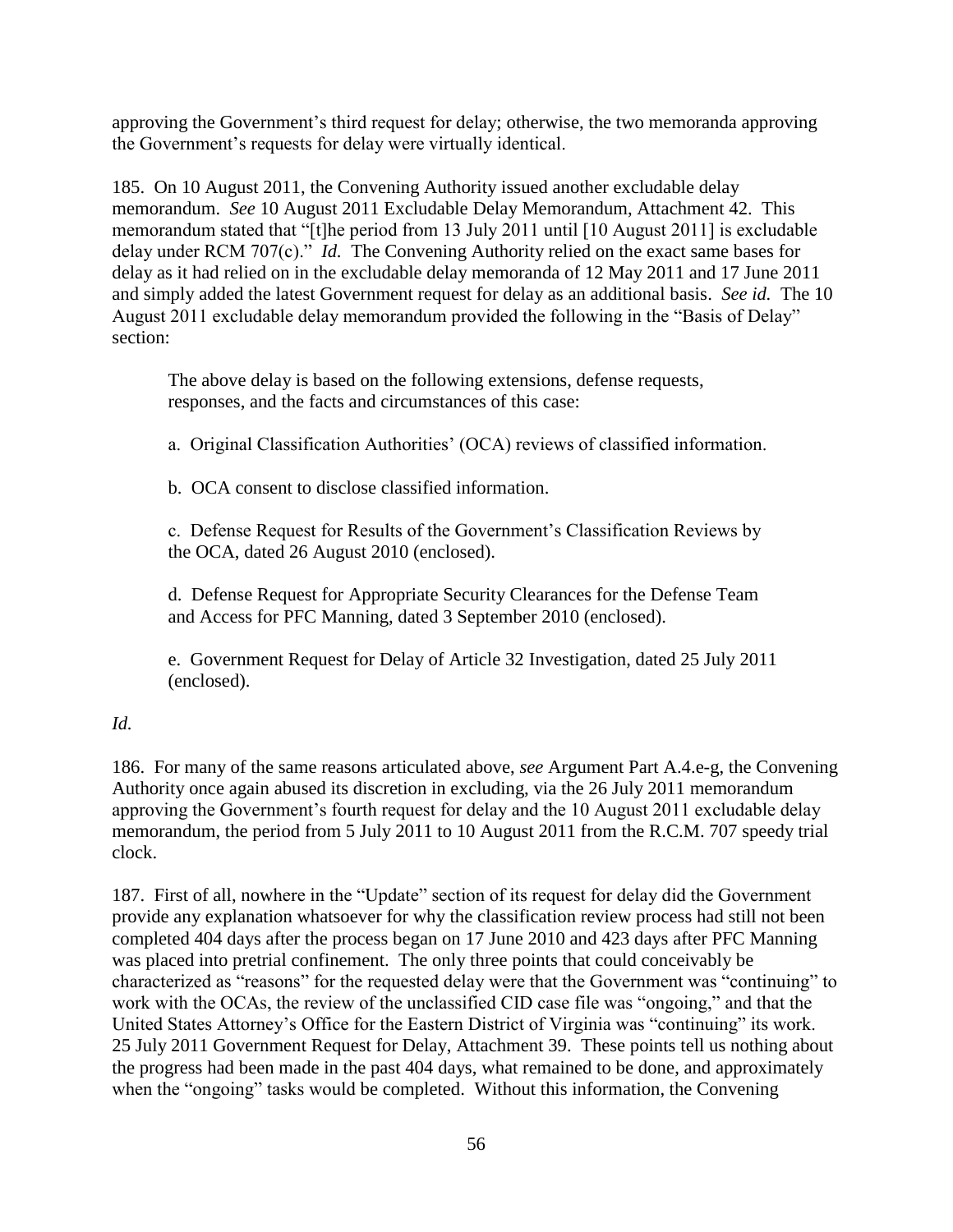Authority had no sufficient basis to assess whether the Government's request for delay was reasonable because he had no sufficient basis to assess whether the Government was performing these "ongoing" tasks in a reasonably diligent manner. *See Facey*, 26 M.J. at 425. In this respect, the Government's profferred "reasons" were as flawed as always. *See* Argument, Part A.4.e-g, *supra*. Moreover, the fact that the Government finally provided the Defense with discovery similarly gives no indication of the diligence (or lack thereof) with which the Government was handling the classification review process.

188. Additionally, the length of the completed OCA classification reviews casts further doubt on the Government's contention that it was working diligently in obtaining consent from the OCAs. *See* Argument, Part A.4.e, *supra*. Finally, the Government's need to coordinate with other United States agencies to obtain information cannot excuse its inordinate delay in the processing of this case. *See Kuelker*, 20 M.J. at 716-17. Like its first three requests, the Government's fourth request for delay was simply a plea for more time because the Government was not yet ready to proceed. Accordingly, the Convening Authority should not have approved the request. *See Ramsey*, 28 M.J. at 373.

189. With this meager explanation of the necessity of yet another period of delay in the Article 32 hearing, one might expect the Convening Authority to make a slightly more searching inquiry before concluding that the fourth requested period of delay was a reasonable one. One would be mistaken, however, as the Convening Authority approved the Government's request the very next day after the request was made. The Convening Authority's cut-and-paste approval of the Government's fourth request for delay, offering as it does the exact same "reasons" that were put forth in the Convening Authority's 5 July 2011 approval of the Government's third request for delay, requires little comment in addition to what has already been provided above. *See* Argument, Part A.4.g, *supra*. It suffices to say that the Convening Authority yet again failed to articulate specifically what about the ongoing national security concerns and law enforcement investigation(s) made the delay requested by the Government and eventually excluded by the Convening Authority as reasonable excludable delay. Even if clinging to the phrase "ongoing national security concerns and law enforcement investigation(s)" as if it were a magic phrase was not an abuse of discretion on 5 July 2011, which the Defense submits it was, surely clinging to the same phrase nearly a month later with no elaboration whatsoever of any new developments justifying the further period of delay does constitute an abuse of discretion.

190. Similarly, the Convening Authority's 10 August 2011 excludable delay memorandum suffers from the same incurable flaws that plagued all of the Convening Authority's excludable delay memoranda from 22 April 2011 onward. *See* Argument, Part A.4.e-f, *supra*. As always, the Convening Authority appears to have done nothing on his own to fulfill his responsibility to conduct an independent determination as to the good cause for or reasonableness of the delay. *See Lazauskas*, 62 M.J. at 45 (Baker, J., concurring); *Thompson*, 46 M.J. at 474-75. Moreover, the Convening Authority once again failed to articulate the *reasons* why the various items listed in the "Basis of Delay" section made the excluded period of delay reasonable. *See Savard*, 2010 WL 4068964, at  $*3$  (explaining that excluded delays under R.C.M. 707(c) must be reasonable); *Melvin*, 2009 WL 613883, at \*7 (same); *Billquist*, 2008 WL 2259774, at \*2 (same); *Brown*, 2008 WL 1956589, at \*9 (same); *McDuffie*, 65 M.J. at 634 (same); *Fujiwara*, 64 M.J. at 699 (same); *Rowe*, 2003 WL 828986, at \*1 (same); *Proctor*, 58 M.J. at 795 (same); *Weatherspoon*, 39 M.J. at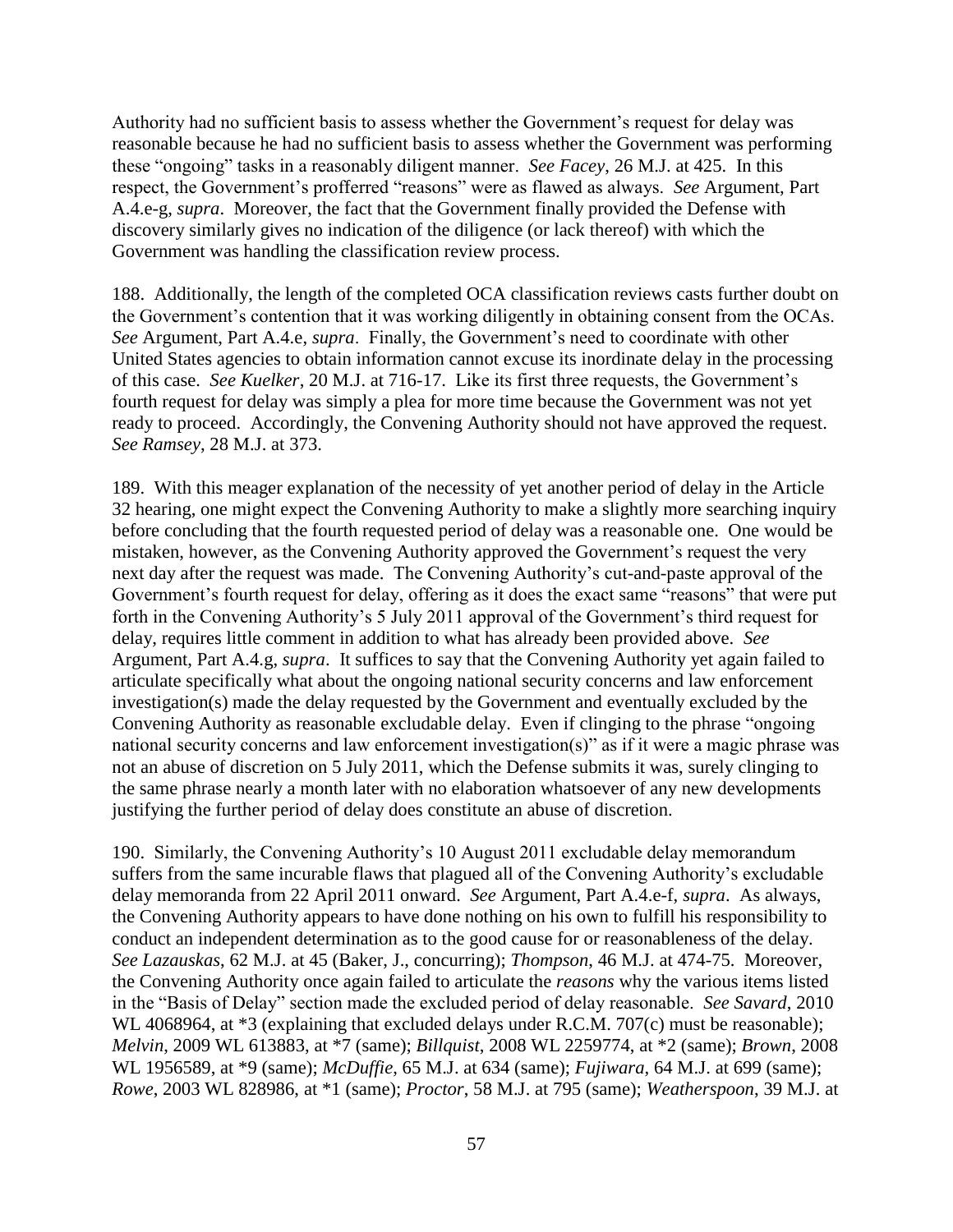766 (same); *Hayes*, 37 M.J. at 772 (same). The fact that the classification review process was still "ongoing," or that the various cited requests were made, tells us nothing about why the excluded time period is a period of reasonable delay under R.C.M. 707(c). Without an articulation of the reasons supporting the Convening Authority's conclusion that the delay was reasonable, this Court is left with no other choice but to find that the Convening Authority abused its discretion in so thoroughly abdicating its responsibilities to consider the reasonableness of the requested delay.

191. Most troubling about the 26 July 2011 memorandum approving the Government's fourth request for delay and the 10 August 2011 excludable delay memorandum is that neither document addresses the main concern of the Defense opposition memorandum, a concern which strikes at the heart of the exclusion of this time period and indeed every other time period challenged in this Motion: the Government had provided the Convening Authority with absolutely no explanation for why the classification review process had not been completed over a year after PFC Manning was placed into pretrial confinement. *See* 25 July 2011 Defense Opposition to Government Request for Delay, Attachment 40. Neither of the Convening Authority's memoranda excluding the time period from 5 July 2011 to 10 August 2011 addressed the alternatives to further delay suggested by the Defense on numerous occasions. And neither memorandum appeared to give any consideration to the fact that PFC Manning had been in pretrial confinement for 424 days as of the date of the 26 July 2011 memorandum and 439 days as of the date of the 10 August 2011 memorandum. Because the Convening Authority gave no apparent consideration to any of the Defense's arguments against delay, the Convening Authority yet again revealed that he was simply a rubber stamp for approving Government delay requests.

192. For these reasons, the Convening Authority abused his discretion in excluding the period of time between 5 July 2011 and 10 August 2011. When these 37 days that were erroneously excluded are added to the 103 days that unquestionably count against the R.C.M. 707(a) 120-day speedy trial clock and the  $10$  days that were clearly improperly excluded by  $\blacksquare$ , the Government failed to arraign PFC Manning within 120 days of the imposition of restraint. Therefore, the Government violated PFC Manning's R.C.M. 707 speedy trial rights.

#### **i. 10 August 2011 to 29 August 2011**

193. The Convening Authority also abused his discretion in approving the Government's fifth request for delay and excluding the period from 10 August 2011 to 29 August 2011.<sup>15</sup> As always, the Government failed to provide a sufficient explanation for why the classification review process was still ongoing, well over a year after the process ostensibly began. Not to be

 $\overline{a}$ <sup>15</sup> In its 29 August 2011 memorandum approving the Government's fifth request for delay, the Convening Authority purported to exclude the period from 22 April 2011 to the date of the restart of the Article 32 investigation. *See* 29 August 2011 Memorandum Approving Government Request for Delay, Attachment 45. However, because the exclusion of the time period from 22 April 2011 to 10 August 2011 is challenged above, *see* Argument, Part A.4.e-h, *supra*, and the exclusion of the time period from 29 August 2011 to the restart of the Article 32 hearing is challenged below, *see* Argument, Part A.4.j-l, *infra*, this subsection only challenges that portion of the Convening Authority's 29 August 2011 memorandum that excludes the time period from 10 August 2011 to the date of the memorandum.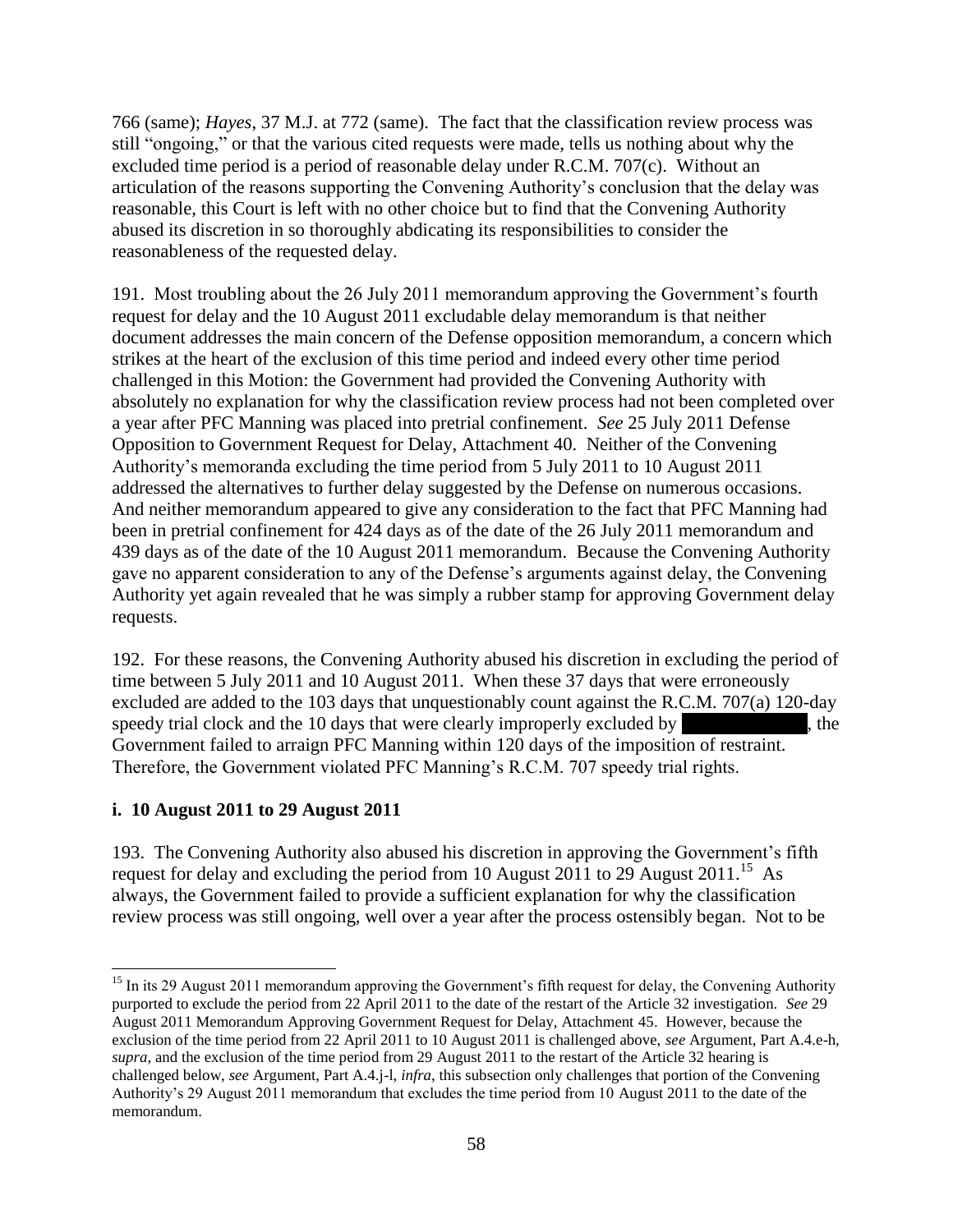outdone, the Convening Authority took his usual route: exclusion of the requested time period with absolutely no articulation of the reasons that justified that exclusion as reasonable.

194. The Government made its fifth request for delay of the Article 32 hearing on 25 August 2011. *See* 25 August 2011 Government Request for Delay, Attachment 43. The basis for the requested delay was the same as before: the Government still, over a year and two months after PFC Manning was placed into pretrial confinement, needed time to obtain the authority from the OCAs to disclose evidence and information to the Defense. *See id.* at 1. The Government once again related, without elaboration, that it was still "continuing" to work with the OCAs and that the NSA review of the unclassified CID case file was still "ongoing." *Id.* The Government added now in its fifth request that the CID was conducting a secondary review of the derivative classification of the forensic reports and that it was "continuing" to work with the FBI and DSS to receive authorization to disclose the relevant portions of any case files. *Id.* at 1-2. Finally, the Government stated the following in its "Request" section of its fifth request for delay:

Given the complexity of this case, stemming from the number of classification authorities involved and the volume of information requiring classification reviews, the prosecution requests a reasonable delay of restarting the Article 32 investigation . . . . The prosecution has actively and diligently worked to resolve all outstanding issues to ensure timely release of all possible information to the defense so their ability to represent and potentially defend their client will be in no way impaired.

### *Id.* at 2.

195. The Defense once again opposed the Government's request for delay, reiterating its position that any additional delay should not be excluded under R.C.M. 707(c) but should rather be credited to the Government for speedy trial purposes. *See* 27 August 2011 Email from Mr. Coombs to \*\*\*\*\* Opposing the Government's Request for Delay, Attachment 44.

196. The Convening Authority yet again approved the Government's request for delay on 29 August 2011. *See* 29 August 2011 Memorandum Approving Government Request for Delay, Attachment 45. This memorandum was quite plainly another cut-and-paste job, identical to the 5 July 2011 and 26 July 2011 approval memoranda in all respects save the updated dates.

197. For many of the same reasons articulated above, *see* Argument Part A.4.e-h, the Convening Authority once again abused his discretion in excluding the period from 10 August 2011 to 29 August 2011 from the R.C.M. 707 speedy trial clock.

198. Yet again, the Government provided no explanation whatsoever for why the classification review process had still not been completed 435 days after the process began on 17 June 2010 and 454 days after PFC Manning was placed into pretrial confinement. The Government merely repeated that it was "continuing" to work with the OCAs and that the review of the unclassified CID case file was "ongoing." 25 August 2011 Government Request for Delay, Attachment 43. In other words, as explained above, *see* Argument Part A.4.h, *supra*, the Government said nothing about the progress had been made in the past 435 days, what remained to be done, and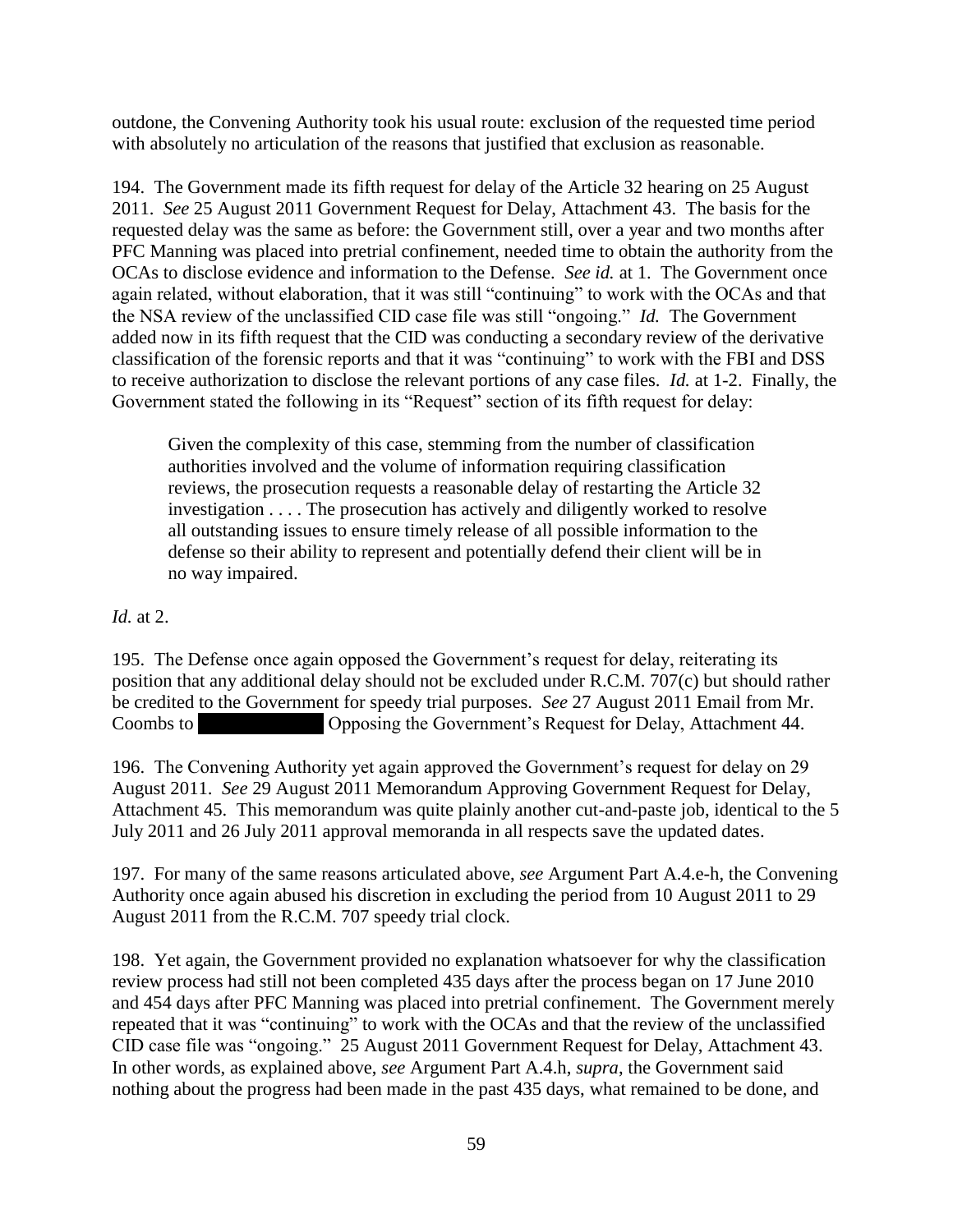approximately when the "ongoing" tasks would be completed. Without this information, the Convening Authority had no sufficient basis to assess whether the Government was performing these "ongoing" tasks in a reasonably diligent manner and thus had no sufficient basis to assess whether the Government's request for delay was reasonable. *See Facey*, 26 M.J. at 425.

199. The new "reasons" offered by the Government were equally unhelpful. While the Government stated that it was "continuing" to work with the FBI and DSS, for example, it failed to specify why the work with the FBI and DSS was not already completed after 454 days of pretrial confinement for PFC Manning, when the Government began to work with the FBI and DSS, and how much more work needed to be done. Accordingly, the Government provided the Convening Authority with no information to assess whether the Government had been reasonably diligent in working with the FBI and DSS. Similarly, the Government's lack of explanation with respect to the CID secondary review process left the same questions lingering.

200. Additionally, the Government's statement towards the end of the memorandum that yet further delay was necessary "[g]iven the complexity of this case, stemming from the number of classification authorities involved and the volume of information requiring classification reviews" provides no support for the Convening Authority's exclusion decision. 25 August 2011 Government Request for Delay, Attachment 43. It is important to note that the Government offered no elaboration of what it meant by "complexity," "the number of classification authorities involved" and "the volume of information requiring classification reviews." *Id.* The statement has two potential implications: (i) coordination with the number of classification authorities involved made this case complex; and (ii) the volume of information requiring classification reviews made this case complex. Without any elaboration, neither potential implication is a valid reason for further delay.

201. In regards to the coordination with the number of classification authorities, the Government did not specify how many classification authorities were involved and what the coordination with those classification authorities entailed. Without elaboration, therefore, it amounts to a contention that the mere fact that the Government has to coordinate with several different OCAs makes the requested delay reasonable. But such a contention is meritless, however, since "the need to obtain crucial evidence in the custody of another agency of the United States is a common problem and therefore associated delay does not qualify for exclusion from the 120-day rule as a 'delay for good cause.'" *Kuelker*, 20 M.J. at 716.

202. With respect to the volume of information requiring classification reviews, it bears repeating that the length of the completed OCA classification reviews belies the contention that this process was as onerous as the Government represents. As mentioned above, *see* Argument, Part A.4.e, *supra*, of the ten OCA classification reviews provided to the Defense by the Government, only three were over twelve pages in length. Six of the classification reviews were four pages or less in length. The Government's explanation does not address why the classification reviews of "the volume of information requiring classification reviews," if as substantial as the Government asserts, yield as little as a few pages in results. Perhaps the Government could have explained why a classification review of a large volume of information might yield only a few pages of results. But that is entirely beside the point. The important and undeniable fact is the Government failed to provide any such explanation, and that the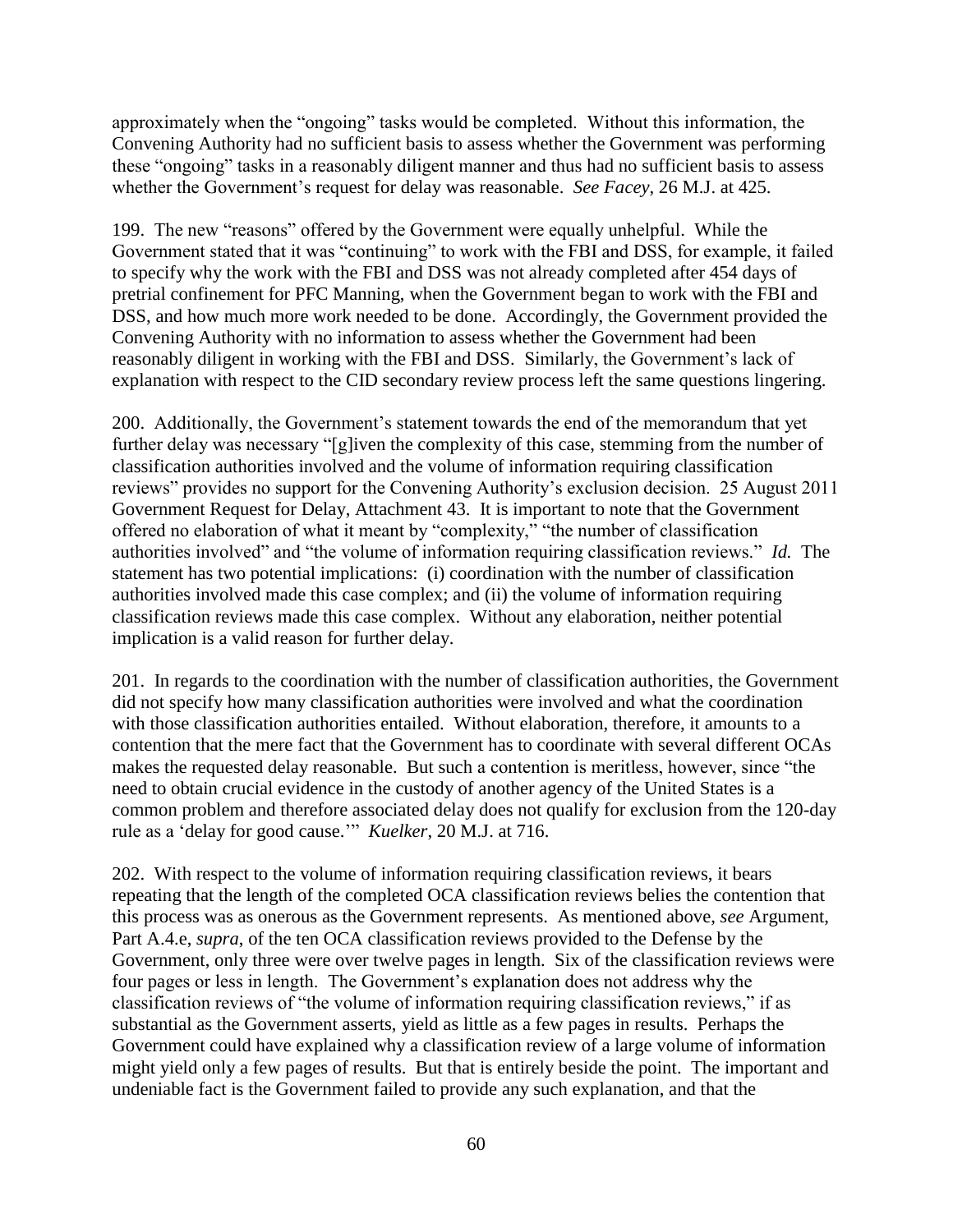Convening Authority was therefore without such an explanation when he approved the Government's fifth request for delay.

203. Finally, the Government's assertion that it has been "actively and diligently" been working, 25 August 2011 Government Request for Delay, Attachment 43, is utterly meaningless. In effect, it amounts to a plea along the following lines: "Trust us. We've been working really hard. Diligently too. Don't worry about a thing because we've definitely been reasonably diligent." For one thing, nothing in R.C.M. 707 or within the realm of common sense would suggest that the Government can show that it has been reasonably diligent simply by saying that it has been reasonably diligent. Since the Government has the burden of proof on a speedy trial motion, *see*  Burden of Persuasion and Burden of Proof, *supra*, it cannot be that the Government can simply assert "we've been diligently working" and that is the end of the matter.

204. For another thing, the fact that the Government resorted to making such a meaningless, self-serving statement is yet further evidence that the Government has not been reasonably diligent. If the Government had really been actively and diligently processing this case, it wouldn't need to say so; it could just impress the Convening Authority by stating in detail all of the tasks necessary to complete the classification review process, all the tasks that had already been done, and all of the tasks that still needed to be completed. Of course, the Government's requests for delay are worlds apart from requests containing such impressive detail. Indeed, if the Government had really been actively and diligently processing this case, it wouldn't need to make a fifth request for delay 454 days after PFC Manning was placed in pretrial confinement. Once again, it seems that the Government requested further delay for the simple reason that it was not yet ready to proceed. Accordingly, the Convening Authority abused his discretion in approving the request. *See Ramsey*, 28 M.J. at 373.

205. Moving to the Convening Authority's approval memorandum, the Convening Authority offered no new reasons for delay. Rather, it simply regurgitated the same nonsense about "ongoing national security concerns and law enforcement investigation(s)," without any elaboration whatsoever about what that phrase meant and how it made the requested delay reasonable. Since no new reasons were articulated to justify the period of delay from 10 August 2011 to 29 August 2011, no new reasons need be articulated here to show why the Convening Authority's approval of the Government's fifth request for delay was a mere rubber stamp and, therefore, a patent abuse of discretion. Accordingly, the Defense simply relies on the arguments against the 5 July 2011 and 27 July 2011 approval memoranda stated above. *See* Argument, Part A.4.g-h, *supra*. It suffices to say that the rehashing of an obviously insufficient explanation of the reasons why the Convening Authority determined the period of delay to be reasonable is an even stronger case of an abuse of discretion than it was to provide that insufficient explanation the first time.

206. For these reasons, the Convening Authority abused his discretion in excluding the period of time between 10 August 2011 and 29 August 2011. When these 20 days that were erroneously excluded are added to the 103 days that unquestionably count against the R.C.M. 707(a) 120-day speedy trial clock and the  $10$  days that were clearly improperly excluded by  $\blacksquare$ , the Government failed to arraign PFC Manning within 120 days of the imposition of restraint. Therefore, the Government violated PFC Manning's R.C.M. 707 speedy trial rights.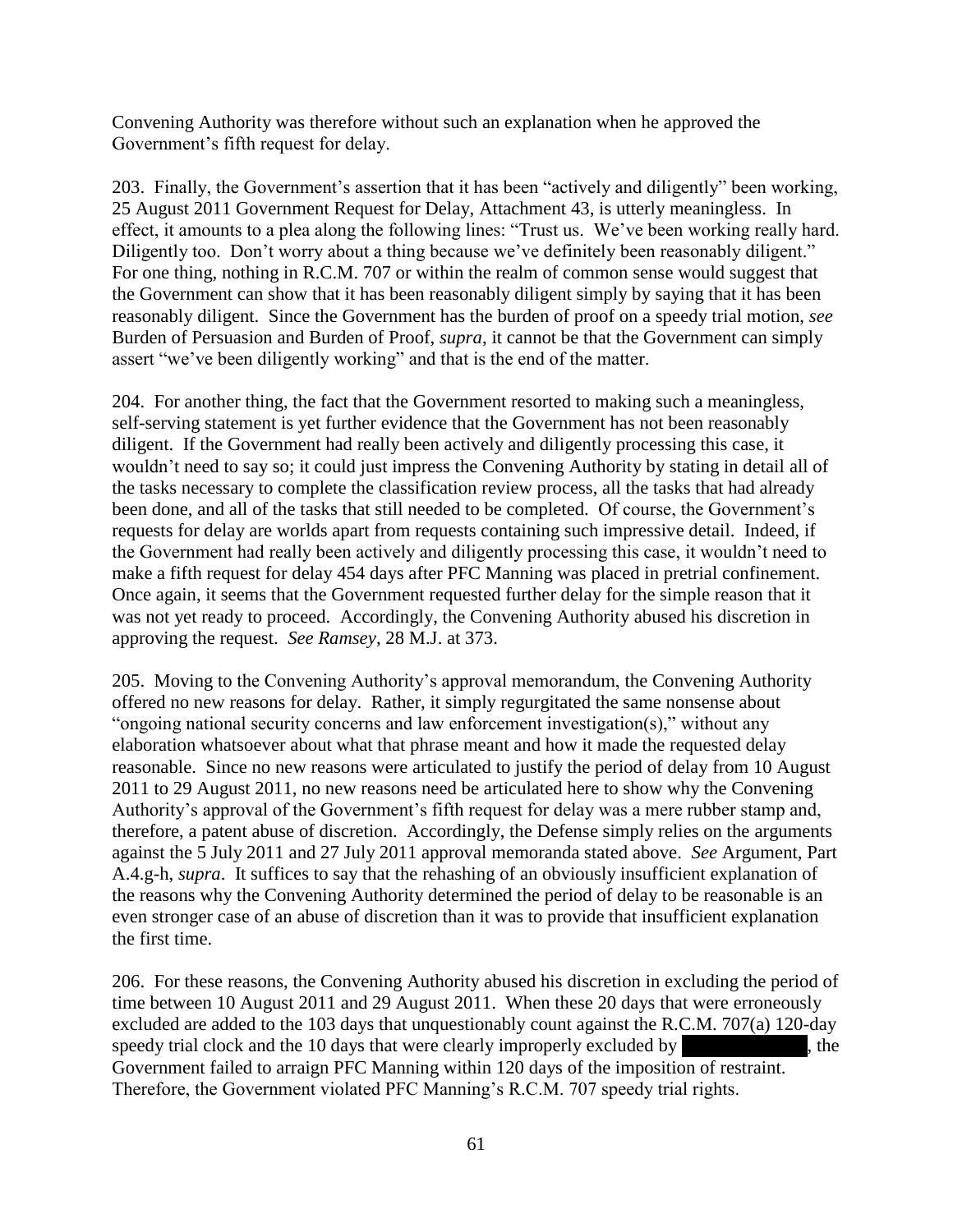### **j. 29 August 2011 to 14 October 2011**

207. The Convening Authority similarly abused his discretion in approving the Government's sixth request for delay and excluding the period from 29 August 2011 to 14 October 2011.<sup>16</sup> The Government yet again failed to provide a sufficient explanation of why it was reasonable to grant further delay in the commencement of the Article 32 hearing, and the Convening Authority once again failed to articulate the reasons why the excluded delay was reasonable.

208. The Government's sixth request for delay, filed on 26 September 2011, was a virtual carbon copy of its fifth request for delay. *See* 26 September 2011 Government Request for Delay, Attachment 46. Like its prior requests, the sixth request represented that further delay was necessary because the Government had still not received the authority necessary to disclose classified and unclassified evidence to the Defense. *See id.* at 1. The Government was still "continuing" to work with the OCAs regarding the classification reviews and with the NSA regarding the unclassified CID case file. *Id.* The Government was also still working with the FBI and DSS, and it represented that it had just now started to review the FBI and DSS files for discoverable information. *See id.* Finally, the Government repeated verbatim the two line phrase that was contained in its fifth request for delay:

Given the complexity of this case, stemming from the number of classification authorities involved and the volume of information requiring classification reviews, the prosecution requests a reasonable delay of restarting the Article 32 investigation . . . . The prosecution has actively and diligently worked to resolve all outstanding issues to ensure timely release of all possible information to the defense so their ability to represent and potentially defend their client will be in no way impaired.

*Id.* at 2.

209. The Defense opposed the Government's sixth request for delay on 27 September 2011. *See*  27 August 2011 Email from Mr. Coombs to \*\*\*\*\*\*\*\*\*\*\*Opposing the Government's

 $\overline{\phantom{a}}$  $16$  This subsection actually challenges two exclusion decisions of the Convening Authority: the 28 September 2011 approval of the Government's sixth request for delay and the 14 October 2011 excludable delay memorandum. The 14 October 2011 excludable delay memorandum excluded the period from 15 September 2011 to 14 October 2011. *See* 14 October 2011 Excludable Delay Memorandum, Attachment 49. However, the only thing identified in the 14 October 2011 excludable memorandum that was not identified in the 10 August 2011 excludable delay memorandum is the Government's sixth request for delay. Therefore, it makes sense to consider the approval of the Government's sixth request for delay and the propriety of the 14 October 2011 excludable delay memorandum in the same subsection.

Additionally, the 28 September 2011 approval of the Government's sixth request for delay purports to exclude the period from 22 April 2011 to the restart of the Article 32 investigation. *See* 28 September 2011 Memorandum Approving Government Request for Delay, Attachment 48. However, since the exclusion of the period from 22 April 2011 to 29 August 2011 is challenged above, *see* Argument, Part A.4.e-i, *supra*, and the exclusion of the period from 14 October 2011 to the restart of the Article 32 investigation is discussed elsewhere, *see* Argument, Part A.4.k-l, *infra*, this subsection only challenges the portion of the 28 September 2011 approval memorandum that excludes the period from 29 August 2011 to 14 October 2011.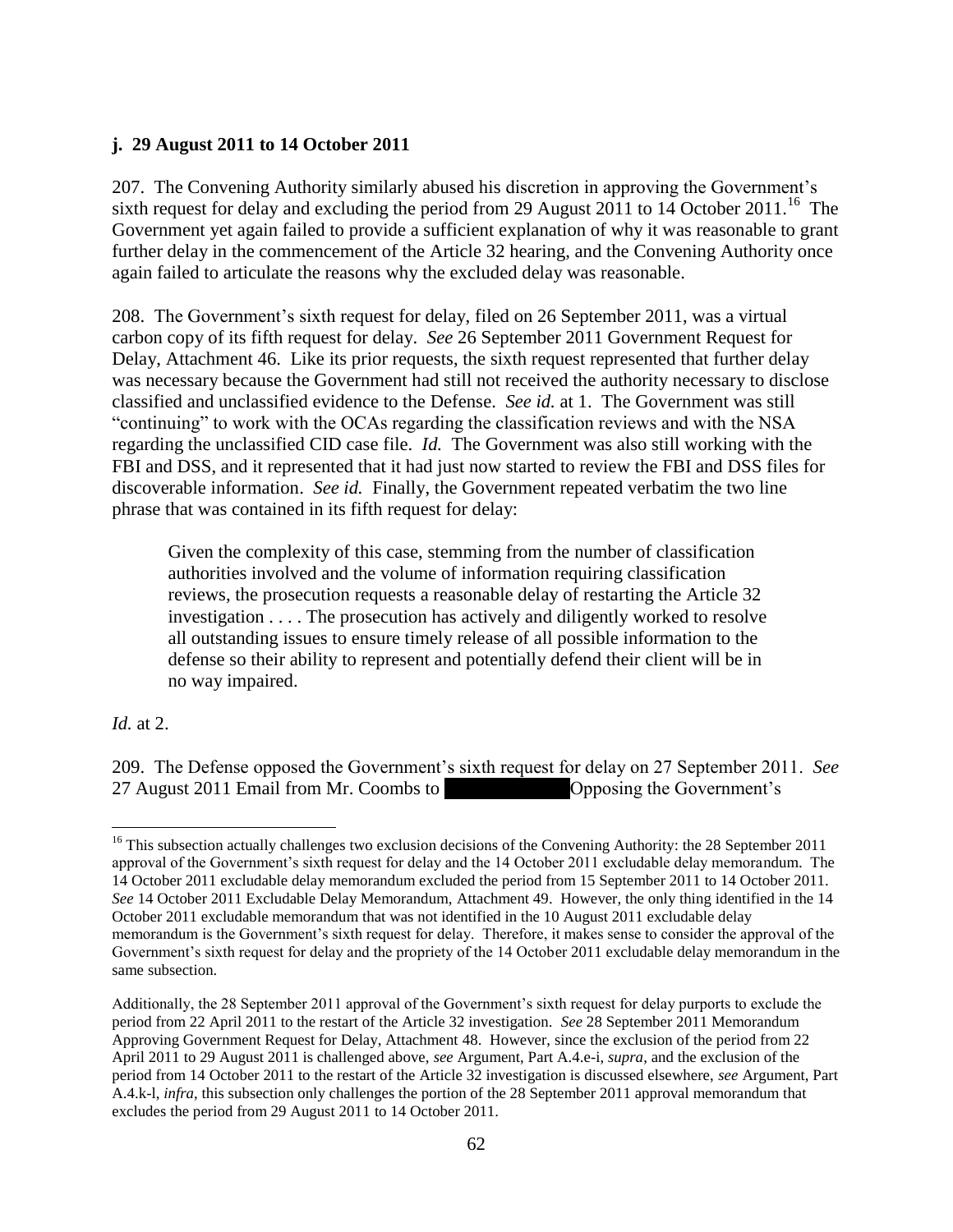Request for Delay, Attachment 47. The Defense reiterated its position that any delay should not be excluded under R.C.M. 707(c), but rather should be credited to the Government for speedy trial purposes. *Id.*

210. The next day, the Convening Authority approved the Government's sixth request for delay. *See* 28 September 2011 Memorandum Approving Government Request for Delay, Attachment 48. With the exception of changed dates, this approval memorandum was identical to the Convening Authority's approval of the Government's fifth request for delay.

211. The Convening Authority issued another excludable delay memorandum on 14 October 2011, in which the period from 15 September 2011 to 14 October 2011 was found to be excludable delay under R.C.M. 707(c). *See* 14 October 2011 Excludable Delay Memorandum, Attachment 49. The basis for the excludable delay identified in the 14 October 2011 memorandum was virtually identical to the 10 August 2011, 17 June 2011, and 12 May 2011 excludable delay memoranda. In full, the "Basis of Delay" section read as follows:

The period of excludable delay is reasonable based on the following extensions, defense requests, responses, and the facts and circumstances of this case:

a. Original Classification Authorities' (OCA) reviews of classified information.

b. OCA consent to disclose classified information.

c. Defense Request for Results of the Government's Classification Reviews by the OCA, dated 26 August 2010 (enclosed).

d. Defense Request for Appropriate Security Clearances for the Defense Team and Access for PFC Manning, dated 3 September 2010 (enclosed).

e. Government Request for Delay of Article 32 Investigation, dated 26 September 2011 (enclosed).

*Id.* 

212. For many of the same reasons articulated above, *see* Argument, Part A.4.e-i, *supra*, the Convening Authority once again abused his discretion in approving the Government's sixth request for delay and excluding the time period from 29 August 2011 to 14 October 2011.

213. Since the Government's sixth request for delay was nearly indistinguishable from its fifth request for delay, the attacks levied above at the fifth request, *see* Argument, Part A.4.i, *supra*, are equally applicable here and need not be regurgitated. As always, the Government provided no explanation whatsoever for why the classification review process had still not been completed 467 days after the process began on 17 June 2010 and 486 days after PFC Manning was placed into pretrial confinement. As explained above, *see* Argument Part A.4.h, *supra*, the Government said nothing about the progress made in the past 467 days, what remained to be done, and approximately when the "ongoing" tasks would be completed. Without this information, the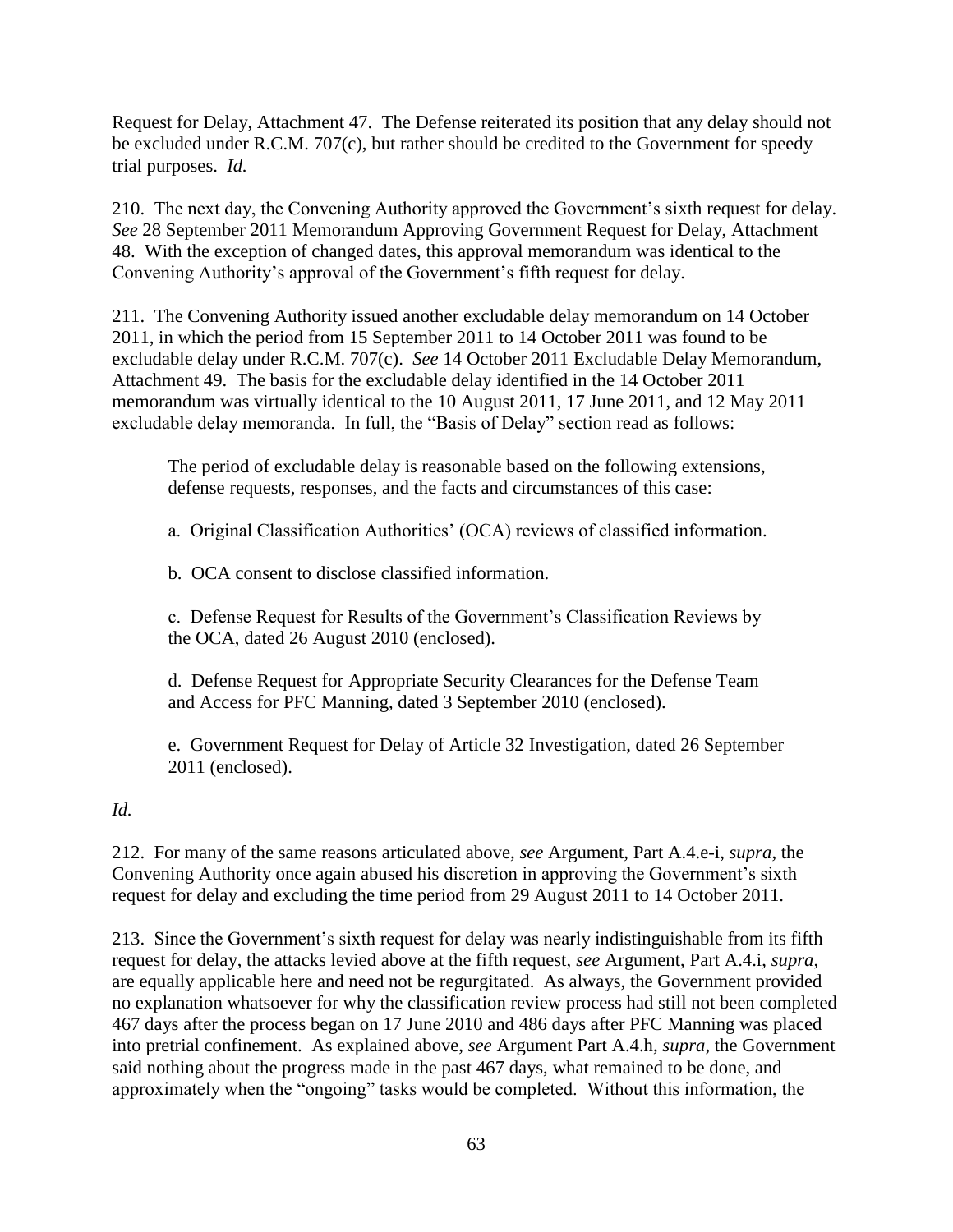Convening Authority had no sufficient basis to assess whether the Government was performing these "ongoing" tasks in a reasonably diligent manner and thus had no sufficient basis to assess whether the Government's request for delay was reasonable. *See Facey*, 26 M.J. at 425. The Government also provided no explanation of why it was just now, 486 days after PFC Manning had been placed into pretrial confinement, starting to review the FBI and DSS case files.

214. The Government's repetition of its statements towards the end of the memorandum that yet further delay was necessary "[g]iven the complexity of this case, stemming from the number of classification authorities involved and the volume of information requiring classification reviews" and that the Government was "actively and diligently" working was as pointless in its 26 September 2011 request as it was in its 25 August 2011 request. Once again, the Government offered no elaboration of what it meant by "complexity," "the number of classification authorities involved," "the volume of information requiring classification reviews" or of how it was working "actively and diligently." *Id.* As nothing changed in the Government's use of these phrases, the arguments against these phrases in the Government's fifth request for delay are fully applicable here. *See* Argument, Part A.4.i, *supra*. Yet again, it seems that the Government requested further delay for the simple reason that it was not yet ready to proceed. Accordingly, the Convening Authority should not have approved the request. *See Ramsey*, 28 M.J. at 373.

215. Not to be outdone, the Convening Authority's approval memorandum and excludable delay memorandum were as flawed as ever. As the Convening Authority's 28 September 2011 approval memorandum was identical (save for the updated dates) to its 5 July 2011, 26 July 2011, and 29 August 2011 approval memoranda, the various arguments against the Convening Authority's decision to approve yet another Government delay request need not be repeated. *See* Argument, Part A.4.g-i, *supra*. If merely reciting, without any elaboration whatsoever, the phrase "ongoing national security concerns and law enforcement investigation(s)" wasn't an abuse of discretion the first three times (which the Defense does not in any way concede), surely doing it a fourth time in three months did constitute an abuse of discretion.

216. Likewise, as the Convening Authority's excludable delay memorandum was identical in all respects, except for the date of the Government request for delay, to the many excludable delay memoranda that came before, the same arguments against these prior excludable delay memoranda are fully applicable here. *See* Argument, Part A.4.e-i, *supra*. Once again, the Convening Authority offered no reasons why the various items listed in the "Basis of Delay" section justified yet another period of delay when PFC Manning had remained in pretrial confinement for 504 days as of 14 October 2011.

217. Finally, neither the 28 September 2011 approval memorandum nor the 14 October 2011 excludable delay memorandum made any mention that the Government was tardy in providing its update in its sixth request for delay. In the Convening Authority's 29 August 2011 memorandum approving the Government's fifth request for delay, the Convening Authority stated: "The prosecution is required to provide me an update no later than 23 September 2011." 29 August 2011 Memorandum Approving Government Request for Delay, Attachment 45. The Government's update was contained in its sixth request for delay, which was filed three days after the Convening Authority's deadline. 26 September 2011 Government Request for Delay, Attachment 46. As the Government's diligence (or lack thereof) is an issue of paramount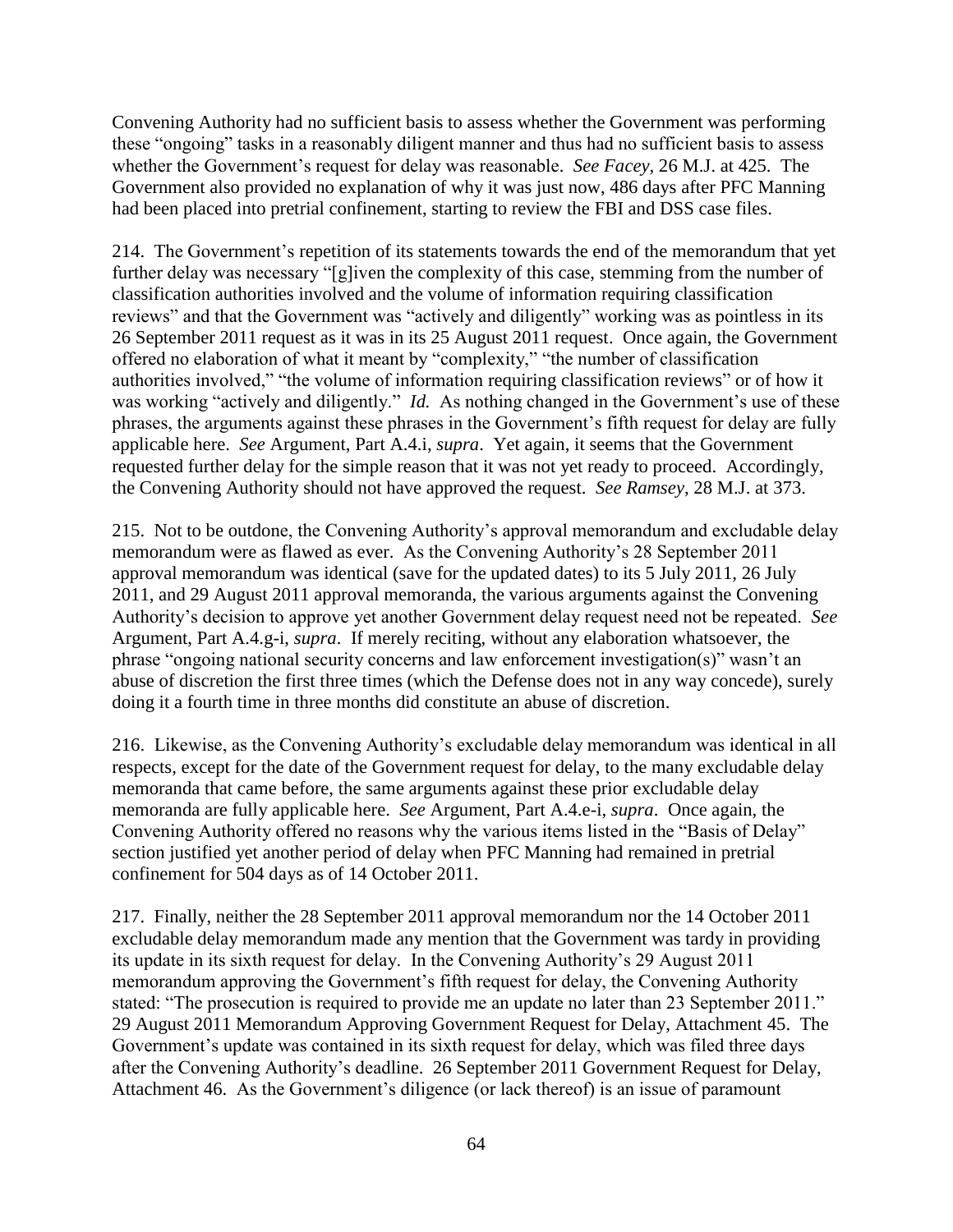importance in determining whether a particular period of delay is reasonable excludable delay, it is hard to fathom how the Convening Authority neglected to even mention the Government's untimeliness in complying with the update deadline. This serves as yet additional evidence that the Convening Authority had long ago given up on any pretense of being an independent arbiter of the necessity and reasonableness of the requested delays, and had morphed into a mere rubber stamp for all of the Government's many delay requests.

218. For these reasons, the Convening Authority abused his discretion in excluding the period of time between 29 August 2011 to 14 October 2011. When these 47 days that were erroneously excluded are added to the 103 days that unquestionably count against the R.C.M. 707(a) 120-day speedy trial clock and the  $10$  days that were clearly improperly excluded by  $\blacksquare$ , the Government failed to arraign PFC Manning within 120 days of the imposition of restraint. Therefore, the Government violated PFC Manning's R.C.M. 707 speedy trial rights.

### **k. 14 October 2011 to 16 November 2011**

219. The Convening Authority also abused his discretion in approving the Government's seventh request for delay and excluding the period between 14 October 2011 and 16 November 2011.<sup>17</sup> Not changing a thing about the lack of detail provided in the past, the Government provided no explanation of why it still was not ready for the Article 32 investigation, 517 days after PFC Manning was placed into pretrial confinement. Moreover, the Convening Authority once again punted its responsibility to articulate the reasons why the excluded delay was reasonable.

220. The Government made its seventh request to delay the Article 32 hearing on 25 October 2011. *See* 25 October 2011 Government Request for Delay, Attachment 50. The reasons for the requested delay were the same as ever: the Government still needed more time to obtain authority to release evidence and information to the defense. *See id.* at 1. The Government once again explained that it was still just "continuing" to work with the OCAs. Likewise, the Government again repeated verbatim the two line phrase that was contained in its fifth request for delay:

Given the complexity of this case, stemming from the number of classification authorities involved and the volume of information requiring classification reviews, the prosecution requests a reasonable delay of restarting the Article 32 investigation . . . . The prosecution has actively and diligently worked to resolve

 $\overline{\phantom{a}}$  $17$  This subsection actually challenges two exclusion decisions of the Convening Authority: the 27 October 2011 approval of the Government's seventh request for delay and the 16 November 2011 excludable delay memorandum. The 16 November 2011 excludable delay memorandum excluded the period from 14 October 2011 to 16 November 2011. *See* 16 November 2011 Excludable Delay Memorandum, Attachment 53. Additionally, the 27 October 2011 approval of the Government's seventh request for delay purports to exclude the period from 22 April 2011 to the restart of the Article 32 investigation. *See* 28 September 2011 Memorandum Approving Government Request for Delay, Attachment 52. However, since the exclusion of the period from 22 April 2011 to 14 October 2011 is challenged above, *see* Argument, Part A.4.e-j, *supra*, and the exclusion of the period from 16 November 2011 to the restart of the Article 32 investigation is discussed below, *see* Argument, Part A.4.l, *infra*, this subsection only challenges the portion of the 27 October 2011 approval memorandum that excludes the period from 14 October 2011 to 16 November 2011.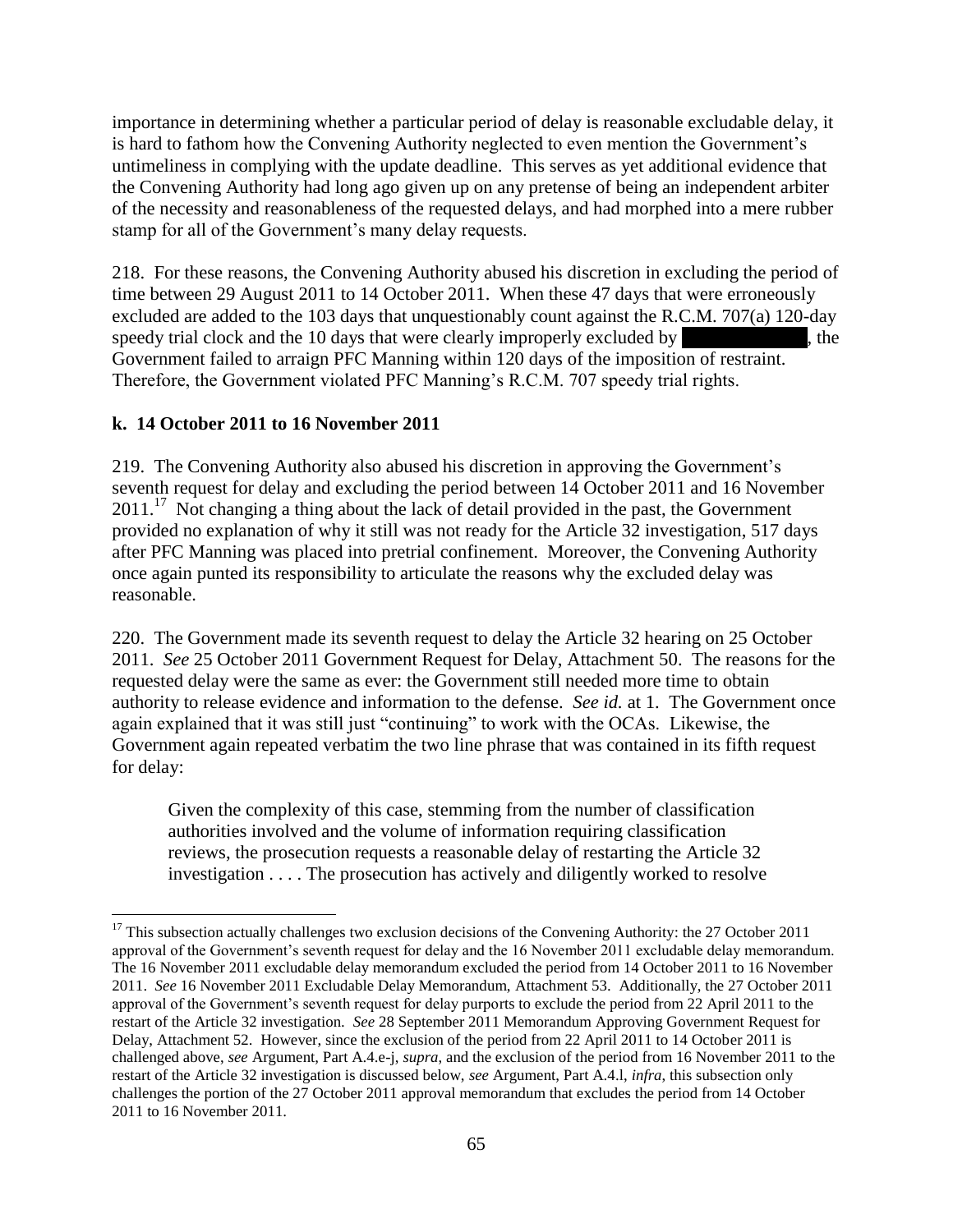all outstanding issues to ensure timely release of all possible information to the defense so their ability to represent and potentially defend their client will be in no way impaired.

*Id.* at 2-3.

221. The Defense opposed this request for delay on the same day. *See* 25 October 2011 Email from Mr. Coombs to \*\*\*\*\* Opposing Government Request for Delay, Attachment 51. In this email, the Defense repeated its previous position that any additional delay should not be excluded under R.C.M. 707(c) but should be credited to the Government for speedy trial purposes. *Id.*

222. The Convening Authority approved the Government's seventh request for delay on 27 October 2011. *See* 27 October 2011 Memorandum Approving Government Request for Delay, Attachment 52. With the exception of changed dates, this approval memorandum was identical to the Convening Authority's approval of the Government's sixth request for delay.

223. On 16 November 2011, the Convening Authority issued yet another excludable delay memorandum. *See* 16 November 2011 Excludable Delay Memorandum, Attachment 53. The basis for the excludable delay identified in the 16 November 2011 memorandum was virtually identical to the 14 October 2011, 10 August 2011, 17 June 2011, and 12 May 2011 excludable delay memoranda. In full, the "Basis of Delay" section read as follows:

The period of excludable delay is reasonable based on the following extensions, defense requests, responses, and the facts and circumstances of this case:

a. Original Classification Authorities' (OCA) reviews of classified information.

b. OCA consent to disclose classified information.

c. Defense Request for Results of the Government's Classification Reviews by the OCA, dated 26 August 2010 (enclosed).

d. Government Request for Delay of Article 32 Investigation, dated 27 October 2011 (enclosed).

*Id.* 

224. For the same reasons articulated above, *see* Argument, Part A.4.e-j, *supra*, the Convening Authority once again abused his discretion in approving the Government's seventh request for delay and excluding the time period from 14 October 2011 to 16 November 2011.

225. Since the Government's seventh request for delay was nearly indistinguishable from its fifth and sixth requests for delay, the attacks levied above at the fifth and sixth requests, *see* Argument, Part A.4.i-j, *supra*, are equally applicable here. The Government yet again failed to provide any explanation whatsoever for why the classification review process had *still* not been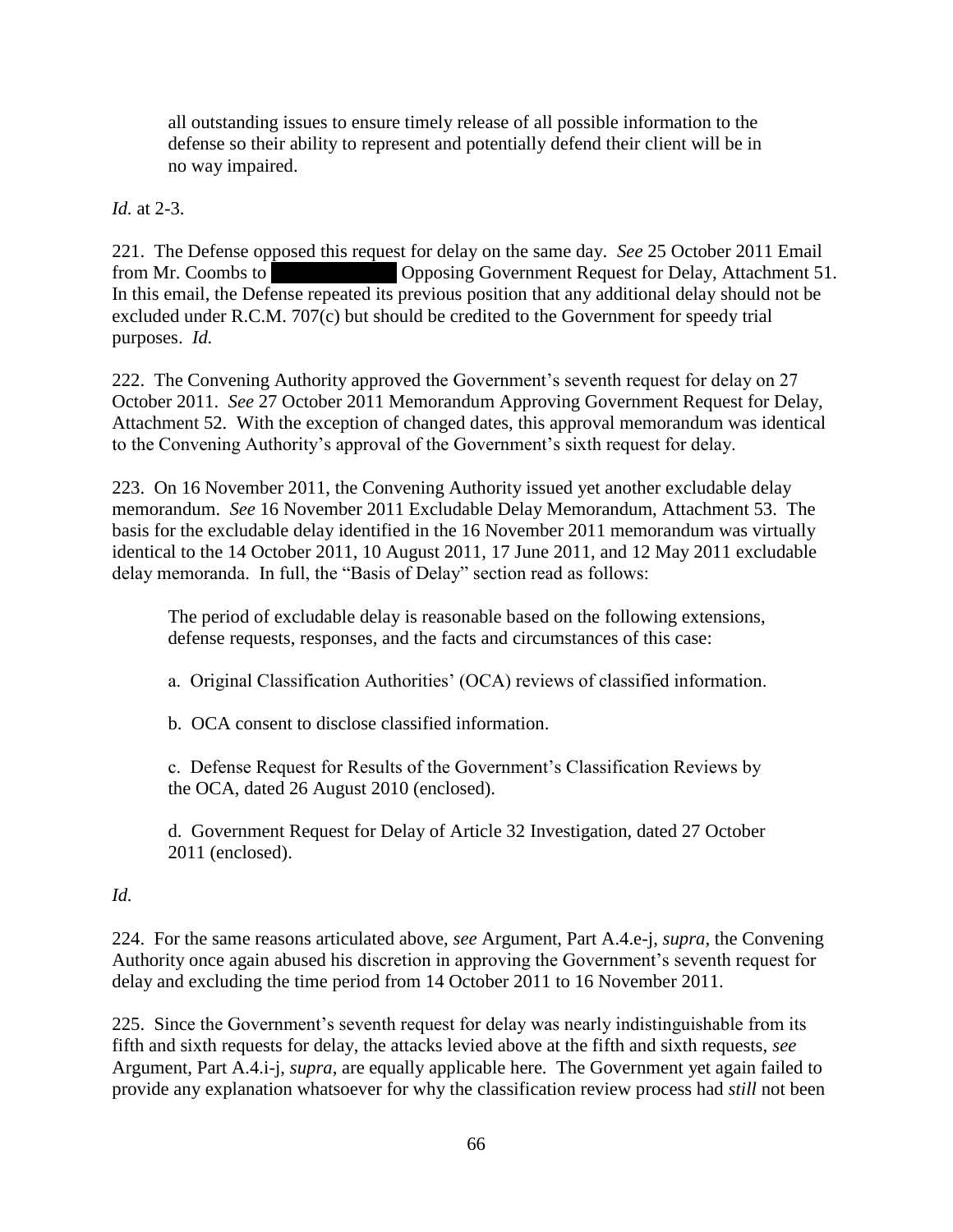completed 498 days after the process began on 17 June 2010 and 517 days after PFC Manning was placed into pretrial confinement. As explained above, *see* Argument Part A.4.h, *supra*, the Government said nothing about what progress had been made in the past 498 days, what specifically remained to be done, and approximately when the "ongoing" tasks would be completed. Without this information, the Convening Authority had no sufficient basis to assess whether the Government was performing these "ongoing" tasks in a reasonably diligent manner and thus had no sufficient basis to assess whether the Government's request for delay was reasonable. *See Facey*, 26 M.J. at 425.

226. The Government's statements towards the end of the memorandum that yet further delay was necessary "[g]iven the complexity of this case, stemming from the number of classification authorities involved and the volume of information requiring classification reviews" and that the Government was "actively and diligently" working were as meaningless as ever. Once again, the Government offered no elaboration of what it meant by "complexity," "the number of classification authorities involved," "the volume of information requiring classification reviews" or of how it was working "actively and diligently." As nothing changed in the Government's use of these phrases, the arguments against these phrases in the Government's fifth request for delay are fully applicable here. *See* Argument, Part A.4.i, *supra*. Yet again, it seems that the Government requested further delay for the simple reason that it was not yet ready to proceed. Accordingly, the Convening Authority should not have approved the request. *See Ramsey*, 28 M.J. at 373.

227. For its part, the Convening Authority's approval memorandum and excludable delay memorandum were as bare-bones as imaginable. As the Convening Authority's 27 October 2011 approval memorandum was identical (save for the updated dates) to its 5 July 2011, 26 July 2011, 29 August 2011, and 28 September 2011 approval memoranda, the various arguments against the Convening Authority's decision to approve yet another Government delay request need not be repeated. *See* Argument, Part A.4.g-j, *supra*. If merely reciting, without any elaboration whatsoever, the phrase "ongoing national security concerns and law enforcement investigation(s)" wasn't an abuse of discretion the first four times (which the Defense does not in any way concede), surely doing it a fifth time in four months did constitute an abuse of discretion.

228. Likewise, as the Convening Authority's 16 November 2011 excludable delay memorandum was identical in all respects, except for the date of the Government request for delay, to the many excludable delay memoranda that came before, the same arguments against these prior excludable delay memoranda are fully applicable here. *See* Argument, Part A.4.e-i, *supra*. Once again, the Convening Authority offered no reasons why the various items listed in the "Basis of Delay" section justified yet another period of delay when PFC Manning had remained in pretrial confinement for 537 days as of 16 November 2011.

229. For these reasons, the Convening Authority abused its discretion in excluding the period of time between 14 October 2011 to 16 November 2011. When these 34 days that were erroneously excluded are added to the 103 days that unquestionably count against the R.C.M. 707(a) 120-day speedy trial clock and the 10 days that were clearly improperly excluded by , the Government failed to arraign PFC Manning within 120 days of the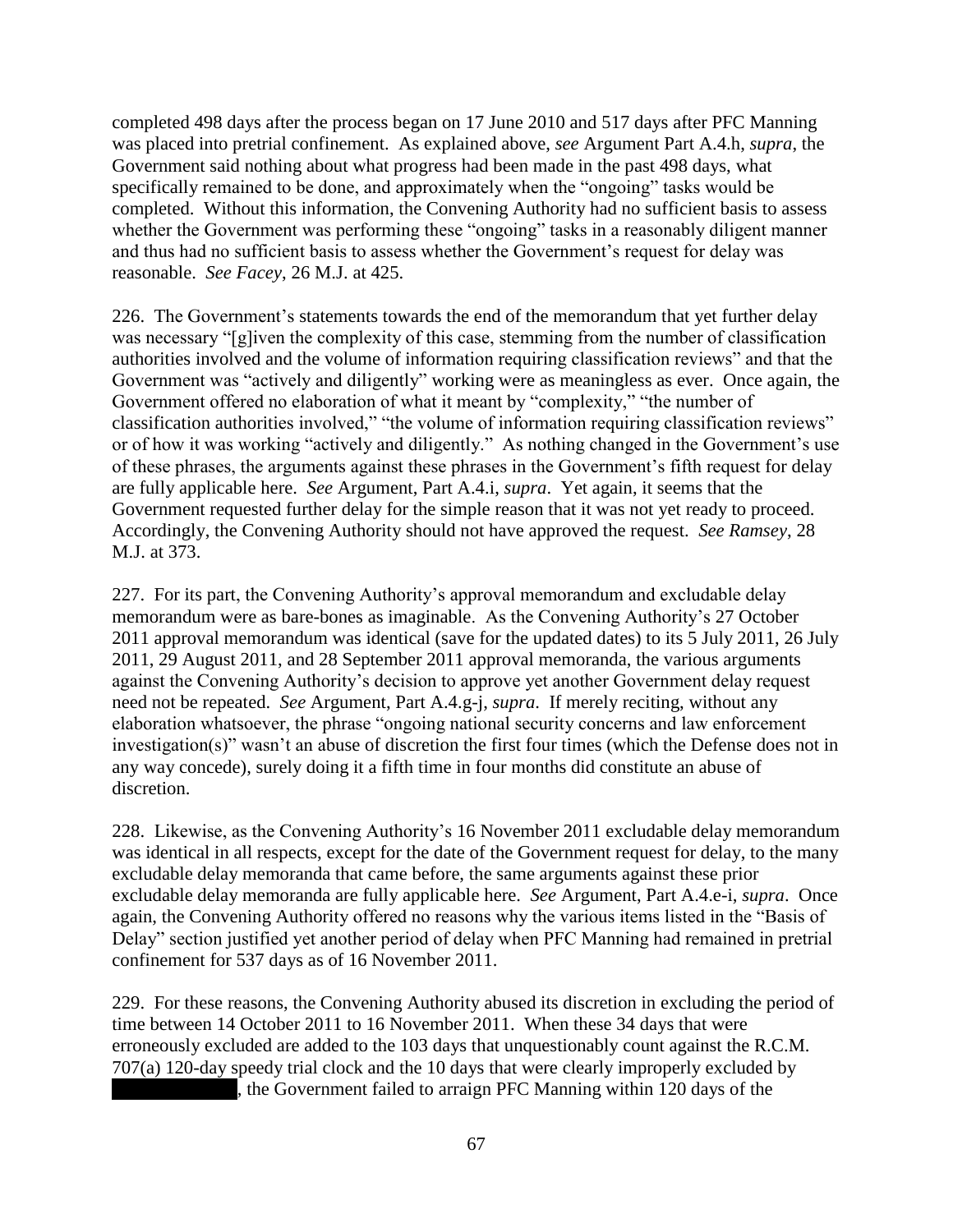imposition of restraint. Therefore, the Government violated PFC Manning's R.C.M. 707 speedy trial rights.

## **l. 16 November 2011 to 15 December 2011**

230. Finally, the Convening Authority abused his discretion in approving the Government's eighth request for delay and excluding the period between 16 November 2011 and 15 December 2011.<sup>18</sup> The Government once again provided no explanation of why it still was not ready for the Article 32 investigation, 537 days after PFC Manning was placed into pretrial confinement. Moreover, the Convening Authority again abdicated its responsibility to articulate the reasons why the excluded delay was reasonable.

231. The Government made its eighth and final request for delay on 16 November 2011. *See* 16 November 2011 Government Request to Restart Article 32 Investigation, Attachment 54. The Government explained that it "has continued to work diligently to resolve the . . . issues that served as the basis for the delay of the Article 32 investigation" but nonetheless related that it was still not ready to proceed with the Article 32 investigation. *Id.* at 1. The Government related that yet further delay was necessary for two reasons. *See id.* at 2. First, the Government was *still* working with an OCA to obtain one final classification review. *Id.* Second, the Government explained that the command required 30 days to execute OPLAN BRAVO, a prerequisite to the Article 32 hearing. *Id.*

232. The Defense opposed the Government's eighth request for delay the same day it was made. *See* 16 November 2011 Email from Mr. Coombs to \*\*\*\*\* Opposing Government Request for Delay, Attachment 55. The Defense email explained that Mr. Coombs had sent an email to then-CPT Fein on Monday, 14 November 2011, in which Mr. Coombs requested that the Government begin its OPLAN BRAVO preparations so that the Article 32 hearing could commence on 12 December 2011. *Id.* The email went on to explain that based on the Government's most recent request for delay, it appeared that the Government had done nothing from 14 November 2011 to 16 November 2011. *Id.* The Defense pointed out that the Government failed to provide the Convening Authority "with any justification for the arbitrary 30-day-requirement in order to complete its OPLAN BRAVO." *Id.* Finally, the Defense objected to the Government's request to exclude the time period of 16 November 2011 to 16 December 2011 under R.C.M. 707(c) and requested instead that the delay be credited against the Government for speedy trial purposes. *Id.*

233. Later that same day, the Convening Authority approved the Government's eighth request for delay, excluding the time period from 22 April 2011 to 16 December 2011 under R.C.M.

 $\overline{\phantom{a}}$  $18$  This subsection actually challenges two exclusion decisions of the Convening Authority: the 16 November 2011 approval of the Government's eighth request for delay and the 3 January 2012 excludable delay memorandum. The 3 January 2012 excludable delay memorandum excluded the period from 16 November 2011 to 15 December 2011. *See* 3 January 2012 Excludable Delay Memorandum, Attachment 60. Additionally, the 16 November 2011 approval of the Government's eighth request for delay purports to exclude the period from 22 April 2011 to 16 December 2011. *See* 16 November 2011 Memorandum Approving Government Request for Delay, Attachment 56. However, since the exclusion of the period from 22 April 2011 to 16 November 2011 is challenged above, *see* Argument, Part A.4.d-k, *supra*, this subsection only challenges the portion of the 16 November 2011 approval memorandum that excludes the period from 16 November 2011 to 16 December 2011.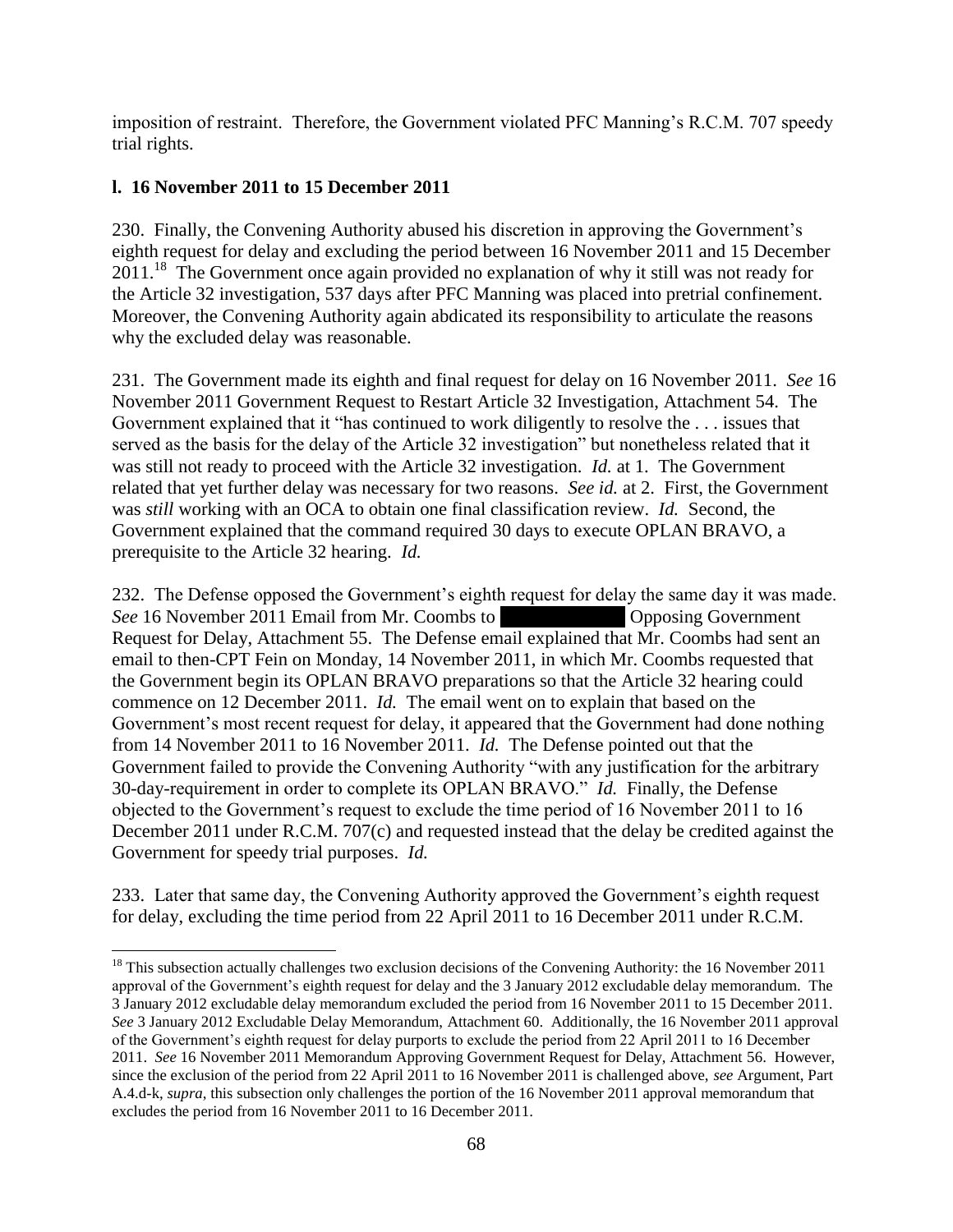707(c). *See* 16 November 2011 Memorandum Approving Government Request for Delay, Attachment 56. The Convening Authority's decisional process, to the extent that it can be gleaned from this memorandum, is captured in full in the following two sentences: "I reviewed both the prosecution's request and its enclosures and the defense's response. 2. This request is: (signature) approved." *Id.*

234. The Convening Authority issued its last excludable delay memorandum on 3 January 2012. *See* 3 January 2012 Excludable Delay Memorandum, Attachment 60. The memorandum's "Basis of Delay" section was as familiar as ever:

The period of excludable delay is reasonable based on the following extensions, defense requests, responses, and the facts and circumstances of this case:

a. Original Classification Authorities' (OCA) reviews of classified information.

b. OCA consent to disclose classified information.

c. Defense Request for Results of the Government's Classification Reviews by the OCA, dated 26 August 2010 (enclosed).

d. Government Request for Delay of Article 32 Investigation, dated 10 November 2011 (enclosed).

*Id.*<sup>19</sup>

 $\overline{\phantom{a}}$ 

235. For the same reasons articulated above, *see* Argument, Part A.4.e-k, *supra*, the Convening Authority once again abused his discretion in approving the Government's seventh request for delay and excluding the time period from 16 November 2011 to 15 December 2011.

236. As far as the Government request goes, it once again offers no explanation of the reasons why further delay would be reasonable. With respect to the outstanding OCA classification, the Government just states that it was "continuing" to work with the OCAs and that one classification request was still outstanding. 16 November 2011 Government Request to Restart Article 32 Investigation, Attachment 54, at 2. Evidently, the Government was operating under the assumption that because it was not yet ready for the Article 32 investigation, the Convening Authority could simply exclude the time period under R.C.M. 707(c). This is a flatly incorrect understanding of how the R.C.M. 707(c) exclusion process operates. *See Ramsey*, 28 M.J. at 373 ("If, however, a recess or continuance is requested solely because the Government is not prepared to go forward with evidence on the merits, such time should not be excluded from its speedy-trial accountability.").

<sup>&</sup>lt;sup>19</sup> The Convening Authority's reference to the 10 November 2011 Government Request for delay is likely an error. The Defense is not aware of any 10 November 2011 Government request for delay. The Government's eighth request for delay was made on 16 November 2011, not 10 November 2011. Therefore, the Convening Authority was likely referring to the Government's 16 November 2011 request for delay.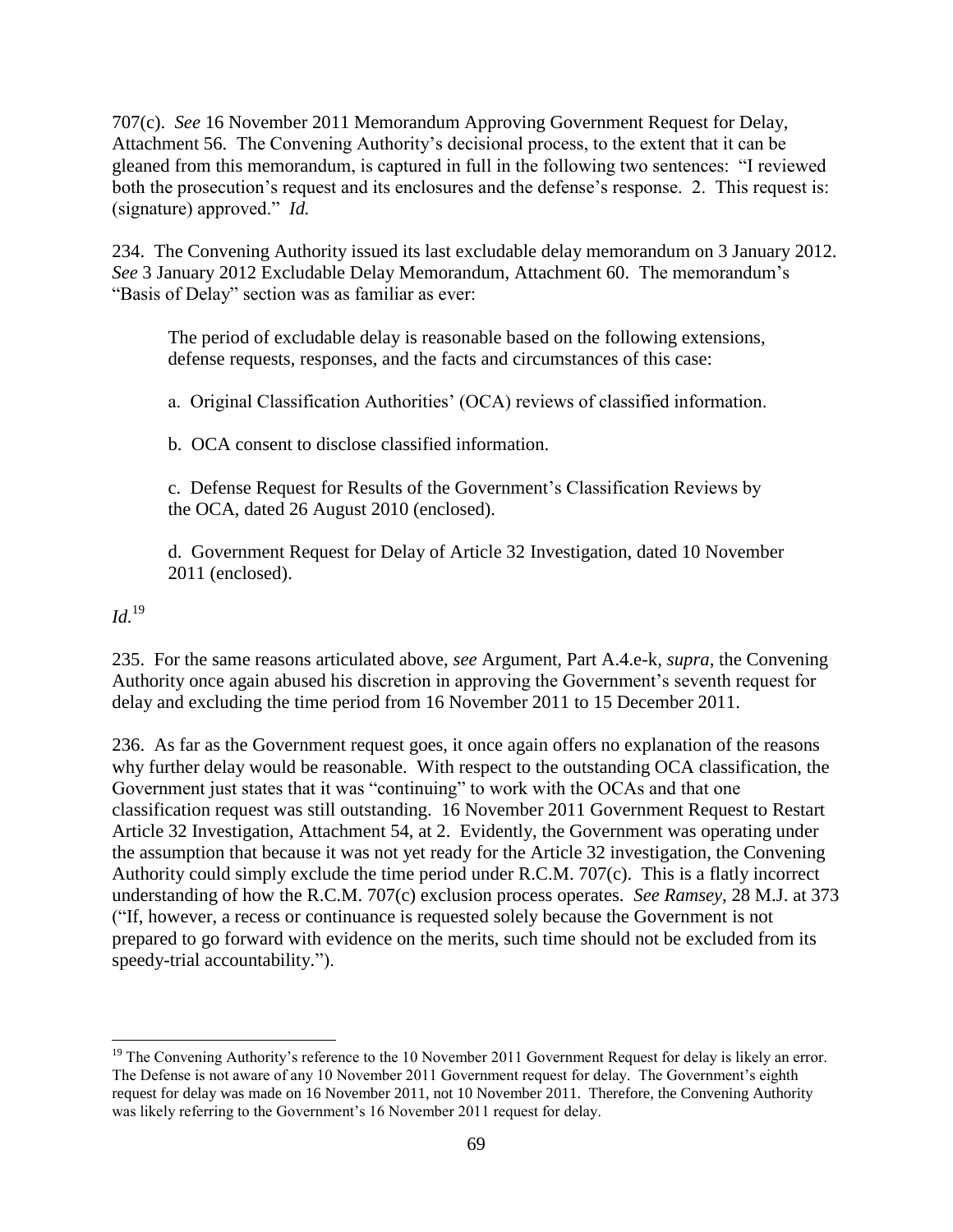237. The Government's claim that it has been "diligently" working on the processing of this case, 16 November 2011 Government Request to Restart Article 32 Investigation, Attachment 54, at 1, borders on the absurd. At the time of the request, 537 days had passed since PFC Manning was placed into pretrial confinement. 518 days had passed since the Government claims to have begun the classification review process. The completed classification reviews were hardly Tolstoy novels, some spanning only a few pages. And yet the classification review process had *still* not been finished. Something doesn't add up. That "something" is the Government's unsupported and grossly self-serving claims of working "diligently" throughout the process.

238. With respect to the 30 day period necessary to implement OPLAN BRAVO, the Government offered absolutely no support for its claim that 30 days were needed to put the plan into effect. The arbitrariness of the 30 day period was pointed out to the Convening Authority by the Defense, to no avail. The unexplained extra 30 day period is perfectly consistent with the likelihood that the Government was simply not ready for the Article 32 hearing in mid-November but felt like it would be by mid-December. Of course, the mere fact the Government is not ready to proceed cannot itself justify excluding that period of delay. *See Ramsey*, 28 M.J. at 373.

239. The Convening Authority's exclusion decisions were no better. With respect to the approval of the Government's eighth request for delay, the Convening Authority offered even less of an explanation than its usual non-explanation of the reasons for the delay. The Convening Authority commendably scrapped the unelaborated nonsense about the "ongoing national security concerns and law enforcement investigation(s)" that plagued the Convening Authority's 5 July 2011, 26 July 2011, 29 August 2011, 28 September 2011, and 27 October 2011 approval memoranda. In its place, the Convening Authority offered . . . well, nothing. Not one reason that the delay was approved. The Convening Authority's "decision" to approve is contained in the following two sentences: "I reviewed both the prosecution's request and its enclosures and the defense's response. 2. This request is: (signature) approved." 16 November 2011 Memorandum Approving Government Request for Delay, Attachment 56. No explanation of reasons was given. This complete failure to provide any reasons whatsoever (not even bad ones) for approving the Government's eighth request for delay clearly constitutes an abuse of discretion. *See* R.C.M. 707(c) discussion ("[T]he decision granting the delay, together with supporting *reasons* and the dates covering the delay, should be reduced to writing."<sup>20</sup> (emphasis supplied)

240. If more were needed to torpedo the Convening Authority's approval of the Government's eighth request for delay, the approval was issued on the same day as the request was made. This incredibly quick turnaround time belies any claim that the Convening Authority gave this request the requisite independent determination of good cause for the delay, *see Lazauskas*, 62 M.J. at 45 (Baker, J., concurring), and confirms the Defense's belief that the Convening Authority had long

 $\overline{\phantom{a}}$ 

<sup>&</sup>lt;sup>20</sup> The discussion to R.C.M. 707(c) recognizes that it may not always be practicable to reduce the decision to grant or deny a reasonable delay to writing. Although the discussion section does not provide an example of when it would not be practicable, the Defense could envision times where military exigencies may prevent reducing the decision to writing).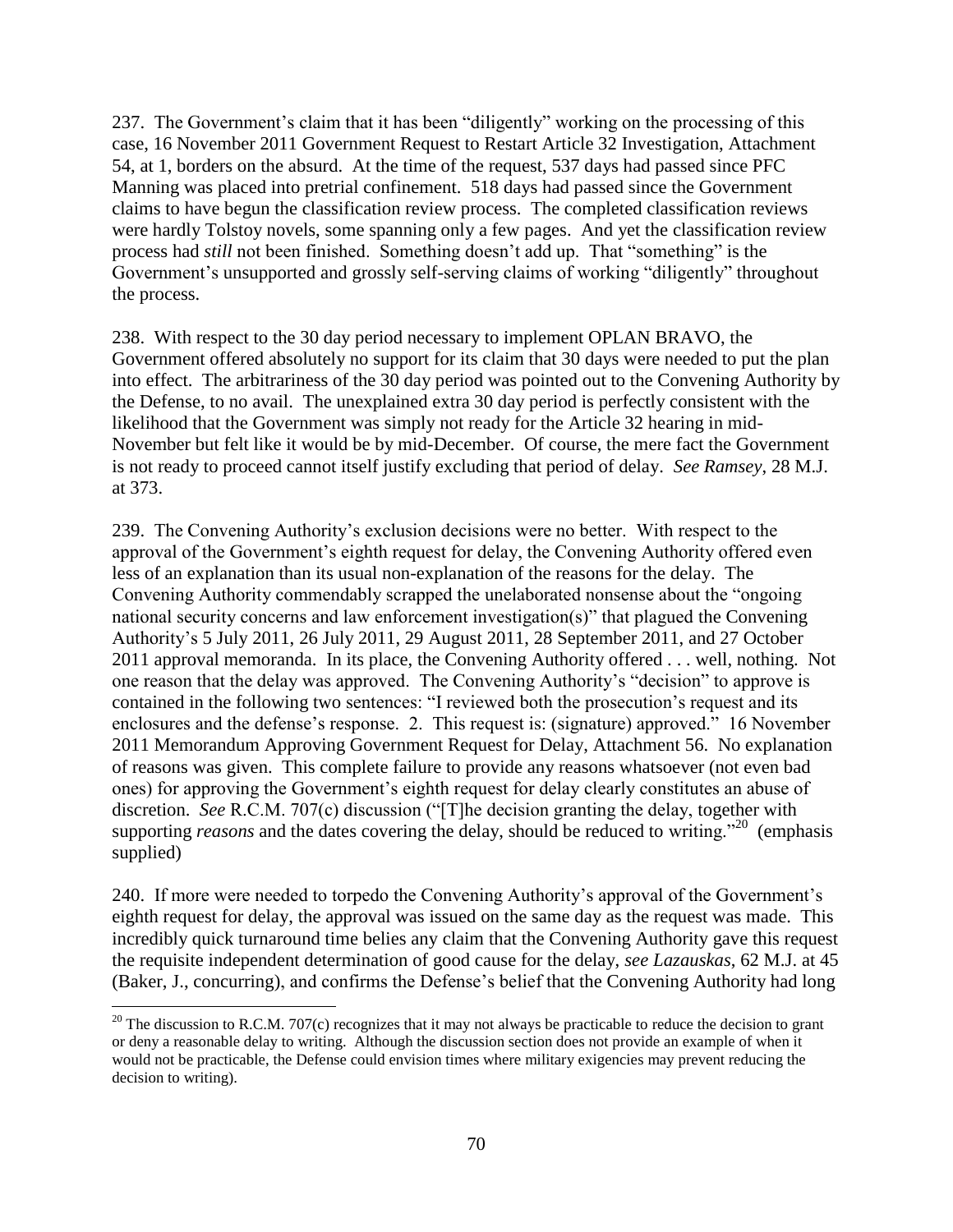been a mere rubber stamp for the Government's many delay requests. To truly put the Convening Authority's blazingly fast approval into proper context, consider all that happened on 16 November 2011: the Convening Authority issued an excludable delay memorandum for the period between 14 October 2011 to 16 November 2011; the Government requested that the Article 32 hearing be restarted on 16 December 2011; the Defense countered that the Article 32 hearing should recommence on 12 December 2011; the Convening Authority decided that the Article 32 hearing would commence on 16 December 2011; the Government made its eighth request for delay; the Defense opposed; the Convening Authority granted the delay; and the Convening Authority issued special instructions to the Article 32 IO. This is a lot for any Convening Authority to tackle in one day. When coupled with the several long periods of Government inactivity, *see* Facts, Part A.4, *supra*, and the Government's overall incredibly lethargic processing of this case, this flurry of activity is particularly unmistakable. Given all of the tasks that the Convening Authority accomplished on 16 November 2011, it seems rather dubious that the Convening Authority gave any careful thought to the eighth Government delay request, which arrived the same day it was approved.

241. With respect to the Convening Authority's 3 January 2012 excludable delay memorandum, it was decidedly more of the same. As the 3 January 2012 excludable delay memorandum was identical in all respects, except for the date of the Government's request for delay, to the many excludable delay memoranda that came before, the same arguments against these prior excludable delay memoranda are fully applicable here. *See* Argument, Part A.4.e-k, *supra*. Once again, the Convening Authority offered no reasons why the various items listed in the "Basis of Delay" section justified yet another period of delay when PFC Manning had already languished in pretrial confinement for 585 days as of 3 January 2012.

242. Finally, neither the Convening Authority's approval of the Government's eighth request for delay nor its 3 January 2012 excludable delay memorandum gave any consideration to the Defense's opposition arguments. Particularly troubling, the Convening Authority made no mention whatsoever of the Defense's position that the 30 day request to implement OPLAN BRAVO was wholly arbitrary. The Convening Authority's decision to forgo any express consideration of the Defense's legitimate concerns is yet further evidence that the Convening Authority was a mere rubber stamp of any and all Government delay requests.

243. For these reasons, the Convening Authority abused his discretion in excluding the period of time between 16 November 2011 and 15 December 2011. When these 30 days that were erroneously excluded are added to the 103 days that unquestionably count against the R.C.M. 707(a) 120-day speedy trial clock and the 10 days that were clearly improperly excluded by

the Government failed to arraign PFC Manning within 120 days of the imposition of restraint. Therefore, the Government violated PFC Manning's R.C.M. 707 speedy trial rights.

### **m. The Sum of the Many Exclusions**

244. Of the 635 days from the day after PFC Manning was placed into pretrial confinement up to and including the date PFC Manning was arraigned, *see* R.C.M. 707(b)(1), 532 days have been excluded by the Convening Authority and the Article 32 IO. This Motion does not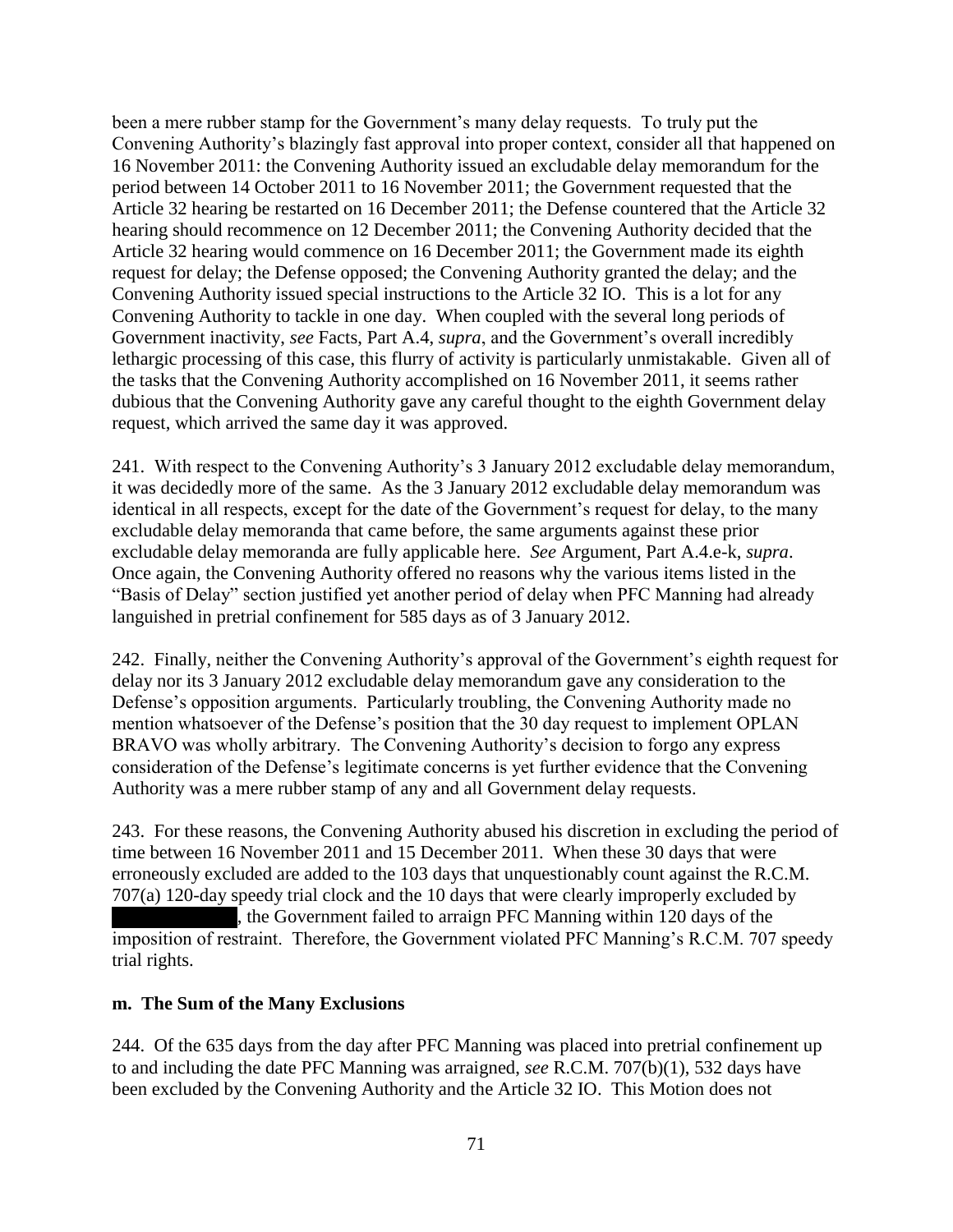challenge 205 days of those excluded days. *See* Argument, Part A.3, *supra*. Subtracting those 205 unchallenged days from the 635 total days, the Convening Authority and the Article 32 IO excluded 327 days of the 430 remaining days. Those exclusions amount to a total of over 76% of the 430 days. In practical terms, the Convening Authority and the Article 32 IO has excluded from the R.C.M. 707 speedy trial clock over 76% of the time that the Defense contends should be counted against that clock. It bears repeating that the Government has the burden of proof with respect to this Motion. The Government, in other words, must prove that the facts and circumstances of this case show that excluding over 76% of the contested time during which PFC Manning was in pretrial confinement was reasonable.

245. If all of the challenged exclusions are upheld, this Court will have countenanced the exclusion of over 76% of days from the R.C.M. 707 speedy trial clock. This speedy trial provision was meant to address and protect the accused's constitutional and statutory speedy trial rights. *Thompson*, 46 M.J. at 475. If the exclusion of over 76% of days from the speedy clock is upheld, the speedy trial protections provided by R.C.M. 707 would be effectively eviscerated. *See United States v. Dooley*, 61 M.J. 258, 264 (C.A.A.F. 2005) (quoting and agreeing with military judge's concern that "the plain meaning of R.C.M. 707 may be thwarted if trial [was] allowed" in that case after "inordinate delay"); *cf. Bray*, 52 M.J. at 662 (lamenting that the Government's interpretation of a particular provision of R.C.M. 707 "would emasculate the speedy-trial provisions of R.C.M. 707.").

246. In *Bell*, a case involving an Article 10 violation premised upon a delay of 199 days between preferral of charges and trial, the Air Force Court of Military Review explained the findings of the military judge:

The military judge found, "there has been a significant delay in the processing of this case and the delay is by and large without explanation." He further found that the delay approached being "callously indifferent."

17 M.J. at 579. These words could not be more apt if spoken about this very case. To make matters worse, the Convening Authority, by rubber stamping every single one of the Government's eight delay requests, and the Article 32 IO, by excluding time that he simply did not work on the case with no legal basis for that exclusion, joined the Government in its callous indifference to PFC Manning's speedy trial rights. Whatever the protections of R.C.M. 707 may mean in the abstract, they must mean, if they mean anything at all, more than what PFC Manning was afforded in this case.

247. Therefore, in order to safeguard the protections that R.C.M. 707 is supposed to provide an accused and that were completely gutted by the Convening Authority's rubber stamp approval of any and all Government requests for delay, this Court must find that some or all of the challenged exclusions constituted an abuse of discretion. And if even just one or two of those periods was improperly excluded (and the Defense maintains that all challenged periods were improperly excluded), PFC Manning's R.C.M. 707 speedy trial rights have been violated.

### **5. Remedy: Dismissal With Prejudice**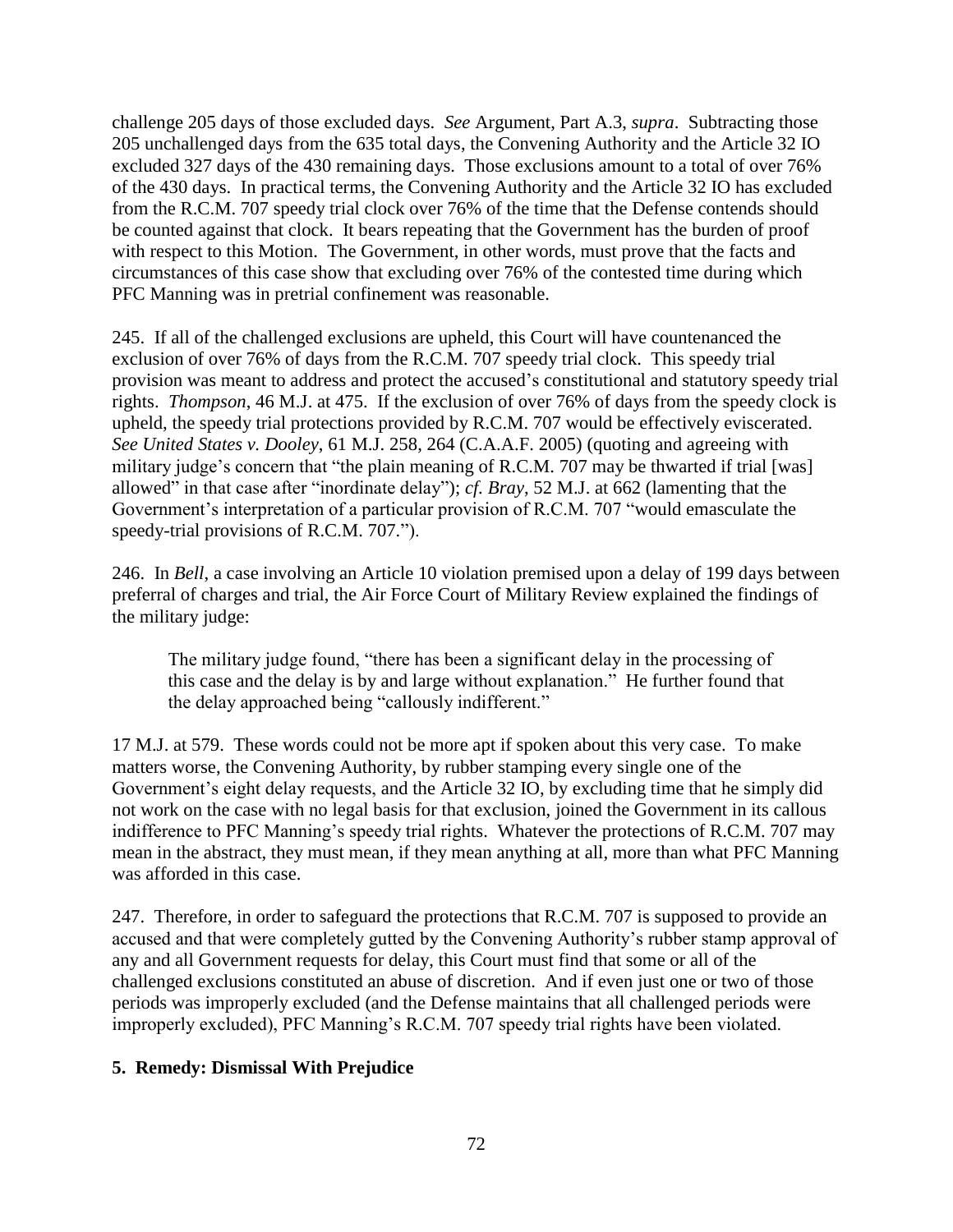248. As mentioned above, *see* Legal Framework, Part A, *supra*, R.C.M. 707(d)(1) provides four factors to be balanced in determining whether the dismissal of the affected charges shall be with or without prejudice. Those four factors are "the seriousness of the offense; the facts and circumstances of the case that lead to dismissal; the impact of a re-prosecution on the administration of justice; and any prejudice to the accused resulting from the denial of a speedy trial." R.C.M. 707(d)(1). The appropriate balance of those factors leads to the conclusion that only one remedy will suffice for the Government's flagrant disregard of PFC Manning's R.C.M. 707 speedy trial rights: dismissal of all charges with prejudice.

249. With regard to the first factor, the charges against PFC Manning are concededly serious. But the mere fact that the charges are serious in no way precludes dismissal with prejudice for a violation of R.C.M. 707(a)'s mandate. *See, e.g.*, *Bray*, 52 M.J. at 660, 663 (dismissing charges with prejudice for a R.C.M. 707 violation even where dismissed charge alleged accused raped a 5-year-old girl). Rather, the seriousness of the charges is but one factor to be considered in the mix.

250. The remaining factors identified in R.C.M. 707(d)(1) all weigh heavily in favor of dismissal with prejudice. The facts and circumstances that lead to dismissal are grave indeed. The Government took 635 days to arraign PFC Manning after placing him in pretrial confinement. It took the Government 566 days after PFC Manning was placed into pretrial confinement to make itself ready for the Article 32 hearing. To be sure, the Defense did request some delay in order to conduct a R.C.M. 706 Board of PFC Manning. But the Defense's request was not a free pass to the Government to take it easy until the R.C.M. 706 Board completed its examination. Rather, the Government had an obligation to process the case in a reasonably diligent manner from the moment PFC Manning was placed into pretrial confinement to the moment PFC Manning was arraigned. Even after the R.C.M. 706 Board had run its course, the Government needed to request a period of delay every month until the Article 32 hearing commenced 566 days after PFC Manning was placed into pretrial confinement. Moreover, these requests were wholly lacking in reasons showing why the requested delay was reasonable. The facts and circumstances of the Government's processing of this case show anything but reasonable diligence. The Defense has found no reported case involving precisely what this case involves: an inordinate period of delay coupled with the Government's cavalier disregard of the accused's speedy trial rights. Therefore, this factor weighs in favor of dismissal with prejudice.

251. The "impact of re-prosecution on the administration of justice" factor also weighs heavily in favor of dismissal with prejudice. The Government will no doubt protest this contention strongly, arguing that barring prosecution in this case would prevent the Government from prosecuting the Soldier alleged to have perpetrated one of the largest leaks of U.S. information in history. We've heard the "this is such an important case" refrain before. However, the Government must finally face reality: if the Government is deprived of the opportunity of prosecuting PFC Manning, it will have no one to blame but itself for that result. Moreover, this third factor is a two sided coin. "[J]ustice is also frustrated when an accused is held in pretrial confinement for an unreasonably long time." *Proctor*, 58 M.J. at 797. Justice has already been irreparably frustrated by the inordinate Government delay in this case. Allowing the Government a second bite at the apple after it has so completely dropped the ball in processing this case in the first go-round would only compound that frustration. *See Dooley*, 61 M.J. at 264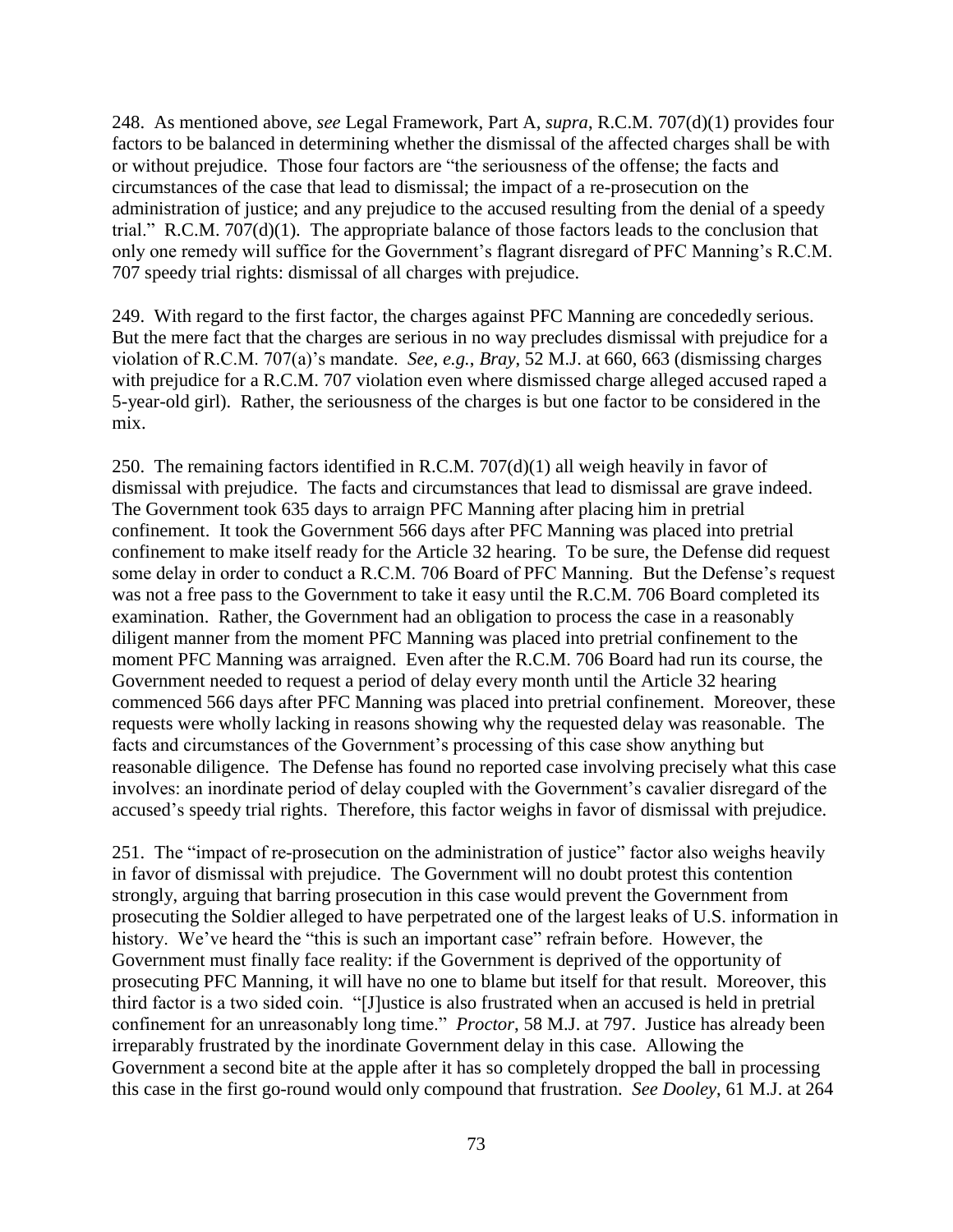("[I]f the military judge dismisses without prejudice and the Government decides to reprosecute the accused, the remedy leads to further delay."). Therefore, this third factor also weighs heavily towards dismissal of all charges with prejudice.

252. Finally, as argued below, *see* Argument, Part B.4, *infra*, PFC Manning has already suffered substantial prejudice as a result of being denied his rights to a speedy trial. He suffered a long period of oppressive pretrial confinement at the hands of the Quantico officials, being forced to endure MAX custody, POI status, and Suicide Risk restrictions during his time there. PFC Manning has suffered substantial anxiety and concern as a result of his pretrial confinement. Lastly, the preparation of PFC Manning's defense has been prejudiced by the inordinate delay, as the Government's lack of diligence has likely led to the loss of evidence and has further compounded the already staggering delay in bringing PFC Manning to trial. All of these aspects of prejudice are discussed in much more detail below. *See* Argument, Part B.4, *infra*. For present purposes, it suffices to say that PFC Manning has suffered a substantial amount of prejudice to all three interests identified by the Supreme Court in *Barker*. Therefore, this final factor also points strongly towards dismissal of the charges with prejudice.

253. In sum, three of the four R.C.M. 707(d)(1) factors clearly militate in favor of dismissal of the affected charges with prejudice. Indeed, dismissal with prejudice is the only acceptable remedy for the Government's profound disregard for PFC Manning's speedy trial rights.

254. Furthermore, where, as here, the accused's constitutional or Article 10 speedy trial rights have been violated, the only available remedy is dismissal with prejudice. *See* R.C.M. 707(d)(1); *Kossman*, 38 M.J. at 262 (explaining that the only remedy for an Article 10 violation is dismissal of the affected charges with prejudice); *see also* Argument, Part B, *infra* (arguing that PFC Manning's Article 10 and Sixth Amendment rights to speedy trial have been violated).

255. For these reasons, this Court should dismiss all charges with prejudice, as PFC Manning's R.C.M. 707 speedy trial rights have been severely trampled upon.

## **B. The Government Violated PFC Manning's Speedy Trial Rights Under Article 10 and the Sixth Amendment to the United States Constitution**

256. The Government has also violated PFC Manning's speedy trial rights under Article 10 and the Sixth Amendment to the United States Constitution.<sup>21</sup> As of the date of this motion, PFC Manning will have spent 845 days in pretrial confinement before his trial commences. This staggering period of delay is unquestionably facially unreasonable under the length of delay factor, triggering the remainder of the Article 10 analysis. Moreover, the various excuses for this monstrous delay that the Government may put forth are all red herrings, meant to detract from the two undeniable truths that permeate this case: the Government has been dragging its feet in the processing of this case from day one and the Government was inexcusably operating under a profound misunderstanding of its bedrock discovery obligations for the first 698 days of this

 $\overline{\phantom{a}}$ <sup>21</sup> Since the *Barker* factors under the Sixth Amendment have been adopted by the Court of Appeals for the Armed Forces as "an apt structure for examining the facts and circumstances surrounding an alleged Article 10 violation," *Mizgala*, 61 M.J. at 127, to avoid unnecessary repetition, this section covers PFC Manning's speedy trial claims under the Sixth Amendment and Article 10.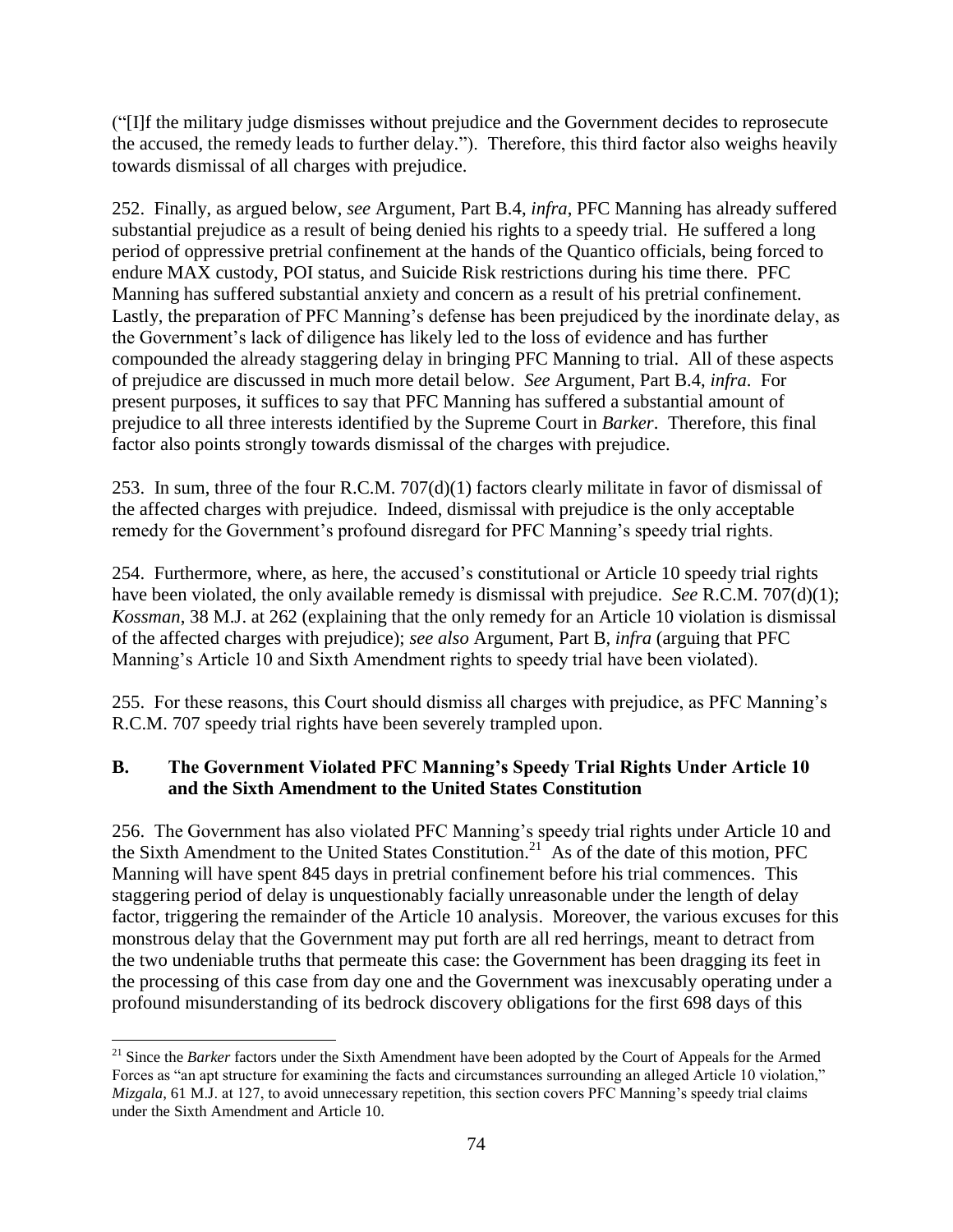case. Additionally, the Defense made two genuine speedy trial requests early on in this odyssey, and it has reiterated those requests on numerous occasions throughout the case. Finally, PFC Manning has suffered severe prejudice to all three interests identified by the Supreme Court in *Barker* and the Court of Appeals for the Armed Forces in *Cossio* and *Mizgala*.

257. In sum, all four factors in the Article 10 procedural framework point unmistakably to the conclusion that PFC Manning's statutory and constitutional speedy trial rights have been trampled upon with impunity. Under no stretch of the imagination could the Government's processing of this case be characterized as reasonably diligent. There is only one remedy for the Government's severe constitutional and statutory violations: dismissal of all charges with prejudice.

# **1. Length of Delay**

258. To date, PFC Manning has spent 845 days in pretrial confinement. The 845 days PFC Manning has already spent in pretrial confinement dwarfs other periods of pretrial confinement that the Court of Appeals found to be facially unreasonable, and it is plainly sufficient to trigger the analysis into the remaining factors in the Article 10 framework. Indeed, the Defense has found no reported military case involving a period of delay even close to the 845 delay in this case.

259. The protections of Article 10 are triggered when the accused is placed in "arrest or confinement." 10 U.S.C. § 810; *see Schuber*, 70 M.J. at 184. Article 10 was implicated in this case when the Government placed PFC Manning in pretrial confinement on 29 May 2010. Moreover, Article 10's protections last until the accused is tried. *See Cooper*, 58 M.J. at 49-60. Currently, PFC Manning's trial is scheduled to commence on 4 February 2013. Therefore, for purposes of Article 10, PFC Manning will have been in "arrest or confinement" for a period of 983 days when his trial begins. $^{22}$ 

260. This 852 day delay is clearly facially unreasonable. Applying the factors identified by the *Schuber* Court, the Defense concedes that the charged offenses are serious and that PFC Manning was notified of the charges against him. *See* 70 M.J. at 188. Additionally, while this case may be more complex than the run-of-the-mill prosecution, *see id.*, much of that complexity has been created by the Government's expansive charging decision. *See, e.g.*, Appellate Exhibit XC (arguing that Government was relying on an untenable expansive theory of "exceeds authorized access"); Appellate Exhibit XCII (same); Appellate Exhibit CLXX (same); Appellate Exhibit CXCVII (same); Appellate Exhibit LXII (arguing that Government's expansive interpretation of the term indirectly was untenable and, as applied in this case, rendered Article 104 unconstitutionally vague and substantially overbroad). PFC Manning's Article 10 rights cannot be made dependent upon the unlucky circumstance of having an imaginative prosecutor

 $\overline{a}$  $22$  This motion uses the period of pretrial confinement to the date of this motion for purposes of the Article 10 argument. The Defense points out, however, that this figure (845) will continue to increase each day until this motion is litigated and decided. In the event that this Court denies the motion to dismiss with prejudice and the case proceeds to trial as scheduled, the entirety of the 983 day period in which PFC Manning will have spent in pretrial confinement by 4 February 2013 will constitute the period of pretrial delay for purposes of Article 10.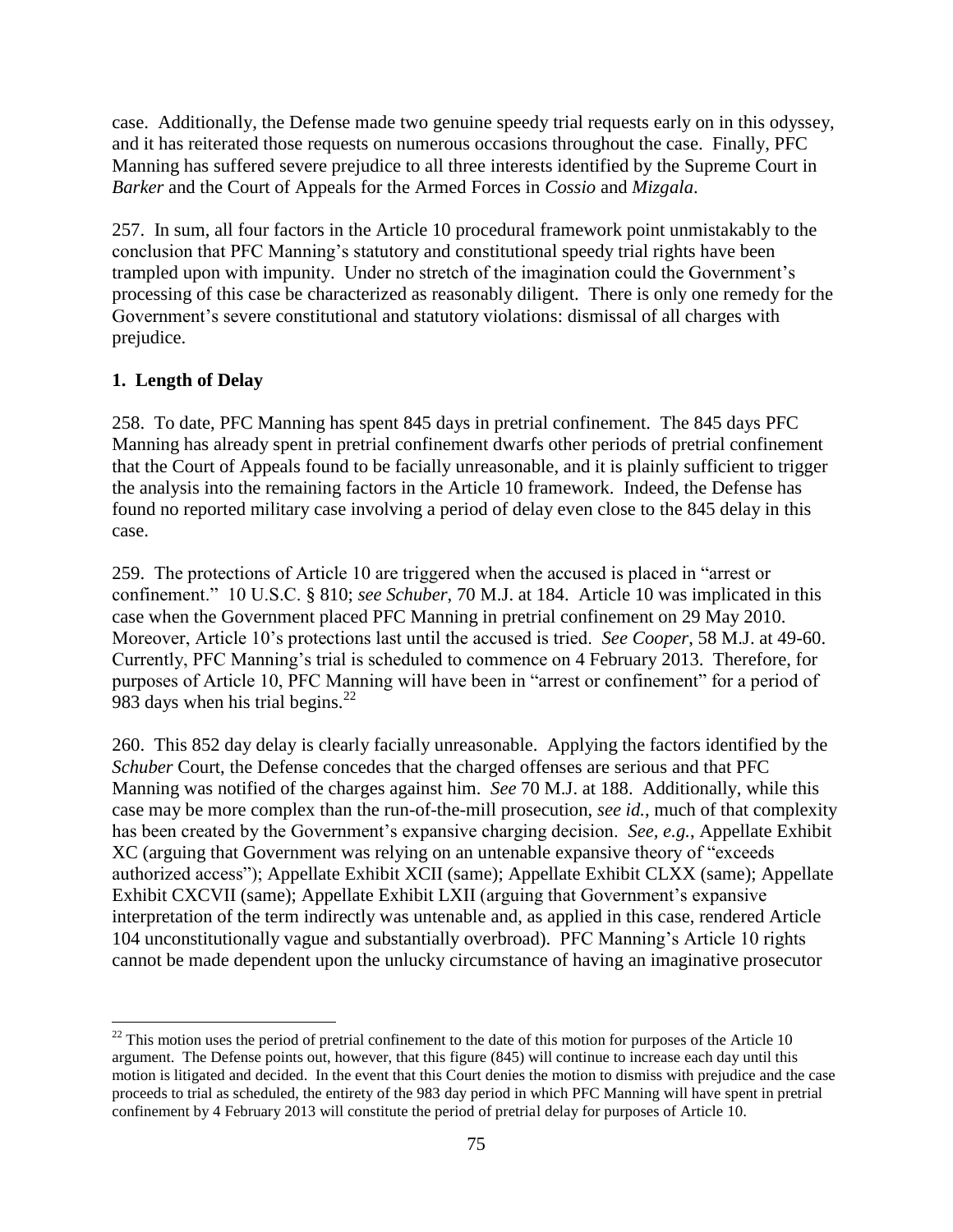assigned to his case. *See* Argument, Part B.2.a, *infra* (further explaining the Government's responsibility for this case's complexity).

261. Finally, the Government may attempt to seek shelter behind the "availability of proof" factor identified in *Schuber*, *see* 70 M.J. at 188, arguing that the proof was not as readily available in this case as in some cases, given the volume of classified evidence implicated by this case. However, the Government has had ample time to allow the OCAs to conduct the classification review process, to obtain consent from the OCAs to release discoverable information to the Defense, and to conduct its required *Brady* searches. From PFC Manning's placement in pretrial confinement to the Government's 25 April 2011 request for delay of the Article 32 hearing – its first of eight such requests – the Government already had a period of 332 days in which to get its affairs in order with respect to the classified evidence in this case. Moreover, the Government needed an additional 235 days after 25 April 2011 before it was even ready for the Article 32 hearing. Furthermore, as of the date of this motion, the Government has *still* not finished conducting its basic *Brady* searches of the files within its possession, custody, or control, 845 days after PFC Manning was placed in pretrial confinement and 808 days after the original charges were preferred. Therefore, the Government cannot hide its profound lethargy behind the fact that this case involved classified evidence. *See* Argument, Part B.2.ii, iv (further explaining the Government's inexplicable discovery delay).

262. The remaining *Schuber* factors weigh in favor of finding this 845 day period of PFC Manning's pretrial confinement to be sufficiently lengthy to trigger the remainder of the Article 10 analysis. First, the Government has not properly complied with the procedures relating to PFC Manning's pretrial confinement. *See Schuber*, 70 M.J. at 188. When PFC Manning was transported to Quantico, for example, the Duty Brig Supervisor (DBS) completed an initial custody classification determination. Appellate Exhibit 258, at 4. Despite the fact that PFC Manning's score of "5" was substantially lower than the "12" or more points that are typically required for a detainee to be placed in MAX custody, the DBS overrode the custody determination and placed PFC Manning in MAX custody. *Id.* Moreover, despite the recommendations of two Brig psychiatrists that PFC Manning be downgraded from Suicide Risk to POI status, the Brig did not immediately remove PFC Manning from Suicide Risk designation. *Id.* at 4-5. This failure to take prompt action following the psychiatrists' recommendations violated Secretary of Navy Instruction (SECNAVINST) 1640.9C. *Id.*; *see id.* at 35 ("In CWO5 Abel Galaviz's investigation of the conditions of PFC's Manning's confinement, he found that the failure to immediately take PFC Manning off of Suicide Risk status upon the psychiatrist's recommendation was in violation of Navy rules."). Likewise, for the next eight months that PFC Manning was at Quantico, Brig officials repeatedly ignored the recommendations of the Brig psychiatrists that PFC Manning should be taken off of POI status. *Id.* at 11. Similarly, on the two occasions when the Brig increased PFC Manning's handling instructions to be compatible with those of a Suicide Risk detainee, Brig officials either ignored or simply did not consult the Brig's mental health providers. *Id.* at 27, 35-36. Additionally, the Classification and Assignment Board, which apparently met on a weekly basis to discuss PFC Manning's confinement conditions, failed to properly document its recommendations on the required Brig Form 4200 for over five months. *Id.* at 27. Finally, and most egregiously,  $\blacksquare$ , the and senior rater of the \*\*\*\*\*, indicated at a 13

January 2011 meeting that there would be no relaxation of the restrictions of PFC Manning's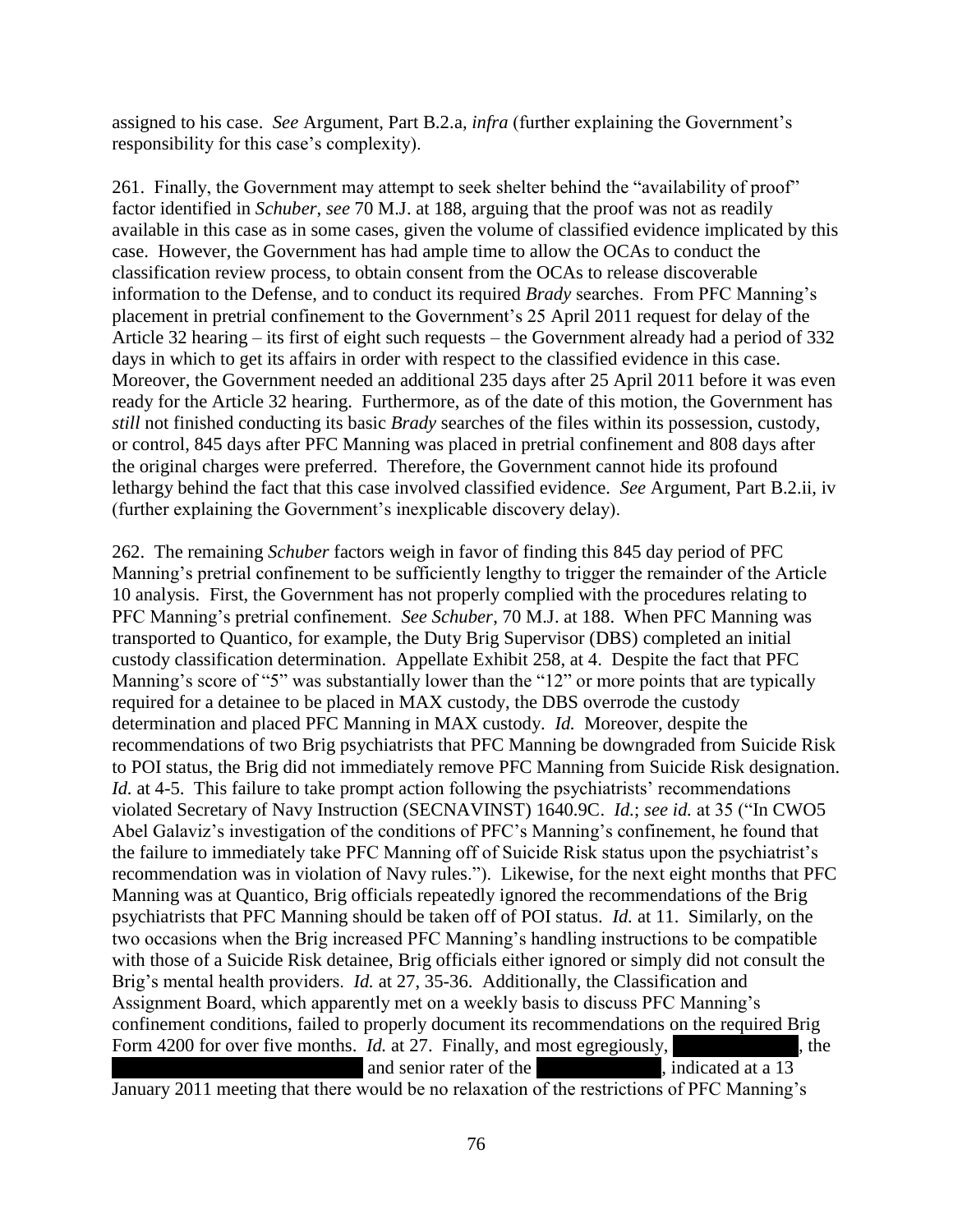confinement "on [his] watch," notwithstanding the dissenting views of the Brig's medical health personnel, because he believed that the Brig could do whatever it wanted to do when it came to PFC Manning's confinement. *Id.* at 37-38. \*\*\*Redacted\*\*\*was obviously simply relying an order from \*\*\*\*, the \*\*\* The 84 emails provided by the Government on (literally) the eve of the Defense's Article 13 filing expose that everybody at Quantico, from a three-star-general to lower enlisted marines at the brig, was complicit in the unlawful pretrial punishment of PFC Manning.

263. Second, the Government was wholly unresponsive to requests for reconsideration of PFC Manning's pretrial confinement. *See Schuber*, 70 M.J. at 188. PFC Manning, through counsel, made numerous requests of the United States Army Staff Judge Advocate's Office for the Military District of Washington to assist in removing PFC Manning from MAX and POI. Appellate Exhibit 258, at 47. While giving vague assertions that the Government was giving these concerns the "highest priority," email correspondence between then-CPT Fein and the Brig officials demonstrates that the Government was not at all concerned with seeing PFC Manning's confinement conditions reconsidered, but was instead solely concerned with combating a potential Article 13 Motion. *Id.* at 47-50. Moreover, PFC Manning filed numerous complaints about his pretrial confinement and requests to have his confinement conditions reconsidered  $-$  a complaint with the \*\*\*Redacted\*\*\*\*\*\*Redacted\*\*\*, a DD Form 510 complaint through the Brig's grievance process, a request for release from pretrial confinement under R.C.M. 305(g), a request for redress under Article 138 and two rebuttals of the inadequate responses to this request, to be precise – all to no avail. *Id.* at 49. The responses to these numerous requests and complaints were either nonexistent or inadequately explained, cursory denials. *Id.* Additionally, as a result of the domestic and international outrage at PFC Manning's inhumane treatment, several organizations and individuals pleaded with the Government to modify the conditions of his confinement. *Id.* at 38-41. All such pleas, like the several requests and complaints lodged by PFC Manning himself, fell on deaf ears.

264. Finally, a comparison of the time PFC Manning has spent in pretrial confinement and the periods of pretrial confinement found to be sufficiently facially unreasonable to trigger the remaining Article 10 analysis readily demonstrates that the 845 days of pretrial confinement in this case easily qualifies as facially unreasonable. Indeed, the 845 days of pretrial confinement dwarfs the periods of pretrial confinement in any reported military case. *See, e.g.*, *Thompson*, 68 M.J. at 312 (holding that "the 145-day period [the accused] spent in pretrial confinement is sufficient to trigger an Article 10 inquiry"); *Cossio*, 64 M.J. at 257 (explaining that where the accused "had been in continuous pretrial confinement for 117 days," the length of delay was sufficient to trigger the remaining Article 10 analysis); *Mizgala*, 61 M.J. at 123, 129 (conducting full Article 10 analysis when the accused was in pretrial confinement for 117 days); *Miller*, 66 M.J. at 574 (finding 140 delay to weigh "significantly against the Government"); *see also Kossman*, 38 M.J. at 261 ("We happen to think that 3 months is a long time to languish in a brig awaiting an opportunity to confront one's accusers, and we think Congress thought so, too. Four months in the brig is even longer. We see nothing in Article 10 that suggests that speedy-trial motions could not succeed where a period under 90 – or 120 – days is involved."); *cf. Hatfield*, 44 M.J. at 23-24 (affirming military judge's determination that Government violated Article 10 based primarily on five periods of delay totaling 48 days); *Laminman*, 41 M.J. at 518-19, 523 (affirming military judge's determination that Government violated Article 10 based on a delay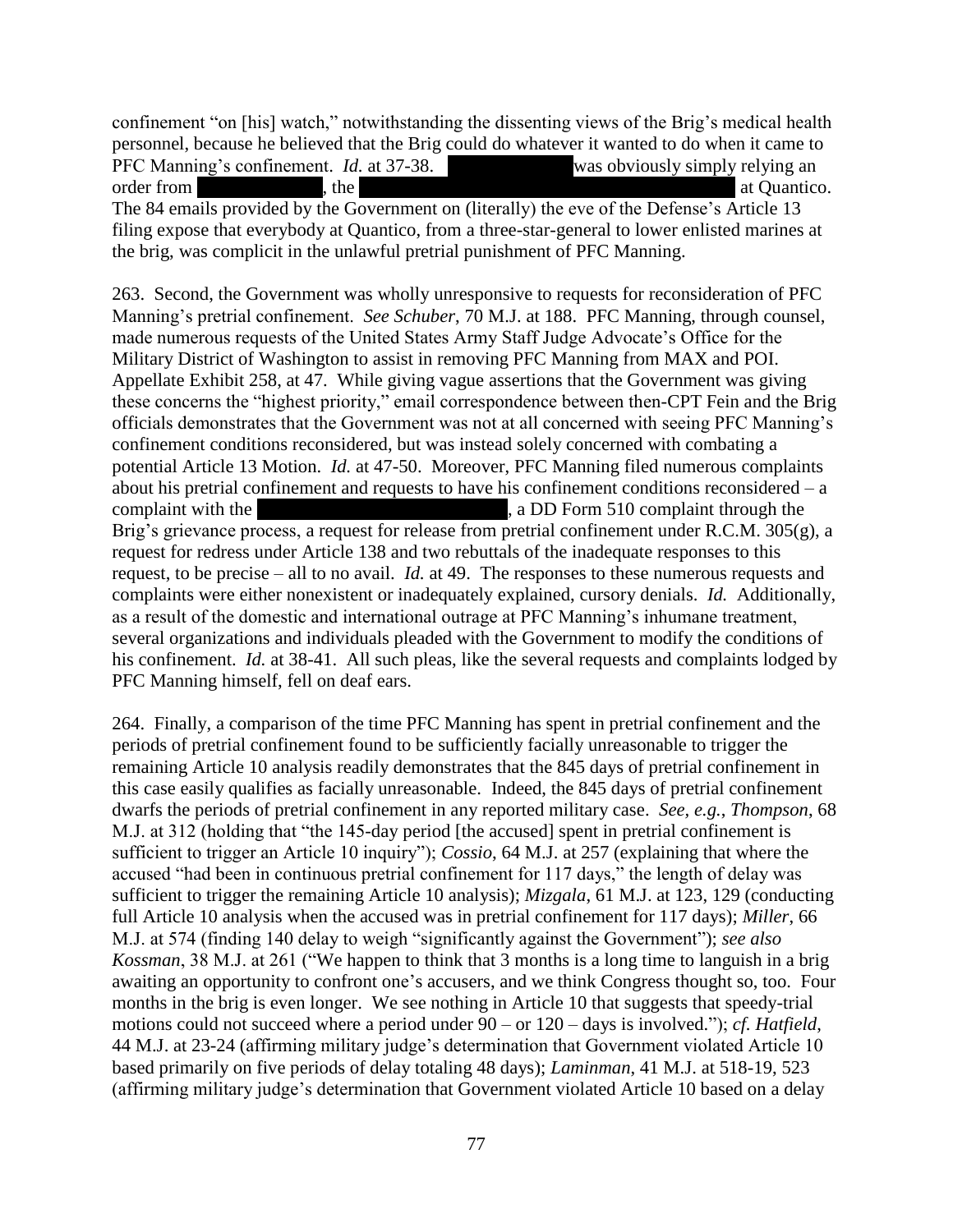of 109 days); *United States v. Collins*, 39 M.J. 739, 741 (N.M.C.M.R. 1994) (affirming military judge's determination that Government violated Article 10 based on a period of pretrial confinement of 88 days); *United States v. Hayes*, 16 M.J. 636, 638 (A.F.C.M.R. 1983) (finding delay of 466 days "unacceptable," even where no pretrial confinement and observing that it was "inconceivable that the processing was not done more expeditiously."). As an additional basis for comparison, the 845 day period of PFC Manning's pretrial confinement is almost twelve times longer than the 71 day period of pretrial confinement that the *Schuber* Court found to be not facially unreasonable. *See* 70 M.J. at 187-89.

265. In sum, no reported military case has involved such a staggering period of pretrial confinement. If periods of 117 days and 145 days have been held to be sufficiently lengthy to trigger the remainder of the Article 10 analysis, surely the 852 day period in this case qualifies as facially unreasonable. Therefore, this first factor must be resolved in favor of PFC Manning.

## **2. Reasons for Delay**

266. As of the date of this motion, the Government's case against PFC Manning has been ongoing for 845 days. For the entirety of that time, PFC Manning has remained in pretrial confinement. With trial scheduled to commence on 4 February 2012, PFC Manning will have spent a total of 983 days in pretrial confinement before the trial against him even begins. This marathon period of pretrial confinement is tremendous, to say the least.

267. But since the Government always seems to have some excuse for all of its many missteps along the way, the Defense suspects that the Government will respond to this motion with a smorgasbord of excuses in a vain attempt to justify the astounding period of pretrial delay in this case. This Motion anticipates and responds to a few of these potential excuses in this section.<sup>23</sup> Because there are essentially two distinct tracks of Government delay in this case – delay of the Article 32 hearing and discovery delay – this Motion addresses the various potential Government excuses for each type of delay in different subsections below.

268. Every conceivable excuse offered by the Government is simply a red herring designed to detract this Court's attention from the ugly truth of this case: the Government was operating for almost two years under a profound misunderstanding of its bedrock discovery obligations and the Government was incredibly lethargic in processing this case on all fronts. All the excuses under the sun fail to justify why, after PFC Manning has spent 845 days in pretrial confinement, the Government is still not ready for trial. A delay of 845 days is simply intolerable. Accordingly, the "reasons for delay" factor of the procedural framework also weighs in favor of PFC Manning.

## **a. Delay of the Article 32 Hearing**

269. It took the Government 566 days after PFC Manning was placed in pretrial confinement before it was ready for the Article 32 hearing. Even if this Court upholds the many challenged

 $\overline{\phantom{a}}$  $23$  The Defense has anticipated these potential excuses from the Government's court filings and emails. As the Government may offer reasons not anticipated here by the Defense in the Government's Response to this Motion, the Defense reserves the right to address any new reasons offered by the Government in a reply motion.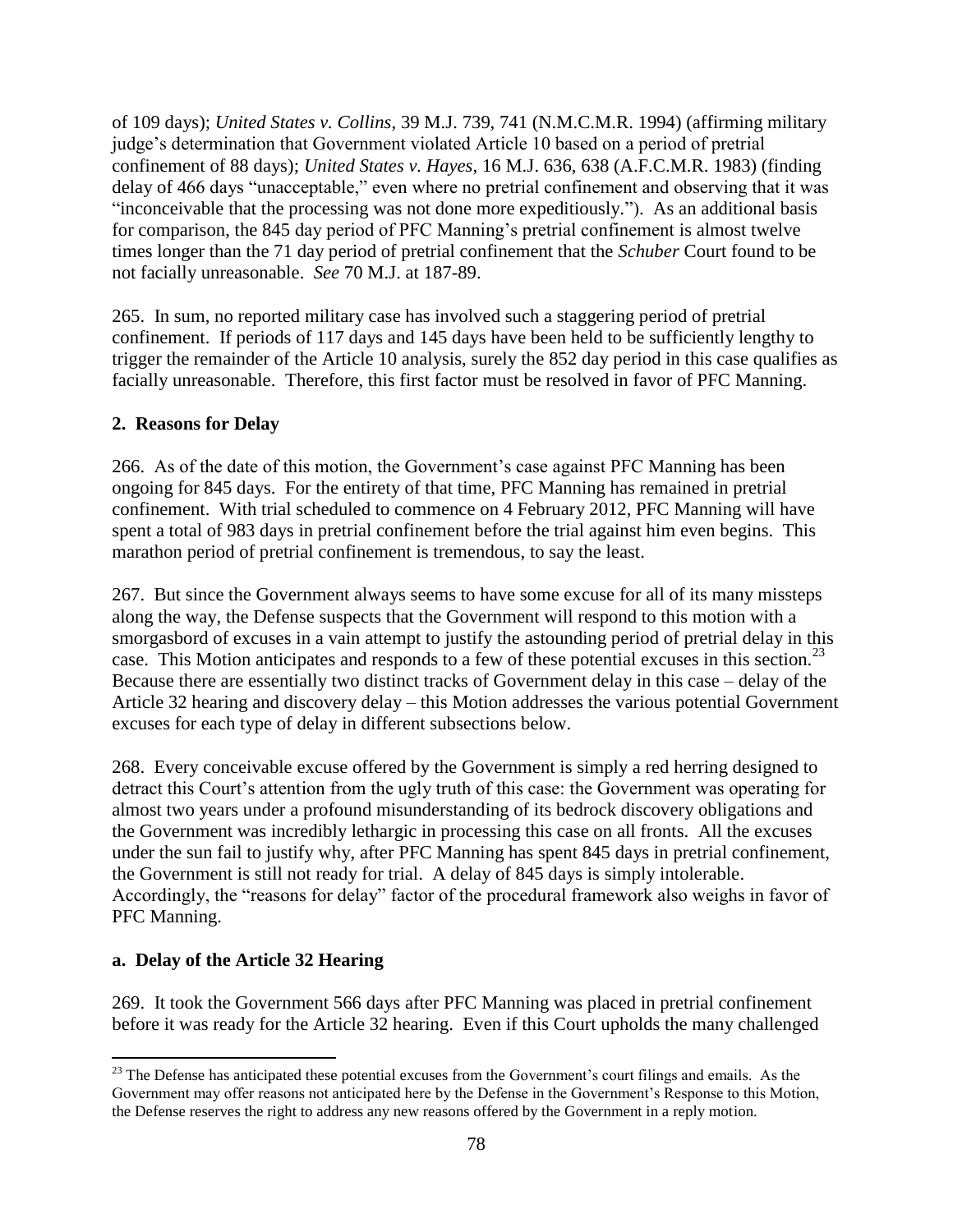exclusions from the R.C.M. 707 speedy trial clock that occurred during this period, the Government still has the burden to show reasonable diligence for this time period for purposes of Article 10 and the Sixth Amendment. *See Lazauskas*, 62 M.J. at 42; *Mizgala*, 61 M.J. at 128-29; *Birge*, 52 M.J. at 211; *Kossman*, 38 M.J. at 261; *Calloway*, 47 M.J. at 787; *see also* Legal Framework, Part B.2, *supra*. The Government may offer a number of reasons for this delay, many of which are discussed or hinted at above, *see* Argument, Part A.4.e-l, *supra*. No reason can sufficiently explain the Government's inexcusable failure to get its affairs in order for the Article 32 hearing until 566 days went by.

270. First, the Government may attempt to pin some of the blame for the delay on the Defense. After all, the Government might say, the Defense requested delay in the Article 32 hearing in order to conduct a R.C.M. 706 Board. However, while it's true that the Defense did request such a delay, this fact has no bearing on the issue of whether the Government diligently processed this case. From day one of PFC Manning's pretrial confinement, the Government had regulatory, statutory, and constitutional duties to proceed to trial with reasonable diligence. During the lead up to the R.C.M. 706 Board through the completion of the Board's evaluation, the Government's duty to process the case with reasonable diligence remained in full effect. It could not simply take a 205 day "timeout" from processing the case simply because the Defense had requested some delay to complete a R.C.M. 706 Board. Taking such a timeout would in itself establish a lack of reasonable diligence in proceeding to the Article 32 hearing.

271. Of course, the Government will assert that it took no such timeout. In fact, the Government's representations to the Convening Authority indicate that the Government began the classification review process by reaching out to the OCAs on 17 June  $2010^{24}$  and that it was "continuing" to work with the OCAs right up until the Article 32 hearing. If true, these representations show why the fact that the Defense requested a R.C.M. 706 Board provides no justification for the Government's delay in preparing for the Article 32 hearing: the Defense request had no effect on the Government's classification review process, which was ongoing at the time the request was made. Therefore, given that the Government requested delay in the Article 32 hearing about once a month for a continuous period of 8 months, it is abundantly clear that the Government would have needed to begin those delay requests earlier if the Defense had never made the R.C.M. 706 Board request. In other words, because the Government has represented that it was "continuing" to work on the classification review process since 17 June 2010 right up until December 2011 and because it still, even after the 205 days of delay stemming from the R.C.M. 706 Board process, needed to request delays of the Article 32 hearing eight times between 22 April 2011 and 16 November 2011, it is clear that the only thing that would have changed had the Defense not made its R.C.M. 706 Board request would be the number of Government requests for delay from 11 August 2010 to 16 November 2011. Thus, the Government cannot base any of its 566 days of delay in the Article 32 hearing on the Defense request for a R.C.M. 706 Board. *See United States v. Cole*, 3 M.J. 220, 225 (C.M.A. 1977) ("While defense-requested delays or continuances generally are attributable to the defense as the party which benefits therefrom, a showing that the prosecution could not have proceeded any earlier at any rate compels the conclusion that the defense-requested 'delay' did not in fact delay

 $\overline{\phantom{a}}$  $24$  Once again, however, the Defense notes that the Government has offered no explanation of why it waited 19 days after PFC Manning was placed in pretrial confinement before first reaching out to the OCAs to begin the classification review process.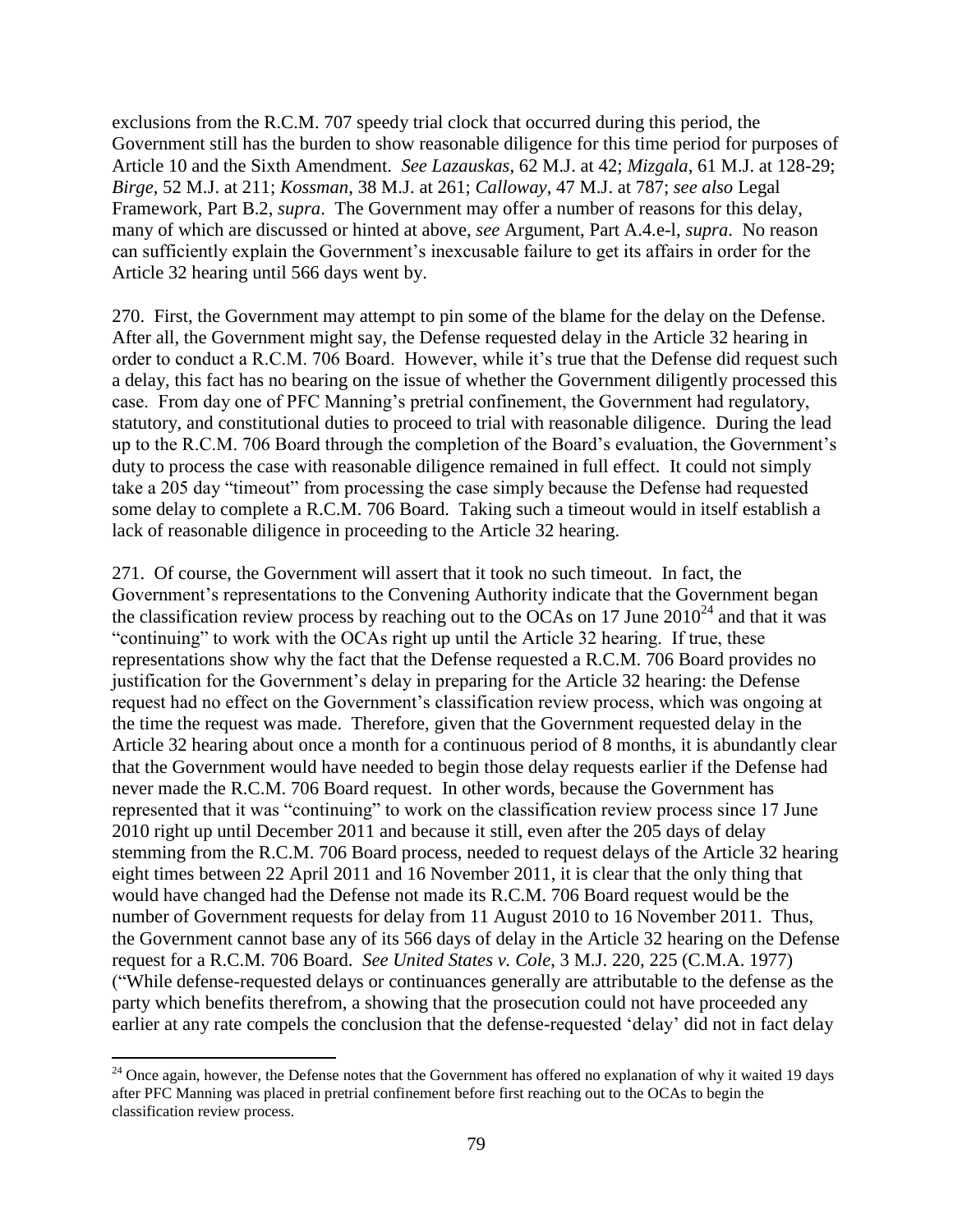the proceedings at all and the responsibility for the pertinent time period remains where it started: on the shoulders of the Government.").

272. Second, the Government could claim, as it did repeatedly in its eight requests for delay, that the classification review process was so lengthy because of the volume of classified information that needed to be reviewed. While this reason may justify some delay, it cannot even begin to justify all 566 days of delay of the Article 32 hearing. For one thing, as mentioned above, *see* Argument, Part A.4.e-l, *supra*, many of the classification reviews of this allegedly voluminous amount of classified information are quite brief. Of the ten completed classification reviews provided, six were four pages or less in length. *See* Facts, Part A.2, *supra*. Of the remaining four classification reviews, only three were more than 12 pages in length and only one was over 30 pages in length. *See* Facts, Part A.2, *supra*. While the Defense understands that length of a finished product is not the sole factor in determining a task's complexity, the fact that many of the classification reviews are only a few pages in length casts serious doubt on the Government's assertion that the classification review process was so overwhelming. For another thing, there is a large unexplained gap, ranging from a few months up to over a year and two months, between the completion dates for some of the classification reviews and their disclosure to the Defense. The Defense believes that the Government may have been stockpiling completed classification reviews so that it could still plausibly claim that the classification review process was ongoing. Whether the Government actually engaged in this practice, however, is beside the point. The bottom line is that there was a substantial delay between the completion of the classification reviews and either their disclosure to the Government by the OCAs or their disclosure to the Defense by the Government. Either way, there is a period of unexplained delay and that delay was caused by some arm of the United States Government. Finally, even if the amount of classified information to be reviewed was indeed voluminous, the Government cannot deny the fact that it took 566 days after PFC Manning was placed in pretrial confinement before it was ready to proceed to the Article 32 hearing. Therefore, to the extent that the Government intends to simply use "voluminous amounts of classified information" as some type of magic phrase, the Defense fires "566 days" right back.

273. Third, the Government may argue that the classification review process was prolonged in this case because of the necessity of coordinating with the various OCAs. Taking this contention a step further, the Government may assert that its entire case preparation was bogged down by the need to coordinate with the several different government agencies involved in this case. This "reason" for delay is more cry than wool. At no point in its many requests for delay has the Government explained how the necessary coordination in this case was especially burdensome. As mentioned above, *see* Argument, Part A.4.e-l, *supra*, the fact that the Government needed to coordinate with other governmental agencies does not itself justify any period of delay. *Cf. Kuelker*, 20 M.J. at 716-17 ("[T]he need to obtain crucial evidence in the custody of another agency of the United States is a common problem and therefore associated delay does not qualify for exclusion from the 120-day rule as a 'delay for good cause.'").

274. At the end of the day, the Government had the resources of the United States at its disposal from day one. Specifically, this meant that the Government had five full time prosecutors, two warrant officers, and multiple enlisted paralegal support assigned to this case, with the ability to call on numerous additional lawyers and paralegals from the SJA's office to help with the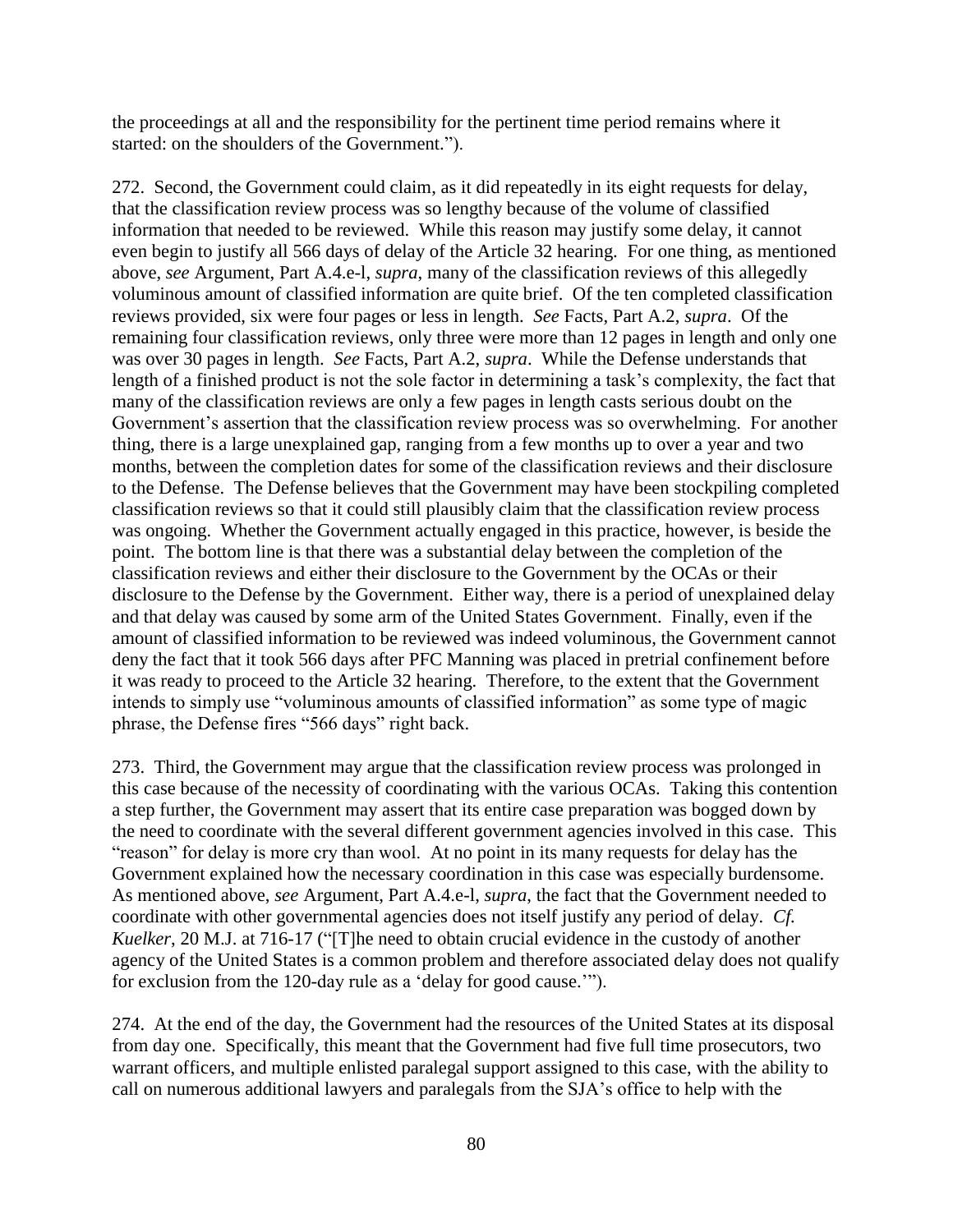processing of this case. With all of these resources, any claim by the Government that coordination with the many entities involved in this case was overwhelming should be scrutinized carefully. Are we really to believe that the Government was overwhelmed by its coordination efforts when it had the ability to summon countless SJA attorneys and paralegal support to assist in the preparation of this case? Should PFC Manning be made to suffer because the entity that is prosecuting him – the United States of America – is having difficulty coordinating amongst its many subparts? If the standard of reasonable diligence has any teeth whatsoever, the answers to these questions must be no. Moreover, to the extent that Government is simply attempting to impress this Court with the sheer number of OCAs and other entities with which it needed to coordinate, the Defense would stress that the sheer length of delay – 566 days – makes that coordination decidedly less impressive.

275. Finally, the Government may fall back on its oft-repeated, yet never fully explained, excuse of complexity. Throughout the processing of this case, the Government has stressed that this case is somehow unique or one of a kind as a result of its extreme complexity. While the Defense recognizes that this case is not your ordinary court-martial, the Government cannot repeatedly utilize the complexity excuse as some get-out-of-diligence-free card.

276. As an initial matter, each time the Government raises the "complexity" defense to hide its lack of diligence it neglects to acknowledge the undeniable fact that the Government's own charging decision has substantially contributed to the complexity of this case. The Government referred 22 charges against PFC Manning. Several of these charges appear to rely on expansive interpretations of the penal statutes under which PFC Manning has been charged. To recap just a few of these complex charging decisions, consider the specifications alleging violations of 18 U.S.C. Section 1030(a)(1). These specifications depend on an expansive interpretation of the phrase "exceeds authorized access." *See generally* Appellate Exhibit XC; Appellate Exhibit XCII; Appellate Exhibit CLXX; and Appellate Exhibit CXCVII. Moreover, even after referral of the charges, the Government was still unable to articulate its precise theory under which it had charged PFC Manning with "exceeding authorized access." *See* Appellate Exhibit XC, at 2-4, (explaining the Government's reluctance to articulate its theory on how PFC Manning exceeded his authorized access). What's more, once the Government finally did articulate its "definitive theory" for "exceeds authorized access," it quickly shifted ground at the first sign of court resistance to its initial definitive theory. *See* Appellate Exhibit CLXX, at 2-3 & n.1 (explaining the Government's overdue articulation of its self-titled "definitive" theory of "exceeds authorized access," followed quickly by its abandonment of that theory for an alternative theory). That the Government, 742 days after PFC Manning was placed into pretrial confinement, 705 days after preferral of charges, and 127 days after referral of charges, was having so much difficulty ironing out its own theory of the Section 1030 specifications speaks volumes about both the Government's self-created complexity and its overall lack of diligence.

277. To make matters worse, Section 1030 was not the only section that the Government needed to have interpreted expansively in order to reach PFC Manning's alleged conduct. The Government's theory underlying its Article 104 specification – the Specification of Charge I – also depended on an expansive interpretation of a criminal statute. This time, the Government needed the phrase "indirectly" to be interpreted so that a person could be found to have indirectly given intelligence information to the enemy when that person gave the information to a third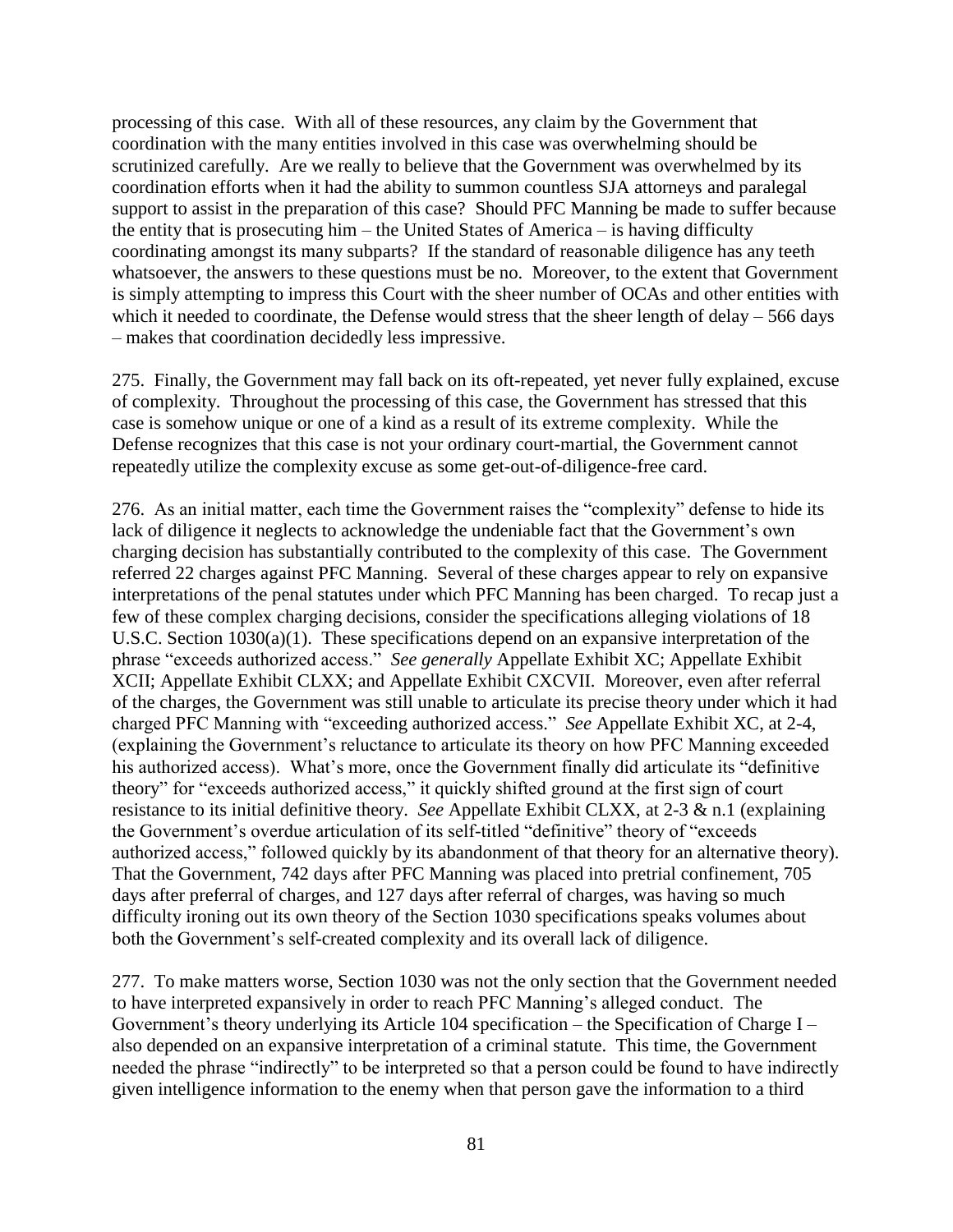party with the knowledge that the enemy might be able to access that information. *See* Appellate Exhibit LXII. As explained in the Defense Article 104 Motion to Dismiss, no court had ever accepted such an expansive interpretation of that phrase. *Id.* Additionally, the Government has been less than forthcoming with the theories underlying some of the other specifications in this case. For example, despite a bill of particulars request covering the Government's theories underlying the 18 U.S.C. Section 641 specifications, the Government refused to articulate its theory of how PFC Manning stole or knowingly converted Government databases that remained in the possession of the United States. While at the time the Defense believed the Government was just engaging in some improper gamesmanship, the Defense now believes, in light of the Government's confusion over its own "exceeds authorized access" theory (or theories), that the Government simply did not yet have an articulable legal theory for the theft or knowing conversion specifications.

278. The point of this discussion is not to rehash memories of long ago motions hearings. Rather, the Defense merely wishes to point out that the Government cannot assert that this case is overly complex or that it raises novel issues while simultaneously turning a blind eye to the fact that a substantial portion of that complexity and novelty has been caused by the Government's own charging decision. In other words, the Government cannot be given a free pass on the reasonable diligence inquiry simply by asserting the complexity of the case, especially when it has charged the case in such a complex manner that necessitated delay in the proceedings to allow the Government to mull over how it can make the proof fit its lofty and imaginative charging decision. As explained above, *see* Argument, Part B.1, *supra*, PFC Manning's speedy trial rights cannot hinge upon the unfortunate circumstance of having an imaginative prosecutor assigned to his case. Therefore, to the extent that case complexity is a reason offered by the Government for its profound delay in processing this case, this Court should discount any self-inflicted complexity from the weight given to that reason.

279. Furthermore, even if some residual amount of complexity exists in this case (i.e. complexity that was not created by the Government's charging decision), that complexity can only get the Government so far. Indeed, the sheer length of delay in this case prevents the Government from waving the complexity flag as triumphantly as it attempts to. While case complexity may be a valid reason for reasonable delay in the abstract, the delay here is so astounding that not even vague calls of "complexity" can rescue this case from the chopping block. Once again, 566 days passed between the date PFC Manning was placed into pretrial confinement and the Government was finally ready for the Article 32 hearing to commence. No matter the complexity of a given case, the Government's team of five full time prosecutors, along with an arsenal of additional SJA attorneys and paralegals waiting in the wings, could have been ready for the Article 32 investigation much sooner, if only it had been reasonably diligent in processing the case.

280. At bottom, the true cause of the Government's repeated requests for delay in the Article 32 hearing seems to be that the Government was simply stuck too long in a waiting posture. The *Mizgala* Court, though not finding an Article 10 violation based on the 117 days of delay in that case, nevertheless expressed grave concern about the Government being in a "waiting posture:"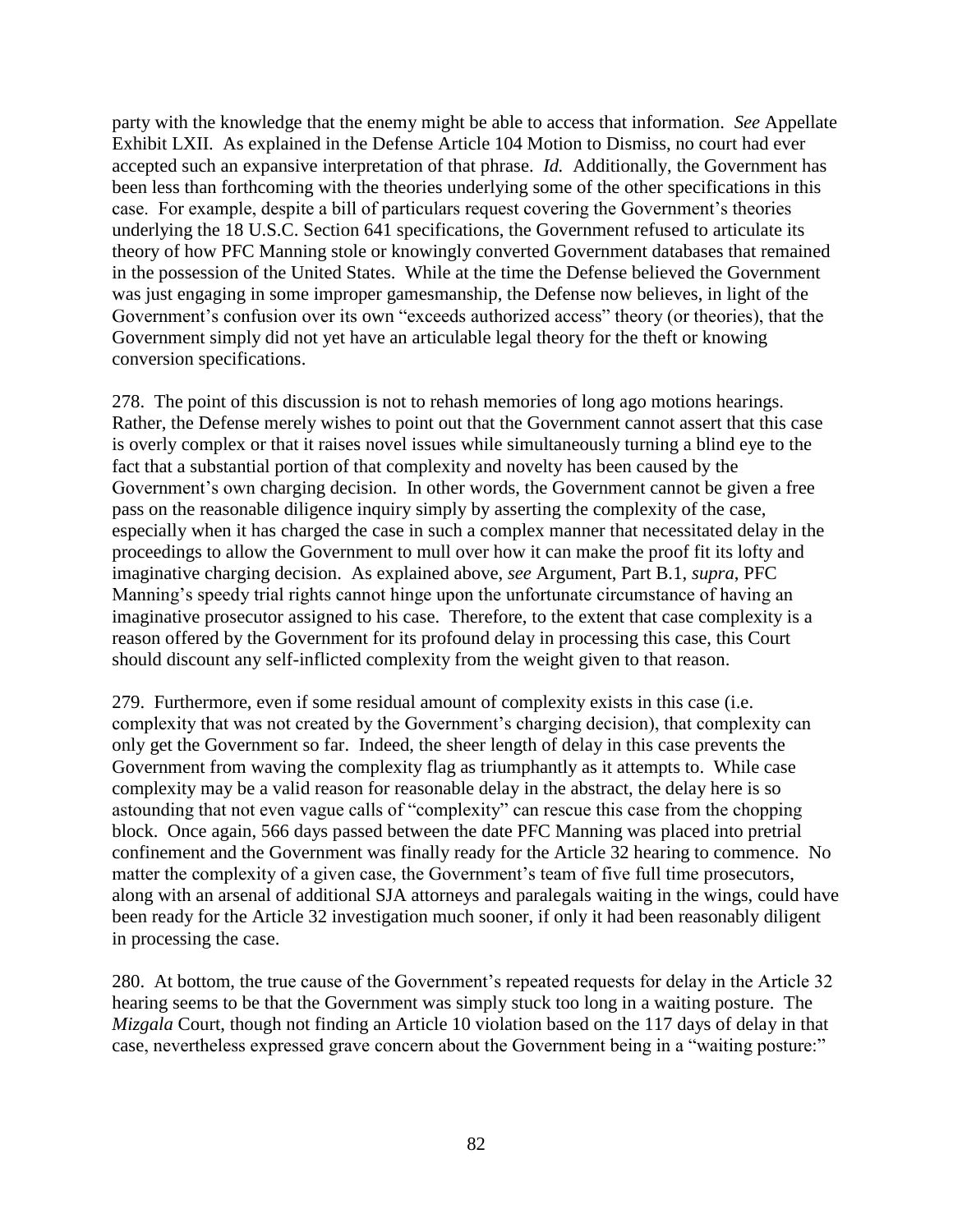The processing of this case is not stellar. We share the military judge's concern with several periods during which the Government seems to have been in a waiting posture: waiting for formal evidence prior to preferring charges and waiting for a release of jurisdiction for an offense that occurred in the civilian community. There are periods evidencing delay in seeking evidence of the offpost offense and seeking litigation packages to support prosecution of the drug offenses.

#### 61 M.J. at 129.

281. Here, the Government appears to have been in some type of waiting period for most of the 566 days before the Article 32 investigation began. While the Government was quick to tell the Convening Authority that it had contacted the OCAs on 17 June 2010 and that it was "continuing" to work with the OCAs thereafter, the Government offered no specifics of what it was actually doing in the 566 days it took for the classification review process to be completed. The most likely scenario seems to be that the Government was simply waiting around for the OCAs to finish up the classification reviews. Article 10 does not permit the Government to sit idly by while an accused languishes in pretrial confinement.

282. Additionally, lengthy periods of inactivity weigh heavily against the Government in an Article 10 analysis. For example, in *Calloway*, the Navy-Marine Court of Criminal Appeals reversed the military judge's conclusion that the Government did not violate Article 10 in trying the accused after he had been in pretrial confinement for 115 days. 47 M.J. at 787. In finding an Article 10 violation, the *Calloway* Court was particularly troubled with a 20-day period of apparent Government inactivity: "There is no evidence explaining why, during the first 20 days of the appellant's pretrial confinement, the Government did absolutely nothing with a view toward prosecution." *Id.* at 785. Similarly, the *Hatfield* Court, in affirming the military judge's determination that the Government violated Article 10 based primarily on five periods of inactivity that totaled 48 days, quoted approvingly the military judge's prime concerns that the Government had essentially brought the case to a standstill:

Yeah, but what the Government has done is just bring the processing of the case to a complete stop. It's not like they're gathering evidence and preparing for  $a[n]$ Article] 32 [pretrial investigation]. The Government tells itself that everything is stopped, we're not proceeding anywhere. We're not going to proceed to the 32, we're not going to assign counsel, we're not going to identify an IO so the appointing letter can be done, so things can get moving. What we're going to do is we're going to come to a complete stop in activity because we're not satisfied we have a couple of documents that we need. You have a viable preferral which the command wants to go to a 32 and the Government says, "No, we're not going to do anything with this until you get a couple of documents." So, that's the problem I have with that period of time. I mean, the Government has stopped processing the case basically.

44 M.J. at 24 (alterations in original).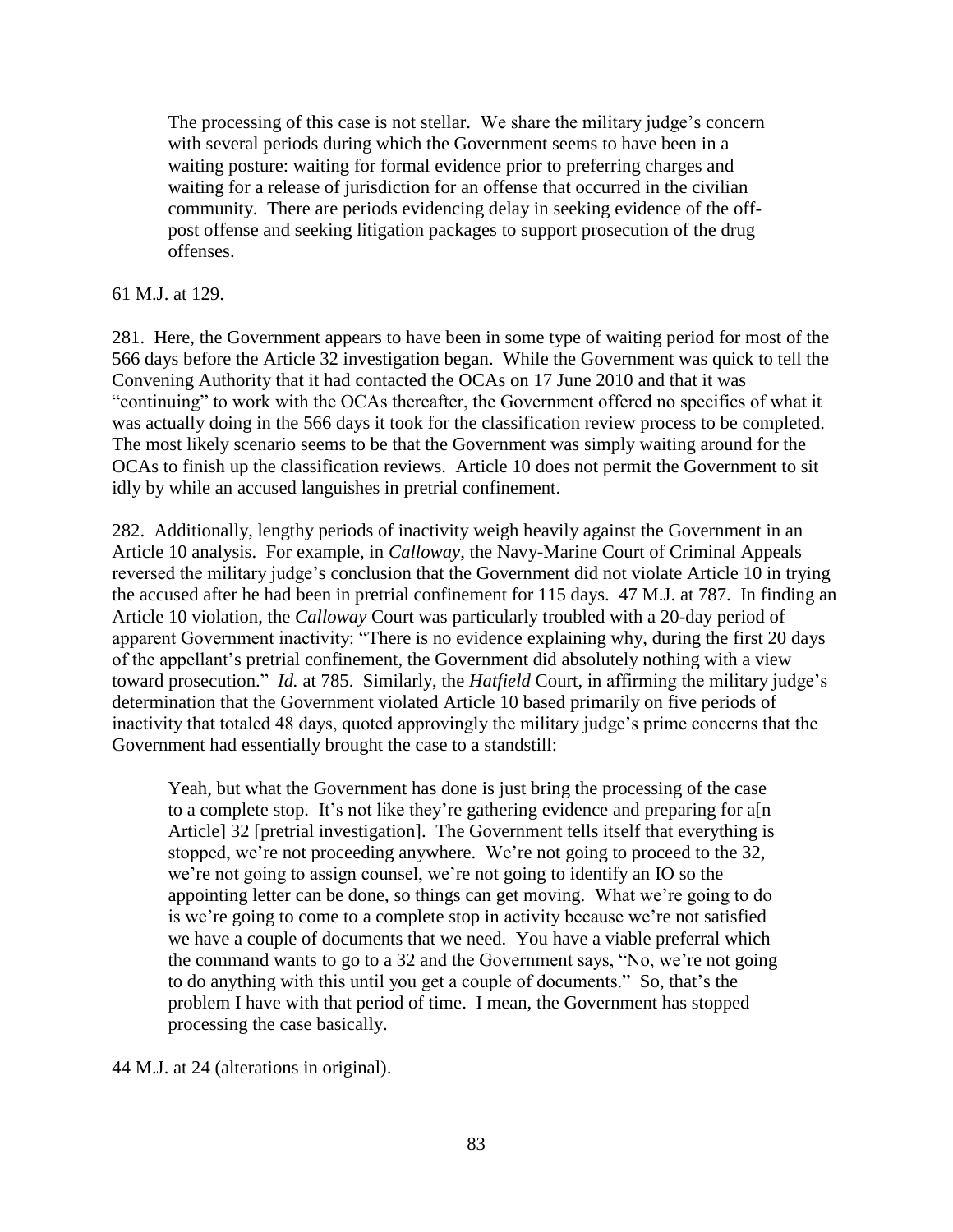283. Here, there are several lengthy periods of Government inactivity taking place prior to preferral. Those periods, which have been chronicled above, *see* Facts, Part A.4, *supra*, need not be laid out once again here. The total of these periods added up to 323 days, far more than the 48 days that troubled the military judge and the Court of Military Appeals in *Hatfield* and the 20 days that bothered the *Calloway* Court. In fact, each of the 13 periods of inactivity are comparable to the 20-day period of inactivity in *Calloway*; the periods vary in length from 12 days to 36 days, and all are longer than 16 days with the exception of one 12-day period. These several periods of inactivity weigh heavily against the Government in the reasonable diligence inquiry.

284. In the end, "[w]hen an accused has been confined for a lengthy period, as in this case, reasonable diligence may call for expeditious processing." *Laminman*, 41 M.J. at 522 n.4. The Government's processing of this case falls far short of this mark.

285. For these reasons, no excuse the Government can muster can sufficiently explain why the Government was unable to proceed to the Article 32 hearing before PFC Manning spent 566 days in pretrial confinement. Therefore, with respect to any delay of the Article 32 hearing, the second factor in the Article 10 framework and Sixth Amendment analysis must be resolved in PFC Manning's favor.

## **b. Discovery Delay**

286. At the time of this motion, PFC Manning has been in pretrial confinement for 845 days. It has been 808 days since charges were originally preferred and 230 days since charges were referred to this Court. Despite these long periods of delay, the case is *still* languishing in the discovery phase. The Defense is *still* awaiting critical discovery. The Government is *still* conducting its *Brady* searches. This delay is intolerable.

287. The Government, never being short on excuses, will no doubt have some at the ready to explain its staggeringly slow pace of discovery. Any excuse offered by the Government is a mere cover-up attempt. No matter what the Government offers in its defense, there is simply no way to explain away the Government's inexcusable failure to understand its discovery obligations and how the discovery rules operate in a classified evidence case. It is this failure, and not the many reasons that the Government may point to in an attempt to divert attention away from the storm cloud that has hovered over this case's discovery stage, that has caused the Government's profound delay in providing discovery to the Defense.

288. As if the Government's inexplicable misunderstanding of the discovery ground rules were not enough, the Government has maintained several untenable legal positions in a childish attempt to withhold as much discovery as possible. These frivolous positions, apart from being contrary to the liberal tenor of the discovery rules in military practice, have further compounded the delay. Finally, several discrete instances of Government discovery delay hammer home the undeniable fact that the Government has simply fallen far short of the reasonable diligence benchmark in the processing of this case.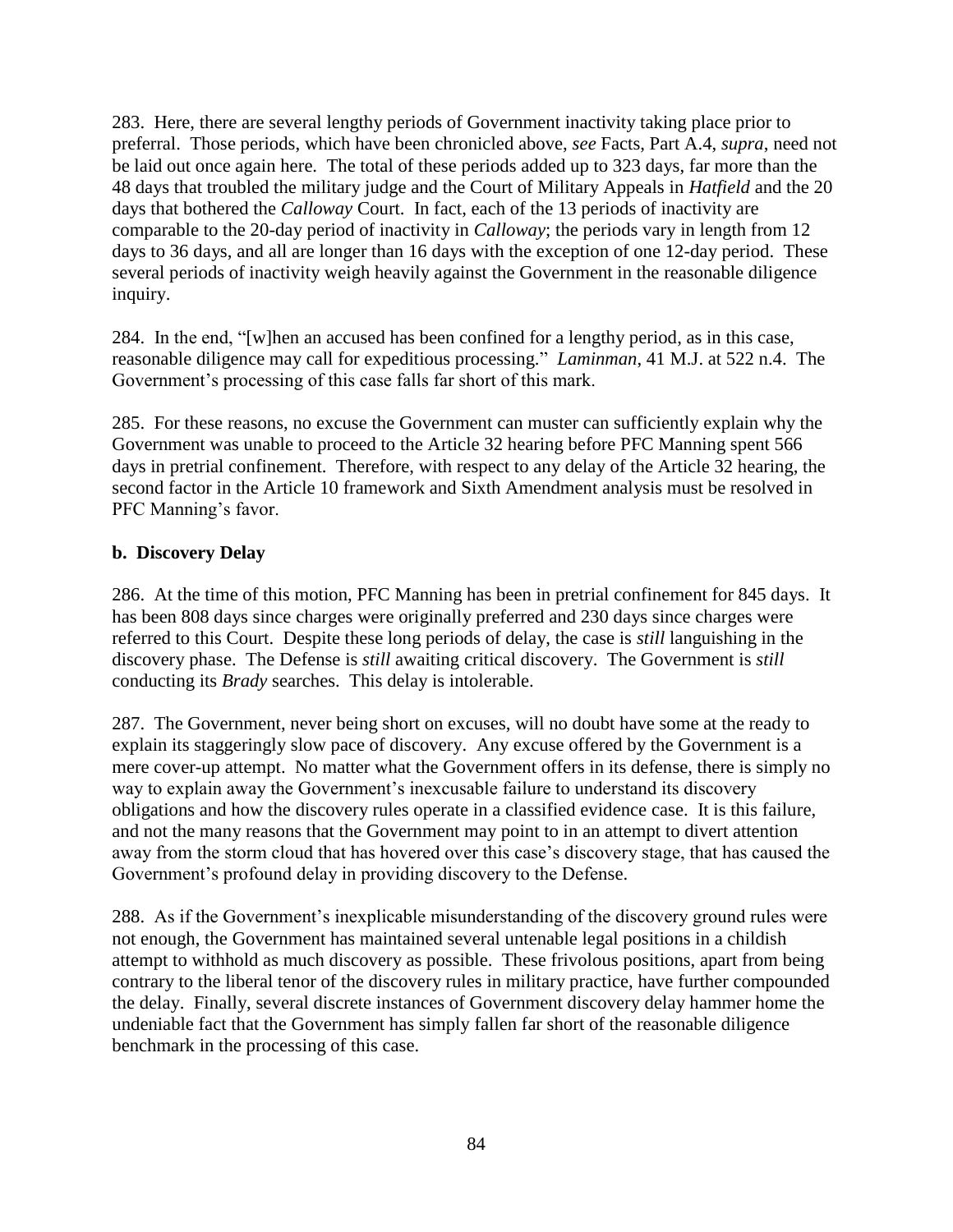289. Thus, the second factor in the Article 10 procedural framework and the Sixth Amendment analysis must be resolved in favor of PFC Manning.

## **i. Government's Potential Reasons for Delay**

290. The Government may offer some excuses for its inexcusable discovery delay. Some of those excuses are addressed below.<sup>25</sup> No excuse can justify the mammoth delay in the processing of this case.

291. The Government will no doubt attempt to justify its discovery delay by clinging to the prized possession of its veritable cache of excuses: case complexity. As applied to the discovery context, the excuse will likely take the form of something like the following: "The discovery process in this case was unduly time consuming given the complexity of this case, which stems from the accused's misconduct, the volume of classified information implicated in that conduct, and the number of OCAs, equity holders, aligned entities, and other government agencies and entities involved with this case." This "reason" for delay, while nicely varnished, cannot excuse the Government's legendary discovery delay.

292. As an initial matter, the Government's generalized assertion of case complexity has been less than forthright, since the Government bears a significant amount of responsibility for any complexity that this case may involve. *See* Argument, Part B.2.a, *supra*. Without rehashing what's already been argued, the Government's charging decision injected much of the complexity that the Government is always complaining about. Therefore, to the extent that the complexity of this case has bogged down the Government's discovery efforts, the Government must be held to task for the consequences of the complexity it created for itself.

293. Additionally, as mentioned above, *see* Argument, Part.B.2.a, *supra*, case complexity does not equate to a free pass on the reasonable diligence inquiry. Even in a complex case, the Government must still proceed with reasonable diligence. That case complexity may make discovery time consuming doesn't get the Government very far. The extent to which some task is time consuming is, after all, relative to the expediency at which one operates. For one who moves at a snail's pace, tying one's shoes is time consuming. The Government appears to use the "time consuming task" label as way to sidestep its lack of diligence, all the while overlooking (purposefully or not) the elephant in the room: the Government's astoundingly lethargic pace of action. PFC Manning has been in pretrial confinement for the last 845 days, and the Government has still not yet finished conducting its *Brady* searches, a prerequisite to bringing PFC Manning to trial. No matter the complexity of a case, the Government's failure to wrap up its *Brady* searches after 845 days is not and cannot be reasonably diligent.

294. In addition to its case complexity excuse, the Government may attempt to deflect attention from the sheer length of delay by pointing out that charges were not referred until 3 February 2012 and arguing that "the defense does not have a right to discovery prior to referral under

 $\overline{\phantom{a}}$  $^{25}$  Again, these potential excuses have been gleaned from the Government's many filings and emails in this case. To the extent the Government responds to this motion by raising other excuses for its discovery delay, the Defense reserves the right to address these new excuses in a reply motion.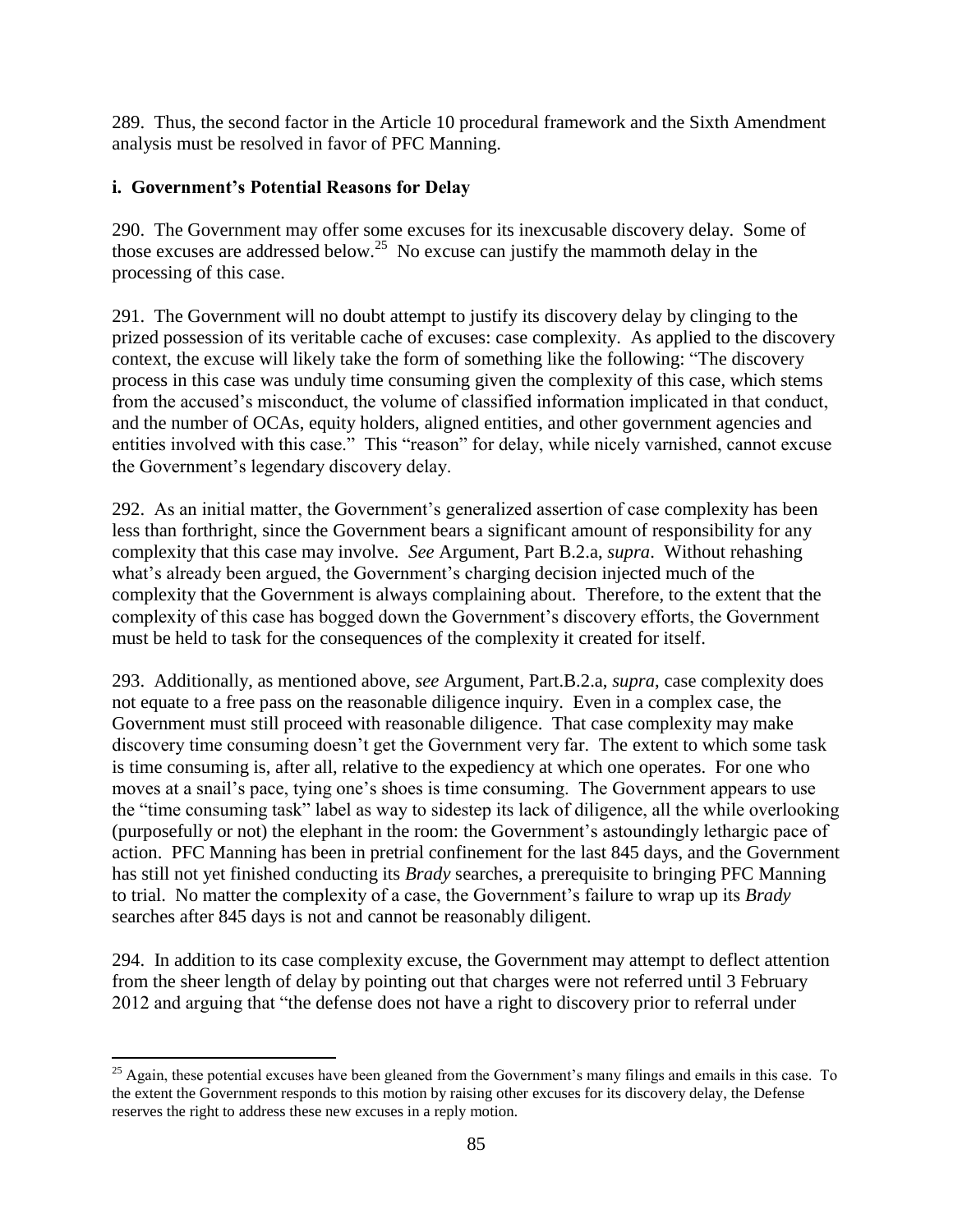RCM 701 or *Brady*." Appellate Exhibit CLXXII, at 2. This excuse for delay is wholly unavailing.

295. For one thing, it misstates the law. While some discovery rules note the significance of the date that charges are referred, R.C.M.  $701(a)(6)$  – the rule the Government thought was inapplicable to a classified evidence case until this Court set it straight on 25 April 2012, 698 days into this case, *see* Appellate Exhibit LXVIII, at 2 – makes no reference to the date of referral. Rather, that rule directs the Government to provide discovery within the rule's reach to the Defense "as soon as practicable." R.C.M.  $701(a)(6)$ .

296. For another thing, this Government excuse, even if correct as far as the Defense's right to discovery goes (which the Defense does not in any way concede), is terribly misleading. The overarching requirement of reasonable diligence in the speedy trial context does not start merely when charges are finally referred; that reasonable diligence duty begins when the accused is put in pretrial confinement. *See* 10 U.S.C. 810 ("When any person subject to this chapter is *placed in arrest or confinement prior to trial, immediate steps* shall be taken to inform him of the specific wrong of which he is accused and to try him or to dismiss the charges and release him." (emphasis supplied)); *Schuber*, 70 M.J. at 184. Therefore, the Government was required to be reasonably diligent in its prosecution of PFC Manning from the moment he was placed into pretrial confinement. The Government appears to have made no real effort to search for discoverable material until referral of the charges. That period – almost two years – was an incredibly long one. It was not reasonably diligent to wait so long to tackle its *Brady* and R.C.M. 701(a)(2) responsibilities, an inevitable obligation in any criminal prosecution.

297. Additionally, the Government is attempting to use this late referral justification in conjunction with its repeated refrain of "complexity" and "uniqueness" of the case, to get a pass on its botched discovery efforts. This attempt should be recognized as fruitless for two reasons. First, the late date of referral was itself the product of the Government's baseless and unsupported requests for delay in the Article 32 proceedings. Had the Government been diligent in its Article 32 preparation, the charges would have been referred much earlier than February 2012. *See* Argument, Part A.4.e-l, *supra*; Argument, Part B.2.a, *supra*. Second, the real reason for the Government's pathetic discovery showing cannot seriously be overlooked: the Government did not understand its discovery obligations from the outset of the case. *See*  Argument, Part B.2.b.ii, *infra*. That failure is as astounding as it is unforgivable. A criminal defendant's right to speedy trial cannot be cast on the back burner by the need to bring his prosecutors up to speed on the bedrock discovery obligations of a prosecutor. Just as a defendant's speedy trial rights cannot be made to hinge on the unfortunate circumstance of having a creative or imaginative prosecutor assigned to his case, *see* Argument, Part B.2.a, *infra*, so too should a defendant's fundamental speedy trial rights not be made to suffer from the delay occasioned by having an inept prosecutor assigned to the case. In this respect then, this "date of Defense's discovery rights" nonsense must be seen for what it truly is: an illegitimate, post hoc justification for the Government's inordinate discovery delay, which was caused primarily by the Government's inexcusable failure to understand its discovery obligations and how discovery rules operated in a classified evidence case.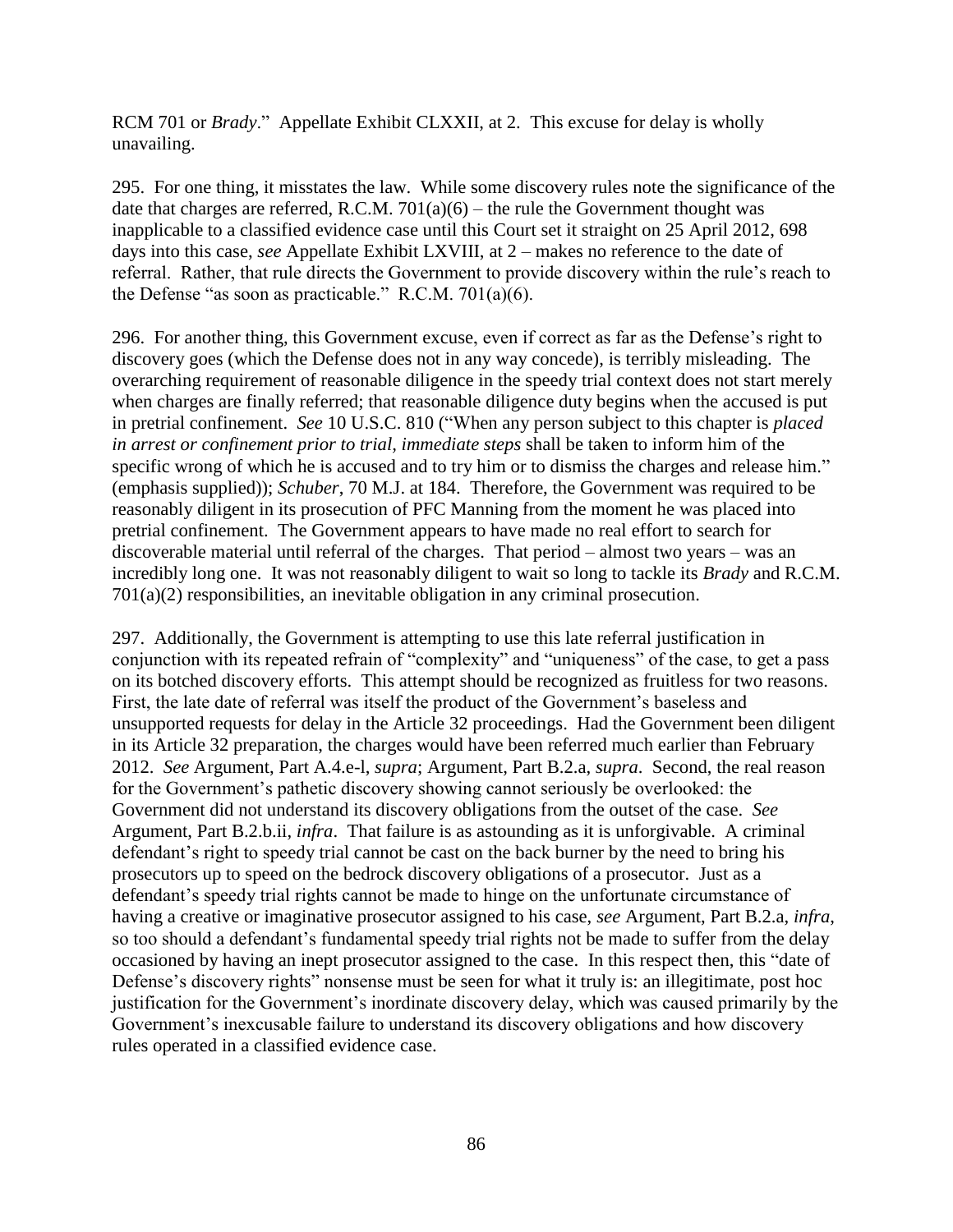298. The final reason for its discovery delay that the Government may muster might be the astounding position that the Defense itself has caused the discovery delay by filing too many motions. *See* Appellate Exhibit CLXXII, at 4 ("[T]he defense raises anew complaints of the timing of receiving discovery without regard to the motions it has submitted to the Court."); *id.* at 4 n.6 ("The numerous and unanticipated defense motions have affected the trial date."). This contention is nothing short of absurd.

299. While the Government may prefer that those who come under the aim of its prosecutorial crosshairs go quietly into the night, the United States Constitution permits a defendant to do otherwise. PFC Manning has exercised his constitutional right to defend himself by taking issue with several aspects of the Government's case, including the drafting of the charges against him, the validity of the legal theories underlying those charges, and the Government's various untenable discovery positions. These Defense motions were not part of some elaborate conspiracy to sow the seeds for a successful speedy trial motion. Rather, they were legitimate, nonfrivolous challenges to the Government's case against PFC Manning. PFC Manning cannot be punished for the exercise of his constitutional right to defend himself, especially where the necessity of taking issue with several aspects of the Government's case against him was occasioned by the Government's own conduct. *See* Argument, Part B.2.a, *supra* (explaining Government's charging decision); Argument, Part B.2.b.iii (explaining the many untenable discovery positions of the Government). Indeed, it has been the Government's conduct, both in cryptically revealing (or simply refusing to reveal) the theories underlying its creatively drafted charges and in taking untenable discovery positions in an effort to withhold as much discoverable information as possible, that has necessitated the filing of many of the motions in this case.

300. Moreover, despite the Government's constant attempt to conjure up the image of the tired, overworked attorney who must search high and low for discoverable information while simultaneously fighting off innumerable borderline-frivolous motions from the Defense, that is simply not the reality. PFC Manning is not being sued by some tired, overworked attorney in a shabby office; he is being prosecuted by the United States of America, which has full command of an arsenal of resources. Five full-time prosecutors are assigned to this case. Many more SJA attorneys and paralegals may be summoned for further assistance at a moment's notice. That the United States of America, represented in this case by five full-time prosecutors (and any additional SJA attorneys called in), has been unable to simultaneously manage its discovery obligations, case preparation, and motions practice is a testament not to the legitimate reasons for delay, but to the Government's own profound lack of diligence.

301. Thus, for these reasons, any potential Government excuse fails to justify the inordinate discovery delay in this case. Indeed, there is only one true reason for the delay, one which the Government would prefer to have swept under the rug: the Government was operating under a chronic misunderstanding of its own discovery obligations and how discovery rules operate in a classified evidence case for nearly two years. This true reason for delay is discussed below.

## **ii. The True Cause of Delay: The Government's Misunderstanding of Discovery Rules**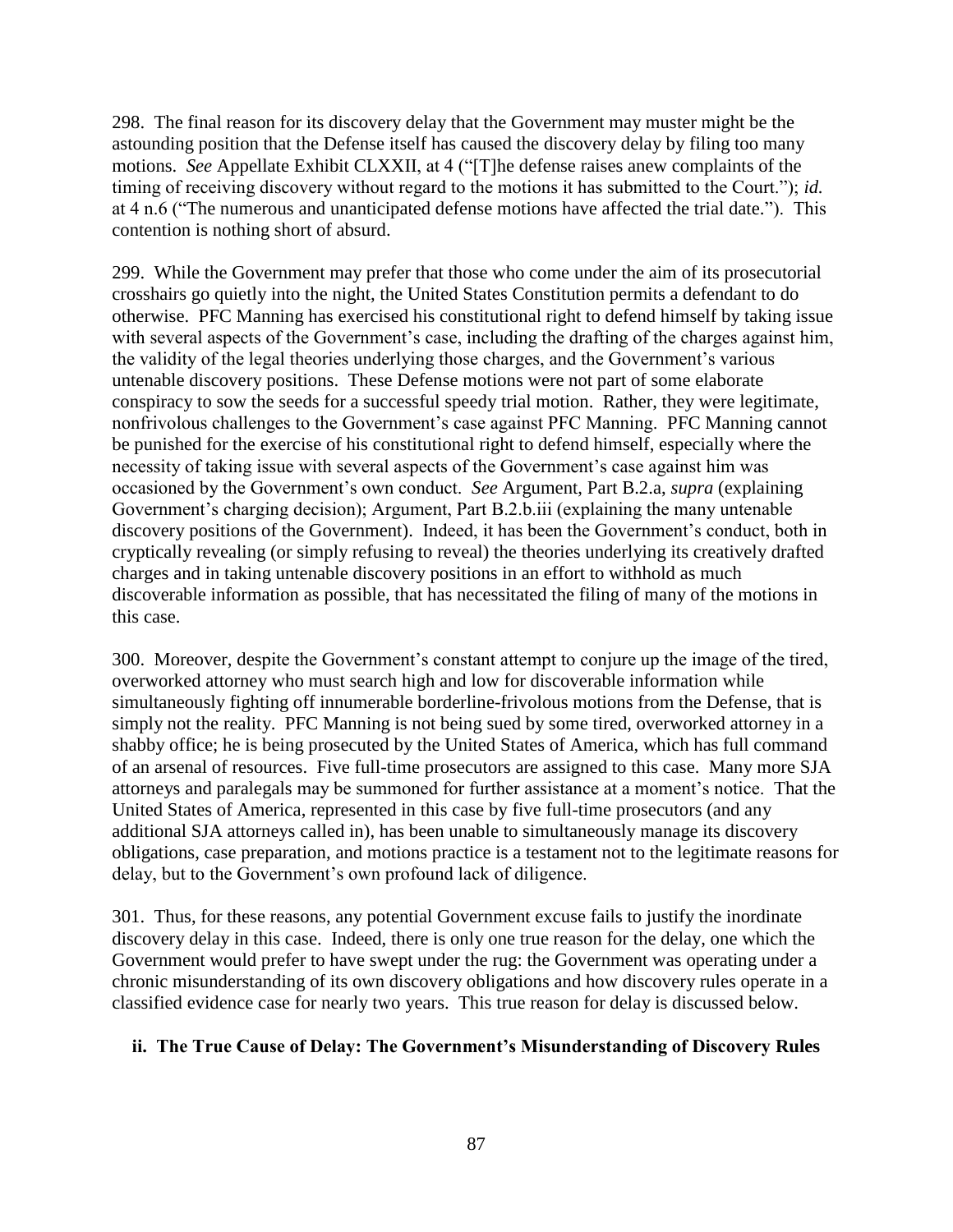302. Try as it might to argue otherwise, the Government simply cannot get around the undeniable fact that it was dead wrong about its discovery obligations for the first 698 days of PFC Manning's marathon 845-day pretrial confinement. The Government's misunderstanding of its bedrock discovery obligations, even for one day, would be virtually inexcusable. The fact that this misunderstanding persisted for 698 days is equal parts mind-boggling and disturbing. This misunderstanding is the true reason for the Government's discovery delay. It amounts to gross negligence or, at the absolute least, simple negligence.<sup>26</sup> Either way, the Government's error is inexcusable and has caused substantial delay in PFC Manning's case.

303. To recap the circumstances of the Government's mistaken belief concerning the discovery rules – a mistaken belief that persisted for 698 days – the Defense first became aware of the Government's misunderstanding on 8 March 2012, when the Government filed its Response to the first Defense Motion to Compel. Appellate Exhibit XVI. In that Response, the Government revealed three chronic misunderstandings of the rules of military discovery: (1) that R.C.M. 703, and not R.C.M. 701, governed the Government's discovery obligations; (2) that *Brady* required the Government to turn over only evidence material to the merits of the case and not evidence that is material for sentencing purposes; and (3) that M.R.E. 505 permitted the Government, as opposed to the military judge, to be the arbiter of what should and should not be disclosed after balancing the interests of the accused against the national security concerns in a classified evidence case. *Id*. All of these grave errors were pointed out in the Defense's Reply to the Government's Response, filed on 13 March 2012. *See* Appellate Exhibit XXVI, at 1-2, 7.

304. Not backing down in the face of the Defense's irrefutable contentions, the Government persisted in maintaining its flatly incorrect positions. On 22 March 2012, the Government reiterated its positions in an email from then-CPT Fein to this Court. In that email, the Government stated that R.C.M. 701 does not apply to classified evidence and that the Government had, and would continue to, consult the provisions of MRE 505 to determine what information was discoverable and what information was not discoverable:

As litigated at the motions hearing, the government's position is that classified information does not fall under RCM 701. The information the defense has requested in discovery is classified and the prosecution has no reason to believe it is not classified. Because the information is classified, RCM 701 does not apply (as per RCM 701(a) and (f)), which leaves the prosecution to use the standards under MRE 505 along with Brady and its progeny. The defense provided no authority to apply RCM 701(a)(2) or (6) to classified information and all the authorities only reference unclassified information. The prosecution has relied on MRE 505 and Brady for regulation of what classified information is discoverable.

The United States Government must always weigh the necessity to provide the defense access to classified information and protecting national security. The normal open-file procedures in the military justice process does not and cannot apply to classified information, although in this case the government has turned over as much classified information as possible while still protecting national

 $\overline{\phantom{a}}$  $26$  Not even the Government can dispute that its misunderstanding of the military discovery rules constituted at least simple negligence.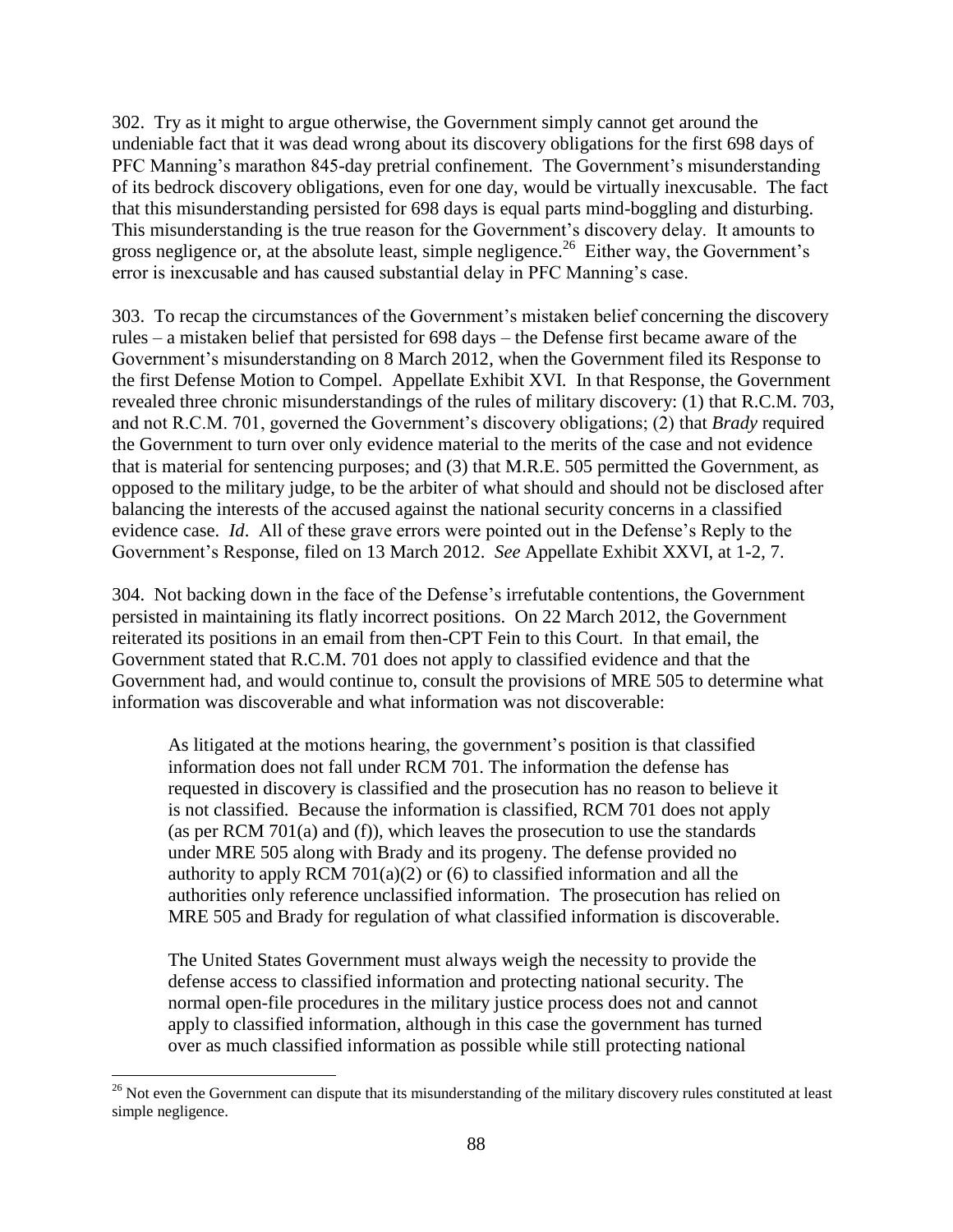security. The parties are now at a point where the defense wants access to classified information that the government does not agree to disclose under MRE  $505(g)(1)$ . To date, the only classified information the defense has requested which the government has withheld are items subject to the motion to compel, because they are more sensitive than the other classified information previously produced. The prosecution has maintained from the beginning of this case, that it intends to produce all discoverable information, under our legal and ethical obligations.

Just because the defense requests classified information does not mean it is discoverable, as outlined in MRE 505 and relevant case law. The United States understands its Constitutional obligations to ensure a fair trial while balancing national security interests by protecting classified information.

Appellate Exhibit XLIII, at 8-9.

305. In this Court's 25 April 2012 ruling on the Defense Motion to Dismiss All Charges, this Court confirmed that the Government had indeed been operating under a grave misunderstanding of its discovery obligations up until the date of the ruling:

From the 8 March 2012 Government response to Defense Motion to Compel Discovery and its email of 22 March 2012, the Court finds that the Government believed RCM 701 did not govern disclosure of classified information for discovery where no privilege has been invoked under MRE 505. This was an incorrect belief. The Court finds that the Government properly understood its obligation to search for exculpatory *Brady* material, however, the Government disputed that it was obligated to disclose classified *Brady* information that was material to punishment only.

Appellate Exhibit LXVIII, at 2. Based on the Government's unawareness of its discovery obligations and other Government discovery conduct that raised some eyebrows (to say the least), this Court ordered the Government to provide a due diligence statement to the Court. *See* Appellate Exhibit CLXXVII, at 2-3.

306. The Government's failure to fully understand its basic discovery obligations from the outset of the case is wholly inexcusable. As the Army Court of Criminal Appeals has recently said, "[i]gnorance or misunderstanding of basic, longstanding … fundamental, constitutionallybased discovery and disclosure rules by counsel undermines the adversarial process and is inexcusable in the military justice system." *United States v. Dobson,* 2010 WL 3528822, at \*7 (A.Ct.Crim.App. Aug. 9, 2010). This case is one of the most important cases in military history – and there were no less than five prosecutors who had not bothered to read the Manual for Courts Martial. How could the entire prosecution team not have understood *basic* discovery rules? How could the entire team prosecuting a classified evidence case not have understood classified evidence? How could nobody in the SJA office have stepped in and said, "Wait, we're not even operating under the correct rules." There is no justification—and there can be no justification—for such an abject failure of the Government to understand the rules of the game. The Government has tried to sweep its profound discovery misunderstandings under the rug,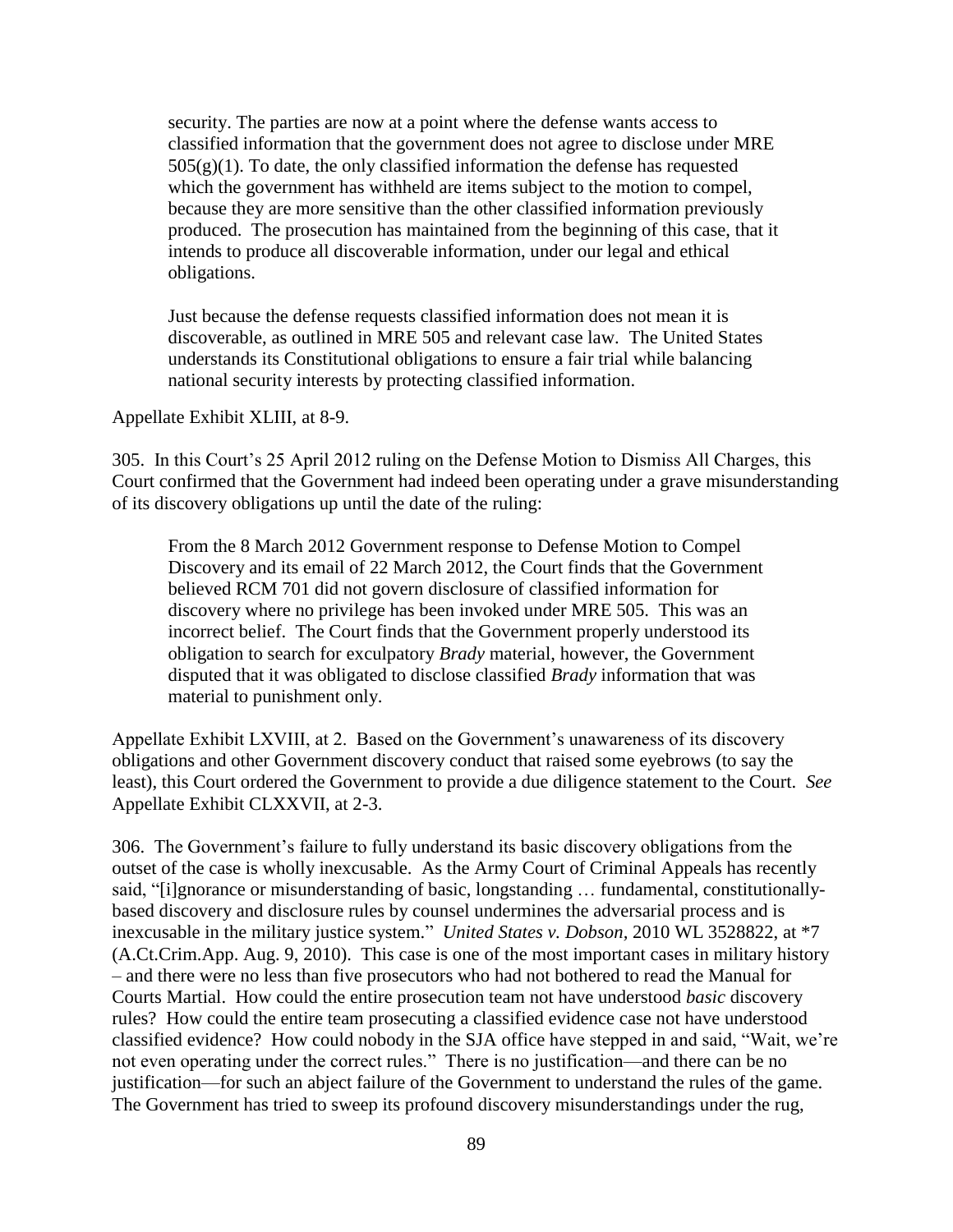pretending they didn't happen. In subsequent motions practice, the Government began articulating the correct *Brady* standard, as if it understood it all along. While the Court did not believe that the Government's failure of understand how discovery works warranted dismissal of the charges when the issue was raised in March 2012, the Court now has the benefit of a more fulsome picture: a picture that features an inept and deceitful prosecution. 307. The Government's mistaken interpretation and understanding of the discovery rules lasted an incredible 698 days after PFC Manning was placed into pretrial confinement. This grave error has caused substantial delay. Based in large part on the Government's erroneous interpretation of its *Brady* obligations, the Government is *still*, 845 days after PFC Manning was placed into pretrial confinement, completing its *Brady* searches. The Defense is *still* awaiting discovery. In a very real sense, the reverberations of the Government's chronic misunderstandings regarding military discovery rules is still causing delay in the proceedings to this day. Therefore, this true reason for the Government's discovery delay weighs heavily in finding an Article 10 and Sixth Amendment violation in this case.

308. The recent well-reasoned decision by our superior court in *Simmons* is instructive on this point. In *Simmons*, the Army Court of Criminal Appeals found that the Government violated the accused's Article 10 speedy trial rights in bringing him to trial after 135 days of pretrial confinement. 2009 WL 6835721, at \*1, 4. This conclusion was based in large part on the Government's erroneous interpretation of the Status of Forces Agreement (SOFA) between the United States and the Republic of Korea. *See id.* at \*9-10. The Government interpreted the SOFA (mistakenly, it turned out) as requiring the Government to delay prosecution of a Soldier in all cases where the Republic of Korea had primary jurisdiction of the case until either the Government received a waiver of jurisdiction by the Republic of Korea or the Republic of Korea completed its own criminal proceedings against the Soldier. *Id.* at \*1. The Government concluded that the Republic of Korea had primary jurisdiction over Simmons' case and that the Government therefore would need to delay its own prosecution of Simmons. *Id.* As it turned out, the Government's interpretation of the SOFA was incorrect. *Id.* at \*2. As the *Simmons* Court explained, "the SOFA clearly and specifically grants primary jurisdiction to the United States 'over members of the United States armed forces . . . in relation to . . . offenses solely against the person of . . . a dependent.'" *Id.* (quoting the SOFA). Once the military judge set the Government straight on the proper interpretation of the SOFA, the Government conceded that the United States had had primary jurisdiction over Simmons' case all along. *Id.*

309. In the Article 10 analysis, the Government's mistaken interpretation of the SOFA cost the Government dearly. *See id.* at \*9-10. As the *Simmons* Court explained:

On its face, the government's negligent, i.e. *unreasonable* interpretation of its own SOFA seems the polar opposite of *reasonable* diligence. "Although negligence is obviously to be weighed more lightly than a deliberate intent to harm the accused's defense, it still falls on the wrong side of the divide between acceptable and unacceptable reasons for delaying a criminal prosecution once it has begun." *Doggett* [*v. United States*], 505 U.S. [647,] 657 [(1992)]. However, a finding of government negligence that is responsible for a period of delay in bringing an accused to trial does not prohibit a conclusion that the government acted with reasonable diligence overall. *See United States v. Lazaukas* [sic]*,* 2004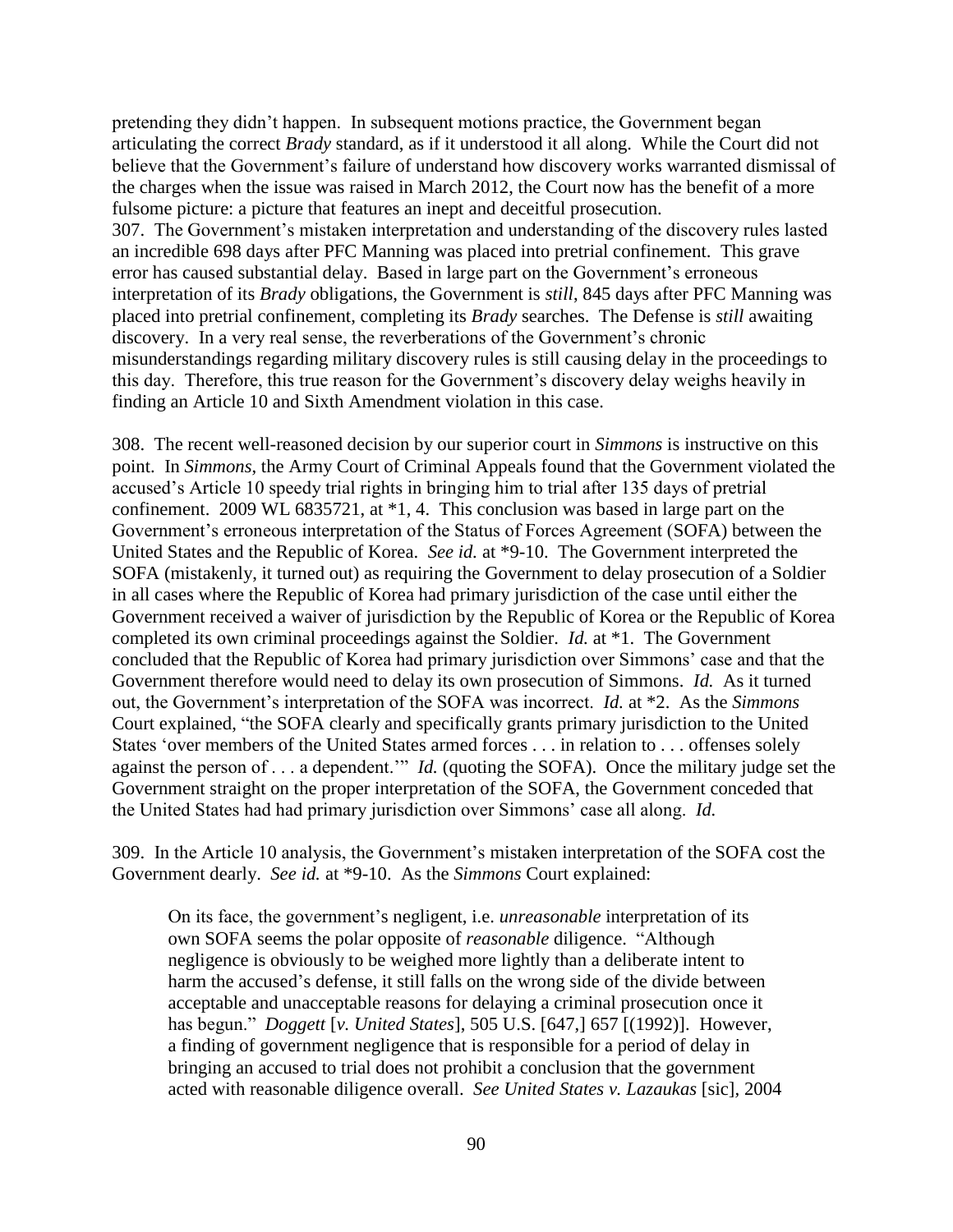CCA LEXIS 199, \*13 (A.F.Ct.Crim.App. Aug. 19, 2004) (unpub.) The weight we ascribe to government negligence also varies depending on the gravity of the negligence at issue – simple negligence weighs lighter than gross negligence. The length of delay the negligence causes is also a consideration; a longer delay resulting from government negligence weighs more heavily against it than does a shorter delay.

The government's conduct here, in misreading its own international agreement from the inception of appellant's pretrial confinement until the day the military judge heard the speedy trial motion 107 days later, was, in our view, negligent. The government's negligence in misreading the SOFA, regardless of whether it is characterized as simple or gross, only stymied the government's processing of appellant's case until the Republic of Korea completed the unnecessary waiver of primary jurisdiction on 11 January. We believe that even gross negligence for a portion of a court-martial's processing time does not automatically result in violation of Article 10, UCMJ; rather, it is part of the "difficult and sensitive balancing test" we must perform to determine whether, *in toto,* the government proceeded with reasonable diligence. This reason for delay is weighted heavily against the government.

*Id.* at \*9 (emphasis in original). In an effort to justify the Government's erroneous interpretation of the SOFA, the Government and the military judge pointed out that the original trial counsel in Simmons' case was new and relatively inexperienced. *Id.* at \*10. The *Simmons* Court was unmoved:

Captain B, the original trial counsel, was new to the brigade and new to military justice. This was one of the military judge's primary justifications in favor of finding no Article 10, UCMJ, violation. We categorically reject this as a legitimate reason for delay. Faced with a similar "inexperienced" argument more than forty years ago when it was proffered to explain the lack of diligence of nonlawyer commanders, the Court of Military Appeals forcefully rejected it as well. The court responded: "As to the inexperience of the officers involved, we do not believe this is a legally or factually sufficient explanation. Whether they thought they were doing their job is irrelevant. The plain fact of the matter is that the delay occurred." *Parish,* 17 U.S.C.M.A. at 417, 38 C.M.R. at 215.

The record of the speedy trial motion also makes clear that CPT B had a number of other trial counsel with whom to consult, a chief of criminal law, and a staff judge advocate. Unlike the hapless non-lawyers in *Parish,* CPT B also had available to him all the wonders of the technological age. It is no excuse whatsoever that he was "new." We refuse to view the question of whether the government acted with reasonable diligence through a prism of the government counsel's experience and adjust it or appellant's right to a speedy trial accordingly. Moreover, the government assigned another more experienced trial counsel to appellant's case in late January or early February, and there is no evidence why this could not have occurred earlier.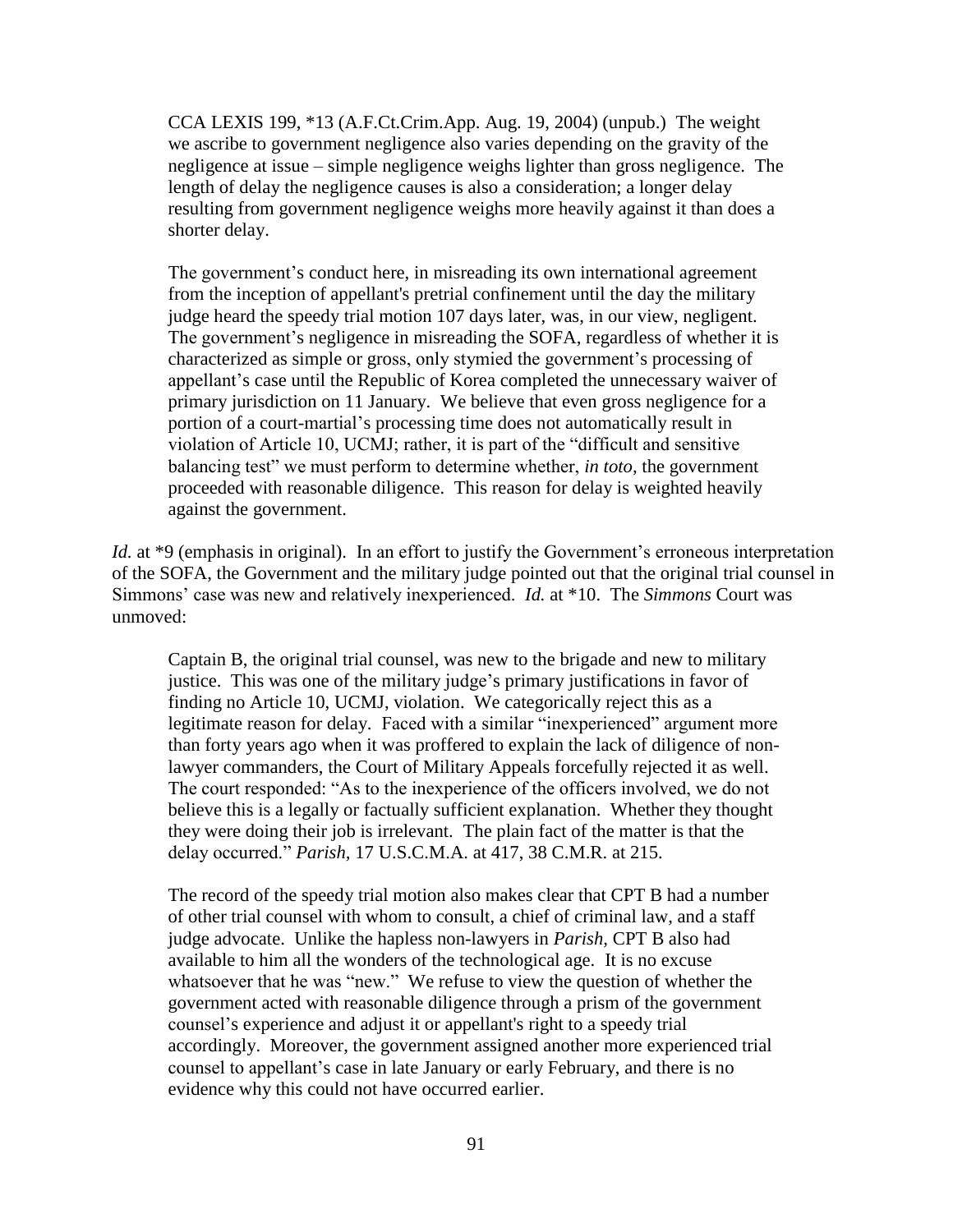#### *Id.* (footnote omitted).

310. Here, the Government's failure to understand its basic discovery obligations for 698 days is far more negligent than the Government's erroneous interpretation of the SOFA in *Simmons*. While the *Simmons* Court declined to speculate whether the Government's incorrect interpretation of the SOFA constituted simple or gross negligence, *see id.* at \*9, there can be little doubt that a prosecutor's grave misunderstanding of his discovery obligations for almost two years into the processing of the case constitutes gross negligence of the highest order. Even if the Government's negligence in this case is characterized as only simple negligence (which it should not be), the *Simmons* Court made clear that an Article 10 violation can be found based on simple negligence on the part of the Government. *See id.* ("The government's negligence in misreading the SOFA, regardless of whether it is characterized as simple or gross, only stymied the government's processing of appellant's case until the Republic of Korea completed the unnecessary waiver of primary jurisdiction on 11 January . . . . This reason for delay is weighted heavily against the government.").

311. The *Simmons* Court also explained that the delay caused by the negligence is also a relevant consideration. The Government's negligent failure to understand its discovery obligations clearly caused more delay in this case than the Government's inaccurate interpretation of the SOFA caused in *Simmons*. In *Simmons*, the total delay was 135 days. *See id.* at \*4. The delay caused by the Government's erroneous interpretation of the SOFA amounted to 25 days. *See id.* at \*17. Here, by contrast, PFC Manning has been in pretrial confinement for a grand total of 845 days. While the delay occasioned by the Government's misunderstandings of its discovery obligations is not as easily quantified as the delay caused by the Government's negligence in *Simmons*, the delay caused by the Government's negligence in this case is far more substantial than the 25 days of delay in *Simmons*. The Government in this case has represented that it has been conducting its *Brady* searches since April 2011. For 698 days of this case, it didn't even know what its *Brady* obligations were. Even now, 845 days after this case began, the Government is still conducting its *Brady* searches, hopefully with a proper understanding of what it needs to look for this time around. The Defense is still waiting on crucial discovery. The case is still languishing in the discovery phase, with trial still several months away. Therefore, there can be little doubt that the Government's inexcusable ignorance of its basic discovery obligations caused an inordinate amount of delay in this case.

312. Finally, as *Simmons* helpfully instructs, inexperience of the trial counsel is no excuse for delays caused by the Government's negligence. *See id.* at \*10. Thus, although the Government has yet to come forth with an excuse for its failure to understand how discovery works in classified evidence cases in the military, to the extent it seeks to hide behind its collective inexperience with classified evidence cases, such an attempt would be wholly unsuccessful.

313. In the end, the Government in both *Simmons* and this case was negligent. That negligence caused delay in both cases. As the *Simmons* Court weighed the "reasons for delay" factor heavily against the Government as a result of Government negligence that caused 25 days of delay, this Court must similarly weigh that factor heavily against the Government as a result of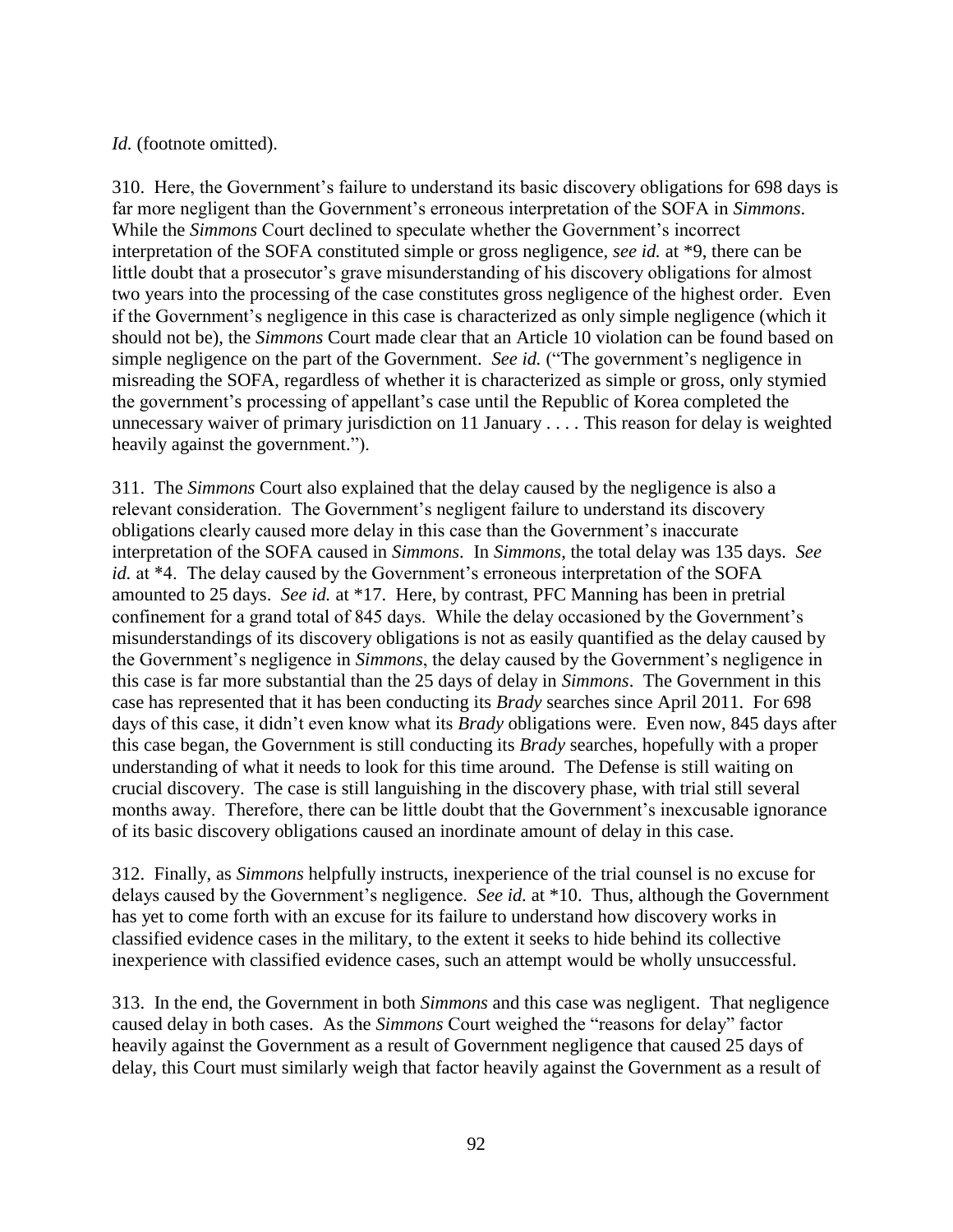its negligence, which has caused delay far, far in excess of 25 days. Indeed, the words that the Court of Military Appeals uttered in *Kossman* are particularly apt here:

We happen to think that 3 months is a long time to languish in a brig awaiting an opportunity to confront one's accusers, and we think Congress thought so, too. Four months in the brig is even longer. We see nothing in Article 10 that suggests that speedy-trial motions could not succeed where a period under  $90 -$  or  $120$ days is involved. At the same time, we recognize that there are many circumstances that justify even longer periods of delay. However, where it is established that the Government could readily have gone to trial much sooner than some arbitrarily selected time demarcation but negligently or spitefully chose not to, we think an Article 10 motion would lie.

38 M.J. at 261. Here, the time PFC Manning has spent languishing in pretrial confinement – 845 days as of the date of this motion – is unquestionably a long time. The Government could have gone to trial much sooner than the currently scheduled 4 February 2013 trial date, if only it had understood its basic discovery obligations from the inception of this case and did not have to be corrected by this Court 698 days into the case. Therefore, an Article 10 motion lies in this case. *See id.*

314. It should also be pointed out that the Government's failure to understand basic discovery rules continued at virtually every motions argument. In one instance, MAJ Fein refused to accept that R.C.M. 701(a)(2) required him to turn over evidence that was obviously material to the preparation of the defense, even in the absence of a defense request. The following email exchange between the Court and MAJ Fein shows the Government's utter lack of understanding (or willful misreading) of basic discovery rules. Neither can be countenanced.

Court: So when you're doing reviews then, are you looking at these reviews for both 701(a)(6) and 701(a)(2)?

MAJ Fein: [pause] Ma'am for DIA information, we have been reviewing it for  $701(a)(2)$  as well in anticipation if the Court does rule in favor based off a specific request from the Defense so we do not have to review the documents again.

Court: Okay, let's go a little bit more broadly here. When you are reviewing documents for  $701(a)(2)$ , if the Government is alerted that this could be material to the defense, the Government's got an obligation to turn this over.

MAJ Fein: The Government's … the Government at least argues that it's not just that the documents themselves are material, it would be certain information – just like the defense is arguing or proffered to the court in their response to the *ex parte* motions of  $505(g)(2)$ . Here are the categories of information. The prosecution makes the initial determination of material to the preparation of the defense and the defense argues – provides – as they've done and then it's like "Okay, that's what we're on notice of." We're absolutely on notice that any type of damage that resulted, for instance, is material to the preparation of the defense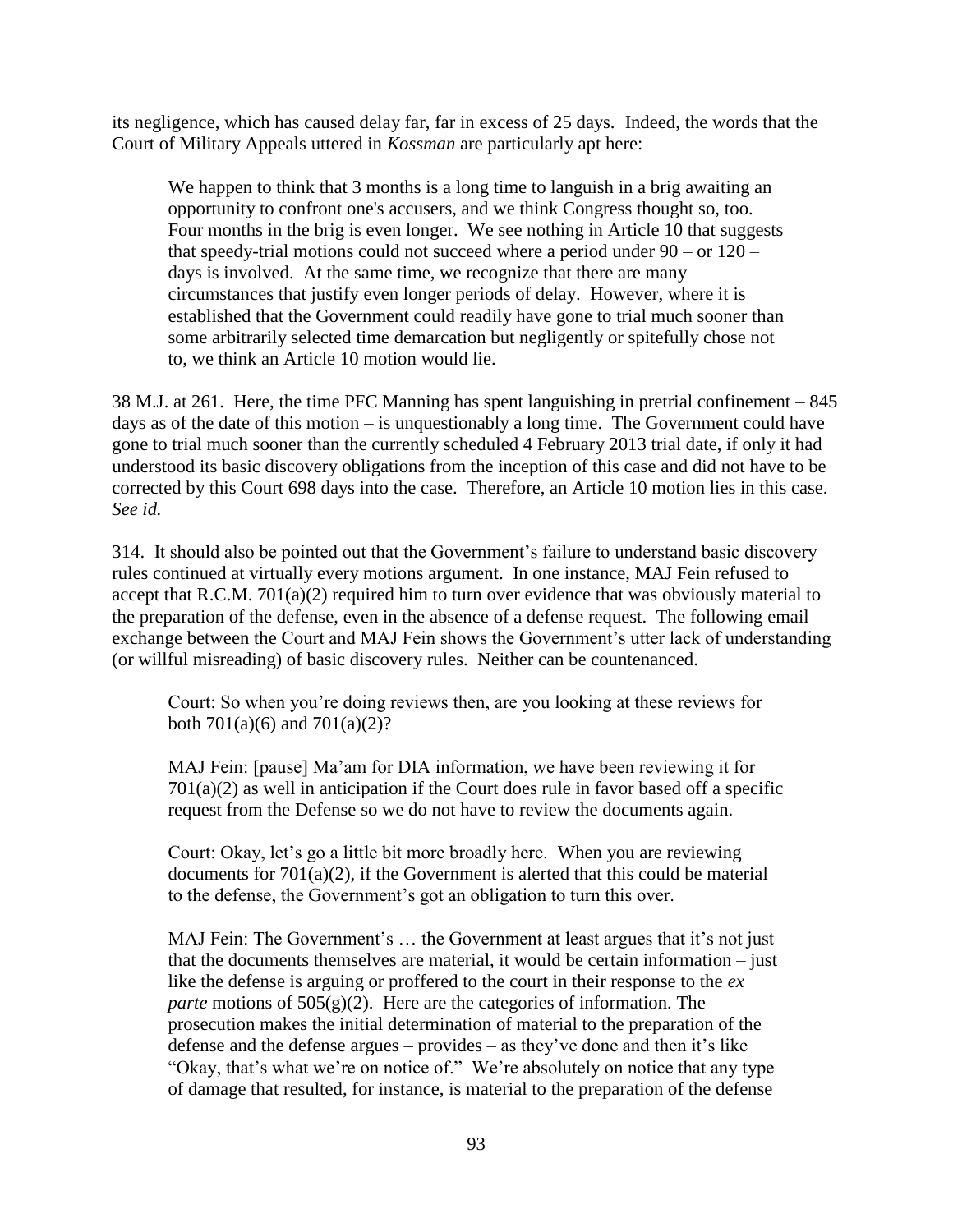based off of the year and a half of requests. So as each discovery request comes in, we process it, we add it to our database of what we're reviewing and we start again, churning the review of these documents. We maintain still based off today's litigation that those documents are still not 701(a)(2), subject to the Court's order, but because we do not have a specific request. It's all documents at DIA with some caveats. Not any type, not anything directed at a certain type of information. I mean the Defense is in the best position to know exactly what was and was not compromised from their client. They could be making specific requests for what type of information they're looking for. So it's not that the Defense is an odd position of not being aware of what could be out there and if, as the Defense just stated on the record, as if the Information Review Task Force, which it was, started to review all the possible compromised documents then they should know what was compromised. We would know from reviewing the files what's there and they can make specific requests. But it goes back to, it's a generic request that's copied and pasted from  $701(a)(2)$  for pretty much every type of document out there.

Court: What volume of information are we talking about?

MAJ Fein: Your honor, we have probably keep going, about … I'll get you that information before we close the Court today.

…

MAJ Fein: If the Court's willing to accept the Defense's argument, that means that any document that is in the possession, custody or control of military authorities that they simply request and make no other showing, then they are entitled to inspect. Your honor, especially dealing with classified information, it goes back to … that this is a tactic in order to essentially slow this prosecution down, slow this court martial down, on one hand arguing that, for instance, in the upcoming *Brady* motion we've given too much information for them to identify stuff and now they want everything, just because they've made a request. We've maintained, the prosecution has maintained, from the very first request, "Provide us with the specific…provide us with an adequate basis and a specific factual basis and we'll be able to process it." All documents from DIA and IRTF is not sufficient. Yes, we have prepared because we do want to move this case and we do not want to have unneeded delay in order to do this. And I have to review thousands of pages of documents again, but again, these are classified documents and the Defense notes that. And yet they still maintain a general request just because they make the request that it must be material to the preparation of the defense with no other showing.

Court: I understand that, MAJ Fein, but when the Government is reviewing these documents, the Government has a burden, an obligation, under R.C.M. 701(a)(2) to disclose material to the preparation of the defense. So if the Government while observing, while looking through these documents, sees something that you think is material to the preparation of the defense, and you're not turning it over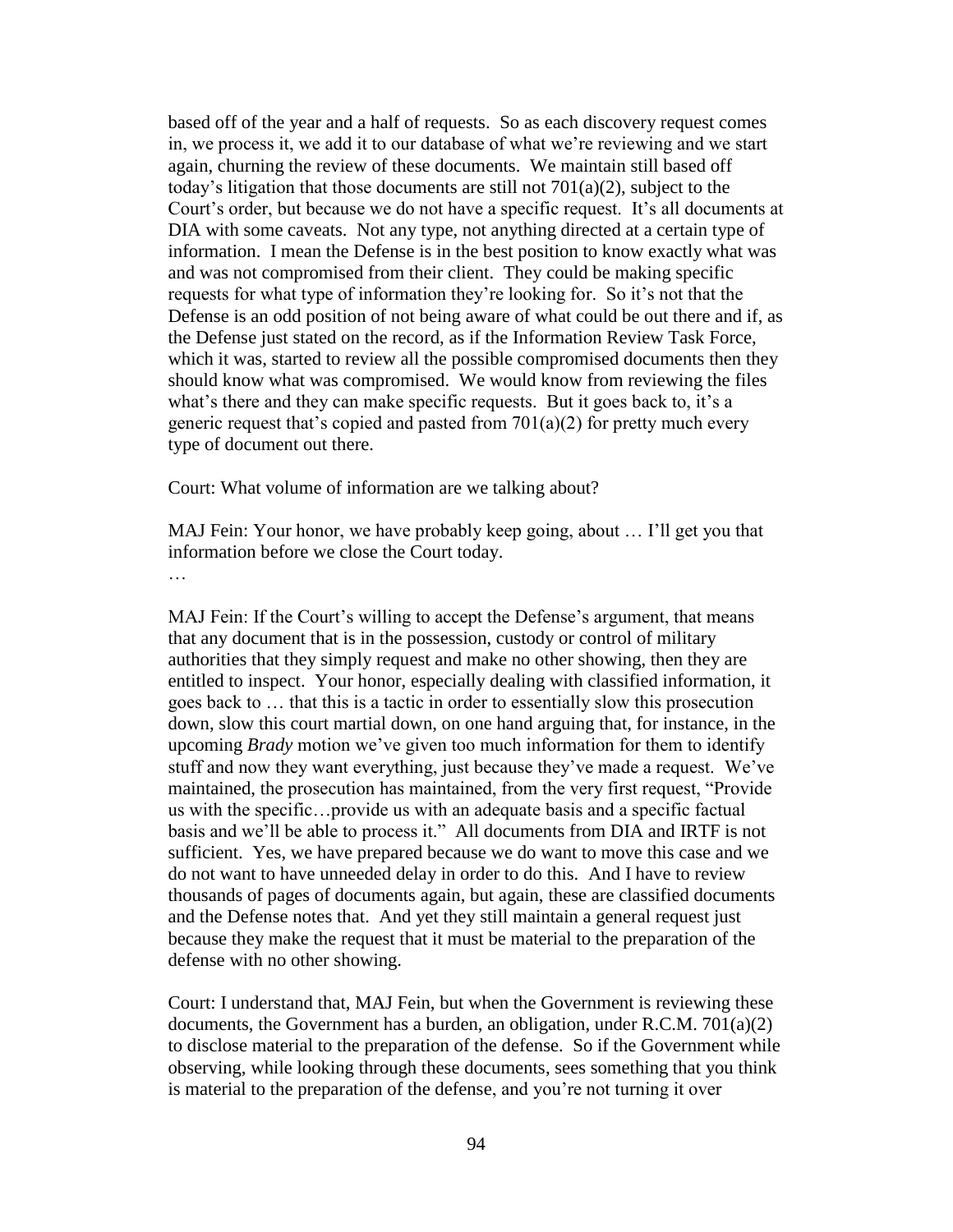because they didn't ask for it, I'm going to order everything turned over to me for *in camera* review.

MAJ Fein: Yes, ma'am.

Court: So is the Government going to look at this with an eye of the defense counsel and …

MAJ Fein: We absolutely will, ma'am. Ah - to turn over material based off of just what the Defense gives us and what they consider material to the preparation of the defense, we will review the documents for that. Cause then, that would qualify as a specific request and we would do it.

Court: We're having a circular argument here again. If you're looking at document and you say, as MAJ Fein, "Boy, if I were a defense counsel, I would find this material to the preparation of the defense" are you going to hold onto it until they request it?

MAJ Fein: No, your honor, we're not.

Audio from Article 39(a) session, 6 June 2012. This passage illustrates that, up until 6 June 2012, the Government was *still* operating under an incorrect understanding of military discovery. It almost seems unfathomable that an entire SJA shop could bungle discovery on so many different fronts.

315. As is clear, the true cause of the discovery delay in this case, notwithstanding any Government protestations to the contrary, has been the Government's inexcusable failure to understand its bedrock discovery obligations. The negligence inherent in such a failure is manifest, and the delay that has been occasioned by this negligence is severe. Accordingly, the second factor of the Article 10 procedural framework and the Sixth Amendment analysis must be resolved in PFC Manning's favor.

## **iii. Untenable Government Discovery Positions**

316. As if laboring under a chronic misunderstanding of its discovery obligations wasn't unbelievable enough, the Government has furthered undermined any confidence in its discovery abilities by putting forth numerous untenable discovery positions. These positions, some of which are chronicled briefly below, have been adopted to serve the Government's obvious desire to provide the Defense with as little discovery as possible. This tactic, in addition to being contrary to the clear liberal tenor of the discovery rules in military practice, has caused yet further periods of delay in this case.

317. The Government has taken the following meritless positions throughout discovery in this case: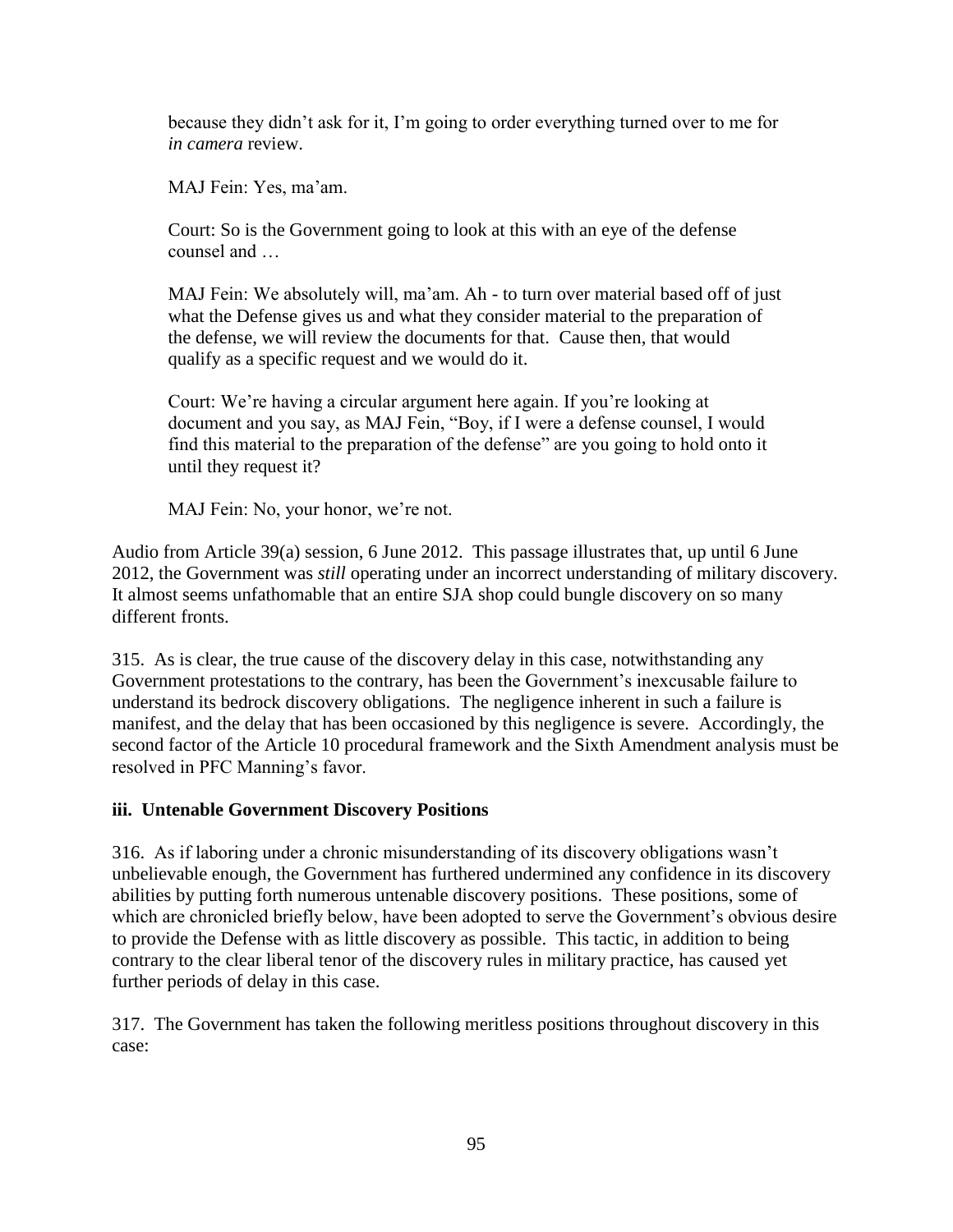a) Maintaining that *Brady* does not require the Government to turn over documents that are relevant to punishment;

b) Maintaining that R.C.M. 701 does not apply to classified discovery;

c) Disputing the relevance of facially relevant items (such as damage assessments);

d) Using the R.C.M. 703 standard, instead of the appropriate R.C.M. 701 standard when dealing with items within the military's possession, custody and control;

e) Referring to damage assessments and other documents as "alleged" to frustrate the Defense's access to them;

f) Maintaining that the Department of State and ONCIX had not "completed" a damage assessment;

g) Maintaining that it was "unaware" of forensic results and investigative files;

h) Resisting production of the Department of State damage assessment under the "authority" of *Giles v. Maryland*, 386 U.S. 66, 117 (1967) (which provided no legal support for its position);

i) Despite understanding Defense discovery requests, defining "damage assessments" and "investigations" to avoid producing discovery. After instructing the Defense that it should not use the term "damage assessments" to refer to informal reviews of harm (instead, to use "working papers"), then referring to working papers as "damage assessments";

j) Insisting on a threshold of specificity for *Brady* requests that does not exist or some additional showing of relevance;

k) Maintaining that the FBI investigative file was not material to the preparation of the defense, to which the Court quizzically asked, "How could the investigative file *not* be material to the preparation of the defense?";

l) Maintaining that anything that predated the Department of State Damage assessment was not discoverable because it was "likely" cumulative;

m) Arguing with the Court at length about whether the Government was obligated to turn over documents that were obviously material to the preparation of the defense absent a "specific request";

n) Waiting until two days before the Defense's Article 13 filing before reviewing 1374 emails from Quantico which it had in its possession for over six months.

318. The United States advanced each of these positions in an attempt to frustrate the Defense's access to discoverable information. This necessitated further delay to correct the Government's untenable positions, either through motions practice, 802 sessions with the Court, or otherwise.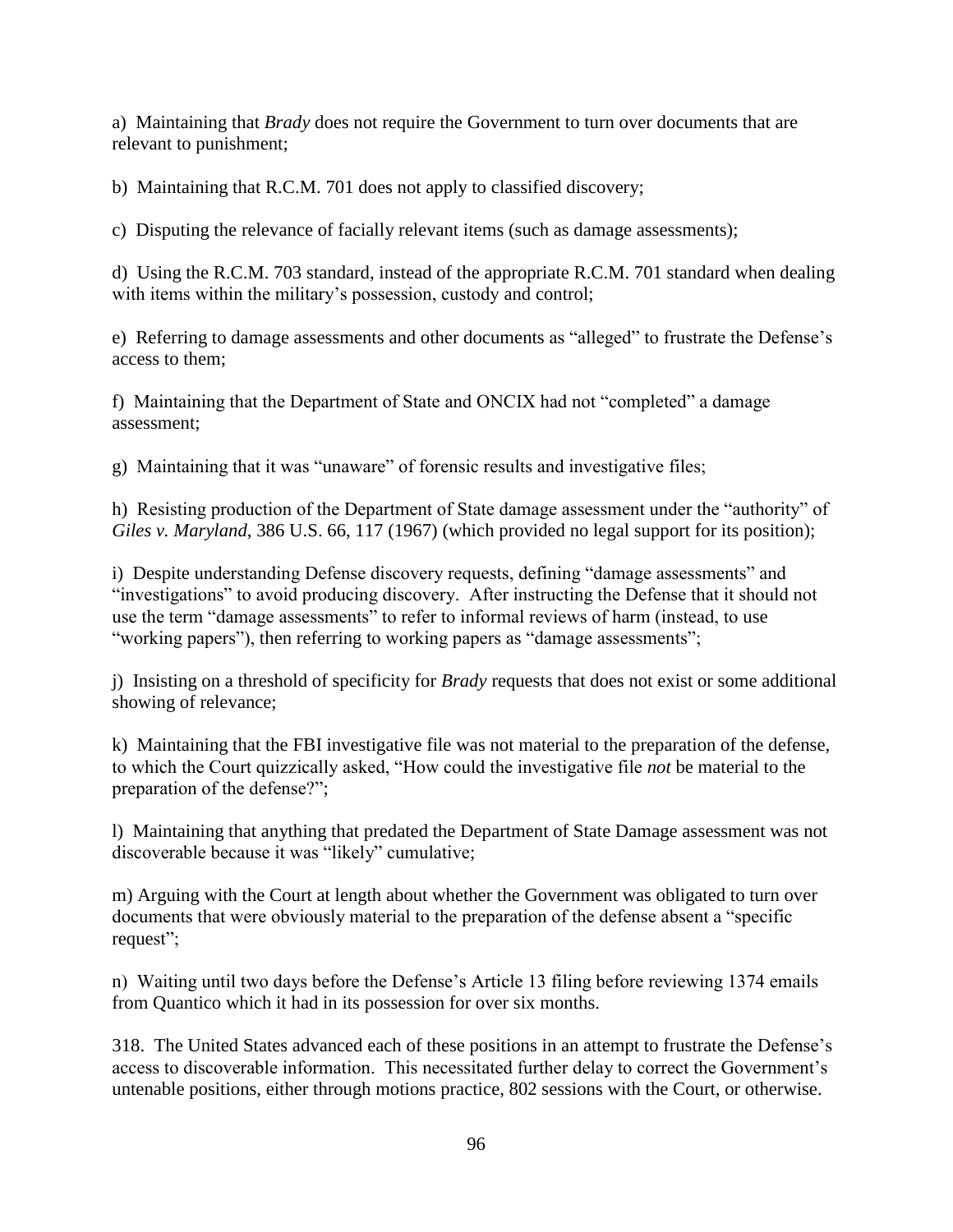Therefore, these positions doubly compounded the already inexcusable delay caused by the Government's failure to understand its discovery obligations. The first stage of delay that occurred as a result of these meritless positions was the delay in the Defense receiving this discoverable information. The second stage of delay caused by these positions was the litigation or conversations concerning their invalidity. Both stages of delay caused by these positions have contributed to the incredibly slow pace of the Government's discovery and to the continued rescheduling of PFC Manning's trial date. In short, each of these positions has caused further unwarranted delay to pile up on the Mount Vesuvius of delay that the Government has caused to accumulate in this case.

## **iv. Government's Lack of Reasonable Diligence in All Aspects of Discovery**

319. Finally, even apart from the Government's inexcusable failure to understand its basic discovery obligations and its continued assertion of untenable discovery positions, there is ample evidence of the Government's overall lack of reasonable diligence in the processing of this case. One fact which speaks volumes is that the Government, by its own admission, did not start searching for *Brady* discovery until 28 April 2011, nearly one year after PFC Manning was placed in pretrial confinement. *See* Attachment A to Appellate Exhibit 243. What was the Government doing for this year? The OCAs, it must be recalled, were "in the process" of completing the classification reviews; the Defense had barely received basic discovery (it wasn't until 27 July 2011 that the Defense started to receive the bulk of the unclassified CID file, and it was not until 4 November of 2011, the month prior to the Article 32 hearing, that the Defense received any of the classified discovery); PFC Manning was languishing in a Brig under oppressive conditions. And what was the Government doing? No one knows. More detailed instances of a lack of diligence and unjustified delay are discussed below.

## **(1) The Government's Failure to Search Its Own Files in a Timely Manner**

320. First of all, the Government's *Brady* search of Department of the Army files (i.e. its *own* files) completely flouts the reasonable diligence standard. The Government sent out a memo on 29 July 2011 to HQDA requesting it to task Principal Officials to search for, and preserve, any discoverable information. To put the 29 July 2011 date into perspective, PFC Manning was placed into pretrial confinement on 29 May 2010. Charges were originally preferred on 5 July 2010. Thus, this 29 July 2011 memorandum shows that the Government waited *over one year* after charges were preferred and PFC Manning was placed into pretrial confinement before even beginning its *Brady* search of its own files. Waiting a year to begin a *Brady* search of the Government's own files is not even close to reasonably diligent (and cannot be under any sensible interpretation of the phrase).

321. Moreover, a 17 April 2012 HQDA memorandum confirmed that no action had yet been taken on the 29 July 2011 memorandum. In other words, if it wasn't bad enough that the Government waited over a year to even start a *Brady* search of its own files, it didn't even realize that nothing had been done on its request for almost another full year. Therefore, almost two full years after PFC Manning's arrest, the Government had not even been able to complete a *Brady* search of its own files. This fact is disturbing, to say the least. To hold that the Government's discovery conduct has been reasonably diligent would make a complete mockery of that phrase.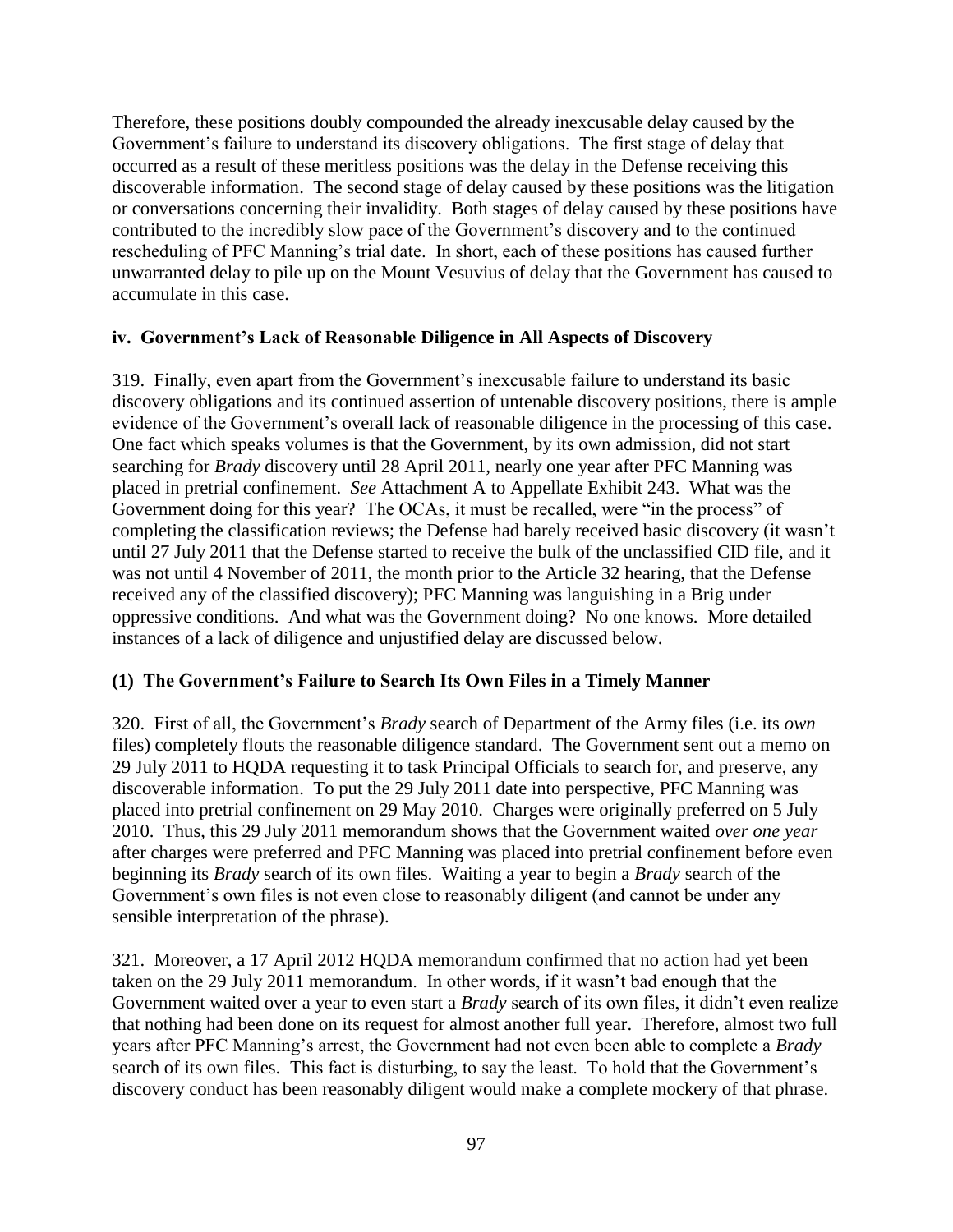322. Additionally, as the Defense pointed out in its Reply to the Government Response to the Supplement to the Defense Motion to Compel Discovery 2, the Government was still conducting its *Brady* search of DIA, DISA, CENTCOM, and SOUTHCOM files on 2 June 2012, 736 days after PFC Manning was placed into pretrial confinement and 699 days after preferral of charges. Again, these files are the Government's *own* files. How the Government can assert in good faith that it has conducted its discovery obligations in a reasonably diligent manner is beyond comprehension. Whether the Government had been secretly conducting a re-review using the correct *Brady* standard or had been negligently or intentionally dragging its feet in discovery is ultimately beside the point. No matter the circumstances, the Government cannot justify the fact that it is still, well over two years after PFC Manning was placed in pretrial confinement, "in the process" of conducting its *Brady* search of its own files.

#### **(2) The Government's Failure to Conduct a Timely Brady Search of the Files of Non-Military Agencies**

323. The Government's discovery mantra since referral has been that it is "in the process" of conducting its *Brady* discovery searches. Much like the situation described above with respect to its own files, as of June 2012, the Government was still "in the process" of searching the files of closely aligned agencies (such as ODNI, FBI, ONCIX, etc.). While some of these documents have since been produced—over two years after PFC Manning was placed in pretrial confinement—others have not.

324. On 25 July 2012, the Government requested leave of the Court until 14 September 2012 for the following: "(1) to disclose files not subject to the Court's 22 June 2012 order, if any, to the defense or to the Court for *in camera* review IAW RCM 701(g)(2) or MRE 505(g)(2), but which may contain discoverable material, or, (2) if necessary, to notify the Court with a status of whether the United States anticipates the custodian of classified evidence will claim a privilege IAW MRE 505(c) for the classified information under that entity's control and to file notice IAW MRE 505(i)(2)." *See* Appellate Exhibit 226. The Government stated that "The United States is in the process of completing its review of information that is not under the possession, custody, or control of military authorities and has not been specifically requested by the defense that is owned by the Central Intelligence Agency (CIA), the Department of Homeland Security (DHS), and Office of the Director of National Intelligence (ODNI). The United States is reviewing the information in accordance with their ethical obligation to search for potential *Brady* material and/or their legal obligations under *Williams* in accordance with the Court's 22 June 2012 Order." *Id.* Not surprisingly, the Government is still "in the process" of reviewing all this information for *Brady*. How the Government could not have completed the *Brady* search 839 days after PFC Manning was placed in pretrial confinement defies all logic. One would think that a five person prosecution team, backed by the resources of the United States government, would not need 839 days to conduct a *Brady* search of certain closely aligned agencies. Such delayed disclosure of *Brady* discovery hardly satisfies the R.C.M. 701(a)(6) requirement that such discovery be produced "as soon as practicable."

325. Further, the Defense made a request for *Brady* material from the President's Intelligence Advisory Board in October 2011. In its response to the Defense Motion to Compel Discovery #2, the Government stated, in a footnote, that it was "in the process" of searching for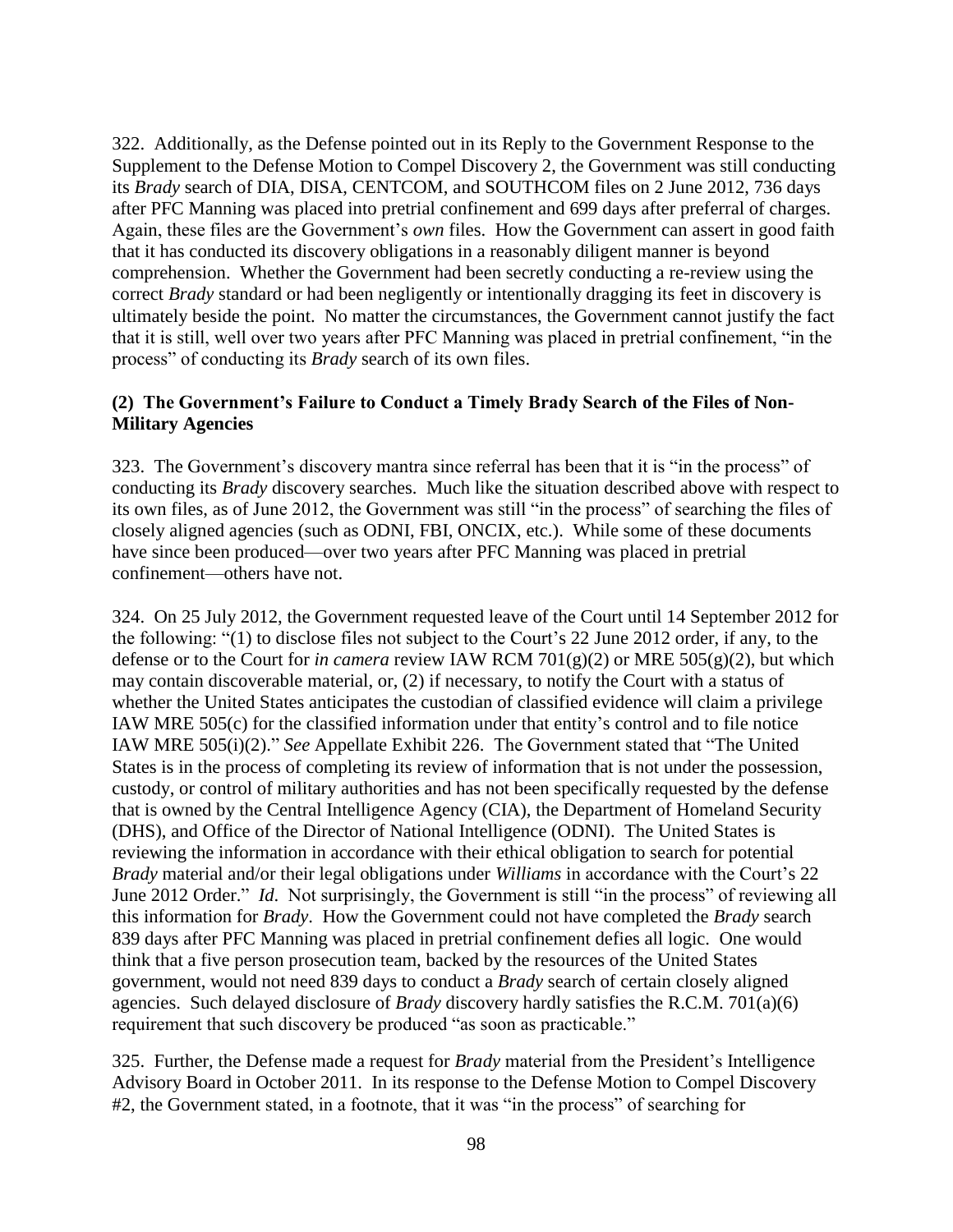discoverable information from the Intelligence Advisory Board Government Response. *See*  Appellate Exhibit XCVII, p. 4. The Government failed to explain why the Government was still "in the process of searching for discoverable information" seven months after the request was made. Why would it take seven months to search these files? The Defense would venture to guess that the Government's "diligent" search began when the Government received the Defense's motion to Compel Discovery #2 on 10 May 2012.

326. Likewise, as far as the Defense is aware, the Government is still "in the process" of conducting its *Brady* search of all 63 agencies involved in this case. It is deeply troubling that the Government appears to be perpetually "in the process" of conducting these searches without ever reaching the finish line for any of them. Indeed, if there was ever a case where the Government was indefinitely moored in some "waiting posture," it would surely be this case. *See Mizgala*, 61 M.J. at 129 (expressing concern about Government spending too long in a "waiting posture"); *Hatfield*, 44 M.J. at 24 (similar).

327. Equally troubling, it appears that the Government did not even begin reaching out to some of the 63 agencies to begin its *Brady* searches until mid-February 2012, nearly two years after PFC Manning was placed into pretrial confinement. *See* Appellate Exhibit CLXXIII, at 16-19. This revelation came as part of the ONCIX debacle, discussed in detail below, where MAJ Fein admitted that it was after reaching out to ONCIX that the Government became aware that it needed to contact the 63 agencies directly.

328. This, in turn, is inconsistent with the representation that the Government made at the very first 802 session on 23 February 2012 where it stated that it had *already* searched the files of the 63 agencies and not found any *Brady* material. *See* Article 39(a) Audio Recording 23 February 2012, (unauthenticated record of trial) at p. 39. The Government stated that it had searched different sub-agency files, even going so far as to the Department of Agriculture.<sup>27</sup> In this respect, the Court stated:

Court: The government advised the Court that although it has been extensively engaged in evaluating executive branch and sub-branch files for discoverable information prior to referral, the government's due diligence obligations under the *Brady Williams* case law; duty to find, evaluate and disclose favorable and material evidence to the defense will take additional time because of the need to cull through voluminous classified and unclassified information contained throughout executive branch [and] sub-branch agencies that have been involved in the classified information disclosure investigations.

*Id.* at p. 38. The Defense added the following:

Mr. Coombs: Just that when the government spoke about its *Brady* search they stated at that time they had not found any *Brady* material even though they had looked for over a year.

 $\overline{\phantom{a}}$ <sup>27</sup> "Mr. Coombs: Even going so far as going to the Department of Agriculture to see if they had potential information there. And then they stated; and they even state it here, that they have not found any *Brady* material." Transcript at p. 106.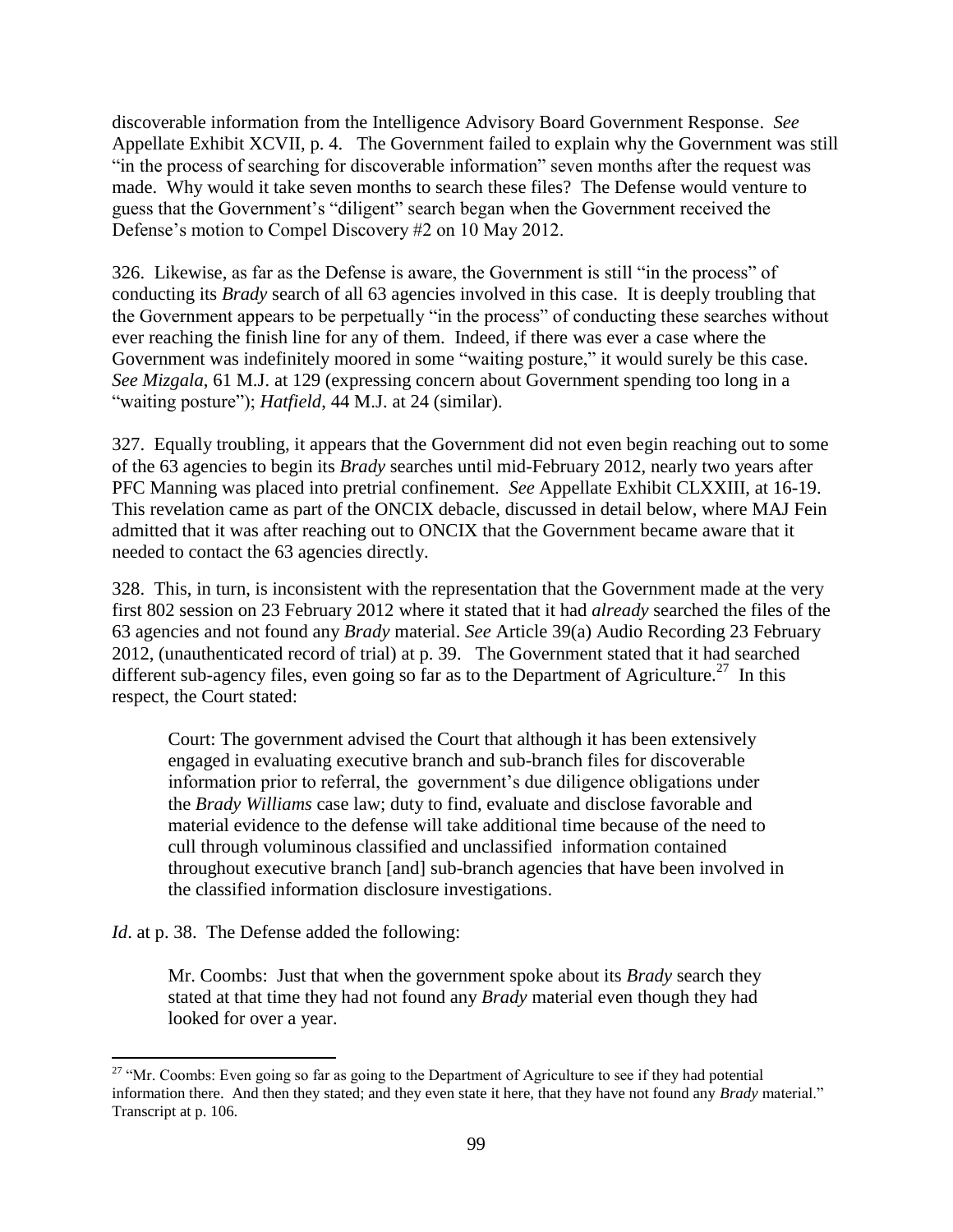*Id.* at p. 39. The Court asked, "Is that correct?" to which MAJ Fein responded:

MAJ Fein: Your Honor, that is correct but also at the same time [we] stated that material continues to evolve because this is an on-going issue.

*Id.* Thus, it is not clear whether the Government began its *Brady* search of the 63 agencies prior or subsequent to February 2012. The Defense believes that the Government conducted an initial *Brady* review of documents at the 63 agencies under the incorrect *Brady* standard. After being set straight about what *Brady* actually entailed, the Defense believes that the Government secretly went back and re-reviewed the documents. The Government did not admit this, of course, as to do so would be to admit a profound lack of diligence. The Defense's theory is the only way that the Government's contradictory statements can be reconciled.

329. The inconsistencies in the Government's story have become par for the course in the deeply dysfunctional discovery process that has plagued this case. Whatever the truth of the matter is, one thing is clear: there has been an overwhelming lack of diligence in conducting *Brady* searches of the 63 agencies and of closely aligned agencies.

## **(3) The Government's Failure to Review Any Discovery from the Department of State for Nearly Two Years**

330. The Government has charged PFC Manning with the release of hundreds of thousands of diplomatic cables from the Department of State. One would think that approximately two years into the case, the Government would have, at the very least, reviewed key Department of State documents. Of course, as this Court knows, this is not so.

331. When the Government referred this case on 3 February 2012, it still had not reviewed the Department of State damage assessment, a critical document in the case. And, it wasn't until 18 May 2012 that the Defense actually was given access to the Department of State damage assessment, an assessment that had been prepared nearly a year earlier. The Defense's receipt of the Department of State damage assessment (or, more accurately, the ability to *view* the document under controlled circumstances defined by the Government) came after months of litigation about the meaning of a "completed" damage assessment versus a "draft" or "interim" damage assessment. Even after the Court ordered production of the damage assessment as clearly being within the purview of the Government's *Brady* obligations, the Government made one last "Hail Mary" attempt to avoid producing the document, under the authority of a concurring opinion in a 50-year-old case that was not even remotely on point. *See* Appellate Exhibit LXXV.

332. After the Court ordered that the Defense was entitled to discovery of the Department of State damage assessment, the Defense then began the process of trying to obtain other *Brady*  discovery from the Department of State. The Government revealed in late May 2012, two years after PFC Manning was placed in pretrial confinement, that it had not even seen— much less begun reviewing—any other documents from the Department of State. In fact, it had no idea what documents existed at the Department of State. *See* Appellate Exhibit 100, at 2, ("The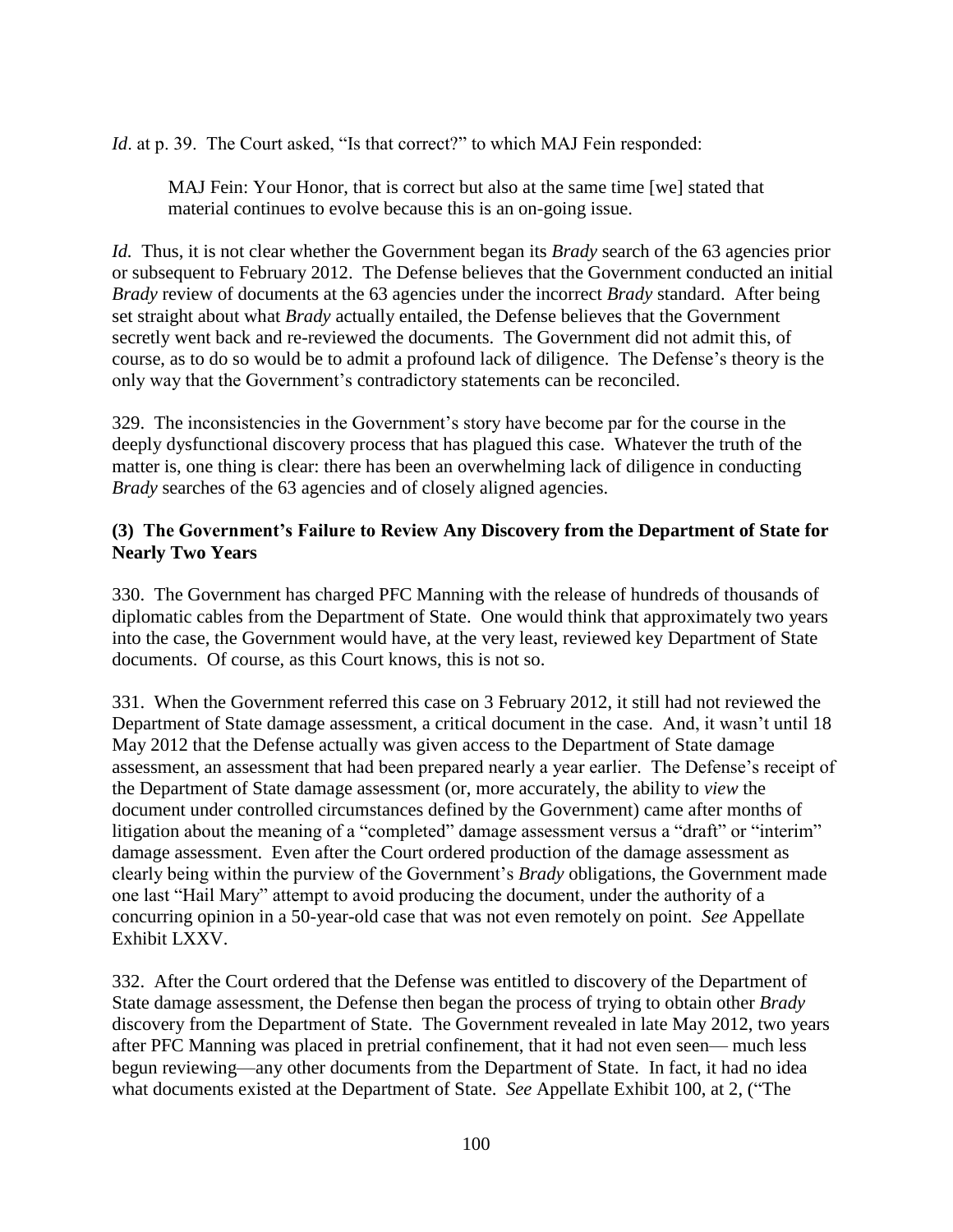prosecution … has consistently stated that the prosecution *intends* to review all documents for Brady and RCM 701(a)(6) material that is provided by the DoS that are responsive.")(emphasis supplied). That that Government didn't get around to even obtaining potentially relevant documents from the Department of State for over 733 days speaks volumes about the lack of diligence that has permeated this case. When juxtaposed with the Government's witness list produced a short while later (on 22 June 2012) which names twenty-two individuals from the Department of State as witnesses, it is clear that what was going on: the Government was cherry picking evidence and witnesses from the Department of State to build its case, while failing to exercise even a modicum of diligence in fulfilling its *Brady* obligations for the Defense.

333. Unfortunately, the Department of State discovery saga did not end there. After the relevant files and documents were identified for the Government via the testimony of three Department of State witnesses, the Government requested an additional thirty days to respond. The Government's response after having been granted the additional thirty days to respond was more of the same unreasonable litigation positions that the Defense had witnesses many times before.

334. The Government's final attempt to protect the Department of State from having to turn over documents involved the Government arguing (undoubtedly at the behest of the Department of State) that the requested documents were cumulative because they predated the damage assessment. The Defense, by way of Response motion, pointed out the sheer absurdity of this position:

The Government wants this Court to rule that *anything* that predated the State Department damage assessment should not be produced because it is cumulative and not relevant and necessary. …

The Government is asking for permission to simply exclude from discovery anything with a date that preceded the State Department damage assessment – which would, in effect, be *practically everything at the State Department*. It would have the Court do so on the sheer conjecture that this information "likely contributed to[] the Department's draft damage assessment." Government Response, at p. 5.

The Government's request is breathtaking. It would have the Court deny discovery of facially relevant information because this information was "likely" considered by the State Department in compiling the damage assessment. The Government does not even bother to try to make the argument that the discovery is *actually* cumulative (i.e. it is duplicative of information in the damage assessment). That argument would not be true. Instead, it makes the argument that based on the fact that this material predates the damage assessment, it *must be* cumulative (i.e. it is *de facto* cumulative). The Government's lack of logic continues to dumbfound the Defense.

Consider the implications of this request. All an agency would need to do to avoid discovery is to compile some type of ultimate assessment and then claim that anything that predated that assessment was "off limits" because it was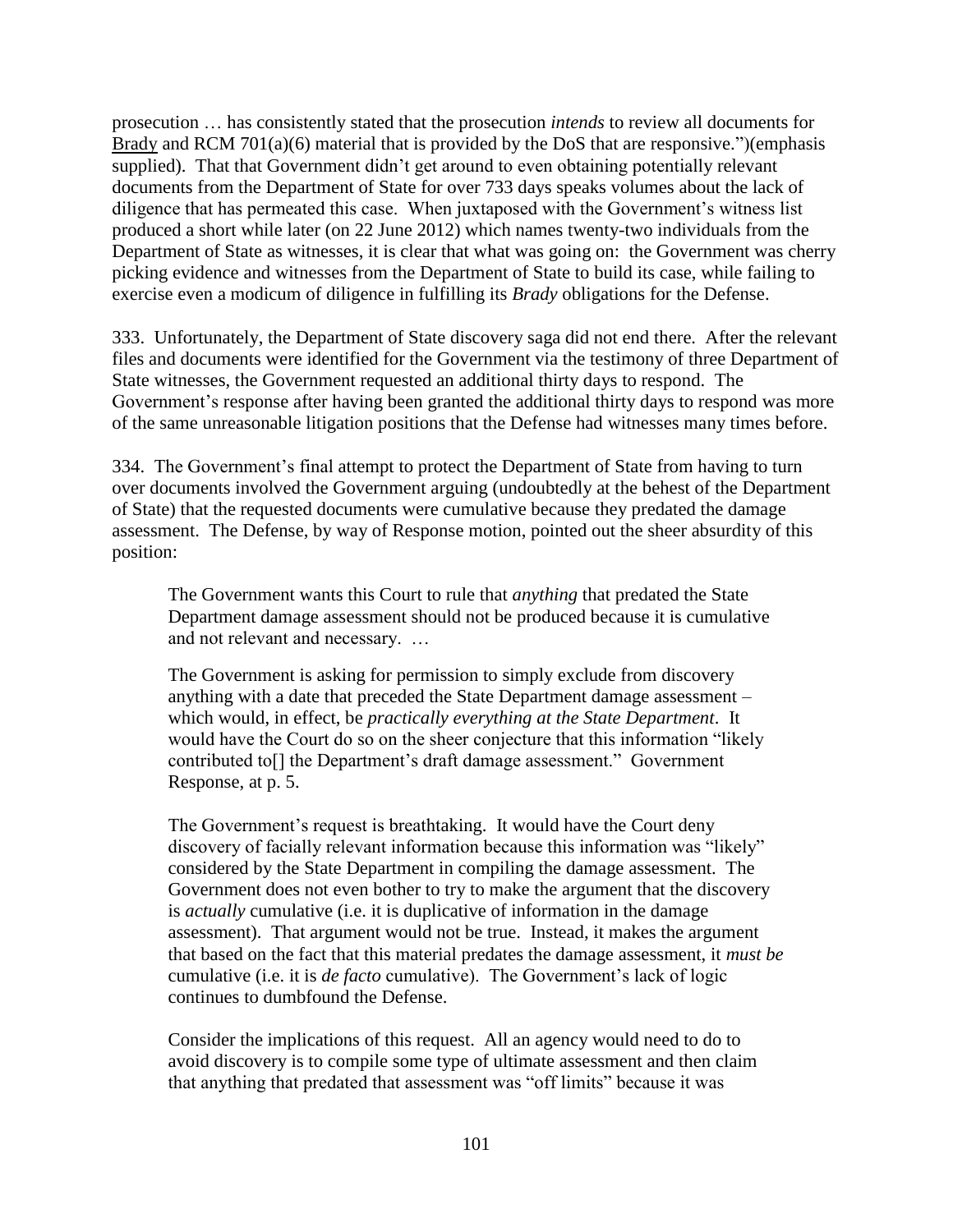somehow "considered" in developing the assessment. The contention is ludicrous.

Further, the volume of information that the Government would seek to have the court exclude from its discovery obligations is in the ballpark of 5000 pages. The Government believes that these 5000 pages must have "likely contributed to" the 150 page State Department damage assessment. It is hard to believe that the damage assessment is cumulative when, page-wise, there are thirty-three times more pages in the disputed discovery than in the damage assessment itself.

*See* Appellate Exhibit CCII, p. 2-3.

335. This litigation position was patently unreasonable, as reflected in the Court's ruling. *See*  Appellate Exhibit CCXXII. However, having to litigate yet another frivolous Government attempt to resist producing discovery further pushed back the discovery timeline.

336. The Government, after having thirty days to concoct the "predates therefore cumulative" theory, then asked for *additional* time to actually review the material that it resisted producing. The Court generously granted the Government until 14 September 2012 to produce documents from the Department of State, a total of 127 days after the Defense moved to compel discovery of these documents on 10 May 2012. The Government, however, offered no explanation for why it could not have completed this review sometime in the 742 days after PFC Manning had been placed in pretrial confinement. A reasonably diligent prosecutor would have been sure to review all critical documents in this case well before referral, and certainly well before being ordered to do so by this Court, so that the discovery period did not drag on for almost a year after referral.

337. On 14 September 2012, the prosecution made available to the defense for inspection all Department documents responsive to the above Court Order, or otherwise discoverable, for which redactions under RCM 701(g)(2) or MRE 505(g)(2) are not sought (i.e., approximately 6500 pages)." *See* Government *in camera* and *ex parte* Motion for Authorization of Redactions of Department of State Records under MRE  $505(g)(2)$  and RCM  $701(g)(2)$ , p.2. And yet, even though the Government claims to have "made available" all Department of State documents, the Defense has not actually received these documents. In reality, the Government's representation is, in fact, a misrepresentation as evidenced by its subsequent clarification:

For any captioned or otherwise particularly sensitive documents (as explained below, to include NODIS, EXDIS, Roger Channel, DS Channel, or DScontrolled) for which redactions are not sought, the Department *will make the documents* available to the defense counsel and their security experts to inspect at the Department until the end of the court-martial. For all remaining documents for which redactions are not sought, the prosecution *will deliver these documents to the defense by 21 September 2012*. The defense counsel and their experts are not authorized to share the information contained within these documents or their notes with the accused.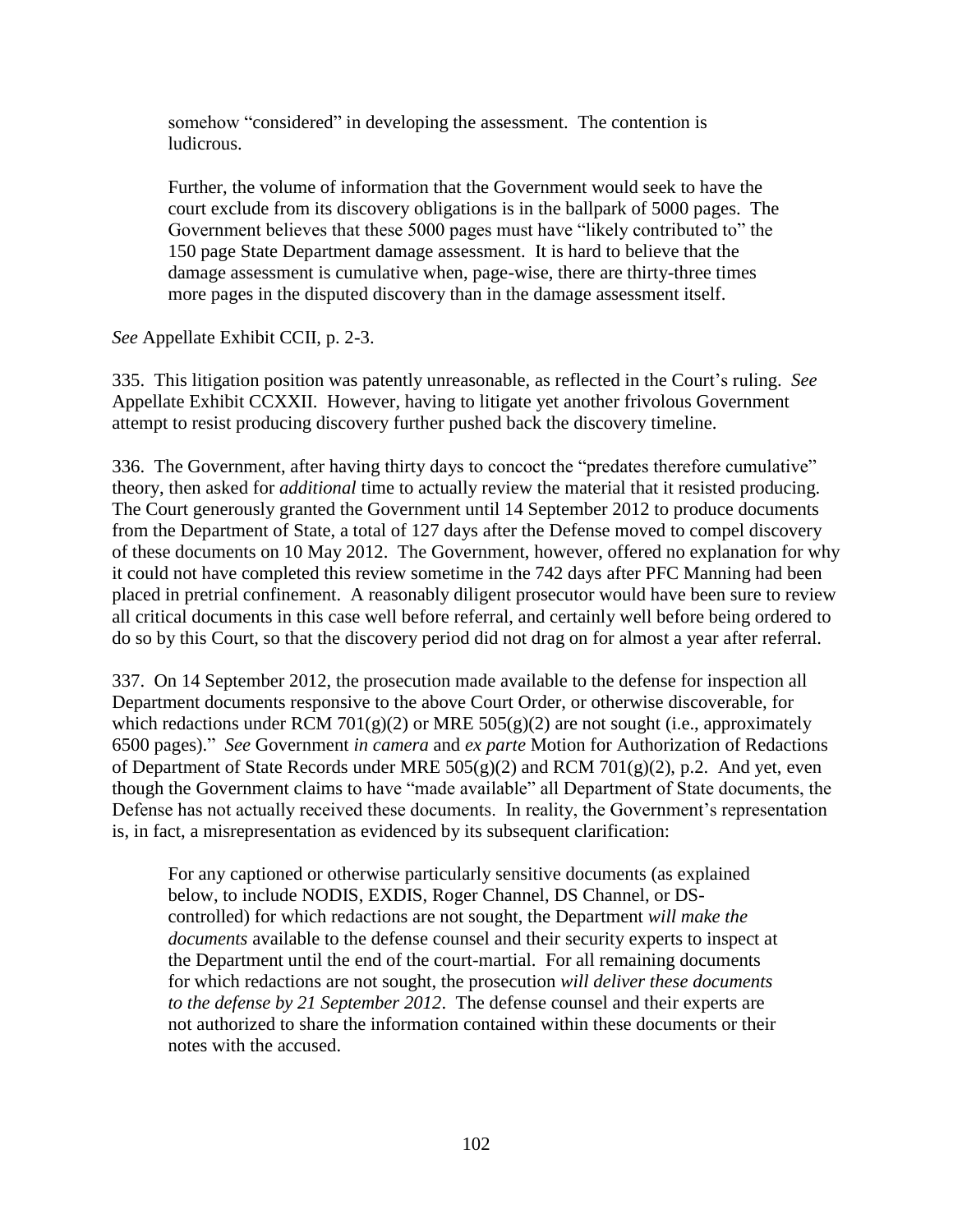*Id.* at 5. Apparently, the Government "will make [certain] documents available" at the Department of State at some unknown point in time. For other documents, the Government "will deliver these documents to the defense by 21 September 2012." *Id.* Accordingly, it is clear that the Government has not complied with the Court's order to "disclose all discoverable information … to the Defense." Instead of requesting leave of the Court to extend the deadline once again, the Government simply granted itself extra time while making it look like it had complied with the Court's order by stating the information was available for inspection by the Defense. In addition to being yet another example of word games played by the Government, the inability to comply with the Court's timeline further evidences the Government's lack of diligence in this case. Provided the Defense actually receives the Department of State discovery on 21 September 2012 pursuant to the Government's unilateral extension of time, these documents will come 846 days after PFC Manning was placed into pretrial confinement.

338. On 19 July 2012, the Court ordered the Government, *inter alia*, to provide to the Defense certain discovery from the Department of State, including dates and times that the Mitigation Team held meetings. It was not until 48 days later, 5 September 2012, that the Government actually got around to completing this task—or more specifically, that the Government tasked a paralegal from its arsenal of paralegals to complete the task. The list of meeting dates/times is inconsistent with the testimony of Department of State witnesses who believed that these meetings ended sometime in the summer of 2011. In reality, the Mitigation Team was still meeting as of 19 December 2011. This is information that is material to the preparation of the defense that should have been, and could have been, disclosed much sooner. There was no reason why the Government needed to sit on this aspect of the discovery request until 9 days before the discovery was technically due. The Government's actions, unfortunately, are consistent with its overall approach to discovery in this case: as little as possible, as late as possible.

## **(4) The Government's Casual "Discovery" of Critical Documents**

339. In mid-June 2012, the Government notified the Defense that it had "discovered" an FBI impact statement. The Government's revelation was startling, since the Government and the FBI had been conducting a joint investigation of the accused. The Government offered no explanation for why it had only just now, over two years after PFC Manning was placed into pretrial confinement, "discovered" the FBI impact statement. The Government also offered no explanation for why it did not disclose the impact statement (or even the fact of its existence) when the Defense requested "any report, damage assessment, or recommendation as a result of any joint investigation with the Federal Bureau of Investigation (FBI) or any other governmental agency concerning the alleged leaks in this case" way back in January of 2012. The Government has failed to answer even the most basic of questions: When was the impact statement prepared? When did the Government learn of the impact statement? Why did the Government not disclose its existence to the Defense or to the Court? At oral argument, the Defense pressed for answers to these questions. So did the Court. The Court asked MAJ Fein *when* the Government learned about the FBI impact statement.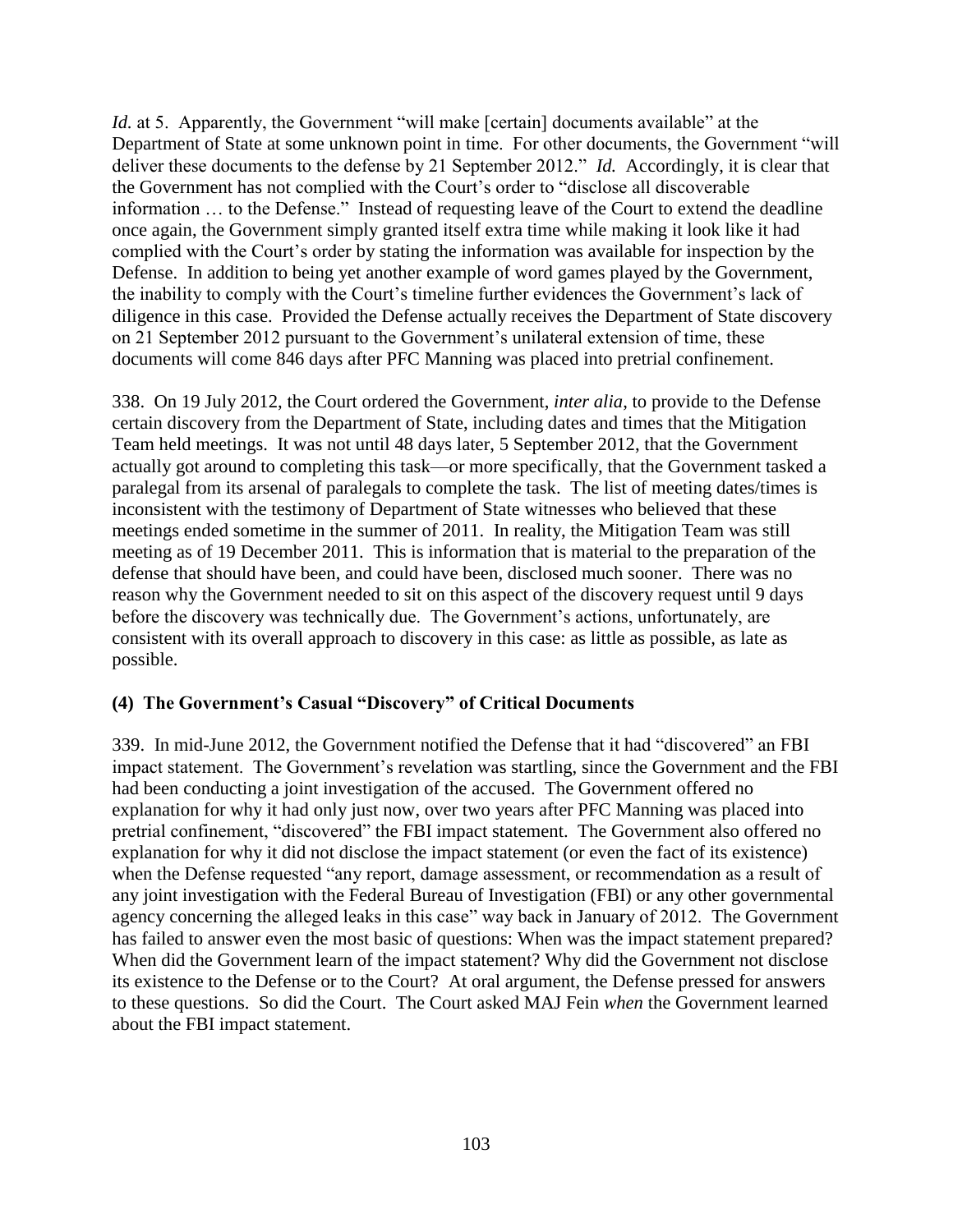Court: Alright, we will be addressing that aspect of this motion at the next session. I understand the Defense's argument. Government, are you prepared to tell me when you did know about this impact statement or impact assessment?

MAJ Fein: Your Honor, the Government would like to at least have a chance to argue the due diligence argument first and then answer that in (inaudible) Court's order.

Article 39(a) Audio Recording 6 June 2012. MAJ Fein indicated that he would provide an answer to the Court's very straightforward question as part of the Government's due diligence submission, for which he had requested a two-week extension. MAJ Fein did not address the FBI impact statement *at all* in the Government's 20 June 2012 submission. To date, the Government has not answered any question about the FBI impact statement. Because to answer any such question would be to reveal publicly what everybody already knows: the Government has been wholly negligent in carrying out its discovery obligations.

340. The FBI impact statement is not the only document that the Government happened to "discover" two years into the case. The Government also "discovered" that the Department of Homeland Security had conducted a damage assessment. But that's not all. The Government also "discovered" that the Other Government Agency had conducted a second damage assessment. See Appellate Exhibit CCVIII.<sup>28</sup> And let us not forget that the Government "discovered" that ONCIX did, in fact, have a draft damage assessment which would likely be discoverable. It is inexcusable that the Government "discovered" the existence of these important documents, as if by pure chance. The Government is the agency that is prosecuting PFC Manning. Its job is to "discover" the existence, or potential existence, of these documents in a timely manner. Its job is not to sit back and wait to stumble across relevant documents two years into the case. The Government fails to explain why it did not, or could not reasonably have, "discovered" these documents earlier. Again, these casual and last minute "discoveries" speak volumes about the Government's lack of diligence in prosecuting this case.

## **(5) The Government's Attempt to Cover up Its Lack of Diligence with Respect to the ONCIX Damage Assessment**

341. The Defense maintains that the ONCIX fiasco reveals that the Government is not simply inept, but untrustworthy as well. The Government's dishonesty with respect to the ONCIX damage assessment shows a "deliberate intent to harm the accused's defense" and weighs significantly in the Article 10 calculus. *See Simmons, supra* at \*9 (noting that "negligence is obviously to be weighed more lightly than a deliberate intent to harm the accused's defense").

342. To recap briefly, at the 15 March 2012 motions argument, the Government represented that the Department of State had not "completed" a damage assessment and that ONCIX had not "completed" a damage assessment. After the motions argument, on 21 March 2012, the Court asked the Government to respond to questions regarding whether certain agencies had damage

 $\overline{\phantom{a}}$  $28$  The Government apparently did not know about this second damage assessment at the 6 June 2012 motions hearing, as no mention was made of it when the Court specifically asked about files from the Other Government Agency.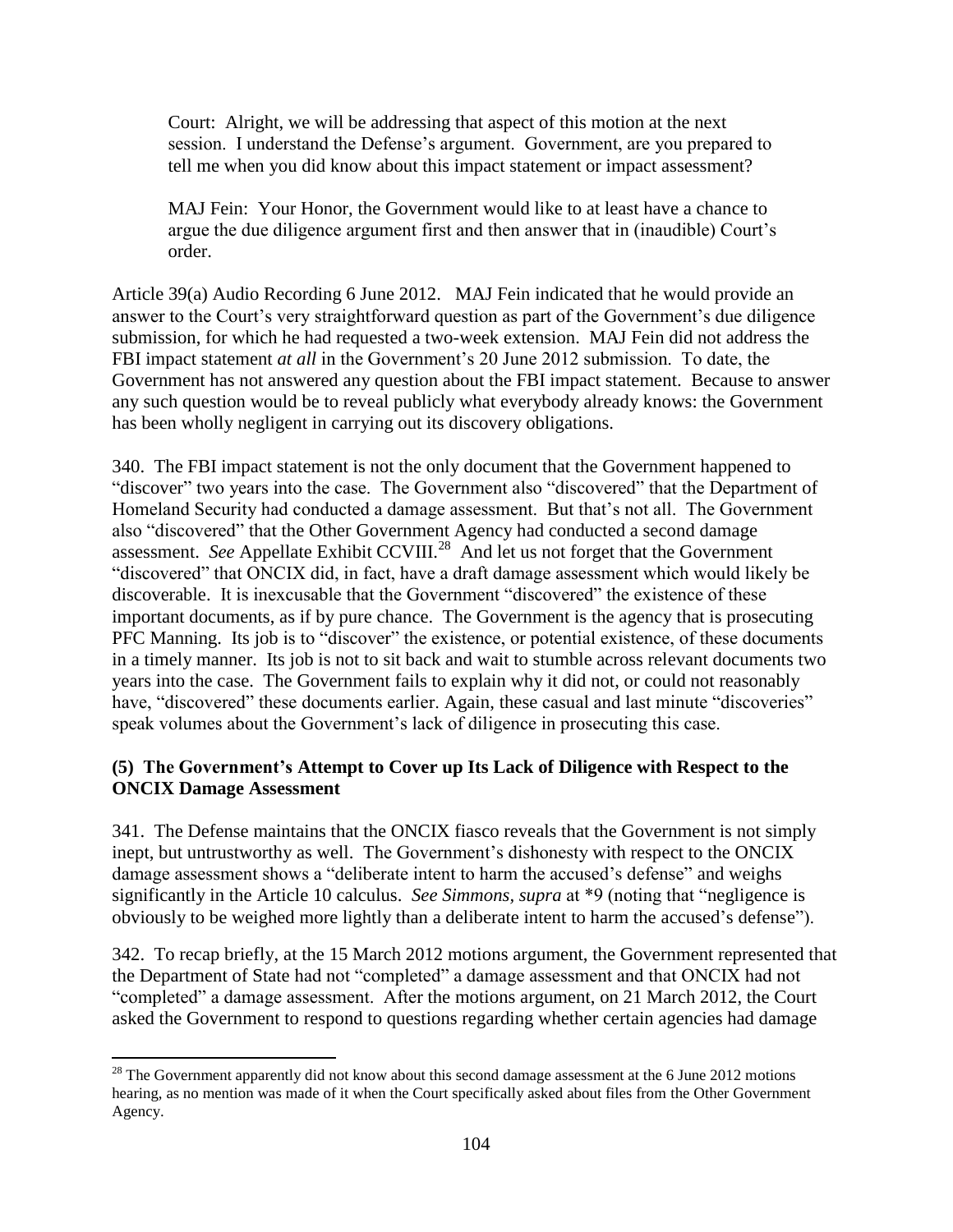assessments. The Government's responses with respect to the Department of State and ONCIX were as follows:

- a) DOS "DOS has not completed a damage assessment."
- b) ONCIX "ONCIX has not produced any interim or final damage assessment in this matter."

*See* Prosecution's Response to Court's Email Questions dated 21 March 2012. The Court and the Defense knew, based on previous oral argument and public statements, that the Government's statement regarding the Department of State meant that the Department of State had something (i.e. a draft) – even though there was not a "completed" damage assessment. With respect to ONCIX, the Government's phraseology that ONCIX had neither a completed nor interim damage assessment was designed to deceive the Court and the Defense into believing that *nothing* existed in the hands of ONCIX.

343. The Government had numerous occasions to correct the misimpression it had deliberately created. It did not. The Court was troubled by this:

Court: Why did you tell me back on the 21<sup>st</sup> of March that NCIX or ONCIX had no damage assessment? Those were not the exact words you used but go ahead and tell me-

MAJ Fein: Correct your Honor. Your Honor, frankly. Because we do not have access. Or even knowledge, absent us asking a question and receiving it to these files because of the nature of this type of assessment. We ask the questions based off of the Defense's discovery requests.

Article 39(a) Audio Recording 6 June 2012. MAJ Fein implied that he did not have any "knowledge" of the damage assessment; he later admitted that he knew the whole time that ONCIX was working on a damage assessment. If the Government knew that ONCIX was working on a damage assessment, why did it not tell the Court on 21 March 2012? It was clear what the Court was asking at the time – did ONCIX have some type of damage assessment, whether in draft or final form? The Government deliberately misled the Court in not supplying a full answer to the Court's question. This was an obvious attempt to avoid having to produce the ONCIX damage assessment to the Defense.

344. MAJ Fein on behalf of the Government provided a long-winded and contradictory explanation of what apparently happened between ONCIX and the Government. At bottom, he maintained that the Government kept asking questions and ONCIX kept giving the Government the same pro forma response: "ONCIX has not produced any interim or final damage assessments in this matter." *See* Appellate Exhibit CLII, p.4. As argued in detail in Appellate Exhibit CLXXIII, the Government's version of events simply does not ring true.

345. The ONCIX saga plainly shows one of two things. Either it shows: a) that the Government in this case was not diligent in keeping abreast of what discovery was in the hands of ONCIX, and then sought to cover up that lack of diligence through a series of half-truths; or b) that the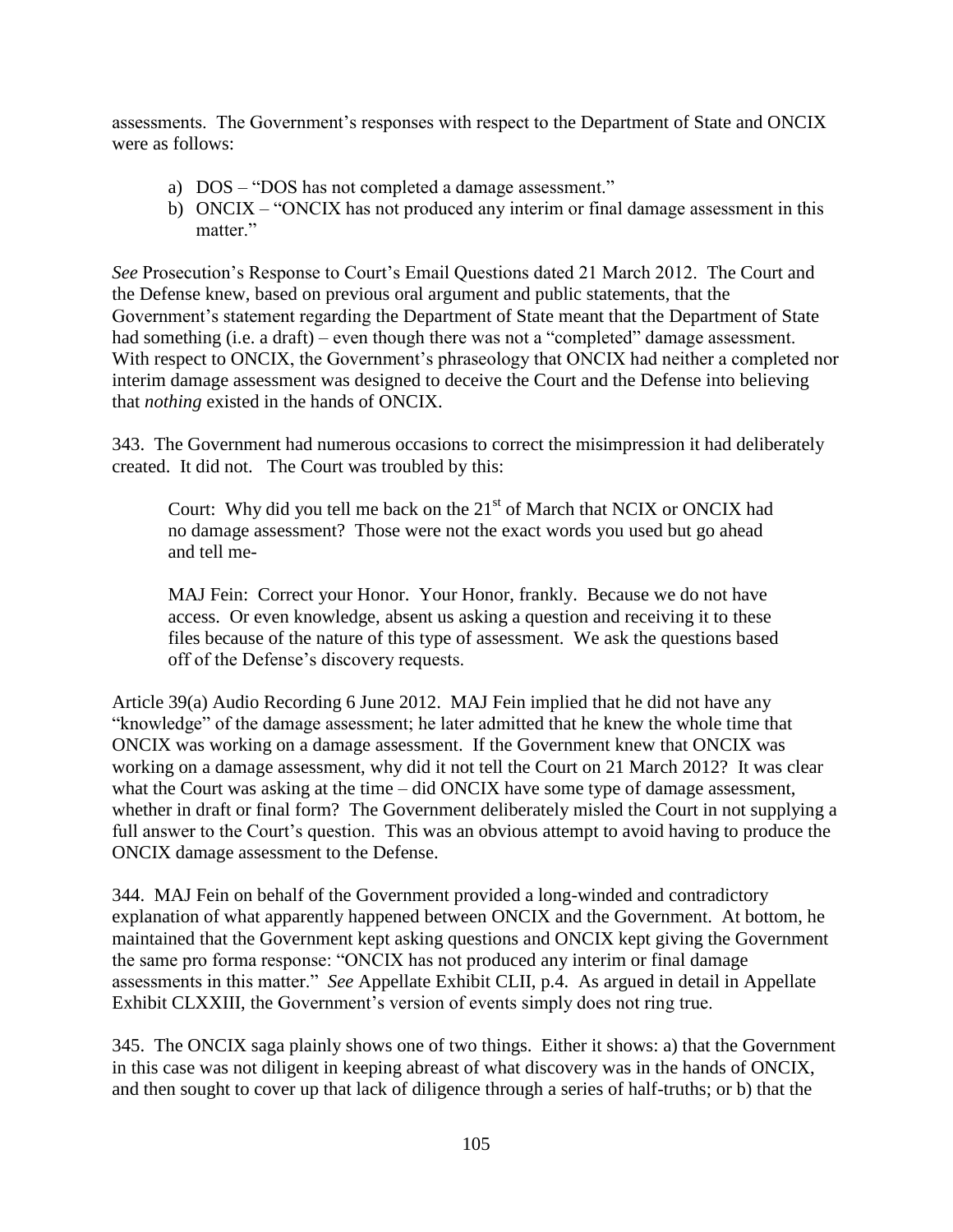Government actually knew what was in the hands of ONCIX but avoided disclosing that information until it felt that it could no longer get away with it, and the concocted a convenient (but implausible) back-story to explain its failure to be forthright. Regardless of which actually transpired, both speak volumes about the abject failures of the Government to process this case expeditiously and to exhibit candor with the Court.

## **(6) The Government's Inability to Process Any Discovery Matter in an Expeditious Manner**

346. The Government has shown itself incapable of processing any discovery matter in this case in a diligent and expeditious manner. For instance, the Government caused further delay as a result of its failure to claim any privileges in a timely manner. The case was referred to this Court on 3 February 2012. The Government, if it was processing this case in a reasonably diligent manner, should have been in a position to claim any privileges on that date. Instead, the Government needed to wait until 18 May 2012, almost four months after referral, in order to decide whether it would claim any privileges. After that time, the Government would resort to its "we need to consult with the equity holders" refrain to request an additional 45-60 days to determine whether to claim a privilege. *See e.g.* Appellate Exhibit CXCII, at 6 ("Assuming, *arguendo*, the Court orders production of the above records or some portion thereof, the prosecution requests no less than 45-60 days to notify the Court whether the Department will seek limited disclosure under MRE  $505(g)(2)$  or claim a privilege under MRE  $505(c)$  and to produce the documents under RCM 701(g), MRE  $505(g)(2)$ , or MRE  $505(c)$ , if necessary."). Why couldn't the Government consult with the equity holder *in advance* to determine whether privilege would be claimed in respect of certain documents? It's not like the Government didn't know that the issue of privilege would come up; after all, this is a classified evidence case. The Government has apparently been unable to multi-task for the duration of this case.

347. As another example of the Government's inability to complete any task in a timely manner, even when the Government promised the Defense discovery by a certain date (which was always long after the Defense requested the information), the Government proved itself unable to keep its deadlines. For example, after notifying the Defense that most of the 14 computer hard drives that were the subject of the first motion to compel and this Court's 23 March 2012 order had been wiped or were inoperable, the Government represented that the 4 remaining hard drives would be provided by 18 May 2012. The hard drives were not provided on 18 May 2012. On 29 May, the Defense asked when it should expect to receive the hard drives. The Government indicated that they would have approval by the end of the week. When it was all said and done, the Defense did not receive the hard drives until 5 June 2012, almost three weeks after the 18 May 2012 deadline set by the Government. There are numerous other instances where the Government has promised discovery by a certain date only to provide that discovery, if at all, well beyond that deadline, but this already lengthy motion would turn into a tome if all of those instances were chronicled.

348. A recent discovery request is also illustrative of the Government's lethargic response rate. On 9 July 2012, the Defense requested the following discovery from Quantico: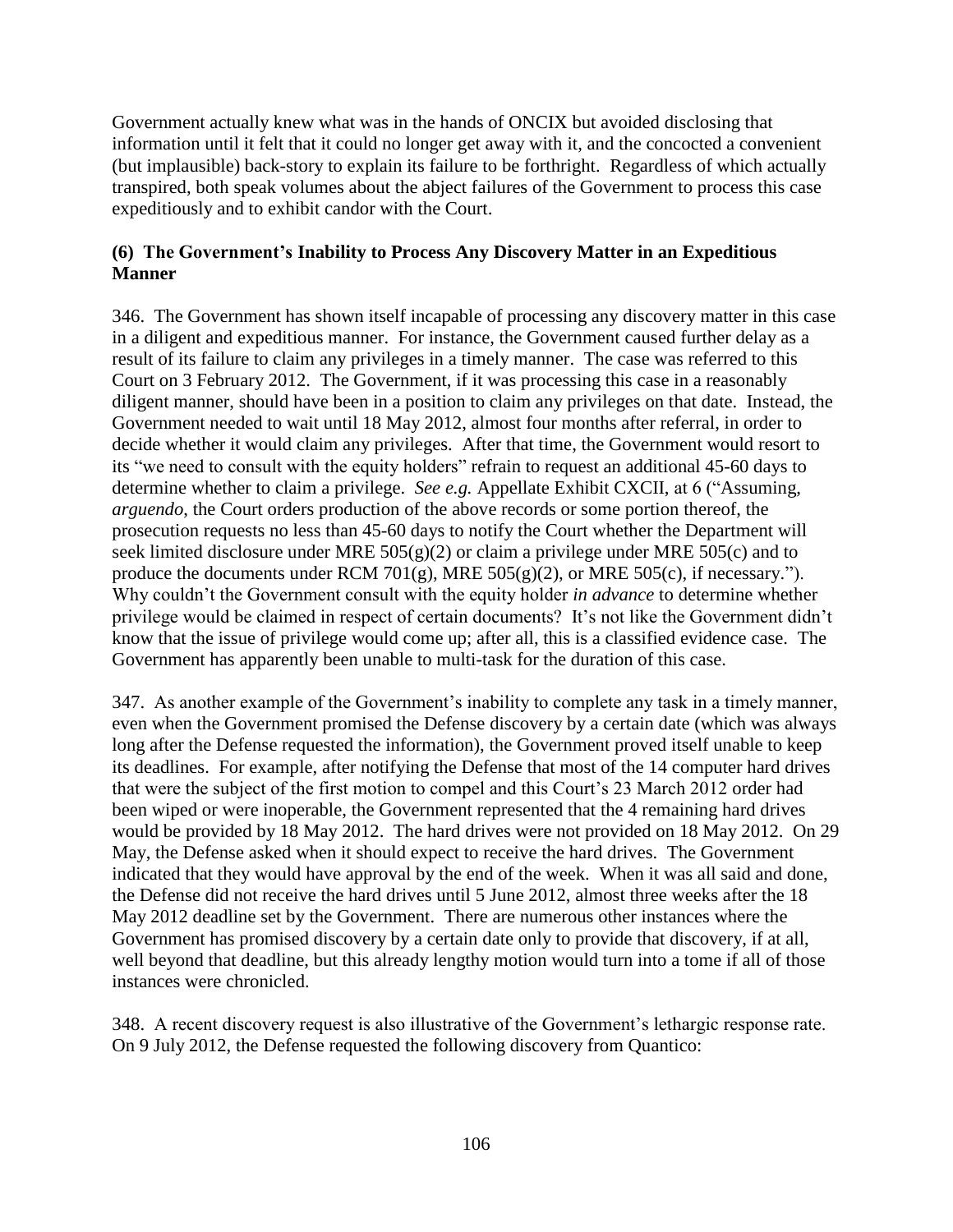The Defense requests that the Government provide a copy of the video referenced in Bates Number 00042936. According to  $\blacksquare$ , the Quantico Brig recorded an incident where the guards had to assist in freeing PFC Manning from the suicide smock that he was wearing.

*See* Defense Discovery Request, dated 9 July 2012, Attachment 68

349. Despite various follow-up emails from the Defense, it wasn't until 13 September 2012 that the Government responded in a mere three sentences:

RESPONSE: The Quantico video does not exist. The United States conducted a search but could not locate the video. See Enclosure 1; Enclosure 2.

RESPONSE: The Prosecution has provided all matters requested that are in the Government's possession and understands its continuing obligation to provide information responsive to this request.

*See* Government Discovery Response, Attachment 69. A 66-day turnaround time for a very basic discovery request is not reasonable, but is unfortunately illustrative of the total lack of diligence that the Government has exhibited throughout this case.

## **(7) The Government's Failure to Review and Disclose the Existence of Quantico Documents that Had Been in Its Possession for Over Six Months**

350. Finally, the Government substantially delayed the Article 13 motions hearing by its literal eleventh hour disclosure of emails from Quantico that it had been sitting on for months. The Government represented to the Defense that it had the emails in its possession for at least six months prior to the date the Defense Article 13 Motion was due. *See* 27 July 2012 Email from MAJ Fein to Mr. Coombs, Attachment 64.

351. As far back as December 2010 when the Defense filed its initial complaint concerning Article 13, the Government knew that an Article 13 motion would be filed. At the very latest, the Government knew that the Defense would be filing an Article 13 motion after the first motions hearing in February 2012. And yet, despite knowing about the Article 13 motion before it claims to have even received the emails, the Government did not begin its search of these emails until 25 July 2012, two days before the Defense Article 13 Motion was due. *See* 27 July 2012 Email from MAJ Fein to COL Lind, MJ, Attachment 63. In defense of its incredibly late disclosure of the emails, the Government attempted to point out that it disclosed the emails within 24 hours of finding that some of the emails were "obviously material to the preparation of the defense for Article 13 purposes." *Id.* This excuse neglects to mention why the Government waited until two days before the motion was due before it began its review of the emails when the emails had been its possession for over six months, knowing for that entire six-month period about the certainty that an Article 13 motion would be filed. The Government likely offered no excuse for that delay because it is simply inexcusable. The failure to search emails between Quantico officials concerning PFC Manning's confinement conditions until two days before the motion challenging PFC Manning's confinement conditions while at Quantico is worlds apart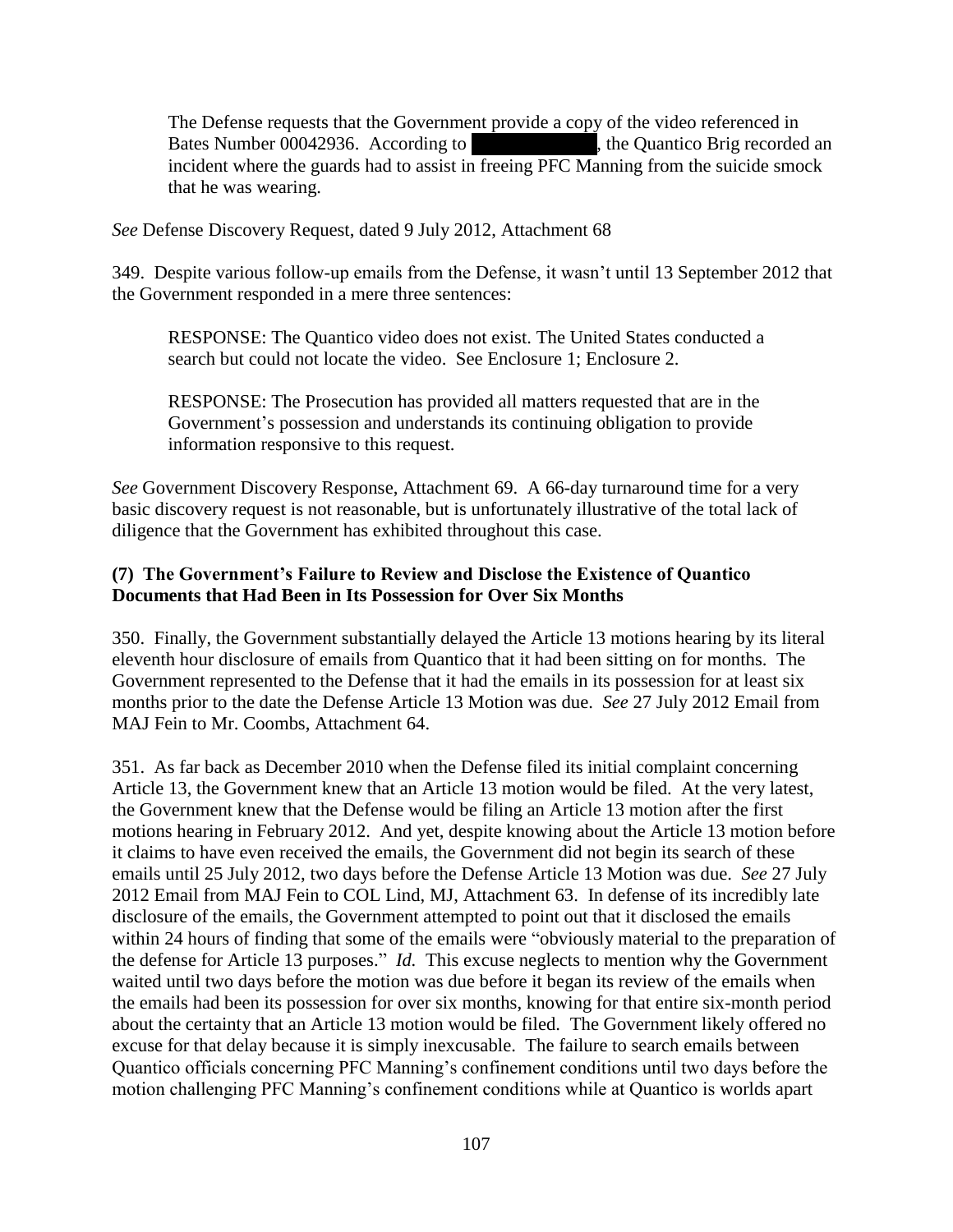from reasonable diligence. What's more, the Defense had made a specific discovery request for any documentation pertaining to PFC Manning's confinement on 8 December 2010, 596 days before the Government even began its review of these emails. While the Government disclosed a bevy of evidence responsive to this request, it surreptitiously withheld the emails.

352. When it did finally disclose the emails to the Defense the night before the Article 13 motion was due, the Government provided the Defense with 84 emails that were "obviously material to the preparation of the defense." *See* Attachment 62. The Defense was troubled by the Government's use of the expression "obviously material to the preparation of the defense." Accordingly, the Defense sent an email to the Government asking whether there were documents that were material to the preparation of the defense, but not *obviously* material to the preparation of the defense. *See* Appellate Exhibit 243, Attachments; *see also* Appellate Exhibit 260. Two prosecutors from the Government (CPT Morrow and CPT Overgaard) responded that the Government has produced all emails that were material to the preparation of the defense, not simply those that are obviously material (i.e. the Government was not drawing a distinction between "material" and "obviously material"). *Id*. The Defense then asked how many emails the Government had reviewed; the Government indicated that it had reviewed 1374 emails. *Id*. That the Government waited until 2 days before the Defense filed the Article 13 motion before even looking at one of the 1374 emails is astonishing. What would possess a prosecutor, sitting on a trove of obviously relevant documents, to simply ignore them for months upon end? The lack of diligence is beyond comprehension.

353. On 17 August 2012, the Defense submitted a motion to compel production of the remaining 1,290 emails. *See* Appellate Exhibit 243. At this point, the Government decided to voluntarily disclose 600 more emails to the defense, as constituting documents that are "material to the preparation of the defense." Accordingly, it is clear that the Government was not completely truthful to the Defense about having disclosed all documents that were material to the preparation of the Defense. Again, this is part of a pattern by the Government to withhold damaging and embarrassing discovery at all costs.

354. The Court considered *in camera* whether the remaining 690 emails should be produced as being material to the preparation of the defense. The Court ruled on 14 September 2012 that 678 of these emails were material to the preparation of the defense and ordered that they be produced promptly. *See* Court Ruling Defense Motion to Compel #3, dated 14 September 2012.

355. It is important to put in perspective the veritable gulf that existed between what the Government originally believed what was material to the preparation of the defense and what the Court believed was material to the preparation of the defense. The Government would have produced a mere 6% of the emails as being material to the preparation of the defense. The Court, on the other hand, saw 99% of the remaining emails as being material to the preparation of the defense. What is clear is that the Government has no clue how to apply the standard in R.C.M. 701(a)(2). After all the Defense has endured with the Government's tactics at hiding discovery, the Government's incompetence should come as no surprise. While there can be legitimate arguments about what is or is not material to the preparation of the defense, when the Government is *that far off* in gauging materiality, the conclusion is a singular one: the Government has not been diligent in fulfilling its discovery obligations.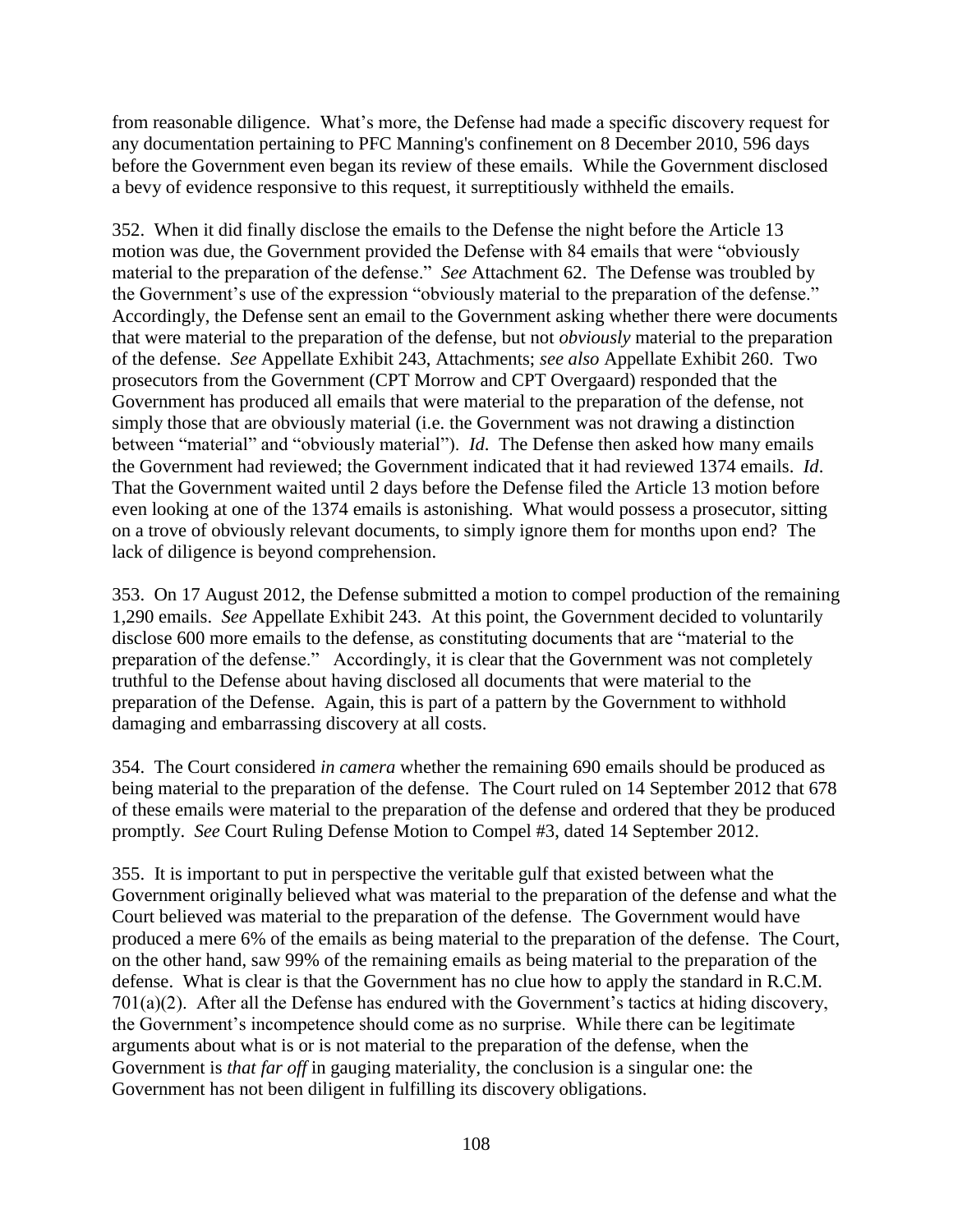356. It is worth noting that it is only because the Government "got caught" that the thousand plus other emails have seen the light of day. Had the Defense simply accepted the Government's word that it had produced everything that was material to the preparation of the defense (as most defense counsel are forced to do), the Government would have been able to secret these emails away to avoid the embarrassment that will eventually befall many individuals implicated in what happened at Quantico. As a result of the Government's profound lack of diligence with respect to these emails, the consideration of this motion has been delayed even further. The Defense has had to file a supplemental Article 13 motion, and may be required to file a further supplemental motion. The Defense has also had to file and litigate a new request for witnesses. *See*  Argument, Part B.4, *infra*. Moreover, the late and piecemeal disclosure of these emails has resulted in the Article 13 motion not being presented in the manner of the Defense's choosing. The fragmented nature of the Defense's argument may (but hopefully will not) undermine the persuasiveness of the overall argument.

## **(8) Multiple Discovery Issues are Still Outstanding**

357. As discussed above, a large volume of discovery is *still* outstanding. As of 14 September 2012, 839 days after PFC Manning was placed in pretrial confinement, the Government was still in the process of producing discovery from the Department of Homeland Security, the Department of State, Government Agency, ODNI and the FBI. *See* 14 September 2012 Email from MAJ Fein to COL Lind, Attachment 70. On that date, the Government also provided the Court with proposed redactions and substitutions for several documents under M.R.E. 505(g). The Court will need to review these documents and decide whether the proposed redactions and substitutions are adequate. If they are not, as has been the case with previous Government M.R.E. 505(g) submissions, additional time will be required for the Court and the Government to confer on appropriate redactions and substitutions. And, if the Court decides that that the redacted information is necessary to enable the accused to prepare for trial, then the Government will need additional time to determine whether an equity holder will claim a privilege. *See*  Government *in camera* and *ex parte* Motion for Authorization of Redactions of Department of State Records under MRE  $505(g)(2)$  and RCM  $701(g)(2)$ , p 5 ("Should the Court find the redacted information is discoverable under RCM 701(a)(6) or Brady/Giglio, relevant and necessary or responsive to the Court's Order for production under RCM 703(f), or is 'necessary to enable the accused to prepare for trial' under MRE  $505(g)(2)$ , then the prosecution requests the opportunity to either: (1) address the Court's findings with the relevant government agency to determine whether a different alterative under MRE  $505(g)(2)$  is appropriate and file that alternative with the Court, or (2) allow for the relevant government agency to claim a privilege under MRE 505(c) and the prosecution to move for an *in camera* proceeding under MRE  $505(i).$ ").

358. To be clear, we are not talking about one or two documents that are still outstanding. Thousands of documents have yet to be produced to the Defense. The Government indicated that there are at least 6500 pages from the Department of State that have yet to be produced. It defies logic that 839 days into the case, the Government has still not provided the defense with all documents from a key organization. How can the defense prepare for both the merits and sentencing when every document from the Department of State (except for the damage assessment) has yet to be produced? How the Government could charge PFC Manning with the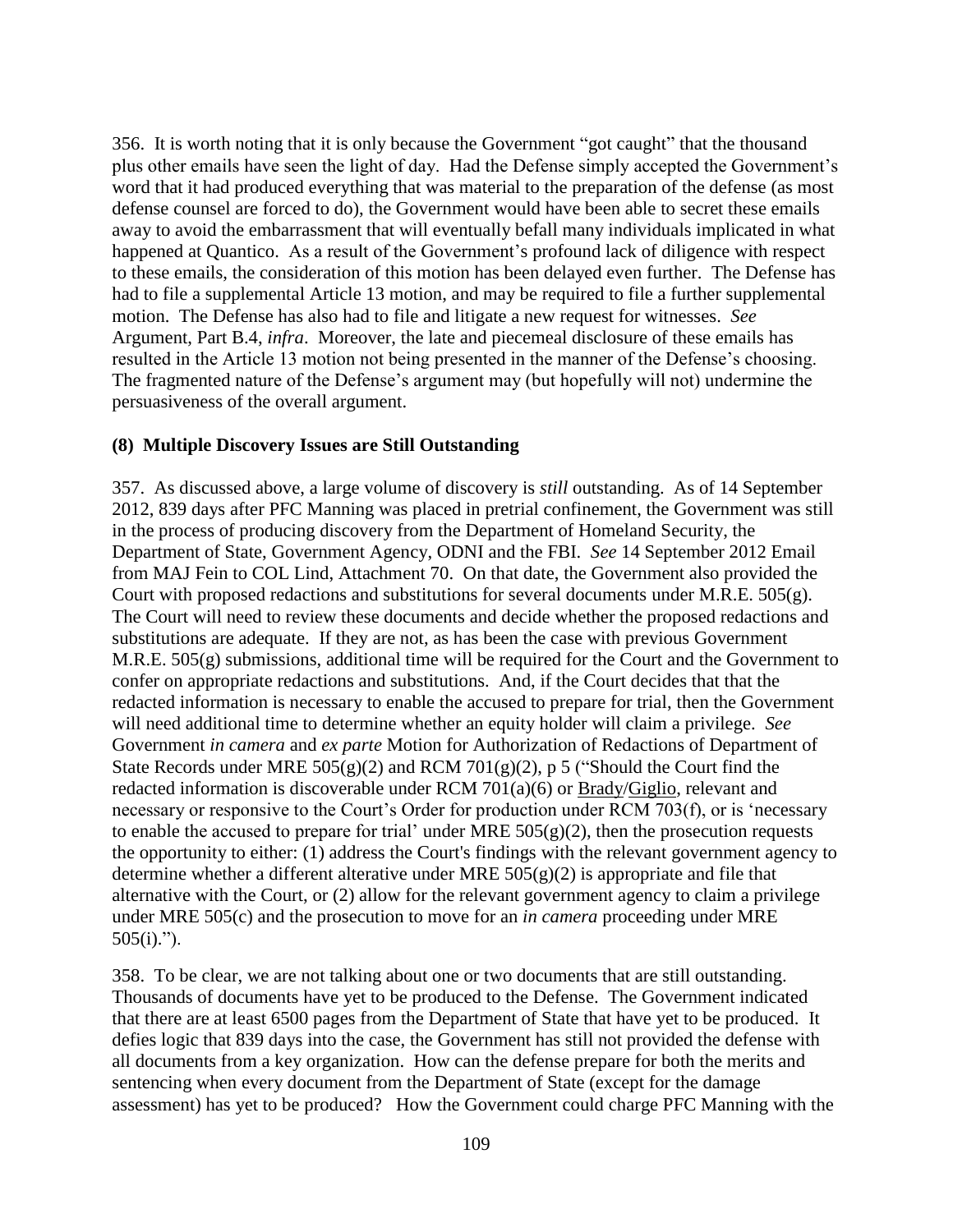compromise of hundreds of thousands of Department of State cables, but fail to provide any documentation from the Department of State for well over two years defies all logic and speaks to an inept prosecution. Under no stretch of the imagination can the Government's actions in regard to this discovery be characterized as reasonably diligent.

359. The foregoing is not meant to be an exhaustive list of the many instances that reveal the Government's lack of reasonable diligence in the discovery phase of this case.<sup>29</sup> Rather, the purpose has been simply to provide this Court with telling examples of the Government's profound lack of reasonable diligence in order for it to more clearly see that the Government's processing of this case as a whole cannot be characterized as reasonably diligent under any sensible interpretation of that term.

# **c. Total Delay**

360. The undeniable fact of the matter is that PFC Manning has spent the last 845 days in pretrial confinement and still has not had his day in court. If this Court fails to grant the appropriate relief, PFC Manning will have spent 983 days in pretrial confinement before his trial rolls around. This case has been marred with inexplicable discovery errors and an overall unmistakably lethargic pace in the processing of this case. Try as it might, the Government cannot convincingly explain away the fact that PFC Manning has spent 845 days in pretrial confinement (and will conceivably spend over a hundred additional days in pretrial confinement before any evidence is offered against him). Therefore, this second factor in the Article 10 procedural framework and Sixth Amendment analysis must be resolved in PFC Manning's favor.

# **3. Demands for Speedy Trial**

361. PFC Manning promptly made two speedy trial demands. He made his first request on 13 January 2011. 13 January 2011 Defense Speedy Trial Request, Attachment 20. He then

- The Government has repeatedly requested additional time to complete simple tasks and to respond to straightforward motions;
- The Government has repeatedly promised to "get back to" the Court on various issues in oral argument and rarely does;
- The Government still has not provided "timely and meaningful" access to Ambassador Kennedy, as promised when it required the Defense to file a *Touhy* request;
- The Government has frequently shifted litigation positions, suggesting that its positions are borne of convenience and not of principle (consider, for instance, the Government's thrice-shifting argument on whether Army Regulation 380-5 was punitive in nature and its arguments on "exceeds authorized access");
- The Government's email system has been plagued by errors that still have not been fixed. Given the volume of email traffic, these issues should have been sorted out months ago;
- The Government's about-face on complying with the Protective Order with respect to Defense redacted motions. The Government argued that it was simply too difficult for it to continue reviewing the redactions;
- The Government's failure to organize logistical issues in a timely manner (e.g. its requirement for a 30 day OPLAN Bravo Order prior to the Article 32, etc.).

 $\overline{\phantom{a}}$  $29$  There are countless other illustrations of the Government's lack of diligence in this case, independent of the discovery issues. Among them: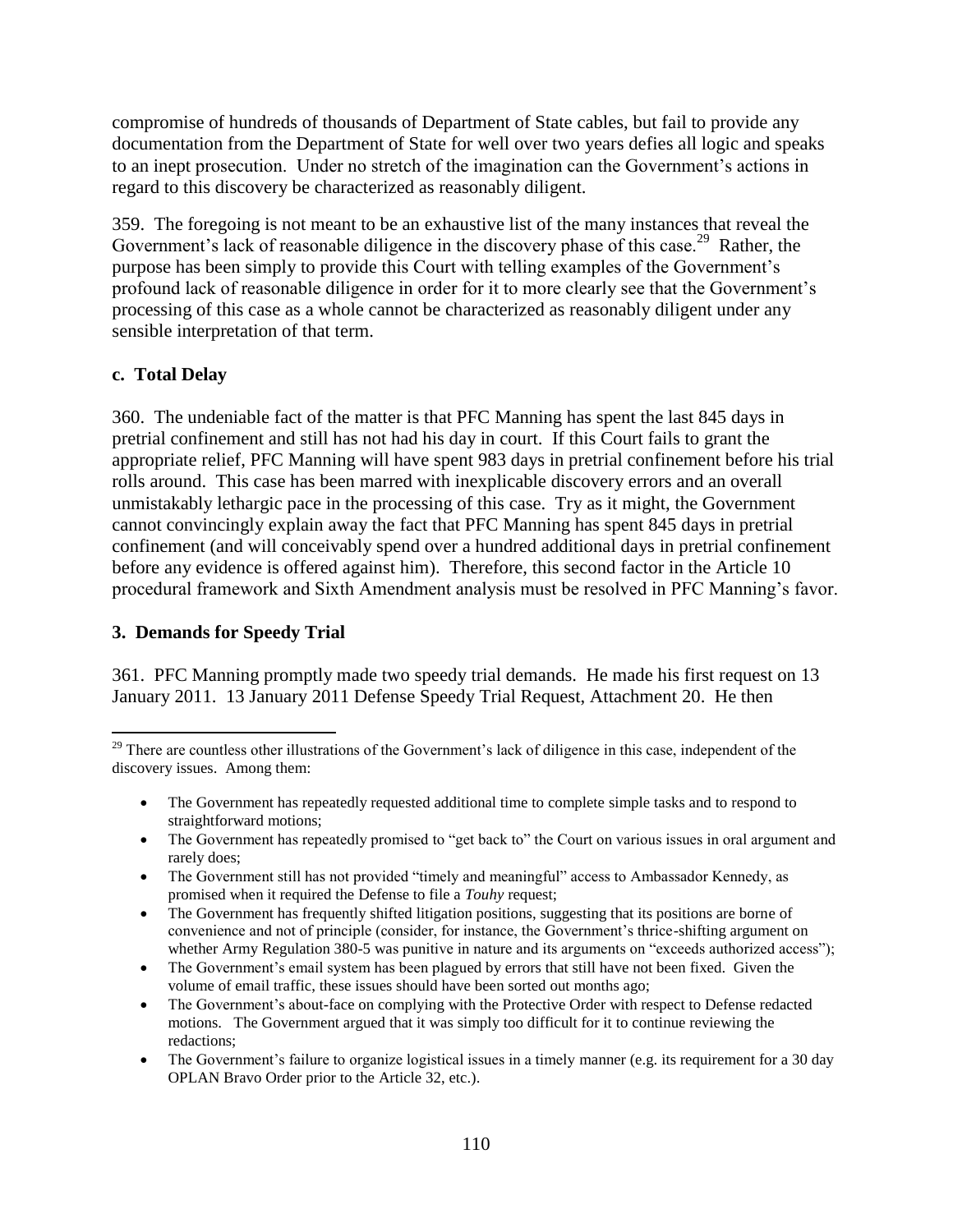renewed his speedy trial request on 25 July 2011. 25 July 2011 Defense Opposition to Government Request for Delay, Attachment 40. Moreover, these speedy trial demands were reiterated in each of the several Defense oppositions to the Government's many requests for delay of the Article 32 hearing. *See* 26 April 2011 Defense Response to Government Request for Delay, Attachment 31 (requesting summaries of or substitutions for withheld classified evidence in order to minimize delay and requesting any delay be credited to the Government for speedy trial purposes);  $24$  May  $2011$  Email from Mr. Coombs to  $\blacksquare$  Opposing Government Request for Delay, Attachment 34 (reiterating same position and requesting any delay be credited to the Government for speedy trial purposes); 29 June 2011 Email from Mr. Coombs to \*\*\*\*\* Opposing Government Request for Delay, Attachment 37 (same); 27 August 2011 Email from Mr. Coombs to \*\*\*\*\*\* Opposing the Government's Request for Delay, Attachment 44 (same); 27 August 2011 Email from Mr. Coombs to Opposing the Government's Request for Delay, Attachment 47 (same); 25 October 2011 Email from Mr. Coombs to \*\*\*\*\* Opposing Government Request for Delay, Attachment 51 (same); 16 November 2011 Email from Mr. Coombs to Opposing Government Request for Delay, Attachment 55 (same). Since referral, the Defense has also raised its speedy trial concerns in connection with the Government's discovery delays. *See* Appellate Exhibit XXXI, at 4; Appellate Exhibit XLIII, at 15.

362. Furthermore, PFC Manning's 13 January 2011 speedy trial request, when judged in relation to his total period of pretrial confinement, was made early in the processing of his case, long before his arraignment and the litigation of this speedy trial motion. In *Thompson*, the Court observed that the accused "did not make a speedy trial request during the entire pretrial day period addressed by the military judge." 68 M.J. at 313. Instead, the accused in *Thompson* did not make her speedy trial request until a mere five days before her arraignment and the litigation of the speedy trial motion. *See id.* at 610. Here, by contrast, PFC Manning made his first speedy trial request well in advance of both his arraignment and the litigation of this motion: 407 days before his arraignment on 23 February 2012 and 657 days before the litigation of this speedy trial motion, to be precise.

363. Finally, there can be no dispute regarding the genuineness of PFC Manning's 13 January 2011 and 25 July 2011 speedy trial requests. *Cf. Kossman*, 38 M.J. at 262 (indicating that an accused speedy trial request must be genuine).

364. For these reasons, the third factor in the Article 10 procedural framework and Sixth Amendment analysis must be resolved in favor of PFC Manning.

# **4. Prejudice to PFC Manning**

365. As mentioned above, *see* Legal Framework, Part B, *supra*, the prejudice factor of the Article 10 and Sixth Amendment inquiries is concerned with protecting three interests of the accused which speedy trial rights were designed to protect: "(i) to prevent oppressive pretrial incarceration; (ii) to minimize anxiety and concern of the accused; and (iii) to limit the possibility that the defense will be impaired." *Barker*, 407 U.S. at 532; *Cossio*, 64 M.J. at 257; *Mizgala*, 61 M.J. at 129. In this case, all three of these interests of PFC Manning have been violated by the Government's processing of this case. With regards to the first interest –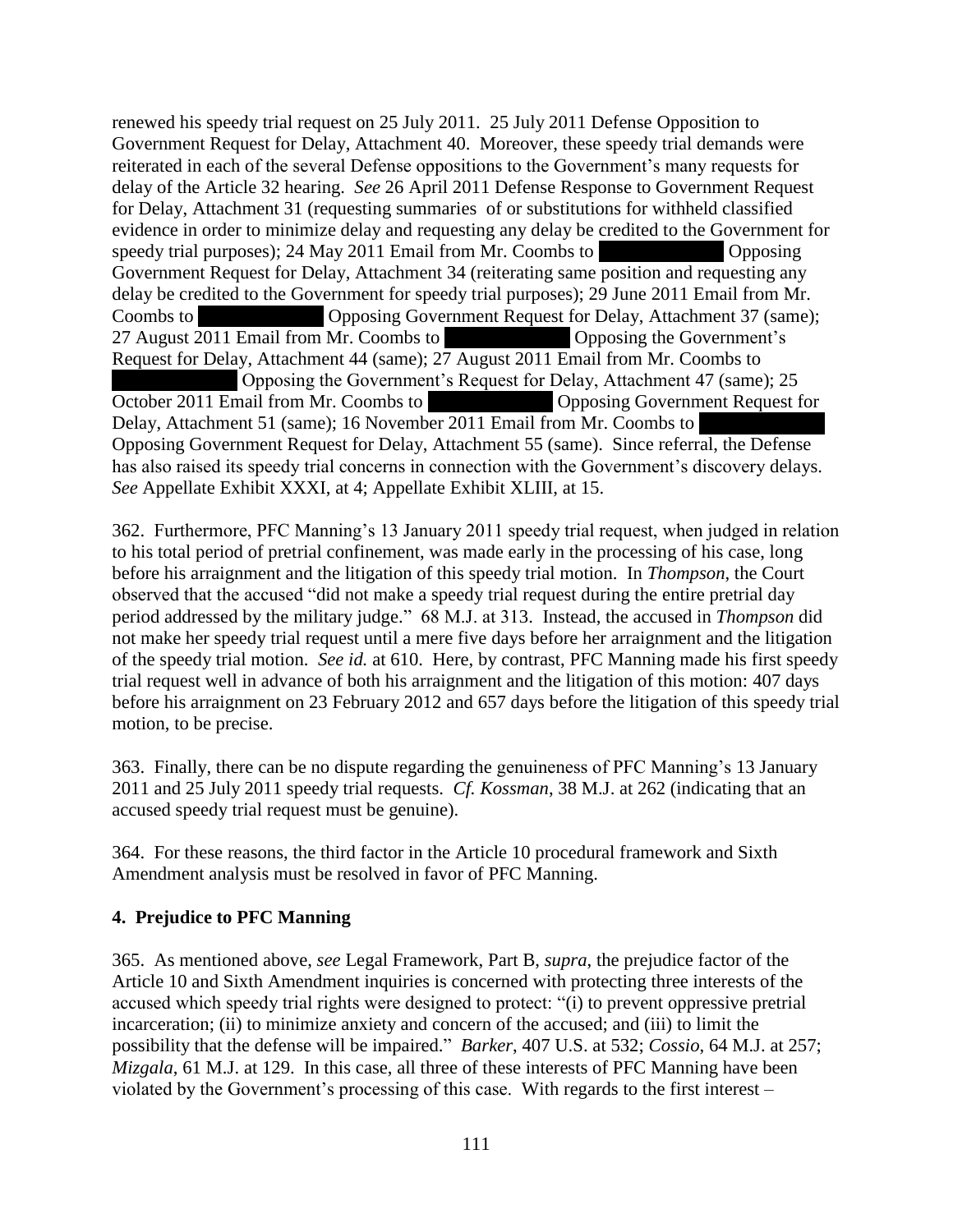prevention of oppressive pretrial incarceration – PFC Manning endured extremely oppressive pretrial confinement during his time in Quantico, Virginia. *See* Appellate Exhibit 258, at 4, 8-11, 27, 35-37. For 265 days of the 845 days of PFC Manning's continuous pretrial confinement as of the date of this motion, PFC Manning was held in conditions tantamount to solitary confinement at the Quantico Brig. *See id.* at 4. Additionally, he was also held on Suicide Risk in Kuwait for his first two months of pretrial confinement, bringing his final total of solitary confinement-like conditions to 326 days out of his total 845 days in pretrial confinement. *See id.* at 49. While at Quantico, PFC Manning was held under a combination of MAX custody and POI status. *Id.* at 8. That combination meant that for approximately 9 months while at Quantico, PFC Manning was held in his 6x8 cell for 23-24 hours a day. *Id.* His cell did not have a window or any natural light. *Id.* PFC Manning was subjected to constant monitoring, being asked by the Brig guards literally every five minutes whether he was alright. *Id.* at 9. Guards would sometimes wake him in the middle of the night if his face was not visible while he was sleeping. *Id.* In addition, PFC Manning was prohibited from talking to other detainees, exercising in his cell, or even lying down in his rack or leaning up against the wall of his cell during the duty day. *Id.* at 8-11. Finally, PFC Manning was only permitted 20 minutes of exercise time a day for the first six months of his time at Quantico, which he spent walking around a small concrete yard. *Id.* at 8. In December of 2011, the Quantico Brig graciously extended the 20 minutes of recreation call to 60 minutes. *Id*.

366. As if his solitary confinement under MAX custody and POI status was not onerous enough, PFC Manning was subjected to heightened, Suicide Risk type restrictions on two occasions during his confinement at Quantico. *Id.* at 27. The Suicide Risk restrictions were severe. *Id.* PFC Manning was stripped of all clothing with the exception of his underwear. *Id.* PFC Manning's prescription eyeglasses were taken away from him and he was forced to sit in his cell in essential blindness. *Id.* At night, he was forced to surrender his underwear and sleep naked. *Id.* For a consecutive four day period, PFC Manning was forced to stand naked at parade rest where he was in view of multiple guards. *Id.* at 37. Finally, from 7 March 2011 until his transfer from Quantico to the JRCF on 20 April 2011, PFC Manning was required to wear a heavy and restrictive suicide smock which irritated his skin and, on one occasion, almost choked him. *Id.* In total, PFC Manning spent 53 of his 265 days at Quantico under these inhumane conditions. Not surprisingly, the United Nations Special Rapporteur on Torture, Mr. Juan Méndez, concluded that PFC Manning's treatment at the hands of the Quantico officials constituted "at a minimum[,] cruel, inhuman and degrading treatment in violation of article 16 of the convention against torture. If the effects in regards to pain and suffering inflicted on Manning were more severe, they could constitute torture." *Id.* at 41.

367. Moreover, this case is readily distinguishable from *Thompson*, where the Court identified two critical considerations that contributed to its finding that the accused's pretrial confinement was not oppressive for purposes of Article 10. 68 M.J. at 313-14. First, the accused in *Thompson* failed to raise even a single formal or informal complaint about her confinement conditions or to request a change in her confinement conditions. *Id.* Second, the accused entered into a pretrial agreement in which she expressly waived her ability to assert a claim for relief under Article 13 for illegal pretrial punishment. *Id.* Here, by contrast, PFC Manning, both of his own accord and through counsel, made numerous formal and informal complaints regarding his harsh confinement conditions at Quantico, in addition to several requests to be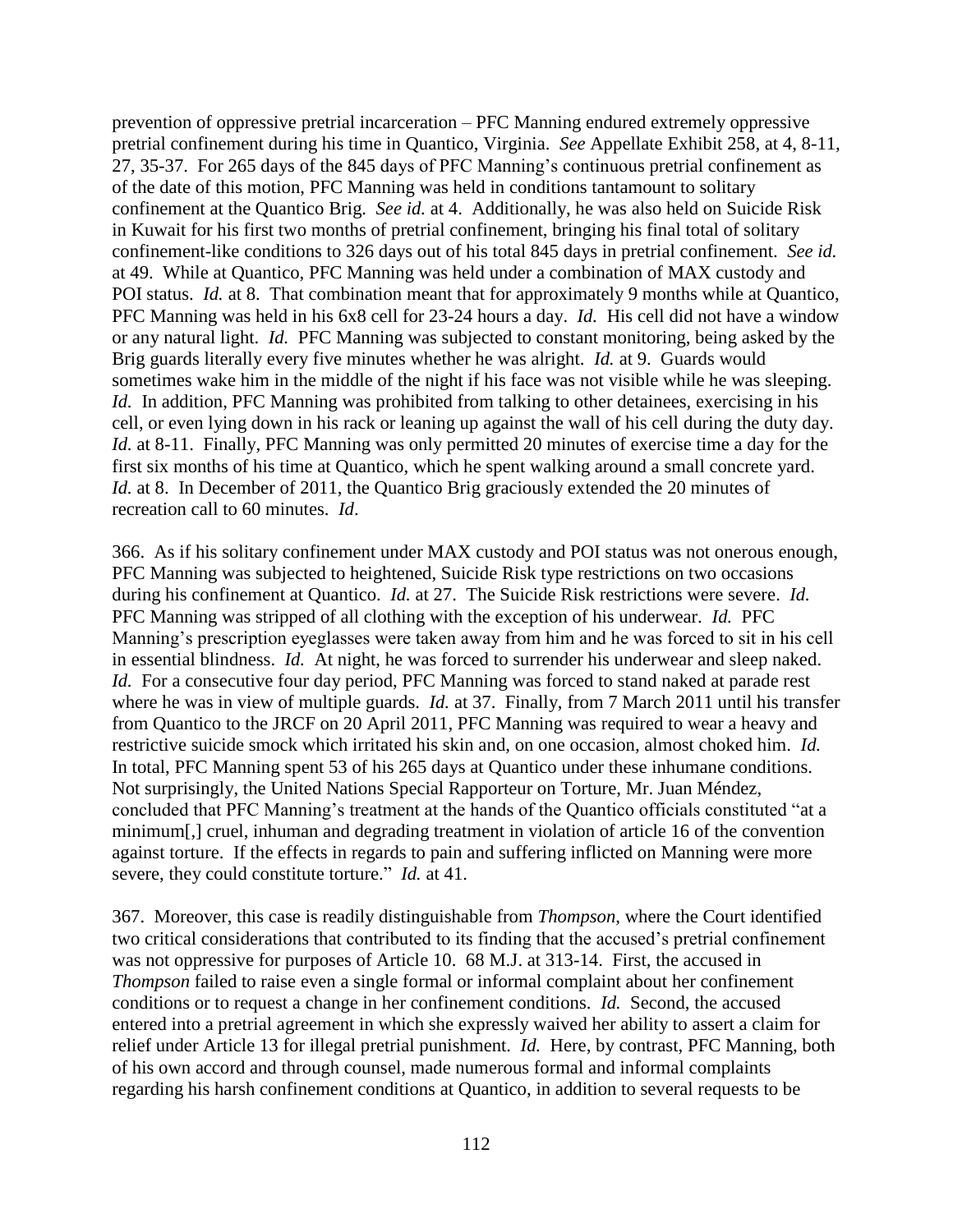taken off of MAX custody and POI status. *See* Appellate Exhibit 258, at 47-49 (chronicling the several requests made by Mr. Coombs to the SJA's Office as well as PFC Manning's DD Form 510 complaint, request for release from pretrial confinement under R.C.M. 305(g), and Article 138 requests and rebuttals). Additionally, far from waiving the ability to assert an Article 13 claim for relief, PFC Manning recently filed an Article 13 Motion to Dismiss All Charges, which spans 110 pages and lays out the oppressive treatment of PFC Manning in painstaking detail. *See* Appellate Exhibit 258. A supplementary Article 13 motion was also filed in response to the late disclosure of critical emails. *See* Appellate Exhibit 260. This case, then, stands in stark contrast to *Thompson* with respect to the two considerations relied on by the *Thompson* Court. *See* 68 M.J. at 313-14.

368. Therefore, PFC Manning's pretrial confinement has plainly been oppressive for purposes of the prejudice factor in the Article 10 analysis.

369. Turning to the second interest of the accused sought to be protected by the speedy trial rights, PFC Manning suffered substantial anxiety and concern in his 845 days of pretrial confinement. *See* Appellate Exhibit 258, at 4, 13, 28, 31-33. As an initial matter, the sheer inordinate length of PFC Manning's pretrial confinement itself leads to the common sense conclusion that PFC Manning must have suffered serious anxiety and concern. The Navy-Marine Court of Criminal Appeals' decision in *Calloway* is instructive in this regard. In *Calloway*, the court reversed the military judge's denial of the accused's Article 10 motion to dismiss and held that the Government had violated the accused's Article 10 speedy trial rights by not trying him after he had spent 115 days in pretrial confinement. 47 M.J. at 787. The *Calloway* Court explained the resolution of the prejudice factor in this case:

The prejudice suffered by the appellant is self-evident in the fact of his confinement. He has been deprived of his liberty for 115 days. Our supervisory court has stated that "3 months is a long time to languish in a brig awaiting an opportunity to confront one's accusers[.]" We perceive that the 115 days that the appellant languished in the brig was longer than Congress considers appropriate, when there was no showing of a reasonably diligent effort by the government to bring him to trial, or even to inform him of the charges against him.

*Id.* at 785 (quoting *Kossman*, 38 M.J. at 261) (citation omitted). Surely if prejudice is "selfevident" in the fact of 115 days of pretrial confinement, *id.*, the substantial prejudice involved in languishing in pretrial confinement for 845 days must be equally unmistakable, if not more so.

370. Moreover, apart from the ordinary anxiety and concern that accompanies any lengthy pretrial confinement, PFC Manning suffered anxiety and concern above and beyond the norm as a result of the oppressiveness of his confinement. For example, during his time in Kuwait from 31 May 2010 until 29 July 2010, PFC Manning's mental health deteriorated. Appellate Exhibit 258, at 4. PFC Manning was anxious, confused and disoriented for much of his time in Kuwait. *Id.*

371. Additionally, PFC Manning's anxiety was only amplified upon his arrival at the Quantico Brig. As was explained by the forensic psychiatrist for the Brig, the "[s]uicide , the forensic psychiatrist for the Brig, the " $[s]u$ icide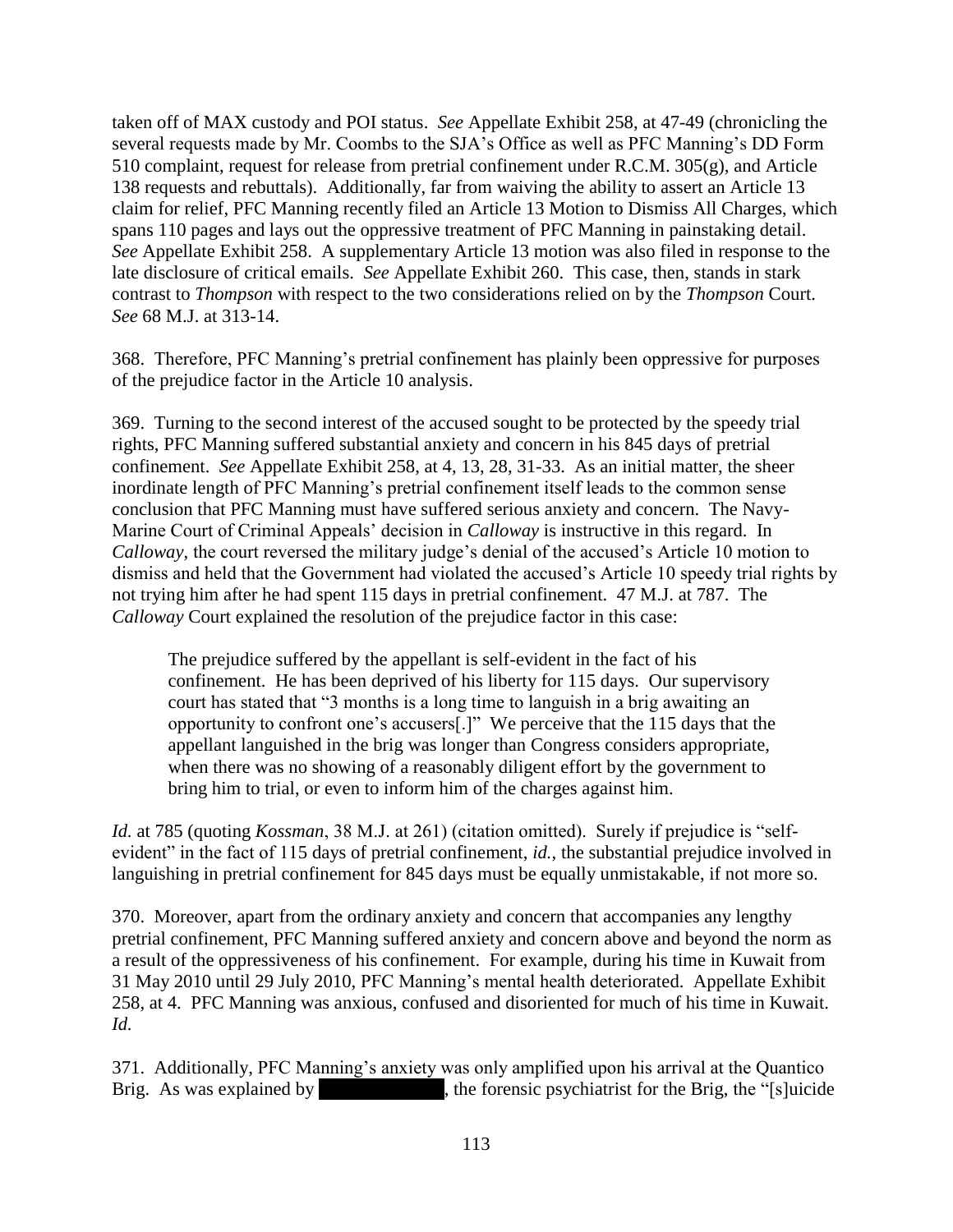precautions and POI [imposed upon PFC Manning while he was at the Brig] were excessive and were making [PFC] Manning unnecessarily anxious." *Id.* at 13 (quoting affidavit of

). Indeed, the strain on PFC Manning caused by his excessive confinement conditions was readily apparent in an episode that occurred 18 January 2011. After being harassed by the Brig guards both inside his cell and during his brief period of exercise, PFC Manning suffered an anxiety attack. *Id.* at 28. His heart was pounding in his chest, and he could feel himself getting dizzy. *Id.* The stress PFC Manning was experiencing was so severe that he needed to sit down to avoid falling down. *Id.* In his conversations with two Brig officials after his anxiety attack, PFC Manning's concern for and frustration at his confinement conditions was evident. As for the anxiety attack itself, PFC Manning explained that his anxiety increased because the Brig guards who were harassing him were "edgy" and "anxious." *Id.* at 31. He further explained that he was feeling lightheaded because he was hyperventilating. *Id.* Moving the conversation to the more general topic of his confinement conditions at Quantico, PFC Manning related that he was growing increasingly frustrated. *Id.* at 32. He revealed his "main concern" each day: "[H]ow do I get off of POI status? How do I get off of POI status? When will I be taken off of POI status? What is being used to justify the precautions?" *Id.* PFC Manning explained his frustrating belief that nothing he could do would change the conditions of his confinement: "I feel like the facility, honestly, I feel like the facility is looking for reasons to keep me on POI status." *Id.* at 33.

372. Of course, there was no improvement in PFC Manning's confinement conditions during the remainder of his time at Quantico. In fact, things got even worse, as PFC Manning was placed under a version of pseudo-Suicide Risk restrictions for a total of 53 days out of the remainder of his 93 days at Quantico after 18 January 2011. *Id.* at 27, 35-37. These restrictions could only exacerbate PFC Manning's already heightened anxiety and concern caused by his pretrial confinement. In addition to being severely onerous, these restrictions above and beyond PFC Manning's MAX custody and POI status restrictions were also humiliating and degrading; over a span of four straight days, PFC Manning was forced to suffer, for no apparent legitimate reason, the humiliation of standing naked at parade rest in front of several Brig guards for several minutes each time. After PFC Manning realized that there was nothing he could do to change the conditions of his confinement, he became more withdrawn. As chronicled in the Article 13 motion, this was then used against him in justifying the MAX and POI designations.

373. Therefore, PFC Manning's pretrial confinement has caused PFC Manning to suffer substantial anxiety, concern, frustration and humiliation.

374. Finally, moving to the third, and most important, *see Barker*, 407 U.S. at 532; *Cossio*, 64 M.J. at 257; *Mizgala*, 61 M.J. at 129, relevant interest of the accused – limiting the possibility of impairment of the defense – PFC Manning's ability to effectively prepare his defense was substantially impaired by the Government's profound delay in processing his case. Most glaring has been the Government's inexplicable failure to understand its discovery obligations and to timely conduct its required *Brady* searches. *See* Argument, Part B.2.b.ii, iv, *supra*. How much evidence was either lost or destroyed as a result of the Government's inexplicable failure to understand its discovery obligations for 698 days? There is simply no way to know. The Government will no doubt seize on this point, claiming that any assertion of prejudice resulting from its profound misunderstanding of how military discovery operates is speculative at best.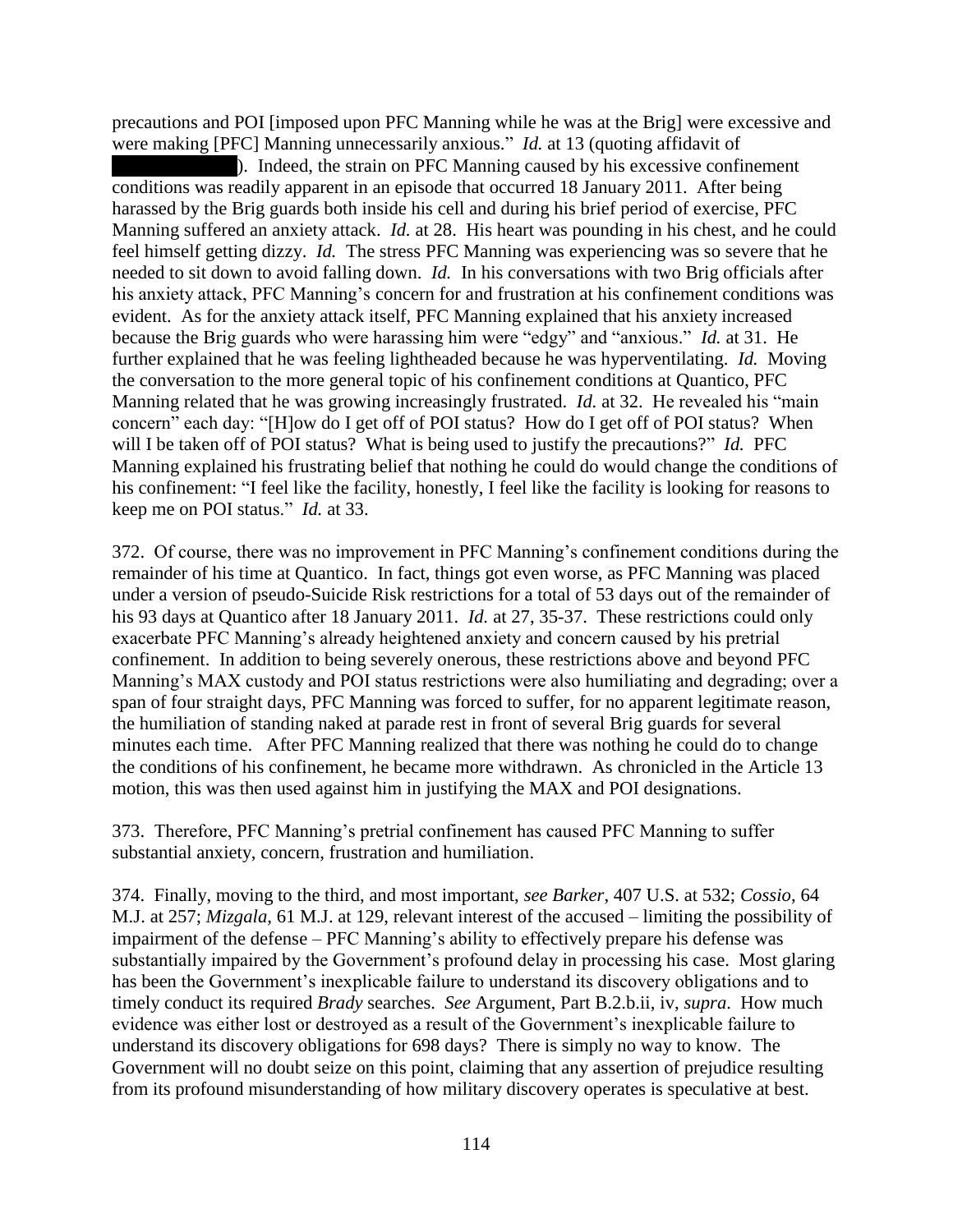But this argument would miss the point entirely. To the extent that the Defense's claim that the Government's discovery missteps caused evidence to be lost or destroyed is speculative, this is only because the Government's failure to understand its discovery obligations for such a long period of time raises serious concerns about spoliation of evidence. If the Government understood its discovery obligations from day one of this case, as any reasonably diligent prosecutor would, the case would not still be mired in discovery and the Defense would have no reason to fear that evidence has been lost or destroyed as a result of any inexcusable delay. But this case has not been processed in a reasonably diligent manner. Therefore, because of the substantial delay, which has been seriously compounded by the Government's failure to understand its discovery obligations for the first 698 days of this case, the impairment of the defense cannot even be quantified.

375. Plus, the Government is still "in the process" of conducting its *Brady* searches, including *Brady* searches of its own files. *See* Argument, Part B.2.b.iv, *supra*. This case has been ongoing for 845 days. And the Defense is *still* waiting for the Government to finish its *Brady* searches. In the meantime, the Defense has just recently received critical *Brady* discovery, and it is still awaiting more critical discovery. When the Defense at long last receives all of the discoverable information it has requested, the Defense will need time to review the evidence in planning PFC Manning's defense. Receiving discovery from the Government in dribs and drabs over the course of two years is representative of the Government's lack of due diligence.

376. PFC Manning has also suffered prejudice to the preparation and presentation of his defense by the Government's lack of diligence that is separate and apart from its inexcusable failure to understand its discovery obligations. For example, the Government's lack of diligence in responding to the Defense's discovery requests potentially resulted in the loss of evidence. On 21 September 2011, the Defense requested the preservation of 14 computer hard drives. It was not until that 30 November 2011 that the Government notified the Defense that it was seeking to preserve the requested forensic computer images of the hard drives. Moreover, even before the Defense's request, the CID requested that the hard drives be preserved in September 2010. Nevertheless, the Government notified the Defense on 16 April 2012, eighteen months after the CID's preservation request, that 2 drives were completely inoperable, 7 drives were wiped, and 1 drive was partially wiped. *See* Appellate Exhibit XXXI, at 15-16. While the email did not state when the 8 drives were wiped, if the Government had acted more quickly on the September 2010 CID preservation request, perhaps the wiped drives would have been preserved. Since the Government waited until 30 November 2011 to begin the process of preserving the requested forensic images, over a year and two months after the CID's preservation request, the Government's lack of diligence may have resulted in this loss of evidence.

377. Moreover, the Government's lack of diligence impacted PFC Manning's ability to defend himself at the Article 32 hearing. The Government unloaded a barrage of discovery and forensic evidence in the month or so before commencement of the Article 32 hearing, despite the fact the case had been ongoing for over a year and a half at that time. Because of the sheer volume and lack of organization of this discovery, it was impossible for the Defense to sort through the material and organize it in any coherent manner before the Article 32 hearing took place. Accordingly, the Defense was deprived of the ability to use this evidence at the Article 32 hearing as a result of the Government's untimely disclosure. *See* Footnote 3, *supra*.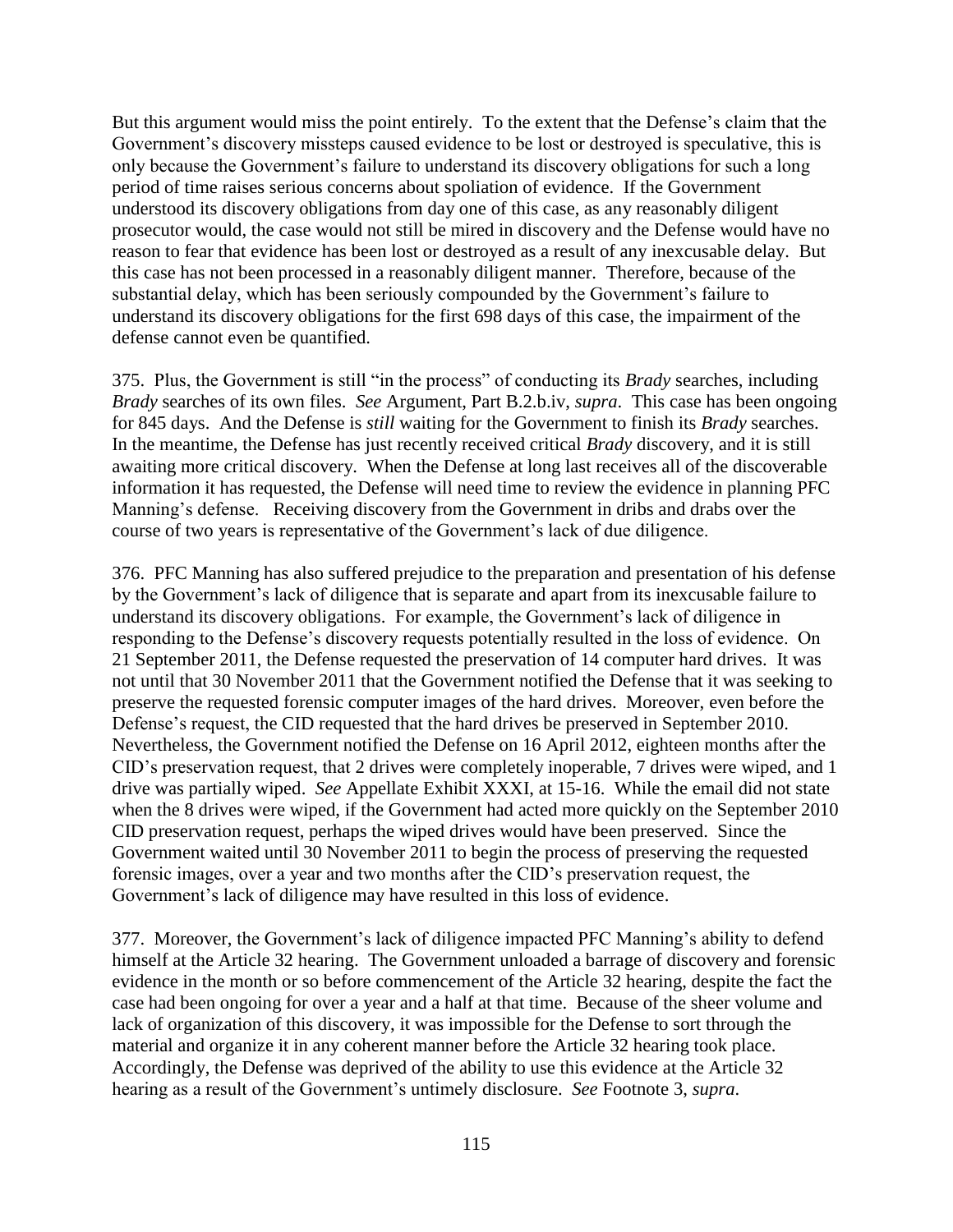378. Finally, the Government's incredibly belated disclosure of the Quantico emails on the night before the Article 13 Motion was due also prejudiced the Defense. The Defense was not able to incorporate these emails into its original motion, so the Defense was required to file a 27 page supplemental motion shortly after receiving the emails. The emails impacted the witness list for the motion. Because of the late disclosure of the emails, the Article 13 motions hearing was pushed back yet again, from late August all the way to late November. Additionally, because the Government only disclosed 84 of the over one thousand emails, the Defense was required to file yet another motion to compel discovery. The Court has subsequently ordered that virtually all the emails be produced to the Defense. The Defense will have to cull through all these emails and potentially file another supplementary motion and/or update its witness list. Most importantly, the Government's lack of diligence prevented the Defense from presenting the Article 13 motion in the manner of its choosing. The Defense would certainly have preferred to have filed one Article 13 motion, rather than one Article 13 motion plus two supplementary motions (not to mention multiple replies to Government responses). If only the Government had diligently reviewed the emails and disclosed them to the Defense, the Article 13 motions and hearing would have been able to proceed on schedule. Because of the Government's lack of diligence, further delay has been piled upon PFC Manning. Therefore, PFC Manning's defense has been impaired by the inordinate delay that the Government has injected into this case. For these reasons, the fourth factor of the Article 10 procedural framework and the Sixth Amendment analysis also must be resolved in PFC Manning's favor.

## **5. Balancing the Factors**

379. Each factor in the Article 10 procedural framework and Sixth Amendment analysis points unwaveringly to the conclusion that the Government has violated PFC Manning's Article 10 and Sixth Amendment trial rights. The sheer length of delay – 845 days – makes this case stand apart from all other military cases. The reasons for delay, notwithstanding the Government's assertions to the contrary, are clear and damning. The Government has processed this entire case from beginning to end at a snail's pace. The classification review process inexplicably lagged for 566 days, causing the Government to delay the Article 32 hearing eight times. The Government's failure to understand its basic discovery obligations and how the discovery rules operate in a classified evidence for the first 698 days of this case is as unprecedented as it is inexcusable. Nothing the Government can offer can justify the 845 delay in bringing PFC Manning to trial. Additionally, PFC Manning made a genuine speedy trial demand early on in his confinement, renewed this demand once more, and reiterated these demands every time the Government sought to delay the proceedings further. Finally, PFC Manning has suffered substantial prejudice to all three prejudice interests. Therefore, taking all of the factors together, there can be no doubt that PFC Manning's Article 10 and Sixth Amendment speedy trial rights have been violated. Accordingly, this Court must dismiss all charges with prejudice. *See Kossman*, 38 M.J. at 262 (explaining that dismissal with prejudice is the only remedy for violation of an accused's Article 10 rights); R.C.M. 707(d)(1) ("The charges must be dismissed with prejudice where the accused has been deprived of his or her constitutional right to a speedy trial.").